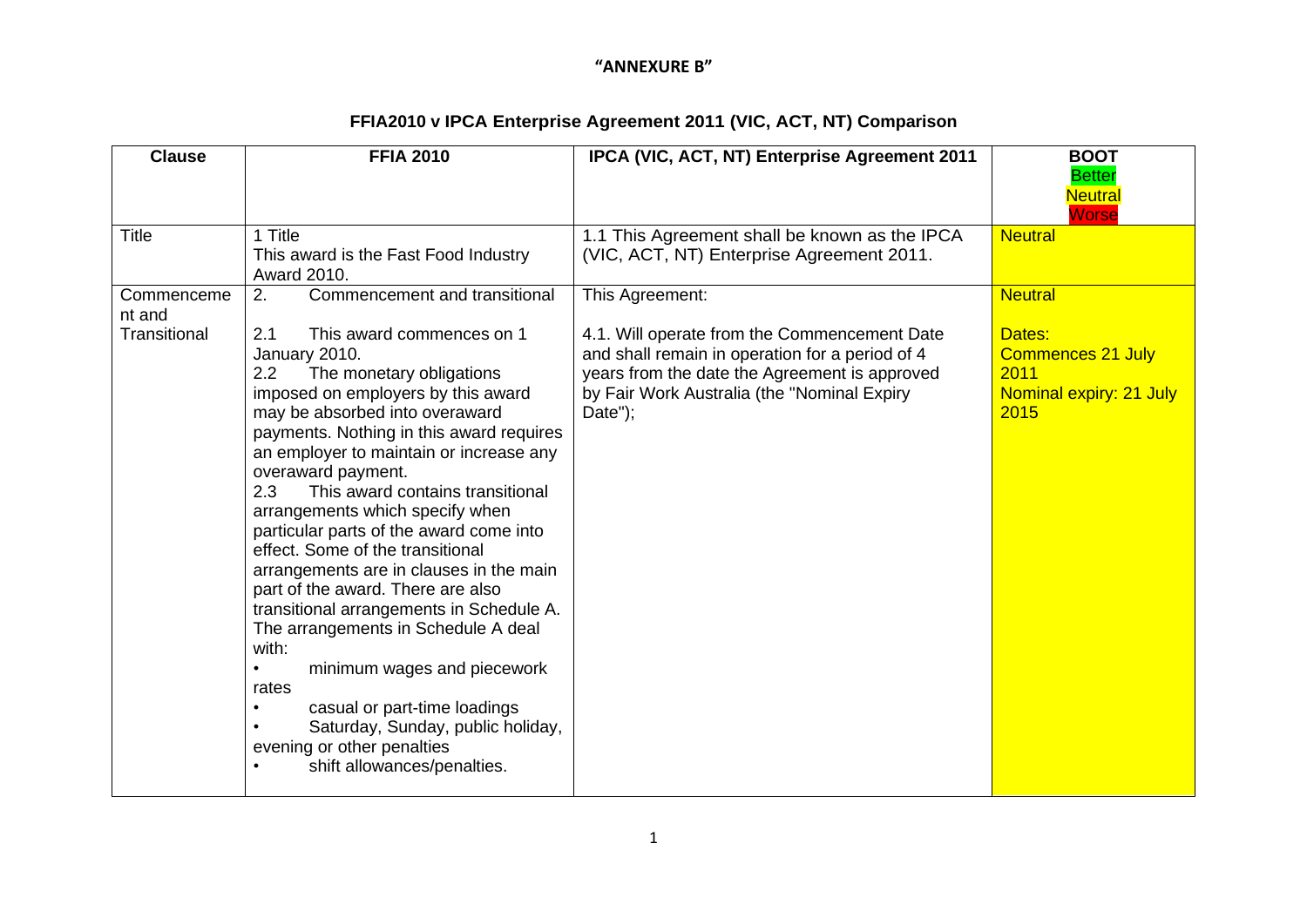| 2.4<br>Neither the making of this award      |  |
|----------------------------------------------|--|
| nor the operation of any transitional        |  |
| arrangements is intended to result in a      |  |
| reduction in the take-home pay of            |  |
| employees covered by the award. On           |  |
| application by or on behalf of an            |  |
| employee who suffers a reduction in          |  |
| take-home pay as a result of the making      |  |
| of this award or the operation of any        |  |
| transitional arrangements, the Fair Work     |  |
| Commission may make any order it             |  |
| considers appropriate to remedy the          |  |
| situation.                                   |  |
|                                              |  |
| 2.5<br>The Fair Work Commission may          |  |
| review the transitional arrangements in      |  |
| this award and make a determination          |  |
| varying the award.                           |  |
| 2.6<br>The Fair Work Commission may          |  |
| review the transitional arrangements:        |  |
| on its own initiative; or<br>(a)             |  |
| on application by an employer,<br>(b)        |  |
| employee, organisation or outworker          |  |
| entity covered by the modern award; or       |  |
| on application by an organisation<br>(c)     |  |
| that is entitled to represent the industrial |  |
| interests of one or more employers or        |  |
| employees that are covered by the            |  |
| modern award; or                             |  |
| in relation to outworker<br>(d)              |  |
| arrangements, on application by an           |  |
| organisation that is entitled to represent   |  |
| the industrial interests of one or more      |  |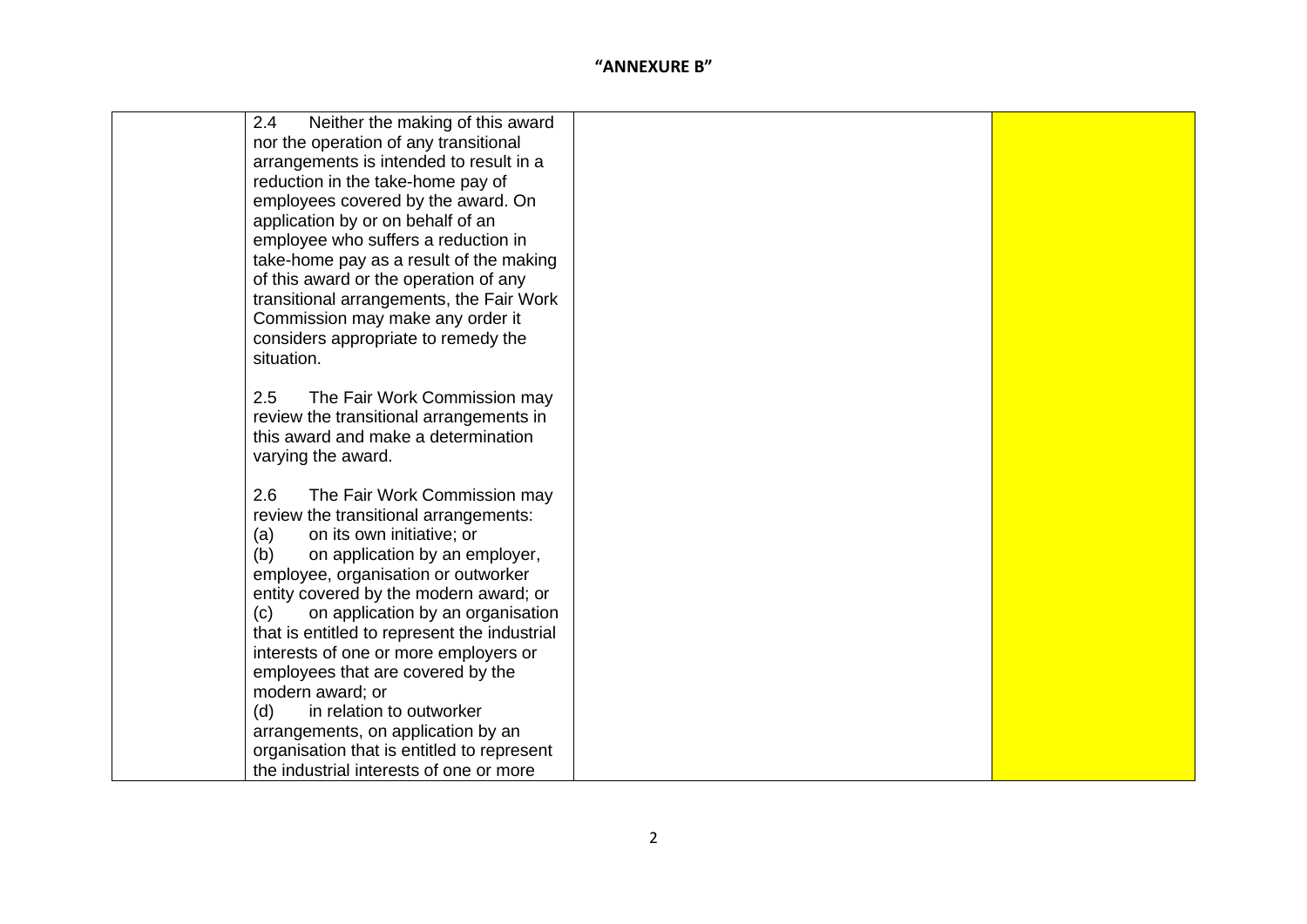|                                   | outworkers to whom the arrangements<br>relate.                                                                                                                                                                                          |                                                                                                                                                                                                                                                                                                                                                                                            |                |
|-----------------------------------|-----------------------------------------------------------------------------------------------------------------------------------------------------------------------------------------------------------------------------------------|--------------------------------------------------------------------------------------------------------------------------------------------------------------------------------------------------------------------------------------------------------------------------------------------------------------------------------------------------------------------------------------------|----------------|
| Definitions and<br>interpretation | 3.<br>Definitions and interpretation                                                                                                                                                                                                    | 3 Definitions                                                                                                                                                                                                                                                                                                                                                                              | <b>Neutral</b> |
|                                   | 3.1<br>In this award, unless the contrary<br>intention appears:<br>Act means the Fair Work Act 2009 (Cth)                                                                                                                               | "Agreement" means this IPCA (VIC, ACT &<br>3.1.<br>NT) Enterprise Agreement 2011.                                                                                                                                                                                                                                                                                                          |                |
|                                   | agreement-based transitional instrument<br>has the meaning in the Fair Work<br>(Transitional Provisions and                                                                                                                             | 3.2.<br>"Capacity" means full time, part time or<br>casual employment.                                                                                                                                                                                                                                                                                                                     |                |
|                                   | Consequential Amendments) Act 2009<br>(Cth)                                                                                                                                                                                             | 3.3.<br>"Casual Employee" means an Employee<br>employed to work on an hourly basis, when available<br>and as required by the Employer.                                                                                                                                                                                                                                                     |                |
|                                   | award-based transitional instrument has<br>the meaning in the Fair Work<br>(Transitional Provisions and<br>Consequential Amendments) Act 2009<br>(Cth)                                                                                  | "Commencement Date" means the seventh<br>3.4.<br>day following the date this Agreement is approved by<br>Fair Work Australia.                                                                                                                                                                                                                                                              |                |
|                                   | casual employee has the meaning given<br>by section 15A of the Act default fund<br>employee means an employee who has<br>no chosen fund within the meaning of the<br><b>Superannuation Guarantee</b><br>(Administration) Act 1992 (Cth) | "Immediate Family" means:<br>3.5.<br>an Employee's spouse (including former<br>(a)<br>spouse, de-facto spouse or former de-facto spouse<br>or same sex partner), child (including stepchild,<br>adopted child, ex- nuptial child or adult child), parent,<br>grandparent, grandchild or sibling;<br>a child, parent, grandparent, grandchild or<br>(b)<br>sibling of an Employee's spouse. |                |
|                                   | defined benefit member has the meaning<br>given by the Superannuation Guarantee<br>(Administration) Act 1992 (Cth)                                                                                                                      | 3.6.<br>"Job Classification" means the Job<br>Classification in which an Employee is employed by<br>the Employer as set out in Clause 10,1.                                                                                                                                                                                                                                                |                |
|                                   | Division 2B State award has the meaning<br>in Schedule 3A of the Fair Work<br>(Transitional Provisions and<br>Consequential Amendments) Act 2009<br>(Cth)                                                                               | "Letter of Engagement" means a letter<br>3.7.<br>provided to an Employee which sets out:<br>whether an Employee is full time, part tirne or<br>(a)<br>casual;                                                                                                                                                                                                                              |                |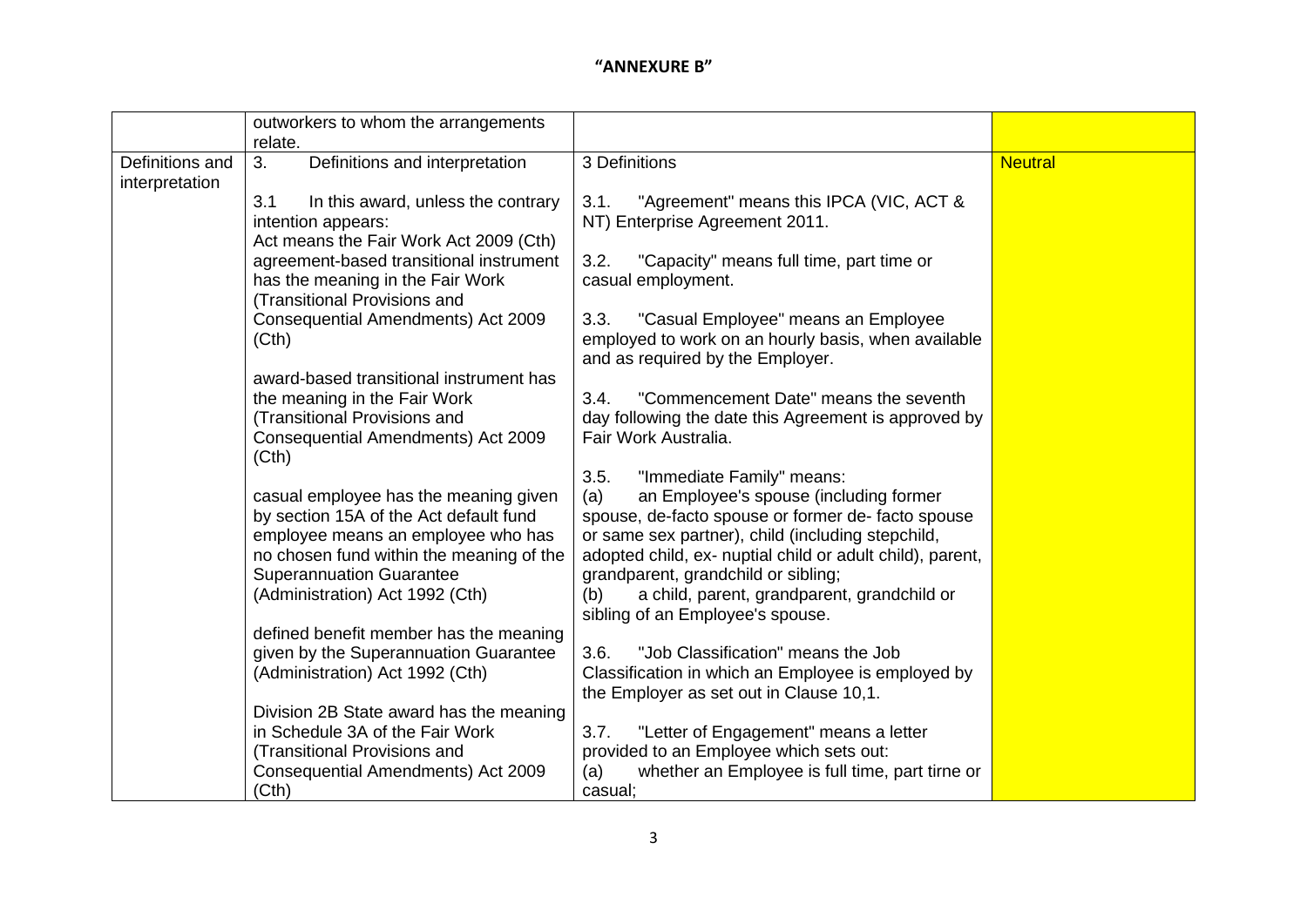|                                           | the Employee's Job Classification;<br>(b)           |  |
|-------------------------------------------|-----------------------------------------------------|--|
| Division 2B State employment              | the Employee's Rostered Hours of Work<br>(c)        |  |
| agreement has the meaning in Schedule     | (where known);                                      |  |
| 3A of the Fair Work (Transitional         | the Minimum Wage Rate Schedule<br>(d)               |  |
| <b>Provisions and Consequential</b>       | applicable to the Employee;                         |  |
| Amendments) Act 2009 (Cth)                | (e)<br>the Employee's Wage Rate where this is       |  |
|                                           | higher than the minimum Wage Rate outlined in the   |  |
| employee means national system            | applicable Minimum Wage Rate Schedule;              |  |
| employee within the meaning of the Act    | the Employee's entitlement to allowances (If<br>(f) |  |
|                                           | any); and any other terms and conditions of         |  |
| employer means national system            | employment not provided for in this Agreement.      |  |
| employer within the meaning of the Act    |                                                     |  |
|                                           | 3.8.<br>"Minimum Wage Rate Schedule" means a        |  |
| enterprise award-based instrument has     | Wage Rate Schedule outlined in this Agreement       |  |
| the meaning in the Fair Work              | setting out the minimum Wage Rates applicable to    |  |
| (Transitional Provisions and              | an Employee in accordance with Clause 23.           |  |
| Consequential Amendments) Act 2009        |                                                     |  |
| (Cth)                                     | 3.9.<br>"Non-salaried Employee" means an            |  |
|                                           | Employee who receives an hourly rate of pay for     |  |
| exempt public sector superannuation       | each hour worked and who receives payment for       |  |
| scheme has the meaning given by the       | additional hours worked in accordance with Clause   |  |
| Superannuation Industry (Supervision)     | 18.                                                 |  |
| Act 1993 (Cth)                            |                                                     |  |
|                                           | "Off-the-job training" means structured<br>3.10.    |  |
| fast food industry means the industry of  | training delivered by a registered training         |  |
| taking orders for and/or preparation      | organisation separate from normal work duties or    |  |
| and/or sale and/or delivery of:           | general supervised practice undertaken on the job.  |  |
| meals, snacks and/or beverages,           |                                                     |  |
| which are sold to the public primarily to | "Overtime" means Overtime in accordance<br>3.11.    |  |
| be consumed away from the point of        | with Clause 18.                                     |  |
| sale;                                     |                                                     |  |
| take away foods and beverages             | 3.12. "Permanent Employee" means a full time or     |  |
| packaged, sold or served in such a        | part time Employee.                                 |  |
| manner as to allow their being taken      |                                                     |  |
| from the point of sale to be consumed     |                                                     |  |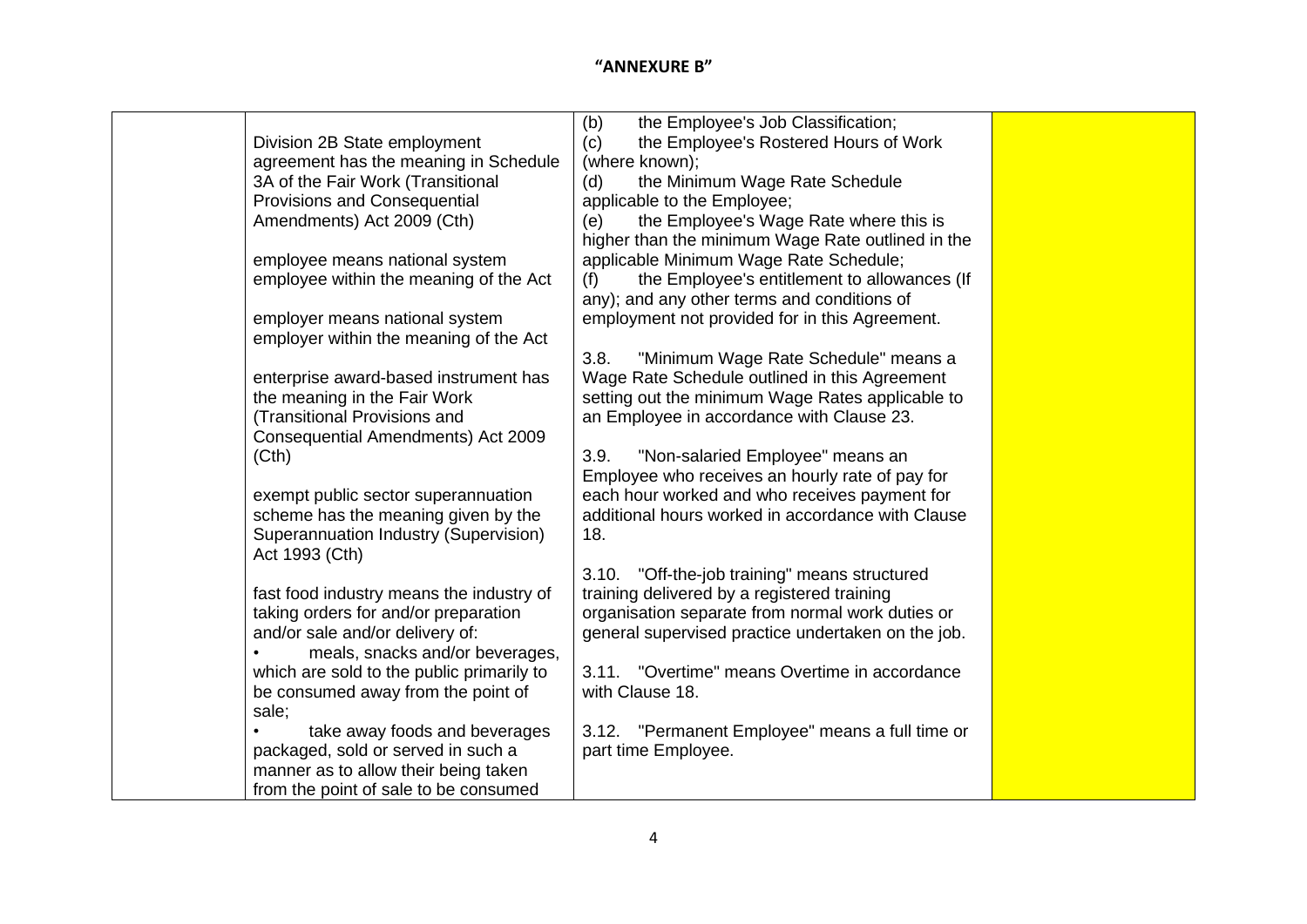| elsewhere should the customer so         | 3.13. "Rostered Hours of Work" means the hours         |
|------------------------------------------|--------------------------------------------------------|
| decide; and/or                           | required to be worked by an Employee.                  |
| food and/or beverages in food            |                                                        |
| courts and/or in shopping centres and/or | "Salaried Employee" means an Employee<br>3,14.         |
| in retail complexes, excluding coffee    | who receives an annual salary in satisfaction of all   |
| shops, cafes, bars and restaurants       | hours worked and who does not receive payment for      |
| providing primarily a sit down service   | additional hours worked in accordance with Clause      |
| inside the catering establishment        | 20.                                                    |
|                                          |                                                        |
| Jobkeeper payment means a jobkeeper      | 3.15, "Schedule" means a Schedule to this              |
| payment payable to an entity under       | Agreement.                                             |
| section 14 of the Coronavirus Economic   |                                                        |
| Response Package (Payments and           | 3.16. "Shift" means the continuous period of time      |
| Benefits) Rules 2020                     | from when an Employee starts work to when the          |
|                                          | Employee finishes work for any rostered shift          |
| MySuper product has the meaning given    | (excluding unpaid meal breaks).                        |
| by the Superannuation Industry           |                                                        |
| (Supervision) Act 1993 (Cth)             | 3.17. "Wage Rate" means:                               |
|                                          | In the case of full time Salaried Employees,<br>(a)    |
| NES means the National Employment        | the relevant salary set out in the nominated Minimum   |
| Standards as contained in sections 59 to | Wage Rates Schedule (expressed either as an            |
| 131 of the Fair Work Act 2009 (Cth)      | annual amount or as a notional hourly amount); or      |
|                                          | In the case of Non-salaried Employees, one<br>(b)      |
| on-hire means the on-hire of an          | of the following rates of pay set out in the nominated |
| employee by their employer to a client,  | Minimum Wage Rates Schedule:                           |
| where such employee works under the      | <b>Ordinary Wage Rate;</b><br>(i)                      |
| general guidance and instruction of the  | (ii)<br>Casual Wage Rate; or                           |
| client or a representative of the client | (iii)<br>Loaded Wage Rate.                             |
|                                          | (c) "Ordinary Wage Rate" means the Wage Rate           |
| standard rate means the minimum          | payable for all Rostered Hours of Work,                |
| weekly wage for a Fast Food Employee     |                                                        |
| Level 2 in clause 17-Minimum weekly      | "Casual Wage Rate" means the Wage Rate<br>(d)          |
| wages. Where an allowance is provided    | paid to Ca:;ual Employees for all Rostered Hours of    |
| for on an hourly basis, a reference to   | Work, including a casual loading.                      |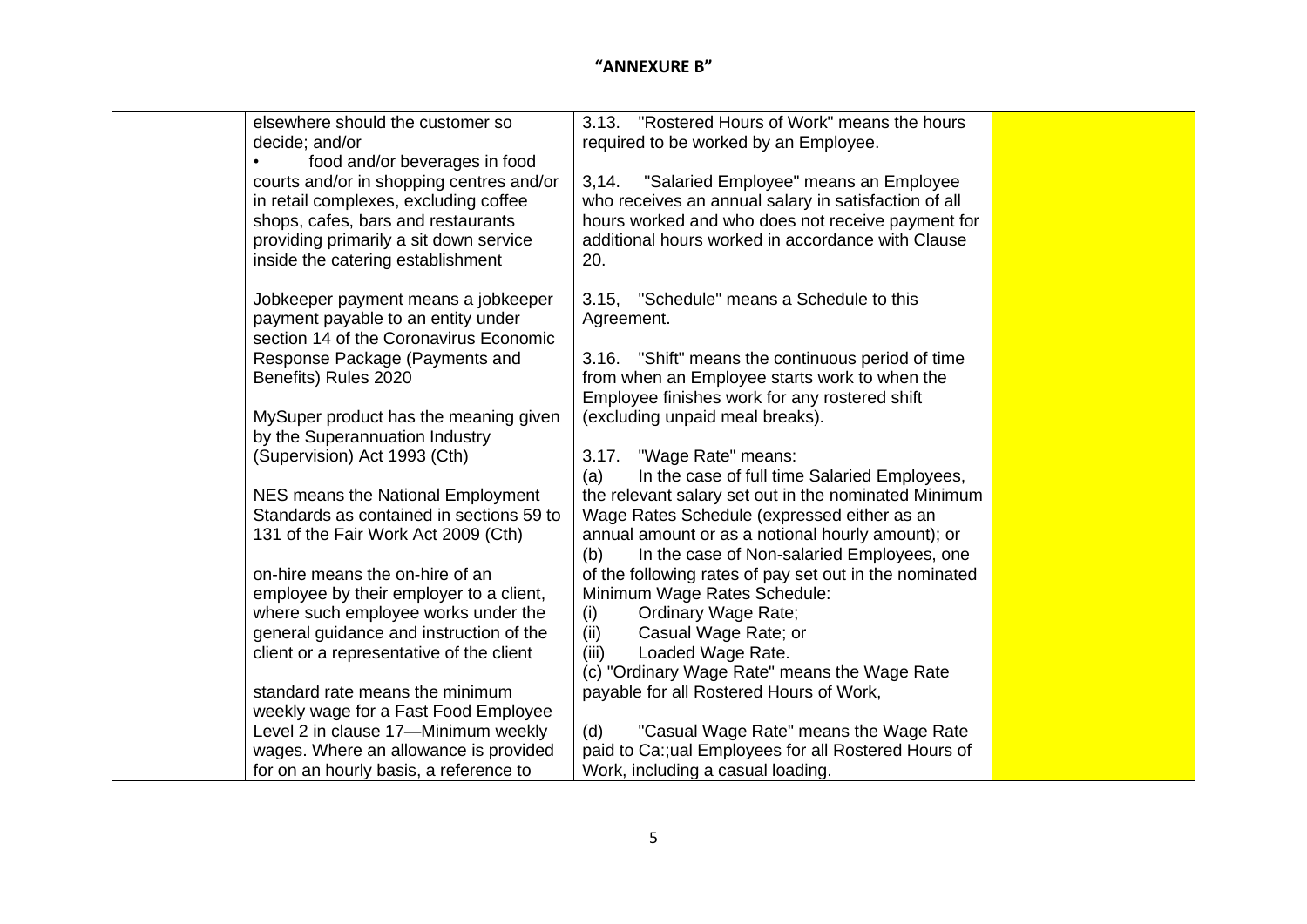|          | standard rate means 1/38th of the<br>weekly wage referred to above.<br>transitional minimum wage instrument<br>has the meaning in the Fair Work<br>(Transitional Provisions and<br>Consequential Amendments) Act 2009<br>(Cth)<br>3.2<br>Where this award refers to a<br>condition of employment provided for in<br>the NES, the NES definition applies.                                                                                                                                                                                                                                                                                                                                                                                              | "loaded Wage Rate" means the Ordinary<br>(e)<br>Wage Rate, plus a component for pre- payment of<br>annual leave and personal leave entitlements.<br>For the avoidance of doubt, "Wage Rate"<br>(f)<br>excludes Overtime (Clause 18)                                                                                                                        |                |
|----------|-------------------------------------------------------------------------------------------------------------------------------------------------------------------------------------------------------------------------------------------------------------------------------------------------------------------------------------------------------------------------------------------------------------------------------------------------------------------------------------------------------------------------------------------------------------------------------------------------------------------------------------------------------------------------------------------------------------------------------------------------------|------------------------------------------------------------------------------------------------------------------------------------------------------------------------------------------------------------------------------------------------------------------------------------------------------------------------------------------------------------|----------------|
| Coverage | 4 Coverage<br>4.1<br>This industry award covers<br>employers throughout Australia in the<br>fast food industry and their employees in<br>the classifications listed in clause 17-<br>Minimum weekly wages to the exclusion<br>of any other modern award. The award<br>does not cover employers in the<br>following industries:<br>the hospitality industry; or<br>the general retail industry.<br>4.2<br>The award does not cover an<br>employee excluded from award coverage<br>by the Act.<br>4.3<br>The award does not cover<br>employees who are covered by a<br>modern enterprise award, or an<br>enterprise instrument (within the<br>meaning of the Fair Work (Transitional<br>Provisions and Consequential<br>Amendments) Act 2009 (Cth)), or | The parties to this Agreement are:<br>The employers referred to at Schedule 1 of<br>2.1.<br>the Agreement (referred to individually or<br>collectively as appropriate throughout this<br>Agreement as "the Employer"); and<br>All employees employed by the Employer<br>2,2.<br>in the Job Classifications set out in this Agreement<br>("the Employees"). | <b>Neutral</b> |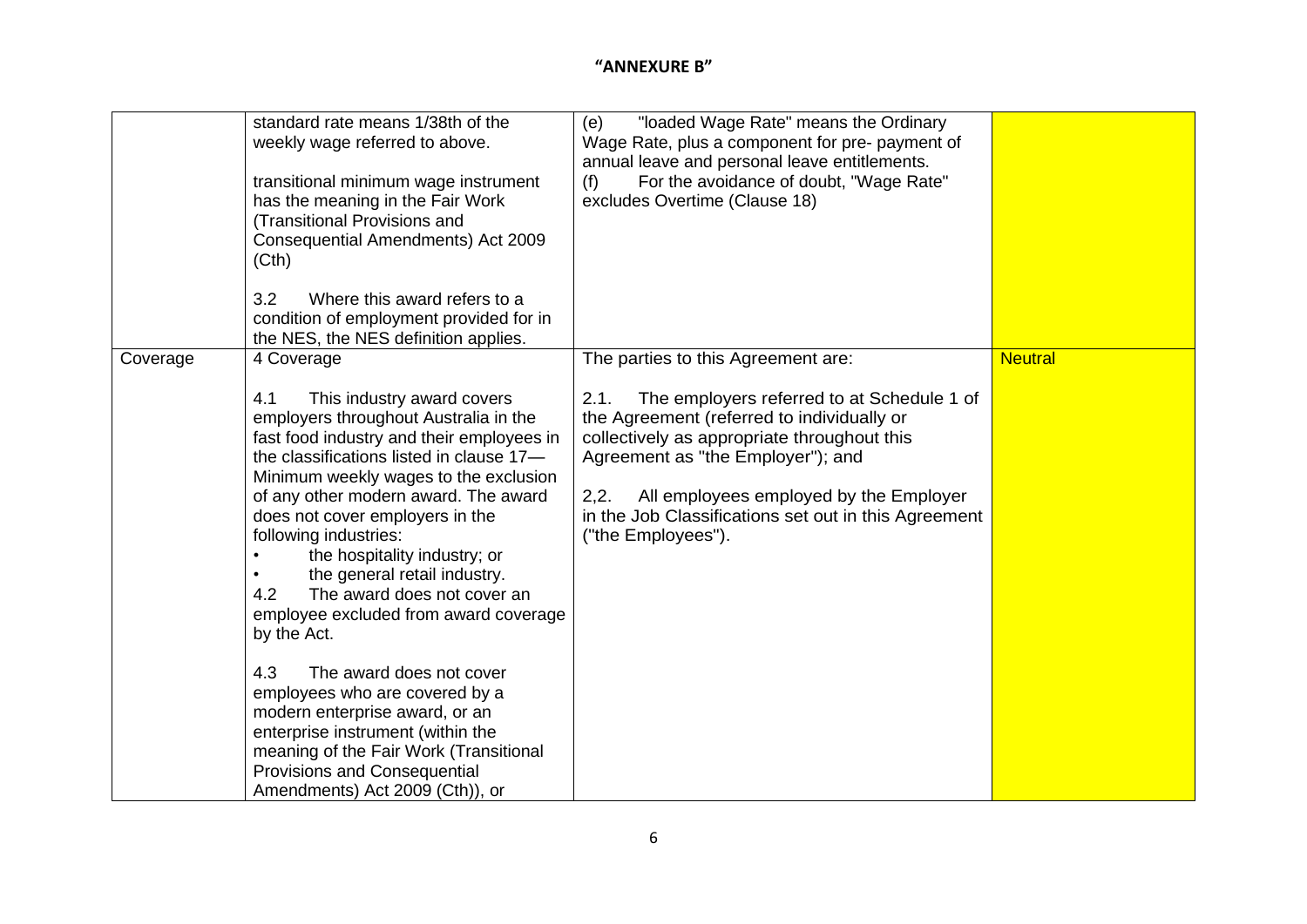| employers in relation to those<br>employees.                                                                                                                                                                                                                                                                                                                                                                                                  |  |
|-----------------------------------------------------------------------------------------------------------------------------------------------------------------------------------------------------------------------------------------------------------------------------------------------------------------------------------------------------------------------------------------------------------------------------------------------|--|
| The award does not cover<br>4.4<br>employees who are covered by a State<br>reference public sector modern award, or<br>a State reference public sector<br>transitional award (within the meaning of<br>the Fair Work (Transitional Provisions<br>and Consequential Amendments) Act<br>2009 (Cth)), or employers in relation to<br>those employees.                                                                                            |  |
| 4.5<br>This award covers any employer<br>which supplies labour on an on-hire<br>basis in the industry set out in clause 4.1<br>in respect of on-hire employees in<br>classifications covered by this award,<br>and those on-hire employees, while<br>engaged in the performance of work for a<br>business in that industry. This subclause<br>operates subject to the exclusions from<br>coverage in this award.                              |  |
| 4.6<br>This award covers employers<br>which provide group training services for<br>trainees engaged in the industry and/or<br>parts of industry set out at clause 4.1 and<br>those trainees engaged by a group<br>training service hosted by a company to<br>perform work at a location where the<br>activities described herein are being<br>performed. This subclause operates<br>subject to the exclusions from coverage<br>in this award. |  |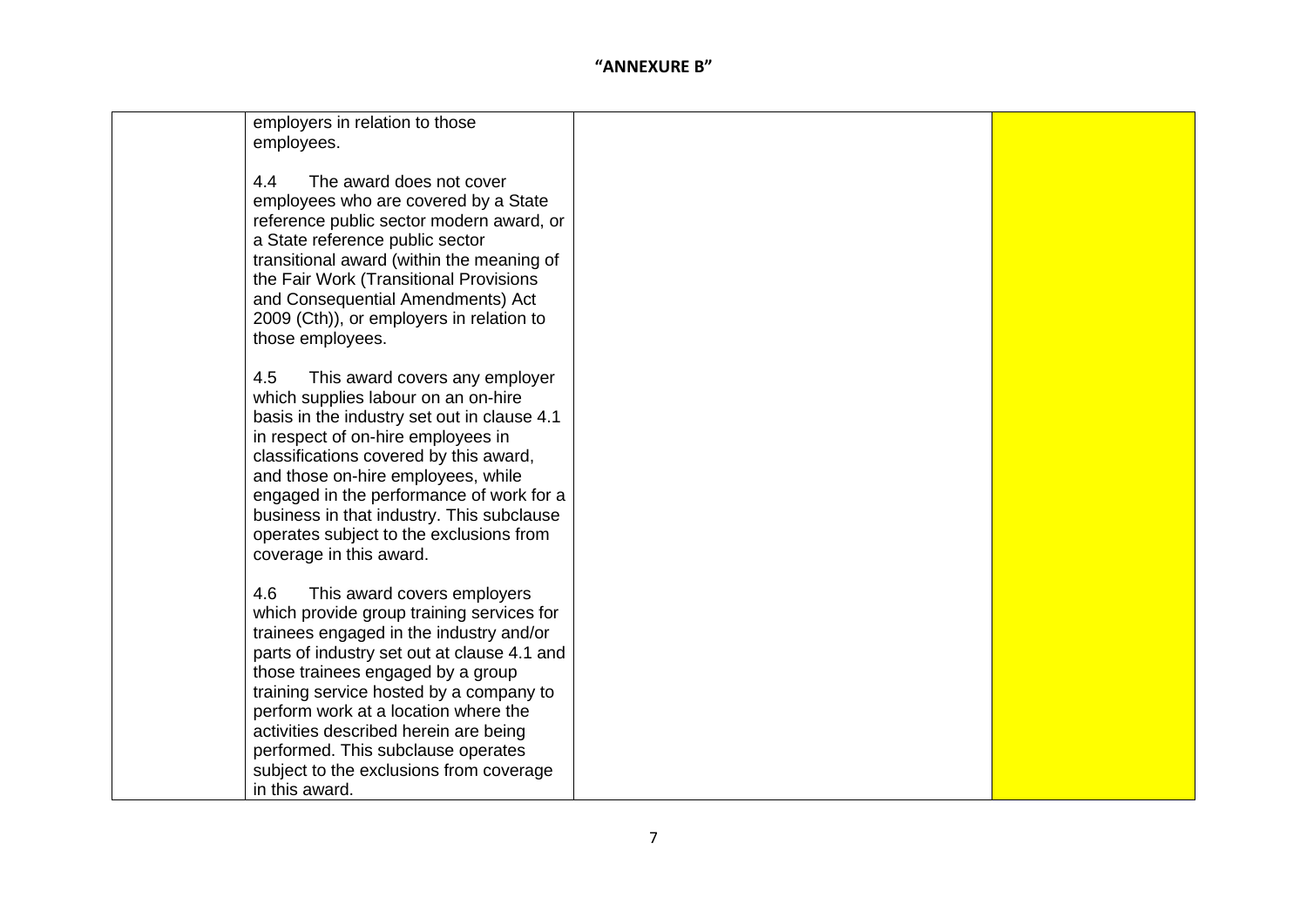|                                      | 4.7<br>Where an employer is covered by<br>more than one award, an employee of<br>that employer is covered by the award<br>classification which is most appropriate<br>to the work performed by the employee<br>and to the environment in which the<br>employee normally performs the work.<br>NOTE: Where there is no classification<br>for a particular employee in this award it<br>is possible that the employer and<br>employee are covered by an award with<br>occupational coverage. |                    |                |
|--------------------------------------|--------------------------------------------------------------------------------------------------------------------------------------------------------------------------------------------------------------------------------------------------------------------------------------------------------------------------------------------------------------------------------------------------------------------------------------------------------------------------------------------|--------------------|----------------|
| Access to<br>award and<br><b>NES</b> | Access to the award and the<br>5<br><b>National Employment Standards</b><br>The employer must ensure that copies of<br>this award and the NES are available to<br>all employees to whom they apply either<br>on a noticeboard which is conveniently<br>located at or near the workplace or<br>through electronic means, whichever<br>makes them more accessible.                                                                                                                           | No equivalent.     | <b>Worse</b>   |
| <b>NES</b>                           | 6 The National Employment Standards<br>and this award<br>The NES and this award contain the<br>minimum conditions of employment for<br>employees covered by this award.                                                                                                                                                                                                                                                                                                                    | No equivalent.     | <b>Worse</b>   |
| Probation<br>period                  | <b>FAIR WORK ACT 2009 - SECT 383</b><br>Meaning of minimum employment<br>period                                                                                                                                                                                                                                                                                                                                                                                                            | 8 Probation Period | <b>Neutral</b> |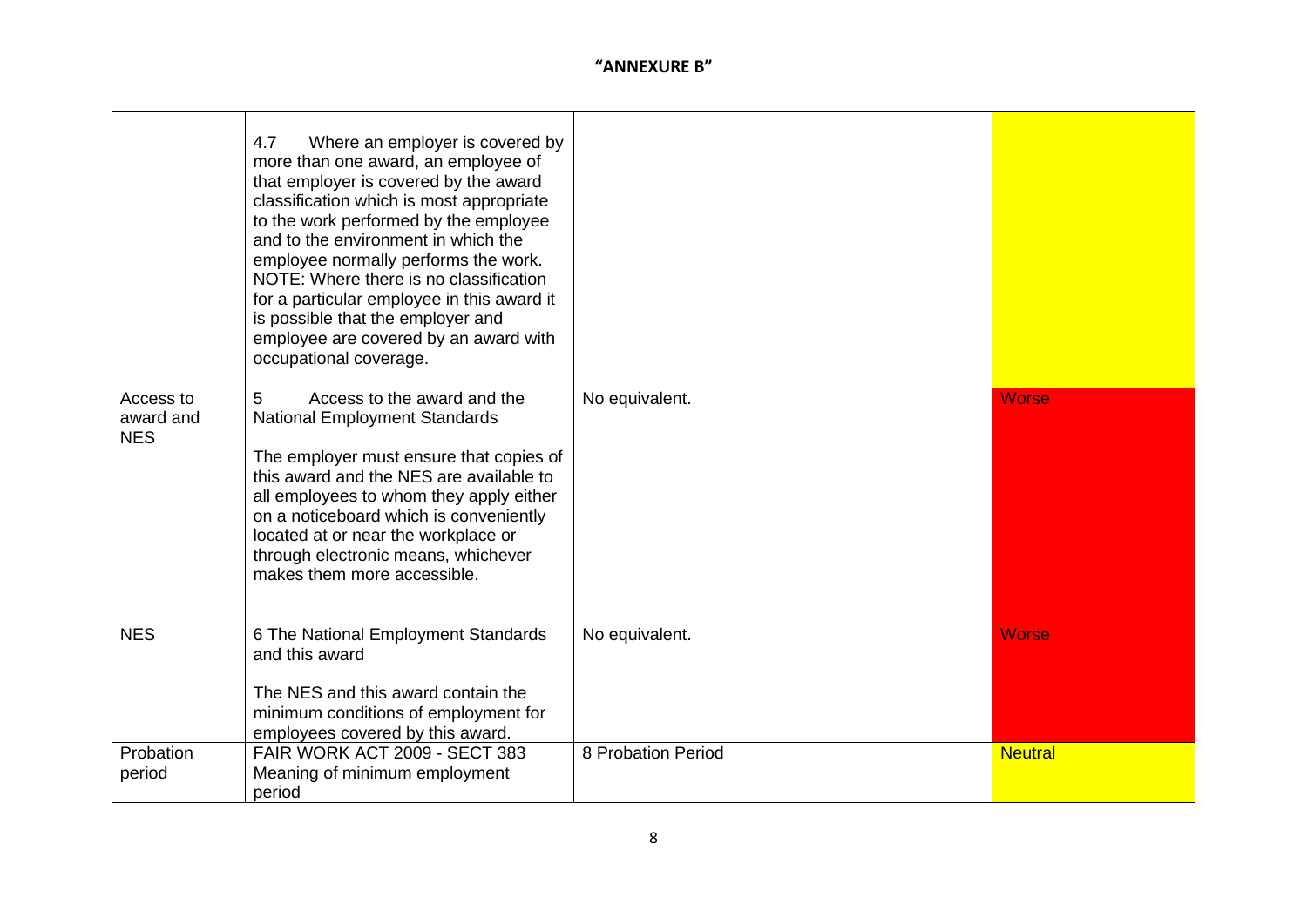|                      | The minimum employment<br>period is:<br>(a) if the employer is not a small<br>business employer--6 months ending at<br>the earlier of the following times:<br>(i) the time when the person is given<br>notice of the dismissal;<br>(ii) immediately before the dismissal;<br><b>or</b><br>(b) if the employer is a small business<br>employer--one year ending at that time.                                                                                                                                                                                                                                                                    | Permanent Employees employed after the<br>8.1.<br>Commencement Date, shall be employed subject to<br>a 3 month probation period of employment which<br>shall be confirmed to the Employee in their Letter of<br>Engagement.<br>During the probation period, the Employee or<br>8.2.<br>the Employer may terminate the Employee's<br>employment with the giving of 1 week's notice.<br>Nothing in this Clause shall affect the<br>8.3.<br>operation of the minimum period of employment<br>prescribed in the Fair Work Act 2009 with respect to<br>protection from unfair dismissal.                                                                                                                                          |                                                                                                                 |
|----------------------|-------------------------------------------------------------------------------------------------------------------------------------------------------------------------------------------------------------------------------------------------------------------------------------------------------------------------------------------------------------------------------------------------------------------------------------------------------------------------------------------------------------------------------------------------------------------------------------------------------------------------------------------------|------------------------------------------------------------------------------------------------------------------------------------------------------------------------------------------------------------------------------------------------------------------------------------------------------------------------------------------------------------------------------------------------------------------------------------------------------------------------------------------------------------------------------------------------------------------------------------------------------------------------------------------------------------------------------------------------------------------------------|-----------------------------------------------------------------------------------------------------------------|
| Award<br>Flexibility | 7.<br>Individual flexibility arrangements<br>Despite anything else in this<br>7.1<br>award, an employer and an individual<br>employee may agree to vary the<br>application of the terms of this award<br>relating to any of the following in order to<br>meet the genuine needs of both the<br>employee and the employer:<br>arrangements for when work is<br>(a)<br>performed; or<br>overtime rates; or<br>(b)<br>penalty rates; or<br>(c)<br>allowances; or<br>(d)<br>annual leave loading.<br>(e)<br>7.2<br>An agreement must be one that is<br>genuinely made by the employer and the<br>individual employee without coercion or<br>duress. | 5 Individual Flexibility Arrangements<br>The Employer and an Employee covered by<br>5.1.<br>this Agreement may agree to make an individual<br>flexibility arrangement to vary the effect of terms of<br>this Agreement if:<br>the individual flexibility arrangement deals<br>(a)<br>with 1 or more of the following matters:<br>Clause 15 (Hours of Work and Rosters);<br>(i)<br>Clause 17 (Meal and Rest Breaks);<br>(ii)<br>Clause 18 (Overtime); and<br>(iii)<br>(iv)<br>Clause 40.3 (Payment for public holidays<br>worked).<br>the individual flexibility arrangement meets<br>(b)<br>the genuine needs of the Employer and the<br>Employee in relation to 1 or more of the matters<br>mentioned in Clause 5.I(a); and | $Worse -$<br>does not include<br>$\bullet$<br>protections such as<br>the obligation to<br>provide translations. |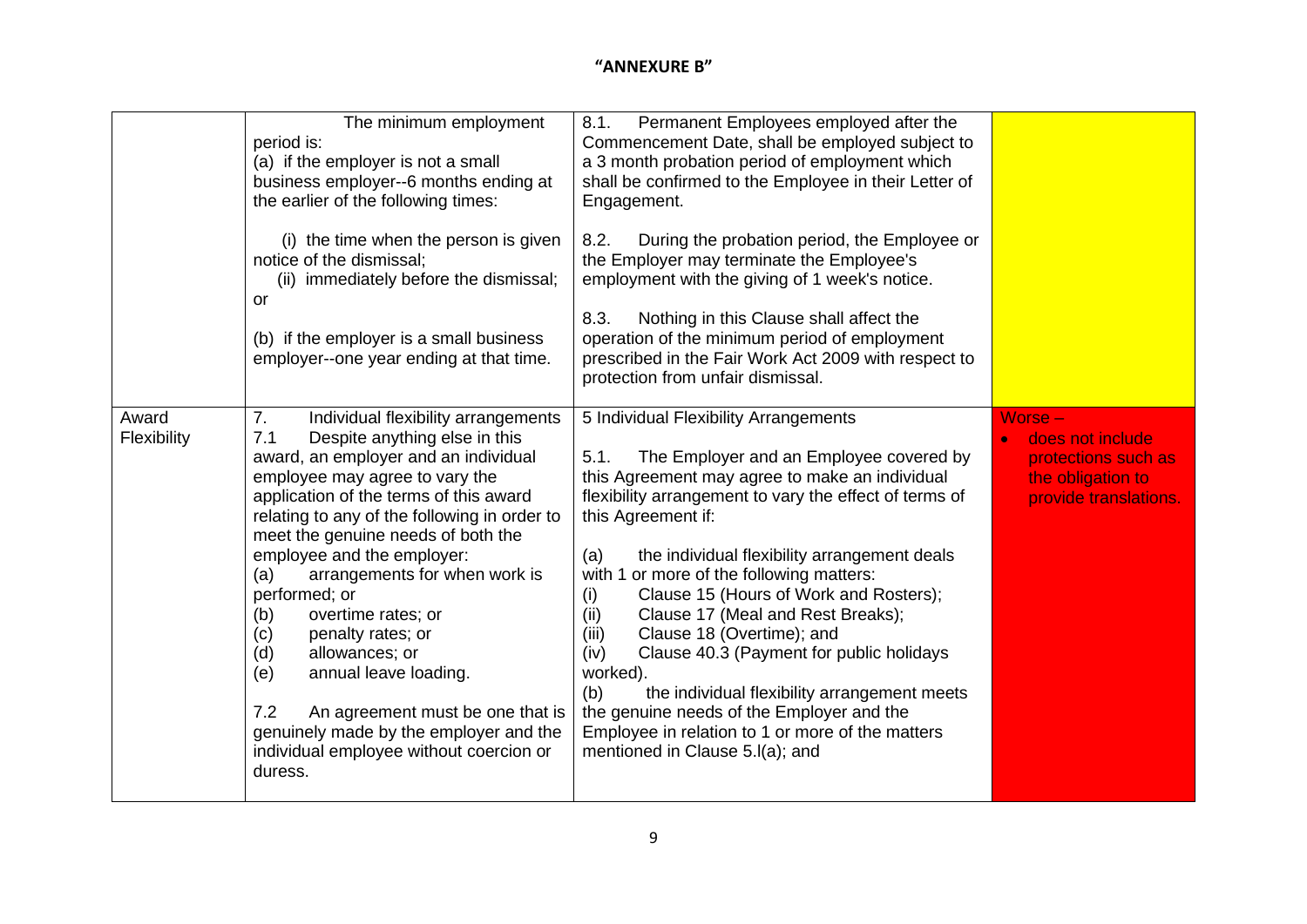| 7.3<br>An agreement may only be made      | the individual flexibility arrangement is<br>(c)        |
|-------------------------------------------|---------------------------------------------------------|
| after the individual employee has         | genuinely agreed to by the Employer and the             |
| commenced employment with the             | Employee.                                               |
| employer.                                 |                                                         |
|                                           | The Employer must ensure that the terms of<br>5.2.      |
| An employer who wishes to<br>7.4          | the individual flexibility arrangement:                 |
| initiate the making of an agreement       | are about permitted matters under the Fair<br>(a)       |
| must:                                     | Work Act 2009; and                                      |
| give the employee a written<br>(a)        | are not unlawful terms under the Fair Work<br>(b)       |
| proposal; and                             | Act 2009; and                                           |
| if the employer is aware that the<br>(b)  | result in the Employee being better off overall<br>(c)  |
| employee has, or reasonably should be     | than the Employee would be if no individual flexibility |
| aware that the employee may have,         | arrangement was made.                                   |
| limited understanding of written English, |                                                         |
| take reasonable steps (including          | 5.3.<br>The Employer must ensure that the individual    |
| providing a translation in an appropriate | flexibility arrangement:                                |
| language) to ensure that the employee     | is in writing; and<br>(a)                               |
| understands the proposal.                 | (b)<br>includes the name of the Employer and the        |
|                                           | Employee; and                                           |
| 7.5<br>An agreement must result in the    | is signed by the Employer and the Employee<br>(c)       |
| employee being better off overall at the  | and, if the Employee is under 18 years of age,          |
| time the agreement is made than if the    | signed by a parent or guardian of the Employee; and     |
| agreement had not been made.              | includes details of:                                    |
| 7.6<br>An agreement must do all of the    | (d)<br>the terms of this Agreement that will<br>(i)     |
| following:                                | be varied by the individual flexibility                 |
| state the names of the employer<br>(a)    | arrangement; and                                        |
| and the employee; and                     | how the individual flexibility<br>(ii)                  |
| identify the award term, or award<br>(b)  | arrangement will vary the effect of the terms;          |
| terms, the application of which is to be  | and                                                     |
| varied; and                               | (iii)<br>how the Employee will be better off            |
| (c)<br>set out how the application of the | overall in relation to the terms and conditions         |
| award term, or each award term, is        | of their employment as a result of the                  |
| varied; and                               | individual flexibility arrangement; and                 |
|                                           |                                                         |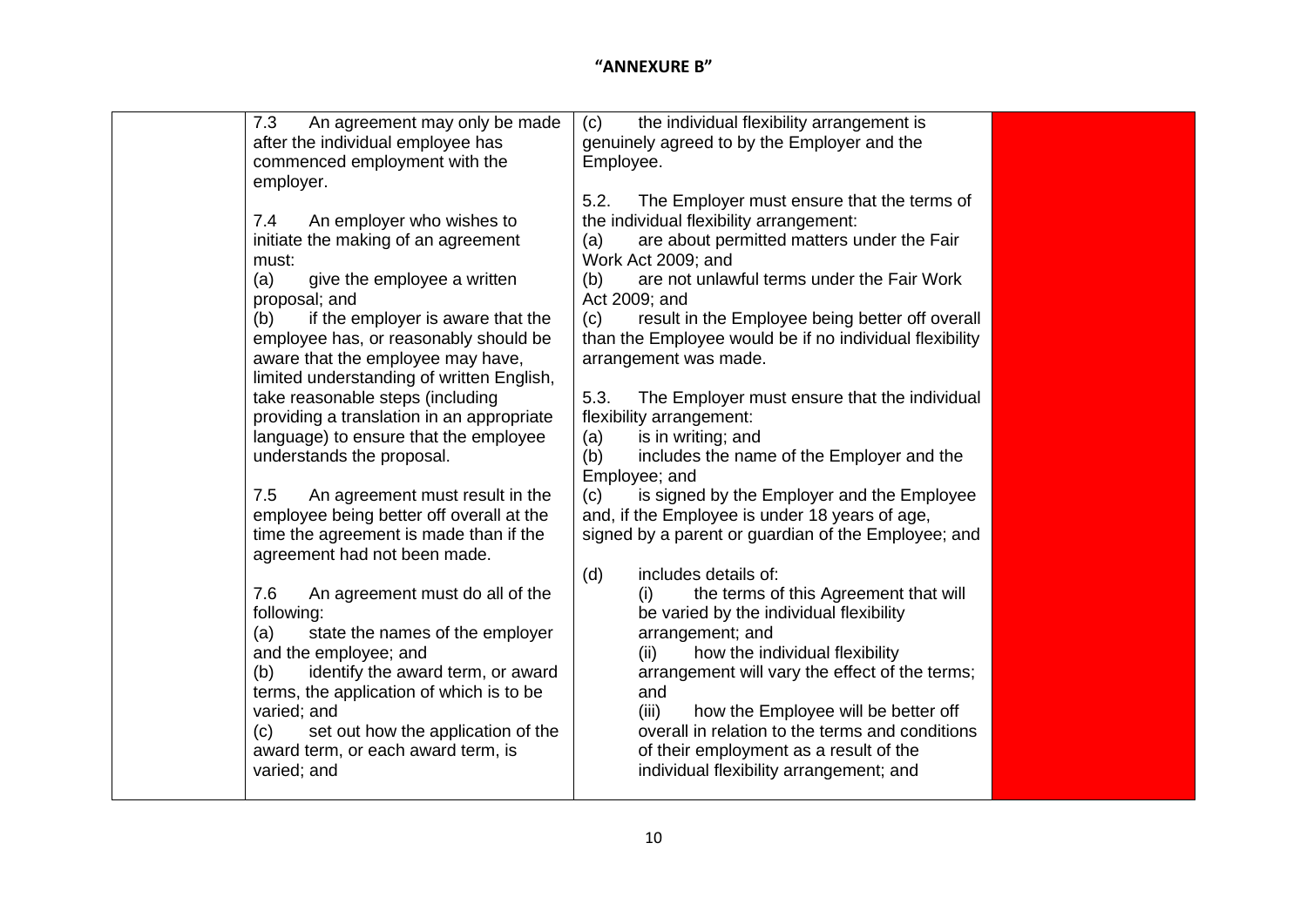| (d)<br>set out how the agreement          | states the day on which the individual<br>(e)         |  |
|-------------------------------------------|-------------------------------------------------------|--|
| results in the employee being better off  | flexibility arrangement commences.                    |  |
| overall at the time the agreement is      |                                                       |  |
| made than if the agreement had not        | The Employer must give the Employee a<br>5.4.         |  |
| been made; and                            | copy of the individual flexibility arrangement within |  |
| state the date the agreement is to<br>(e) | 14 days after it is agreed to.                        |  |
| start.                                    |                                                       |  |
|                                           | 5.5.<br>The employer or the Employee may              |  |
| 7.7<br>An agreement must be:              | terminate the individual flexibility arrangement:     |  |
| in writing; and<br>(a)                    | by giving no more than 28 days written notice<br>(a)  |  |
| signed by the employer and the<br>(b)     | to the other party to the individual flexibility      |  |
| employee and, if the employee is under    | arrangement; or                                       |  |
| 18 years of age, by the employee's        | if the Employer and the Employee agree in<br>(b)      |  |
| parent or guardian.                       | writing-at any time.                                  |  |
|                                           |                                                       |  |
| 7.8<br>Except as provided in clause       |                                                       |  |
| 7.7(b), an agreement must not require     |                                                       |  |
| the approval or consent of a person other |                                                       |  |
| than the employer and the employee.       |                                                       |  |
|                                           |                                                       |  |
| 7.9<br>The employer must keep the         |                                                       |  |
| agreement as a time and wages record      |                                                       |  |
| and give a copy to the employee.          |                                                       |  |
| 7.10<br>The employer and the employee     |                                                       |  |
| must genuinely agree, without duress or   |                                                       |  |
| coercion to any variation of an award     |                                                       |  |
| provided for by an agreement.             |                                                       |  |
|                                           |                                                       |  |
| 7.11<br>An agreement may be               |                                                       |  |
| terminated:                               |                                                       |  |
| (a)<br>at any time, by written agreement  |                                                       |  |
| between the employer and the              |                                                       |  |
| employee; or                              |                                                       |  |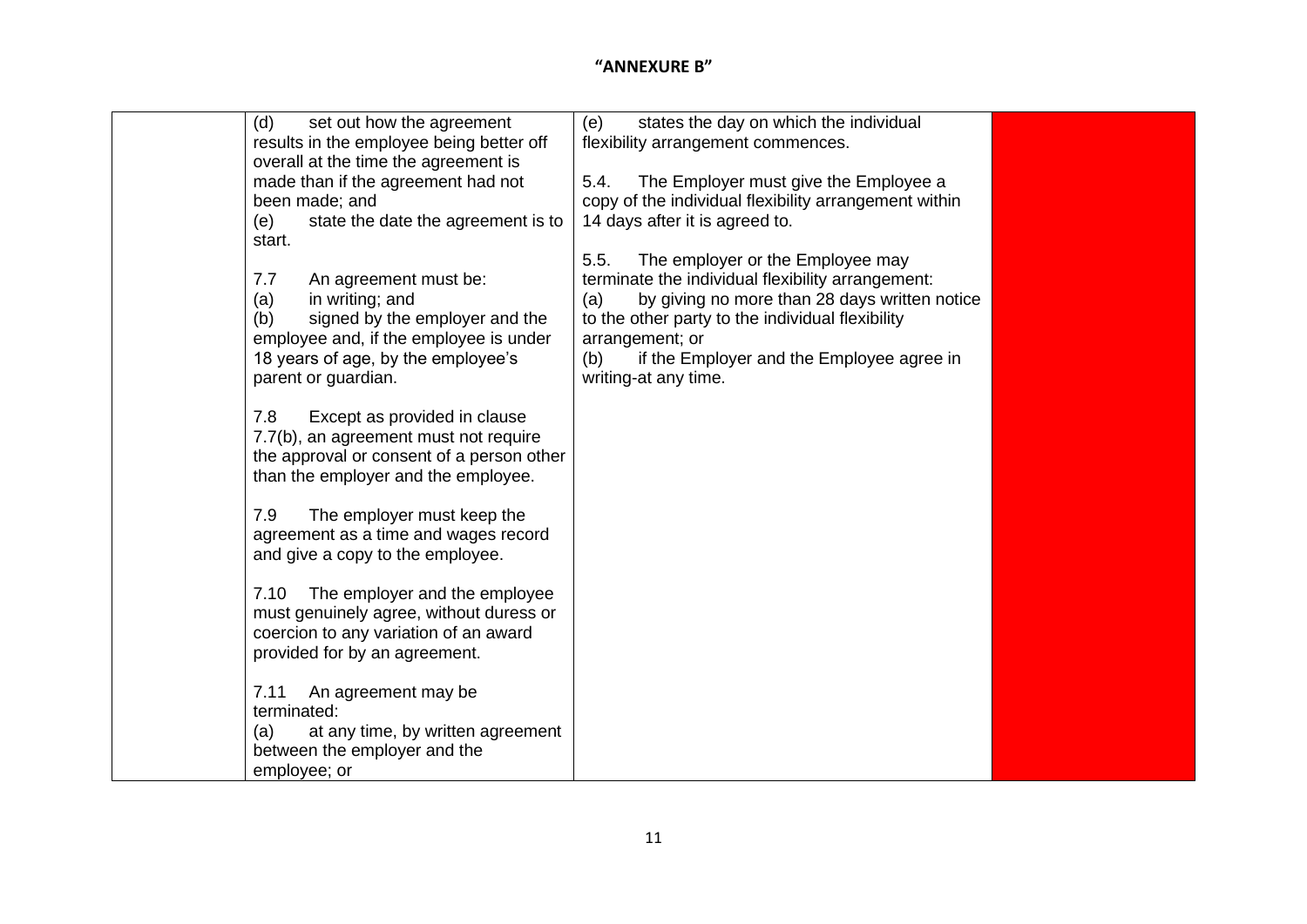|                          | (b)<br>by the employer or employee<br>giving 13 weeks' written notice to the<br>other party (reduced to 4 weeks if the<br>agreement was entered into before the<br>first full pay period starting on or after 4<br>December 2013).                                                                                                                                              |                                                                                                                                                                                                                                           |                                                                                                           |
|--------------------------|---------------------------------------------------------------------------------------------------------------------------------------------------------------------------------------------------------------------------------------------------------------------------------------------------------------------------------------------------------------------------------|-------------------------------------------------------------------------------------------------------------------------------------------------------------------------------------------------------------------------------------------|-----------------------------------------------------------------------------------------------------------|
|                          | Note: If an employer and employee<br>agree to an arrangement that purports to<br>be an individual flexibility arrangement<br>under this award term and the<br>arrangement does not meet a<br>requirement set out in s.144 then the<br>employee or the employer may terminate<br>the arrangement by giving written notice<br>of not more than 28 days (see s.145 of<br>the Act). |                                                                                                                                                                                                                                           |                                                                                                           |
|                          | An agreement terminated as<br>7.12<br>mentioned in clause 7.11(b) ceases to<br>have effect at the end of the period of<br>notice required under that clause.                                                                                                                                                                                                                    |                                                                                                                                                                                                                                           |                                                                                                           |
|                          | 7.13<br>The right to make an agreement<br>under clause 7 is additional to, and does<br>not affect, any other term of this award<br>that provides for an agreement between<br>an employer and an individual employee.                                                                                                                                                            |                                                                                                                                                                                                                                           |                                                                                                           |
| Flexibility of<br>duties | No equivalent                                                                                                                                                                                                                                                                                                                                                                   | 11 Flexibility of Duties<br>11.1. Employees are expected to willingly accept<br>flexibility of jobs and duties throughout their<br>employment and to take all reasonable steps to<br>achieve quality, accuracy, efficiency and completion | Worse $-$<br>the ambiguous<br>nature of the<br><b>Agreement's 11.2</b><br>opens the provision<br>to abuse |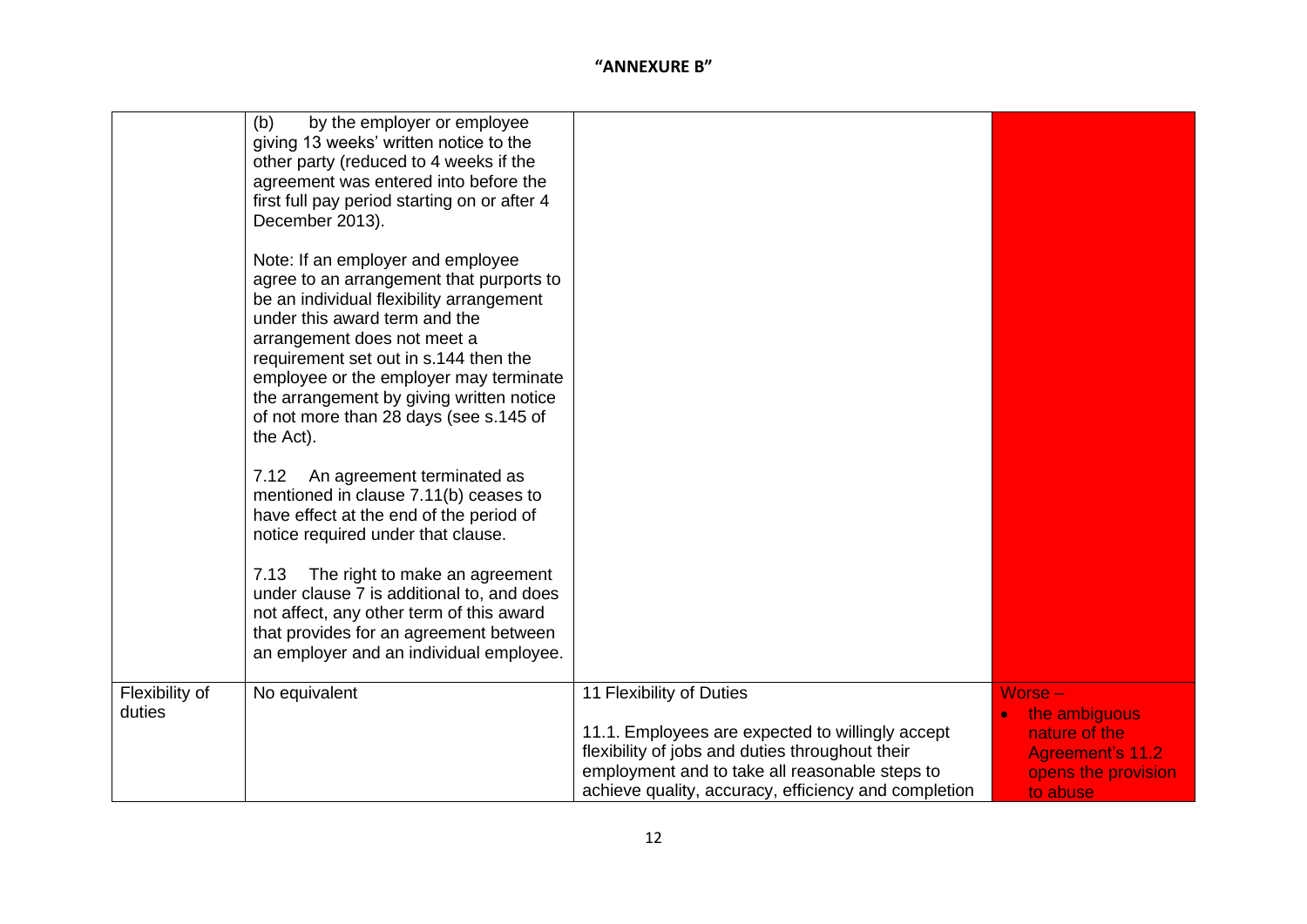|                     |               | of any reasonable job or task assigned by their<br>Employer.<br>11.2. A reasonable change in duties to<br>accommodate an Employer's business needs will not<br>attract any extra payment and will not be deemed<br>to constitute termination of employment, except<br>where such a change results in the<br>Employee performing the duties of a higher Job<br>Classification on an ongoing basis.                                |                                                                                                                                                                                                                                                                                               |
|---------------------|---------------|----------------------------------------------------------------------------------------------------------------------------------------------------------------------------------------------------------------------------------------------------------------------------------------------------------------------------------------------------------------------------------------------------------------------------------|-----------------------------------------------------------------------------------------------------------------------------------------------------------------------------------------------------------------------------------------------------------------------------------------------|
| Mixed<br>functions  | No equivalent | 11.3. Mixed Functions<br>An Employee engaged for more than two hours<br>during one day or Shift on duties carrying a higher<br>Wage Rate than their ordinary Job Classification<br>must be paid the higher Wage Rate for such day or<br>Shift. If an Employee performs the additional duties<br>for two hours or less during one day or Shift, the<br>Employee must be paid the higher Wage Rate only<br>for the time so worked. | Better - note that while<br>the provision as drafted<br>gives a right which has<br>no equivalent in the<br>Award, because of the<br>operation of the various<br>pay schedules together<br>with section 206 of the<br><b>FWA the actual benefit</b><br>may be mitigated or<br>entirely eroded. |
| Company<br>policies | No equivalent | 12 Company Policies<br>12.1 Employees are required to be aware of all<br>policies and procedures which are made readily<br>available by the Employer and advise if any part is<br>not understood.<br>12.2. The Employer may amend its policies from<br>time to time and will advise Employees of any<br>amendments made.                                                                                                         | <b>Neutral</b>                                                                                                                                                                                                                                                                                |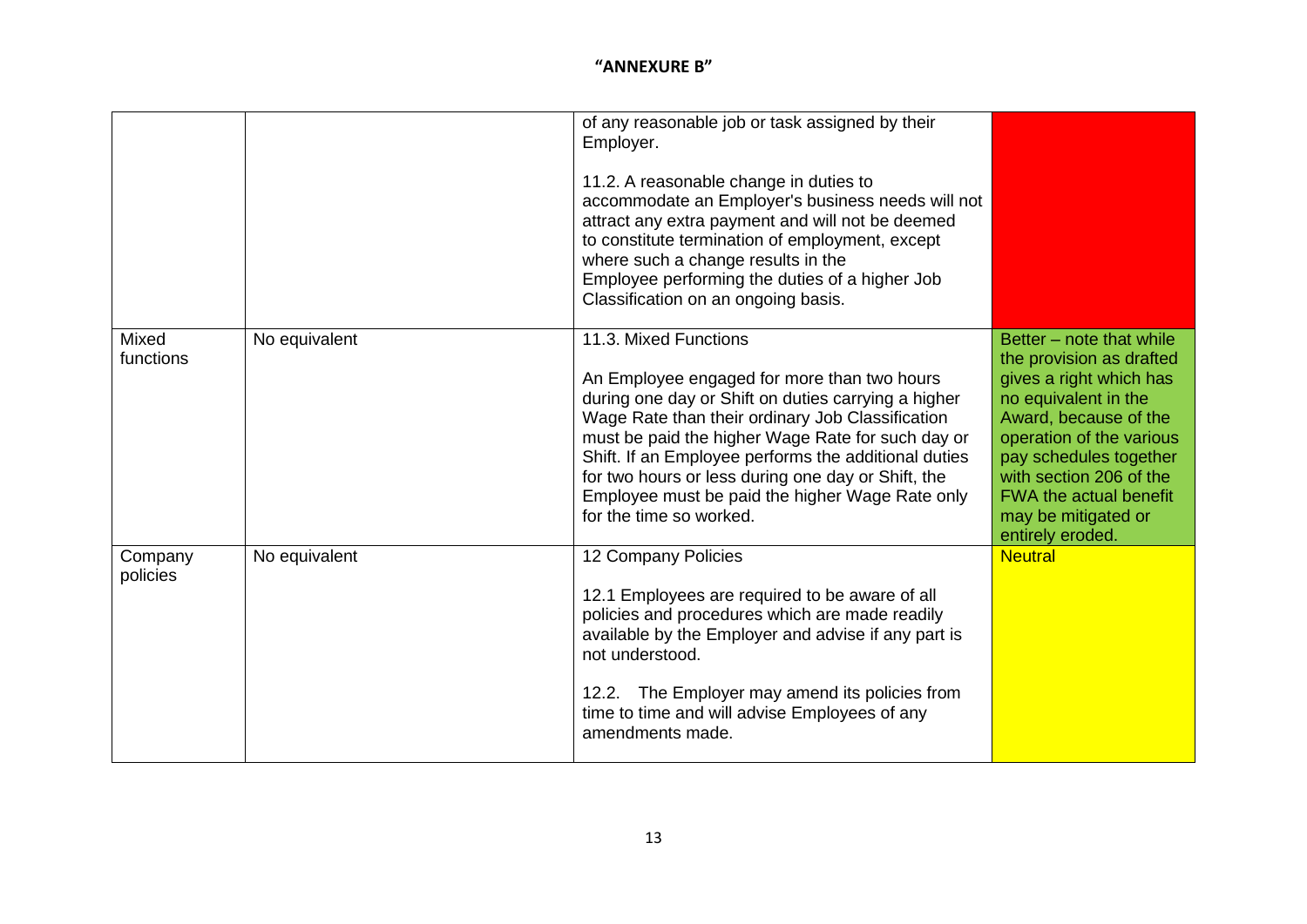|                                           |               | 12.3. For the avoidance of doubt, the policies and<br>procedures of the Employer are not incorporated into<br>this Agreement.                                                                                                                                                                                                                                                                                                                                                                                                                   |                                                                                                                                                      |
|-------------------------------------------|---------------|-------------------------------------------------------------------------------------------------------------------------------------------------------------------------------------------------------------------------------------------------------------------------------------------------------------------------------------------------------------------------------------------------------------------------------------------------------------------------------------------------------------------------------------------------|------------------------------------------------------------------------------------------------------------------------------------------------------|
| Location and<br>transfer of<br>employment | No equivalent | 13 Location and Transfer of Employment<br>13.1. The Employer employs Employees at its<br>business premises or such other location as directed<br>by the Employer from time to time.<br>13.2. The Employer may relocate Employees from<br>one location to another, on a permanent or<br>temporary basis but will first consult with the<br>Employee to ensure that such relocation takes into<br>account the Employee's personal circumstances.                                                                                                  | Worse -<br><b>The Award</b><br>presumes that an<br>employee is<br>employed at a stable<br>location, the<br>changing of which<br>attracts allowances. |
| Shift swaps                               | No equivalent | 16. Shift Swaps<br>In the event that an Employee is unable to work the<br>Shift rostered to them, they may only swap their Shift<br>with another Employee upon the following<br>conditions:<br>16.1. The Shift may only be swapped with the<br>authorisation of the Employer;<br>16.2. The Shift may only be swapped with an<br>Employee engaged of the same Capacity, Job<br>Classification and experience level; and<br>16.3. The details of the Shift swapped must be<br>notified to the Employer prior to the commencement<br>of the Shift. | <b>Neutral</b>                                                                                                                                       |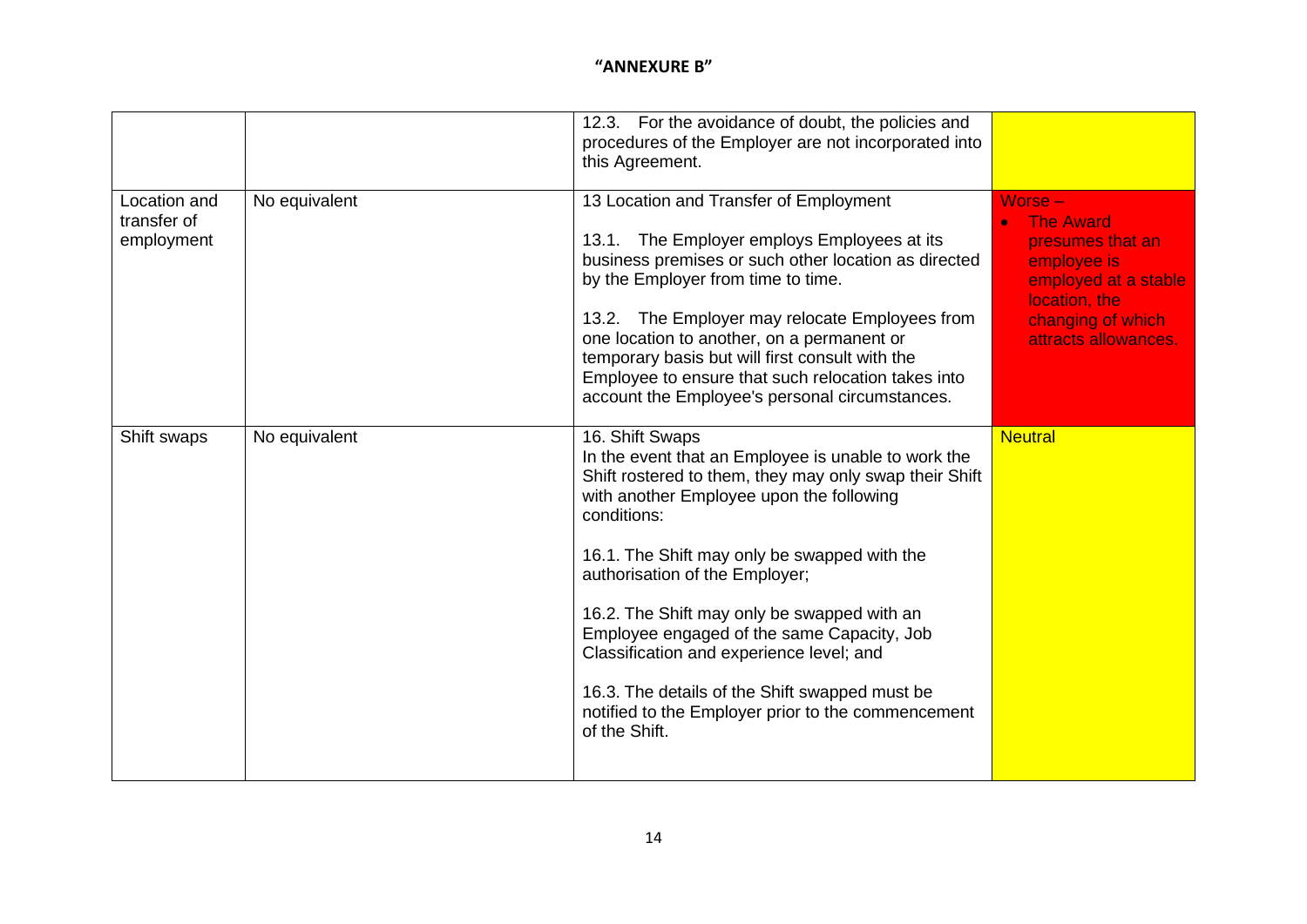| Team         | No equivalent | 21 Team Meetings and Training                                                                 | Worse -                                       |
|--------------|---------------|-----------------------------------------------------------------------------------------------|-----------------------------------------------|
| meetings and |               |                                                                                               | 21.2 excludes<br>$\bullet$                    |
| training     |               | Employers shall endeavour to schedule team<br>21.1.                                           | optional team                                 |
|              |               | meetings and training to take place during Employee                                           | meetings and                                  |
|              |               | Rostered Hours of Work.                                                                       | training from                                 |
|              |               |                                                                                               | payment.                                      |
|              |               | 21.2. Optional team meetings and training<br>Employers may, from time to time, request<br>(a) | 21.3 states that such<br>meetings or training |
|              |               | Employees to attend team meetings outside                                                     | which take place                              |
|              |               | Rostered Hours of Work.                                                                       | outside the rostered                          |
|              |               | Subject to Clause 21.3, Employees shall not<br>(b)                                            | hours of work will be                         |
|              |               | be entitled to any additional payment for time spent                                          | paid the wage                                 |
|              |               | in attendance at team meetings, training or other                                             | rate. Under FFIA                              |
|              |               | employee gatherings.                                                                          | this would be                                 |
|              |               |                                                                                               | overtime.                                     |
|              |               | Mandatory team meetings and training<br>21.3.                                                 |                                               |
|              |               |                                                                                               |                                               |
|              |               | Employers may require an Employee to<br>(a)                                                   |                                               |
|              |               | attend a team meeting or training outside the                                                 |                                               |
|              |               | Employee's Rostered Hours of Work where this is                                               |                                               |
|              |               | reasonable, having regard to the Employee's family,                                           |                                               |
|              |               | schooling or other responsibilities.                                                          |                                               |
|              |               | In the event that an Employer requires an<br>(b)                                              |                                               |
|              |               | Employee to attend a team meeting or training                                                 |                                               |
|              |               | outside their Rostered Hours of Work, the Employee                                            |                                               |
|              |               | shall be paid the Wage Rate for the period for which                                          |                                               |
|              |               | the Employee was required to be present.                                                      |                                               |
|              |               |                                                                                               |                                               |
|              |               | 21.4. For the avoidance of doubt:                                                             |                                               |
|              |               | Part time trainees undertaking accredited<br>(a)                                              |                                               |
|              |               | workplace training shall not be paid for time spent at                                        |                                               |
|              |               | off-the-job training; and                                                                     |                                               |
|              |               | Full time trainees and apprentices<br>(b)                                                     |                                               |
|              |               | undertaking accredited workplace training shall be                                            |                                               |
|              |               | paid for time spent at off-the-job training.                                                  |                                               |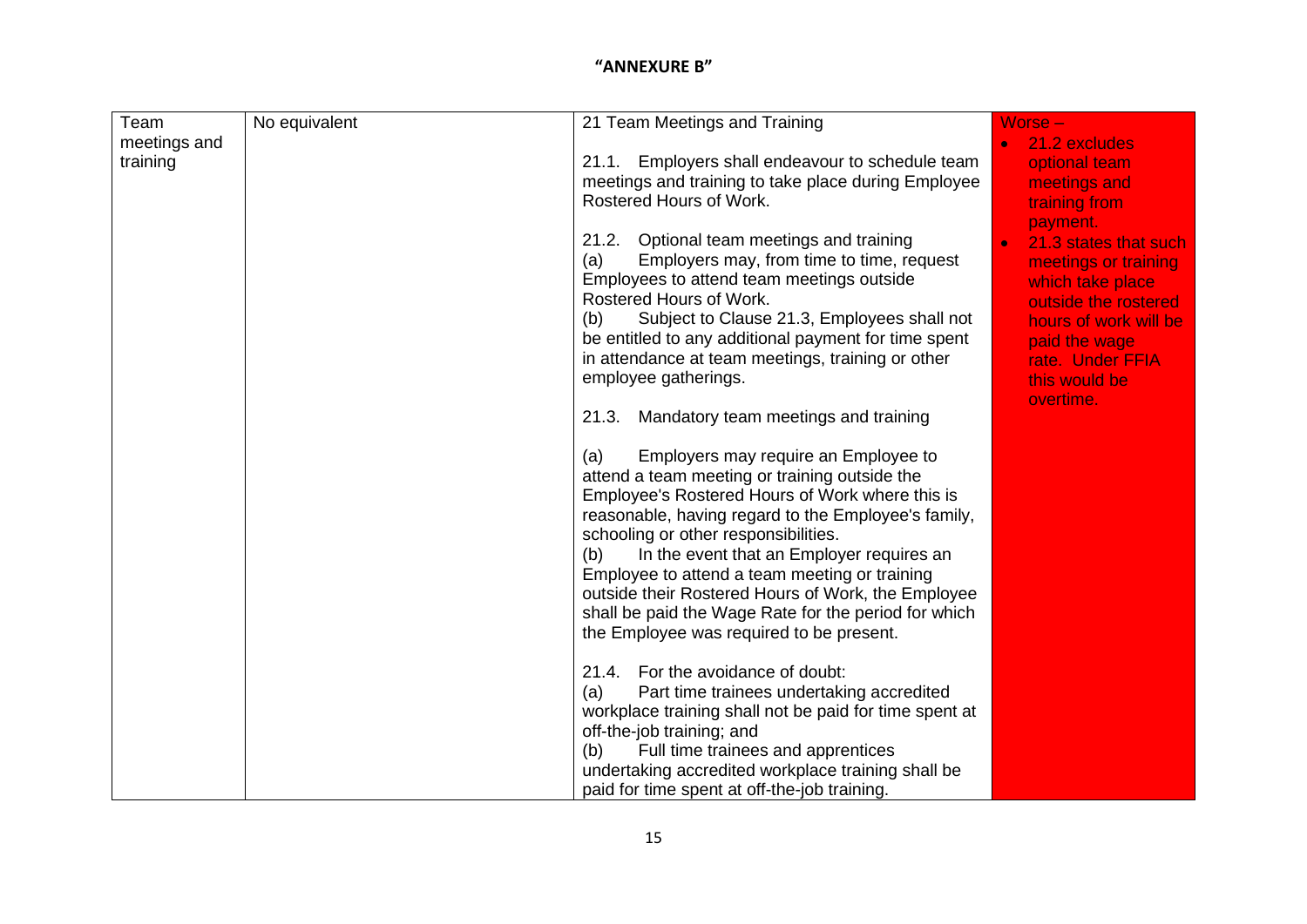| <b>Expenses</b>             | No equivalent                       | 28 Expenses<br>Employees shall be reimbursed for all<br>28.1.<br>reasonable travel, accommodation and like<br>expenses incurred in the carrying out of the<br>Employee's duties, provided the Employer has<br>previously authorised such expenses and:<br>For reimbursement for reasonable travel<br>(a)<br>expenses-the Employee has provided the Employer<br>with a written record indicating the number of<br>kilometres travelled and the reason for the travel;<br>and<br>(b)<br>For reimbursement of all other expenses-a<br>tax invoice relating to the expense has been<br>provided.<br>Reimbursement for reasonable travel<br>28.2.<br>expenses does not include travel which is<br>undertaken as part of the daily tasks required to<br>complete an Employee's duties. | <b>Worse - the Award</b><br>provides for superior<br>allowances.                                                                                                                                                                         |
|-----------------------------|-------------------------------------|----------------------------------------------------------------------------------------------------------------------------------------------------------------------------------------------------------------------------------------------------------------------------------------------------------------------------------------------------------------------------------------------------------------------------------------------------------------------------------------------------------------------------------------------------------------------------------------------------------------------------------------------------------------------------------------------------------------------------------------------------------------------------------|------------------------------------------------------------------------------------------------------------------------------------------------------------------------------------------------------------------------------------------|
| General leave<br>provisions | See Fair Work Act provisions below. | 29 General Leave Provisions<br>29.1. All paid leave provided for in this Agreement<br>shall be paid at the Wage Rate.<br>The rules set out in the Fair Work Act 2009 in<br>29.2.<br>relation to the taking of leave will apply in<br>conjunction with this Agreement.<br>29.3. Part time Employee shall accrue leave<br>entitlements on a pro-rata basis.                                                                                                                                                                                                                                                                                                                                                                                                                        | Worse -<br>Does not specify the<br>annual leave loading of<br>the Award.<br>An ambiguity as to<br>whether a part-time<br>employee will be entitled<br>to their 10 days of<br>personal leave per year<br>as per section 96 of the<br>Act. |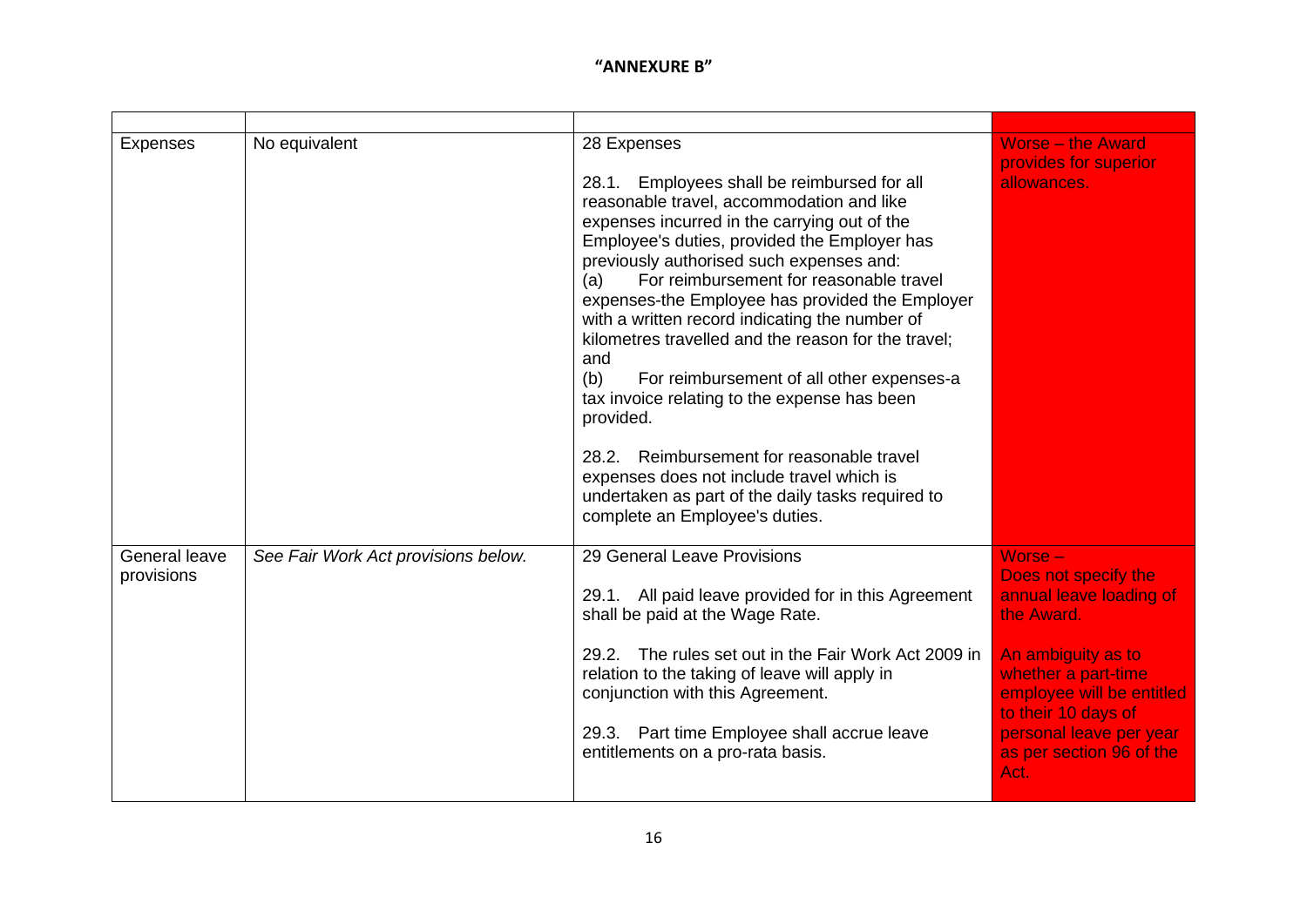|            |                                                                                                                                                                                                                                                                                                                                                                                                                                                                                                                                                                                                                                                                                                                                                                                                                                                                                                                                                                                                                                                                                 | 29.4. Casual Employees shall not be entitled to<br>leave unless specified otherwise under this<br>Agreement or under the Fair Work Act 2009.                                                                                                                                                                                                                                                                                                |                |
|------------|---------------------------------------------------------------------------------------------------------------------------------------------------------------------------------------------------------------------------------------------------------------------------------------------------------------------------------------------------------------------------------------------------------------------------------------------------------------------------------------------------------------------------------------------------------------------------------------------------------------------------------------------------------------------------------------------------------------------------------------------------------------------------------------------------------------------------------------------------------------------------------------------------------------------------------------------------------------------------------------------------------------------------------------------------------------------------------|---------------------------------------------------------------------------------------------------------------------------------------------------------------------------------------------------------------------------------------------------------------------------------------------------------------------------------------------------------------------------------------------------------------------------------------------|----------------|
| Stand down | FAIR WORK ACT 2009 - SECT 524<br>Employer may stand down employees in<br>certain circumstances<br>(1) An employer may, under this<br>subsection, stand down an employee<br>during a period in which the employee<br>cannot usefully be employed because of<br>one of the following circumstances:<br>(a) industrial action (other than<br>industrial action organised or engaged in<br>by the employer);<br>(b) a breakdown of machinery or<br>equipment, if the employer cannot<br>reasonably be held responsible for the<br>breakdown;<br>(c) a stoppage of work for any cause<br>for which the employer cannot<br>reasonably be held responsible.<br>(2) However, an employer may not<br>stand down an employee under<br>subsection (1) during a period in which<br>the employee cannot usefully be<br>employed because of a circumstance<br>referred to in that subsection if:<br>(a) an enterprise agreement, or a<br>contract of employment, applies to the<br>employer and the employee; and<br>(b) the agreement or contract<br>provides for the employer to stand down | 41 Stand Down<br>41.1. The Employer shall have the right to stand<br>down an Employee without pay where an Employee<br>cannot be usefully employed because of a natural<br>disaster, power failure or any stoppage of work by a<br>cause for which the Employer cannot reasonably be<br>held responsible.<br>41.2. This Clause does not operate to affect<br>continuity of employment for the purposes of accrual<br>of leave entitlements. | <b>Neutral</b> |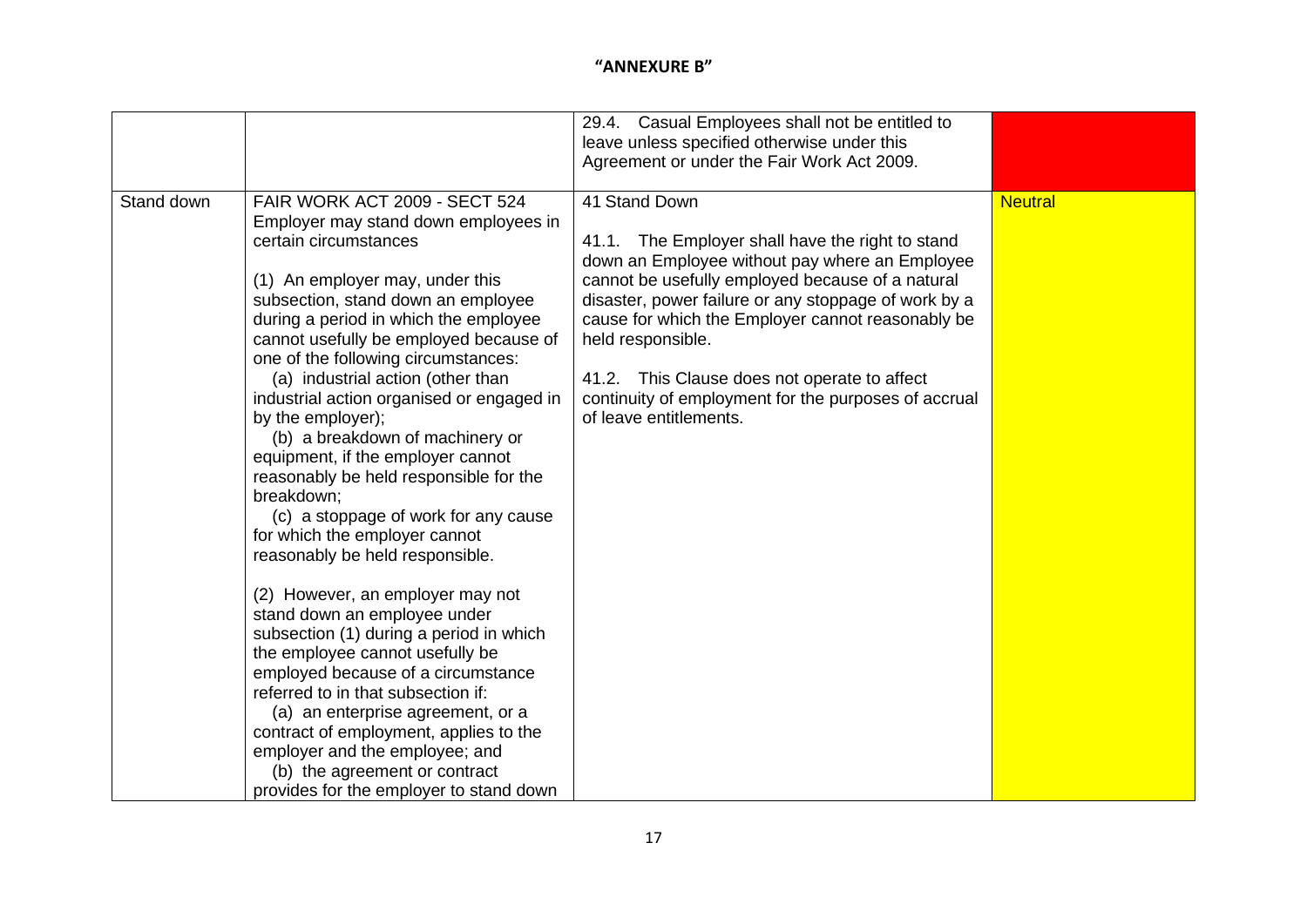|                       | the employee during that period if the<br>employee cannot usefully be employed<br>during that period because of that<br>circumstance.                                                                                                                                  |                                                                                                                                                                                                                                                                                  |                |
|-----------------------|------------------------------------------------------------------------------------------------------------------------------------------------------------------------------------------------------------------------------------------------------------------------|----------------------------------------------------------------------------------------------------------------------------------------------------------------------------------------------------------------------------------------------------------------------------------|----------------|
|                       | Note 1:<br>If an employer may not stand<br>down an employee under subsection (1),<br>the employer may be able to stand down<br>the employee in accordance with the<br>enterprise agreement or the contract of<br>employment.                                           |                                                                                                                                                                                                                                                                                  |                |
|                       | Note 2:<br>An enterprise agreement or a<br>contract of employment may also include<br>terms that impose additional<br>requirements that an employer must<br>meet before standing down an employee<br>(for example requirements relating to<br>consultation or notice). |                                                                                                                                                                                                                                                                                  |                |
|                       | (3) If an employer stands down an<br>employee during a period under<br>subsection (1), the employer is not<br>required to make payments to the<br>employee for that period.                                                                                            |                                                                                                                                                                                                                                                                                  |                |
| Continuous<br>service | No equivalent                                                                                                                                                                                                                                                          | 42 Continuous Service<br>42.1. Any period of paid leave under Clauses 30,<br>31, 36, 38, or time off on a public holiday under<br>Clause 40 will be counted as continuous service for<br>the purposes of future leave accrual.<br>42.2. Any period of unpaid leave under Clauses | <b>Neutral</b> |
|                       |                                                                                                                                                                                                                                                                        | 33, 35, 37 or 39 will not break continuous service,                                                                                                                                                                                                                              |                |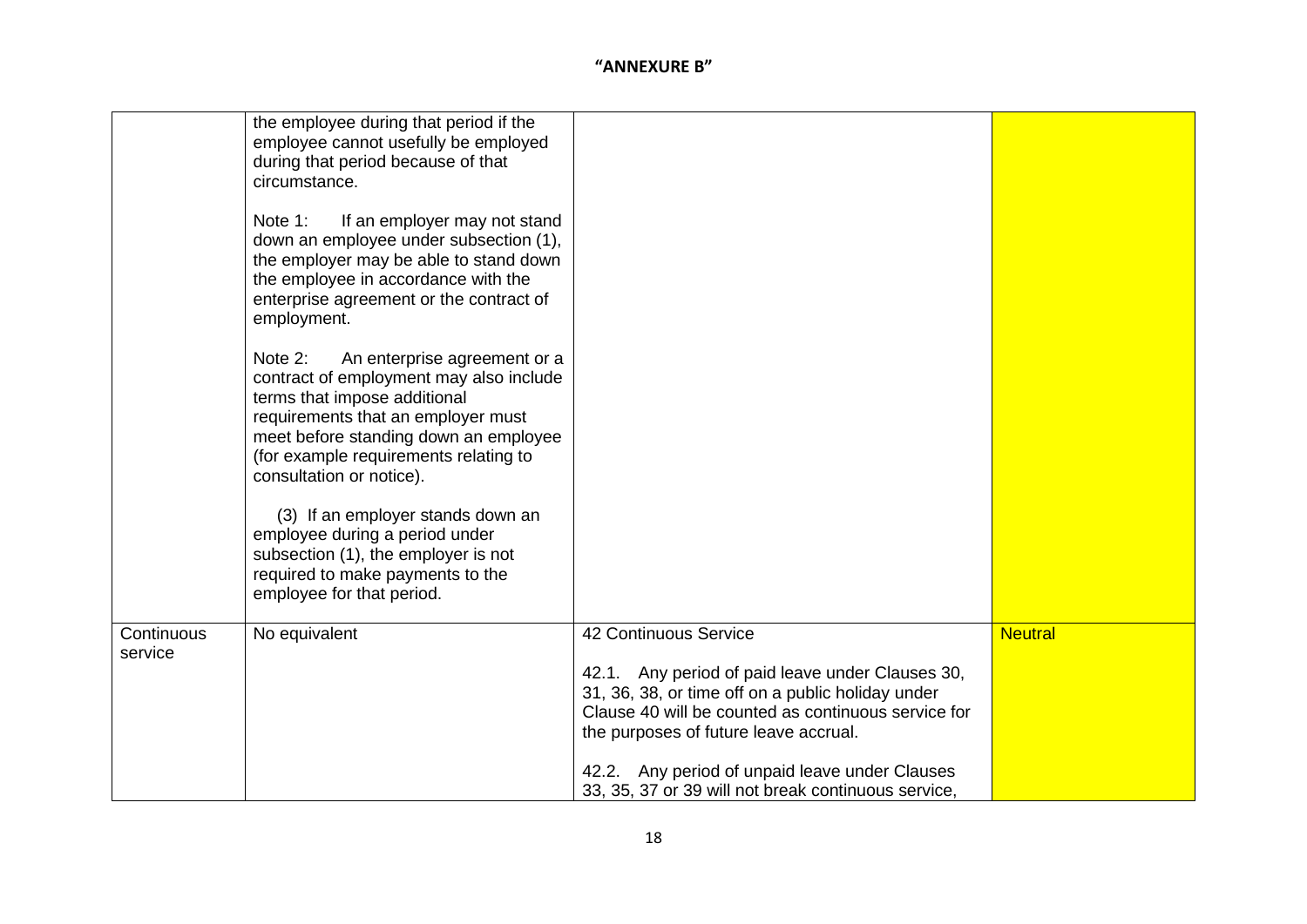|                       |               | but will not be counted as continuous service, for the<br>purposes of future leave accrual.                    |                                              |
|-----------------------|---------------|----------------------------------------------------------------------------------------------------------------|----------------------------------------------|
|                       |               | 42.3. Any period of unpaid leave taken in<br>accordance with Clause 32 will be counted as                      |                                              |
|                       |               | continuous service for the purposes of future leave<br>accrual.                                                |                                              |
| Incapacity to<br>work | No equivalent | 46 Incapacity to Work                                                                                          | <b>Neutral</b>                               |
|                       |               | 46.1 In the event that an Employee is absent from                                                              |                                              |
|                       |               | performing duties due to illness or other incapacity                                                           |                                              |
|                       |               | for a period of not less than 90 days in any 12 month<br>period (excluding paid personal leave), and is unable |                                              |
|                       |               | to demonstrate to the Employer that they will be able                                                          |                                              |
|                       |               | to return to work and perform the inherent                                                                     |                                              |
|                       |               | requirements of their position within a reasonable                                                             |                                              |
|                       |               | period of time, the Employer shall be entitled to<br>terminate that Employee's employment by giving            |                                              |
|                       |               | notice of termination of employment or by a payment<br>in lieu of notice.                                      |                                              |
|                       |               | This Clause does not affect the Employee's<br>46.2.                                                            |                                              |
|                       |               | rights and entitlements under any applicable law                                                               |                                              |
|                       |               | relating to workers' compensation.                                                                             |                                              |
| Property of the       | No equivalent | 48 Property of the Employer                                                                                    | Worse – allows the                           |
| employer              |               |                                                                                                                | employer to withhold                         |
|                       |               | 48.1. In the event of termination, an Employee                                                                 | final pay. Places the                        |
|                       |               | must return to the Employer all property of the                                                                | onus on employees to                         |
|                       |               | Employer which is in the possession, custody or<br>control of the Employee. This includes, without             | return property which<br>includes electronic |
|                       |               | limitation, tools, uniforms, keys, equipment, mobile                                                           | property.                                    |
|                       |               | telephones, documents, policies, manuals, or other                                                             |                                              |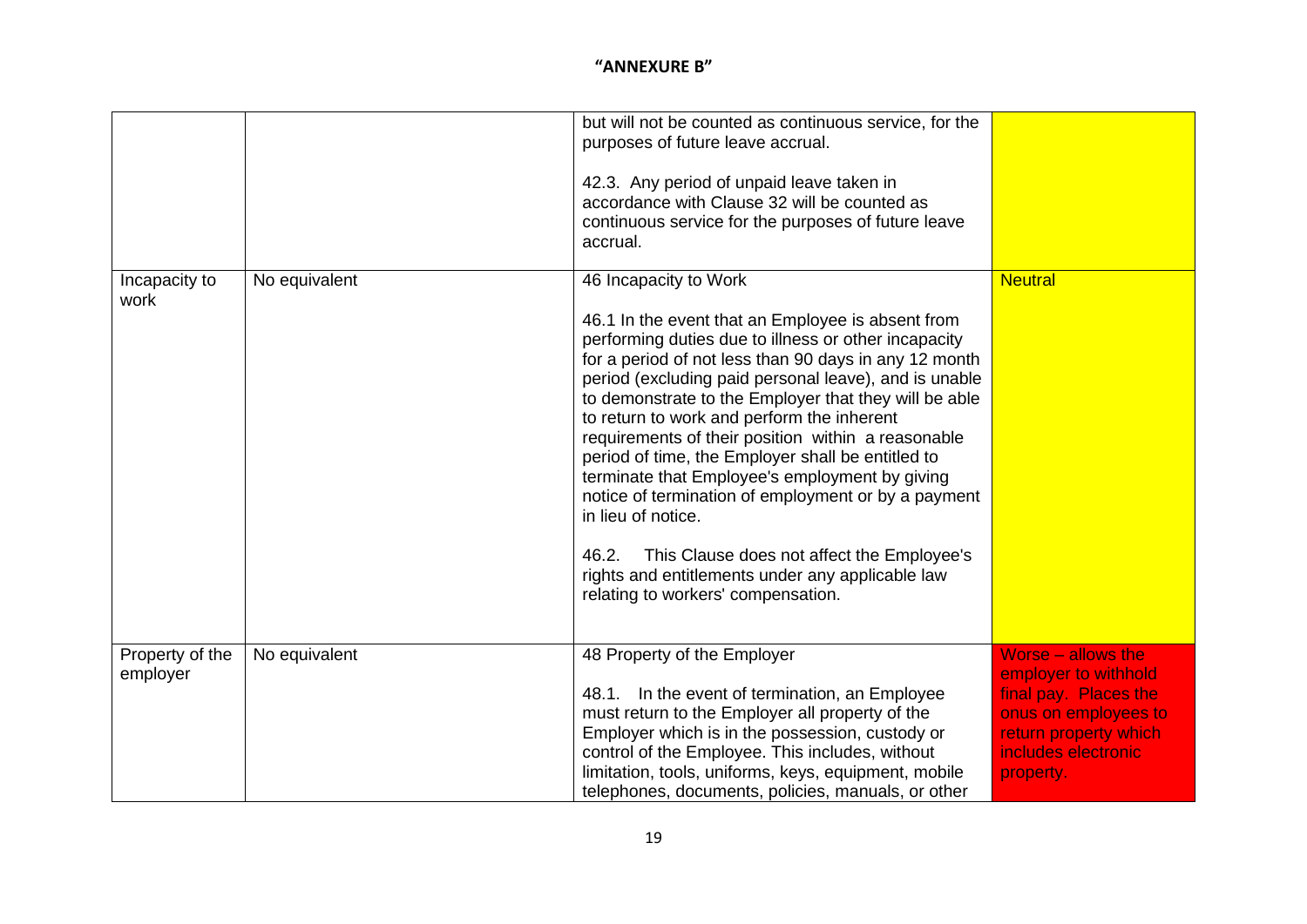|                   |                                                                                                                                                                                                                                                                                                                                                                                                                                                                                                                                                                                                | information whether in electronic, written or other<br>form. Employees undertake not to retain any copies<br>of any such property.<br>48.2. The employer has the right to withhold any<br>final pay until all property is returned as required by<br>this Clause.<br>48.3. Employees are responsible for all loss and<br>damage suffered by the Employer due to wilful acts<br>or negligence on their part caused during their<br>employment, including loss and damage to property<br>belonging to the Employer.                                                                                                                                                                                                                                                                                                                       |                                                                           |
|-------------------|------------------------------------------------------------------------------------------------------------------------------------------------------------------------------------------------------------------------------------------------------------------------------------------------------------------------------------------------------------------------------------------------------------------------------------------------------------------------------------------------------------------------------------------------------------------------------------------------|-----------------------------------------------------------------------------------------------------------------------------------------------------------------------------------------------------------------------------------------------------------------------------------------------------------------------------------------------------------------------------------------------------------------------------------------------------------------------------------------------------------------------------------------------------------------------------------------------------------------------------------------------------------------------------------------------------------------------------------------------------------------------------------------------------------------------------------------|---------------------------------------------------------------------------|
| <b>Deductions</b> | FAIR WORK ACT 2009 - SECT 324<br><b>Permitted deductions</b><br>(1) An employer may deduct an amount<br>from an amount payable to an employee<br>in accordance with subsection 323(1) if:<br>(a) the deduction is authorised in<br>writing by the employee and is principally<br>for the employee's benefit; or<br>(b) the deduction is authorised by the<br>employee in accordance with an<br>enterprise agreement; or<br>(c) the deduction is authorised by or<br>under a modern award or an FWC order;<br>or<br>(d) the deduction is authorised by or<br>under a law of the Commonwealth, a | 49 Deductions<br>The Employer reserves the right to deduct from an<br>Employee's wages or, upon the termination of<br>employment, to deduct from final pay, including from<br>any accrued leave entitlements, any sums owed to<br>the Employer by the Employee relating to their<br>employment, in respect to the following:<br>49.1. Any overpayments of wages or over-<br>reimbursement of expenses;<br>49.2. Where the Employee fails to work out the<br>required period of notice of termination as set out in<br>Clause 44.2, an amount equal to the relevant Wage<br>Rate the Employee would have received had the<br>Employee worked out the required notice period;<br>49.3. The replacement value of any property<br>belonging to the Employer provided to the Employee<br>or under the Employee's control for the purposes of | $Worse -$<br>gives an unfettered<br>right contrary to<br>s324 of the Act. |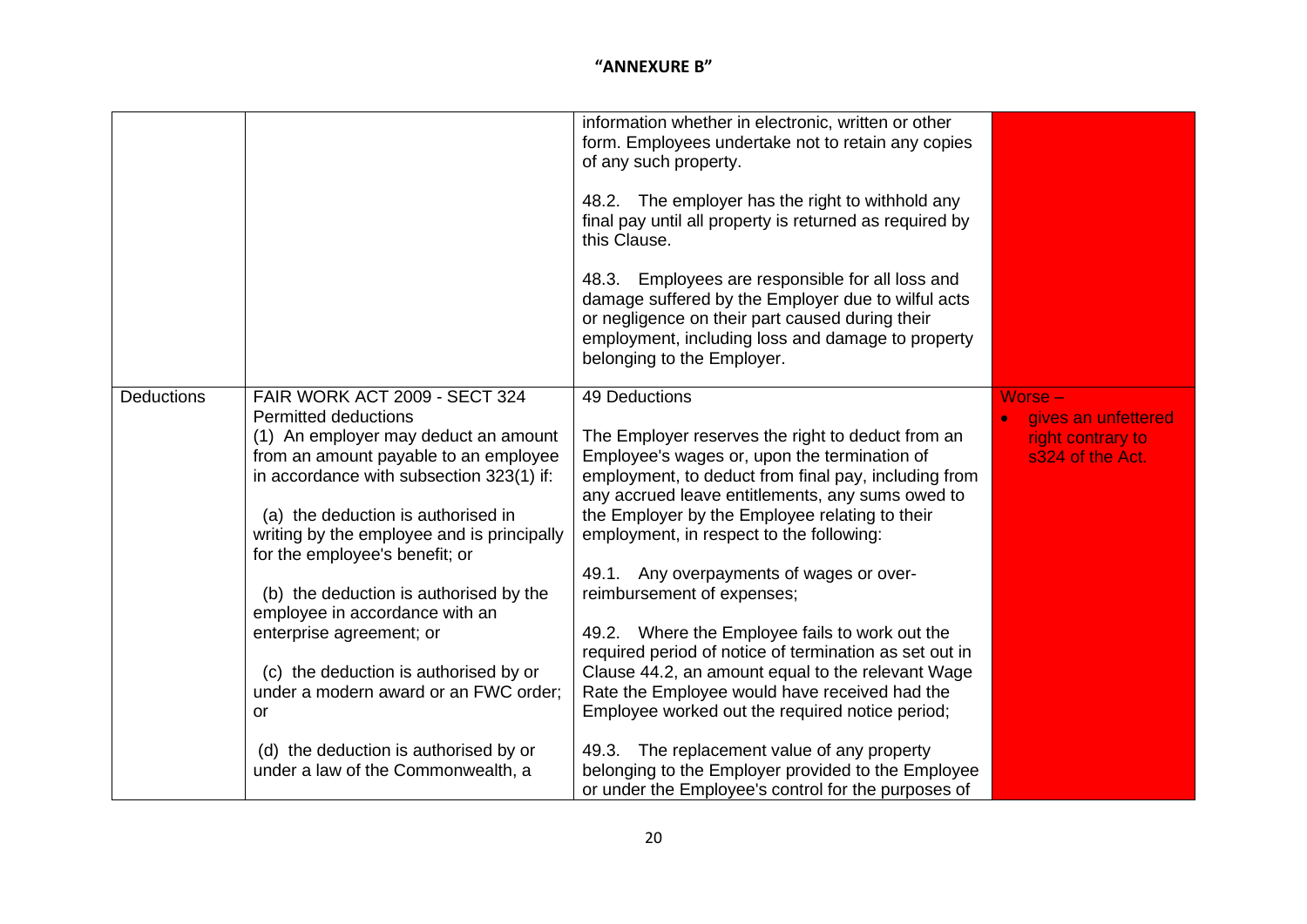| (a)<br>(b) | State or a Territory, or an order of a<br>court.<br>A deduction in accordance<br>Note 1:<br>with a salary sacrifice or other<br>arrangement, under which an employee<br>chooses to:<br>forgo an amount payable to the<br>employee in relation to the performance<br>of work; but<br>receive some other form of benefit<br>or remuneration;<br>will be permitted if it is made in<br>accordance with this section and the<br>other provisions of this Division.<br>Note 2:<br>Certain terms of modern<br>awards, enterprise agreements and<br>contracts of employment relating to<br>deductions have no effect (see section<br>326). A deduction made in<br>accordance with such a term will not be<br>authorised for the purposes of this<br>section.<br>(2) An authorisation for the purposes of<br>paragraph $(1)(a)$ :<br>(a) must specify the amount of the<br>deduction; and<br>(b) may be withdrawn in writing by the<br>employee at any time. | completing employment duties that the Employee<br>has not returned upon termination, as required by<br>Clause 48; or<br>49.4. The value of any unaccrued leave taken in<br>advance. |  |
|------------|------------------------------------------------------------------------------------------------------------------------------------------------------------------------------------------------------------------------------------------------------------------------------------------------------------------------------------------------------------------------------------------------------------------------------------------------------------------------------------------------------------------------------------------------------------------------------------------------------------------------------------------------------------------------------------------------------------------------------------------------------------------------------------------------------------------------------------------------------------------------------------------------------------------------------------------------------|-------------------------------------------------------------------------------------------------------------------------------------------------------------------------------------|--|
|------------|------------------------------------------------------------------------------------------------------------------------------------------------------------------------------------------------------------------------------------------------------------------------------------------------------------------------------------------------------------------------------------------------------------------------------------------------------------------------------------------------------------------------------------------------------------------------------------------------------------------------------------------------------------------------------------------------------------------------------------------------------------------------------------------------------------------------------------------------------------------------------------------------------------------------------------------------------|-------------------------------------------------------------------------------------------------------------------------------------------------------------------------------------|--|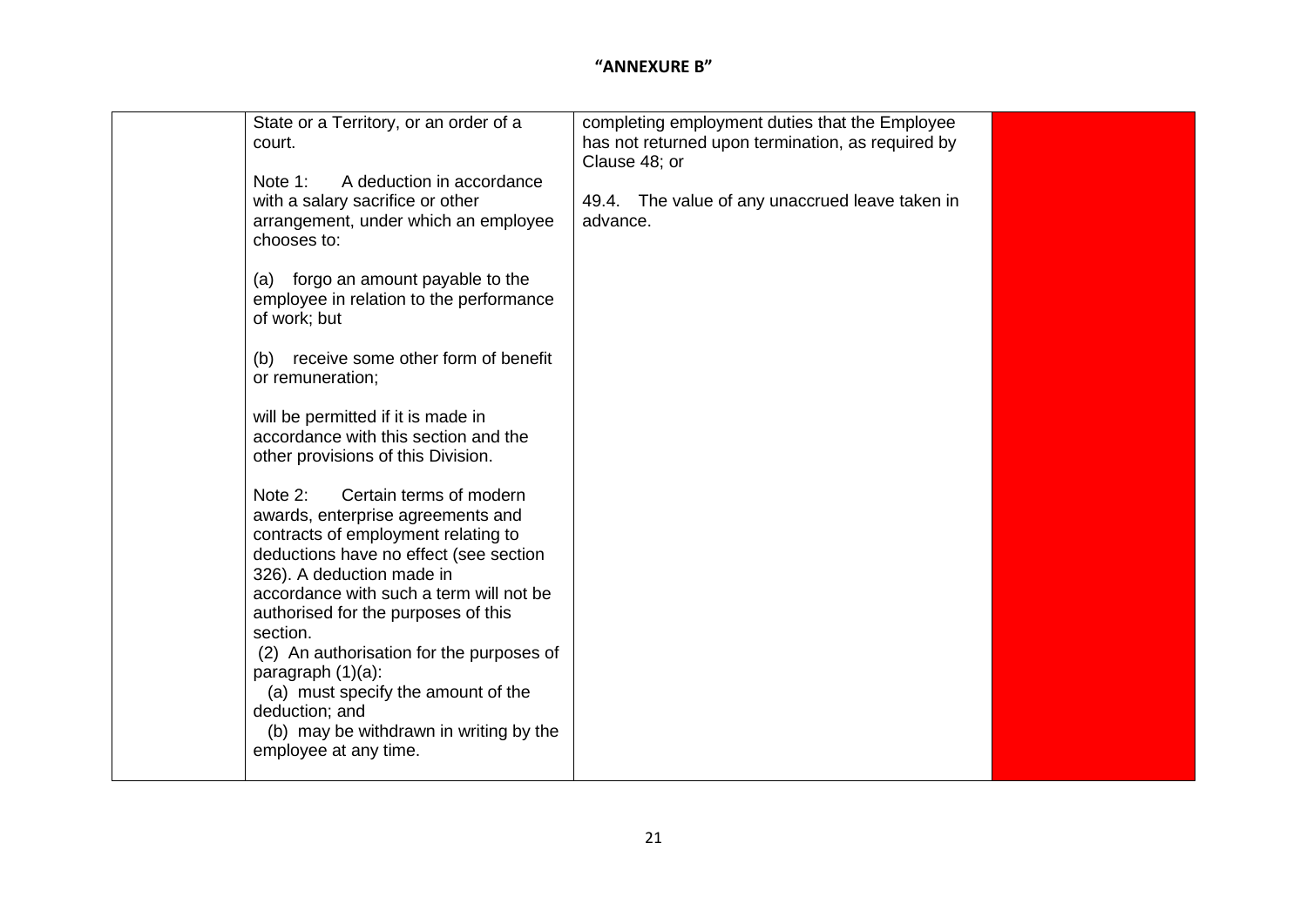|                                                           | (3) Any variation in the amount of the<br>deduction must be authorised in writing<br>by the employee.                                                                                                                                                                                                                                                                                                                                                                                                                                                                                                                                                                                                                                                                                                                                                                                                                                                             |                                                                                                                                                                                                                                                                                                                                                                                                                                                                                                                                                                                                                                                                                                               |                                                                                                      |
|-----------------------------------------------------------|-------------------------------------------------------------------------------------------------------------------------------------------------------------------------------------------------------------------------------------------------------------------------------------------------------------------------------------------------------------------------------------------------------------------------------------------------------------------------------------------------------------------------------------------------------------------------------------------------------------------------------------------------------------------------------------------------------------------------------------------------------------------------------------------------------------------------------------------------------------------------------------------------------------------------------------------------------------------|---------------------------------------------------------------------------------------------------------------------------------------------------------------------------------------------------------------------------------------------------------------------------------------------------------------------------------------------------------------------------------------------------------------------------------------------------------------------------------------------------------------------------------------------------------------------------------------------------------------------------------------------------------------------------------------------------------------|------------------------------------------------------------------------------------------------------|
| Consultation<br>regarding<br>major<br>workplace<br>change | 8 Consultation about major workplace<br>change<br>8.1<br>If an employer makes a definite<br>decision to make major changes in<br>production, program, organisation,<br>structure or technology that are likely to<br>have significant effects on employees,<br>the employer must:<br>give notice of the changes to all<br>(a)<br>employees who may be affected by them<br>and their representatives (if any); and<br>discuss with affected employees<br>(b)<br>and their representatives (if any):<br>the introduction of the changes;<br>(i)<br>and<br>(ii)<br>their likely effect on employees;<br>and<br>(iii)<br>measures to avoid or reduce the<br>adverse effects of the changes on<br>employees; and<br>commence discussions as soon<br>(c)<br>as practicable after a definite decision<br>has been made.<br>8.2<br>For the purposes of the<br>discussion under clause 8.1(b), the<br>employer must give in writing to the<br>affected employees and their | 14 Consultation<br>14.1.<br>This term applies if:<br>the Employer has made a definite decision to<br>(a)<br>introduce a major change to production, program,<br>organisation, structure, or technology in relation to its<br>enterprise; and<br>(b)<br>the change is likely to have a significant<br>effect on Employees of the enterprise.<br>14.2. In this term, "relevant Employees" means the<br>Employees who may be affected by the major<br>change.<br>14,3. The Employer must notify and consult with<br>the relevant Employees of the decision to introduce<br>the major change.<br>14.4. The relevant Employees may appoint a<br>representative for the purposes of the procedures in<br>this term. | Worse-<br>lacks the specific<br>protections of the<br>Award, only<br>provides for<br>'consultation'. |
|                                                           | representatives (if any) all relevant<br>information about the changes including:                                                                                                                                                                                                                                                                                                                                                                                                                                                                                                                                                                                                                                                                                                                                                                                                                                                                                 |                                                                                                                                                                                                                                                                                                                                                                                                                                                                                                                                                                                                                                                                                                               |                                                                                                      |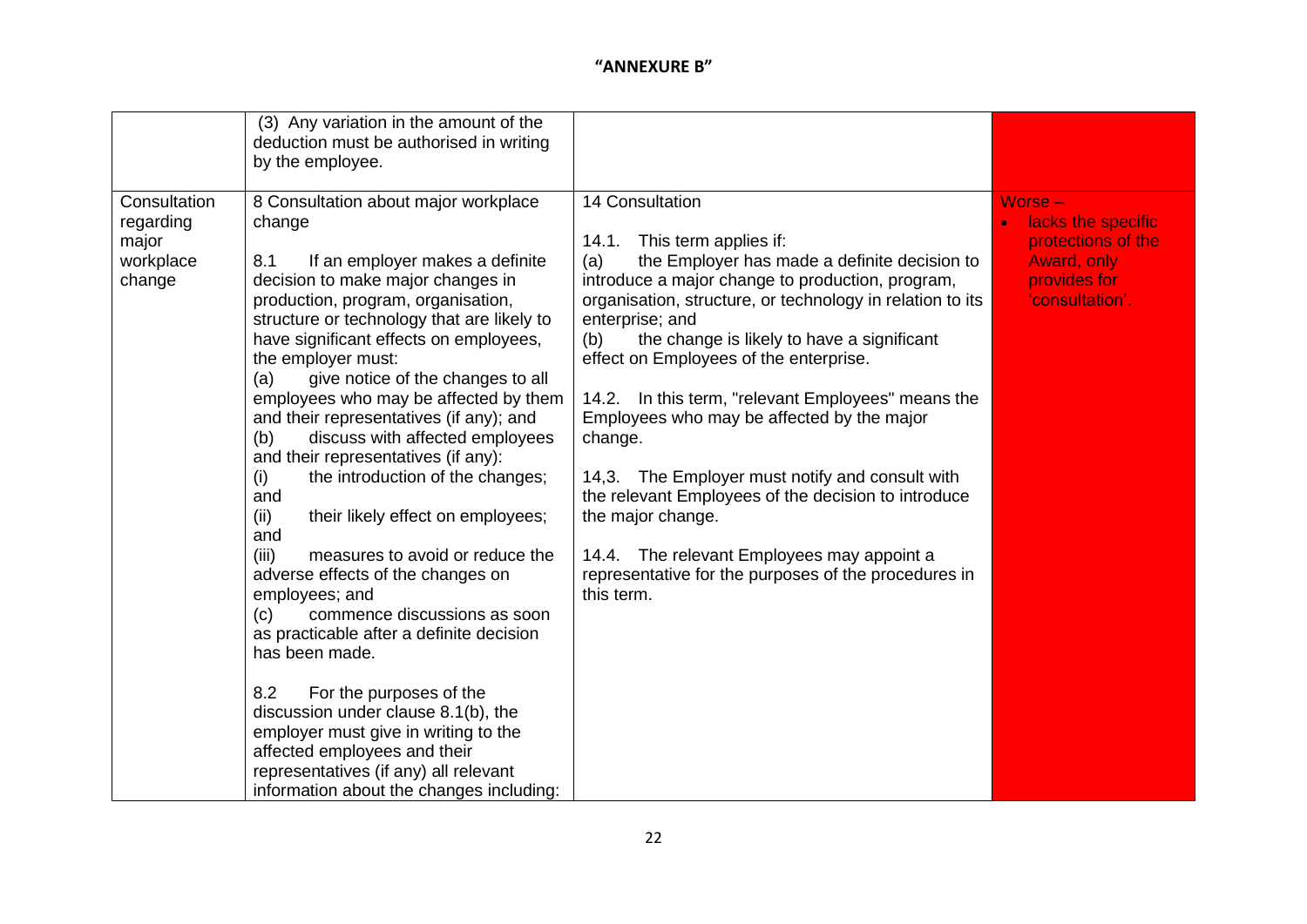| (a)<br>their nature; and                  |  |
|-------------------------------------------|--|
| their expected effect on<br>(b)           |  |
| employees; and                            |  |
|                                           |  |
| any other matters likely to affect<br>(c) |  |
| employees.                                |  |
|                                           |  |
| 8.3                                       |  |
| Clause 8.2 does not require an            |  |
| employer to disclose any confidential     |  |
| information if its disclosure would be    |  |
| contrary to the employer's interests.     |  |
|                                           |  |
|                                           |  |
| 8.4<br>The employer must promptly         |  |
| consider any matters raised by the        |  |
| employees or their representatives about  |  |
| the changes in the course of the          |  |
|                                           |  |
| discussion under clause 8.1(b).           |  |
|                                           |  |
| 8.5<br>In clause 8:                       |  |
| significant effects, on employees,        |  |
|                                           |  |
| includes any of the following:            |  |
| termination of employment; or<br>(a)      |  |
| major changes in the<br>(b)               |  |
| composition, operation or size of the     |  |
|                                           |  |
| employer's workforce or in the skills     |  |
| required; or                              |  |
| (c)<br>loss of, or reduction in, job or   |  |
| promotion opportunities; or               |  |
| loss of, or reduction in, job<br>(d)      |  |
|                                           |  |
| tenure; or                                |  |
| alteration of hours of work; or<br>(e)    |  |
| the need for employees to be<br>(f)       |  |
| retrained or transferred to other work or |  |
|                                           |  |
| locations; or                             |  |
| (g)<br>job restructuring.                 |  |
|                                           |  |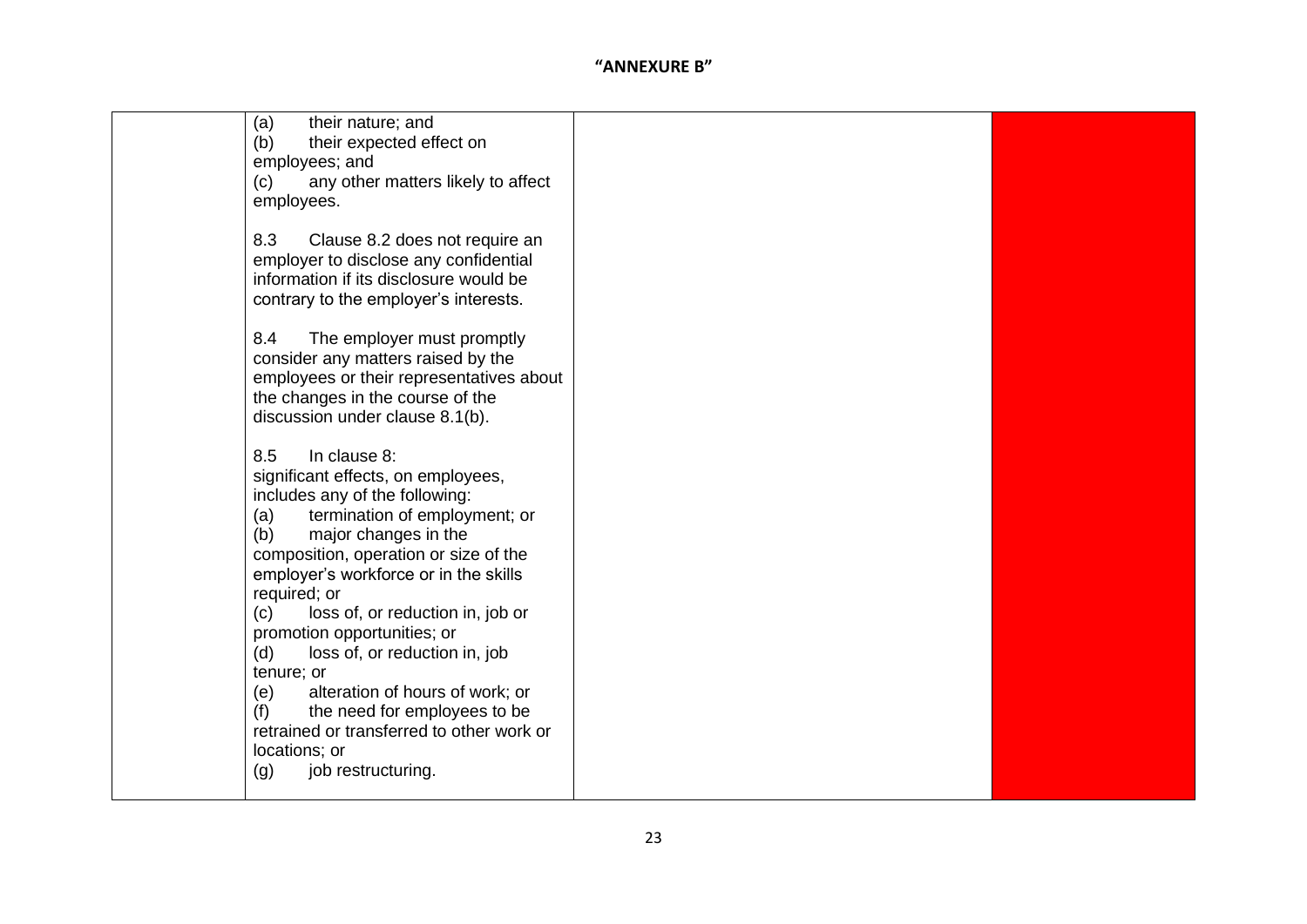|                                                                 | Where this award makes<br>8.6<br>provision for alteration of any of the<br>matters defined at clause 8.5, such<br>alteration is taken not to have significant<br>effect.                                                                                                                                                                                                                                                                                                                                                                                                                                                                                                                                                                                                                                                                                                                                                                                                                               |               |                                                                                                       |
|-----------------------------------------------------------------|--------------------------------------------------------------------------------------------------------------------------------------------------------------------------------------------------------------------------------------------------------------------------------------------------------------------------------------------------------------------------------------------------------------------------------------------------------------------------------------------------------------------------------------------------------------------------------------------------------------------------------------------------------------------------------------------------------------------------------------------------------------------------------------------------------------------------------------------------------------------------------------------------------------------------------------------------------------------------------------------------------|---------------|-------------------------------------------------------------------------------------------------------|
| Consultation<br>about changes<br>to rosters or<br>hours of work | 8A Consultation about changes to<br>rosters or hours of work<br>8A.1 Clause 8A applies if an employer<br>proposes to change the regular roster or<br>ordinary hours of work of an employee,<br>other than an employee whose working<br>hours are irregular, sporadic or<br>unpredictable.<br>The employer must consult with<br>8A.2<br>any employees affected by the proposed<br>change and their representatives (if any).<br>8A.3<br>For the purpose of the<br>consultation, the employer must:<br>provide to the employees and<br>(a)<br>representatives mentioned in clause<br>8A.2 information about the proposed<br>change (for example, information about<br>the nature of the change and when it is<br>to begin); and<br>invite the employees to give their<br>(b)<br>views about the impact of the proposed<br>change on them (including any impact on<br>their family or caring responsibilities) and<br>also invite their representative (if any) to<br>give their views about that impact. | No equivalent | <b>Worse-</b><br>Does not provide for<br>consultation about<br>changes to rosters<br>or hours of work |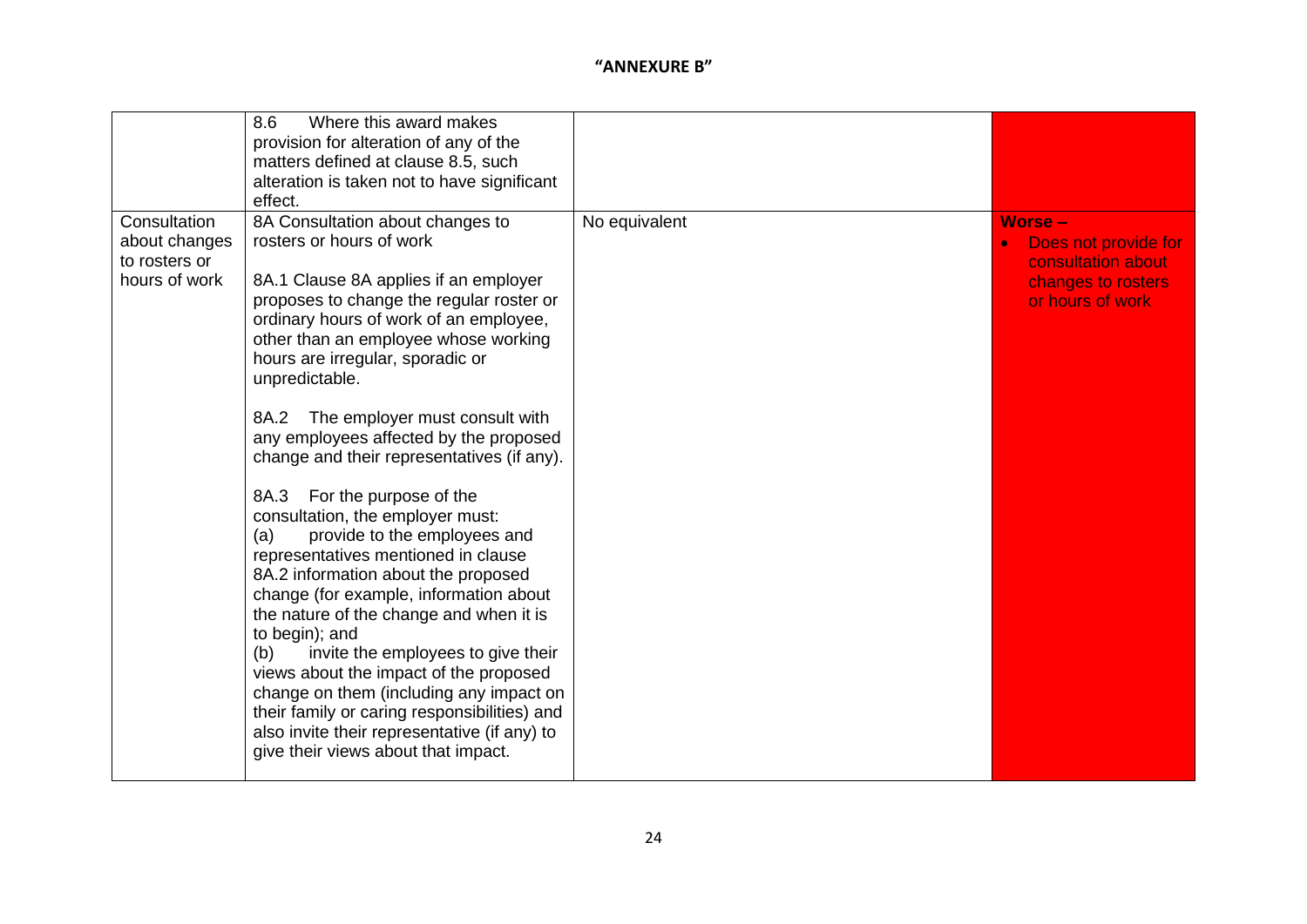|                              | The employer must consider any<br>8A.4<br>views given under clause 8A.3(b).<br>Clause 8A is to be read in<br>8A.5<br>conjunction with any other provisions of<br>this award concerning the scheduling of<br>work or the giving of notice.                                                                                                                                                                                                                                                                                                                                                                                                                                                                                                                                                                                                                                                                                       |                                                                                                                                                                                                                                                                                                                                                                                                                                                                                                                                                                                                                                                                                                                                                                                                                                                                                                                                                                                                                                                                                                                                                                                                                                            |                                                                                                                                                                                                                          |
|------------------------------|---------------------------------------------------------------------------------------------------------------------------------------------------------------------------------------------------------------------------------------------------------------------------------------------------------------------------------------------------------------------------------------------------------------------------------------------------------------------------------------------------------------------------------------------------------------------------------------------------------------------------------------------------------------------------------------------------------------------------------------------------------------------------------------------------------------------------------------------------------------------------------------------------------------------------------|--------------------------------------------------------------------------------------------------------------------------------------------------------------------------------------------------------------------------------------------------------------------------------------------------------------------------------------------------------------------------------------------------------------------------------------------------------------------------------------------------------------------------------------------------------------------------------------------------------------------------------------------------------------------------------------------------------------------------------------------------------------------------------------------------------------------------------------------------------------------------------------------------------------------------------------------------------------------------------------------------------------------------------------------------------------------------------------------------------------------------------------------------------------------------------------------------------------------------------------------|--------------------------------------------------------------------------------------------------------------------------------------------------------------------------------------------------------------------------|
| <b>Dispute</b><br>Resolution | 9 Dispute resolution<br>9.1<br>Clause 9 sets out the procedures<br>to be followed if a dispute arises about a<br>matter under this award or in relation to<br>the NES.<br>9.2<br>The parties to the dispute must<br>first try to resolve the dispute at the<br>workplace through discussion between<br>the employee or employees concerned<br>and the relevant supervisor.<br>9.3<br>If the dispute is not resolved<br>through discussion as mentioned in<br>clause 9.2, the parties to the dispute<br>must then try to resolve it in a timely<br>manner at the workplace through<br>discussion between the employee or<br>employees concerned and more senior<br>levels of management, as appropriate.<br>9.4<br>If the dispute is unable to be<br>resolved at the workplace and all<br>appropriate steps have been taken under<br>clauses 9.2 and 9.3, a party to the<br>dispute may refer it to the Fair Work<br>Commission. | 6 Dispute Settlement Procedure<br>Where a dispute arises out of the terms of this<br>Agreement or in relation to the National Employment<br>Standards, the following procedure should be<br>followed:<br>6.1.<br>The matter shall, where possible, first be<br>discussed by the Employee with their immediate<br>manager. The immediate manager will respond to<br>the Employee's dispute as soon as possible.<br>6.2.<br>If the issue is not resolved in accordance with<br>Clause 6,1, the matter must be discussed by the<br>Employee with the Employer's management.<br>If the matter cannot be resolved in discussion<br>6.3.<br>between the parties as part of the steps set out in<br>Clause 6.1 and 6.2, the matter may be referred to an<br>agreed private independent mediator for mediation.<br>The agreed private independent mediator shall have<br>only those powers to mediate or such further powers<br>as expressly agreed by the parties to the dispute.<br>If reasonable attempts to agree as to an<br>6.4.<br>agreed private mediator have been made and no<br>agreement can be reached, either party may refer<br>the matter to Fair Work Australia who will provide<br>information on alternative dispute resolution | $Worse -$<br>The obligation to<br>utilise an agreed<br>private mediator<br>opens the employee<br>to a cost they may<br>not be able to bear<br>and also calls into<br>question the<br>independence of<br>such a mediator. |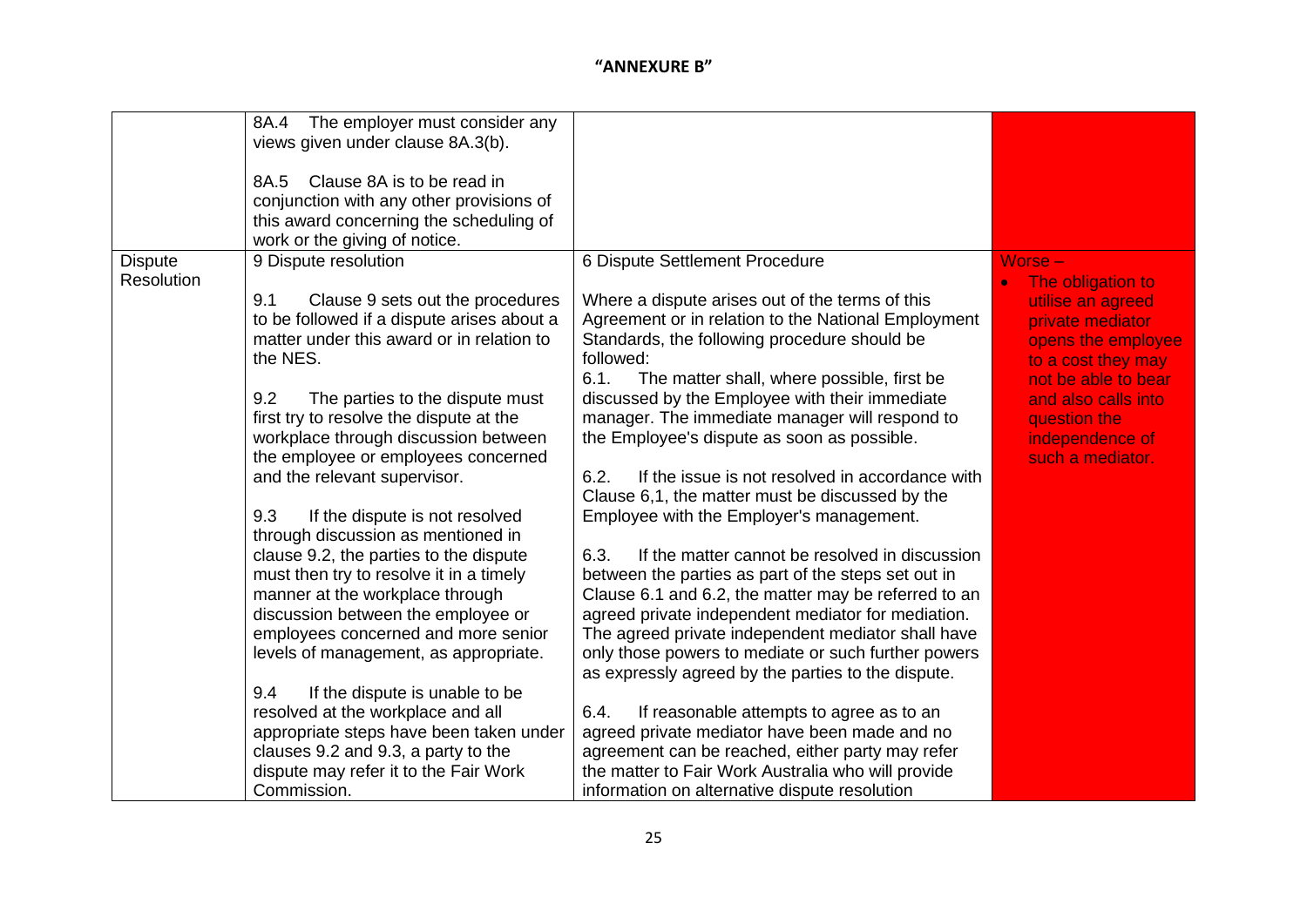| work must continue in<br>(a)<br>accordance with this award and the Act;<br>and<br>(b)<br>an employee must not<br>unreasonably fail to comply with any<br>direction given by the employer about<br>performing work, whether at the same or<br>another workplace, that is safe and<br>appropriate for the employee to perform. | considers appropriate for resolving the<br>The Employee is entitled to have a<br>dispute.<br>6.6.<br>representative of their choosing present at any<br>meeting held as part of the above dispute settlement<br>9.7<br>A party to the dispute may<br>appoint a person, organisation or<br>procedure.<br>association to support and/or represent<br>them in any discussion or process under<br>clause 9.<br>9.8<br>While procedures are being | services. If no agreement can be reached, the<br>dispute may be referred to Fair Work Australia for<br>9.5<br>The parties may agree on the<br>process to be followed by the Fair Work<br>mediation only.<br>Commission in dealing with the dispute,<br>including mediation, conciliation and<br>6.5.<br>During any discussions or action taken under<br>consent arbitration.<br>this Clause, all work shall continue in accordance<br>with the practices existing prior to the matter in<br>9.6<br>dispute arising, or other agreed arrangements. No<br>If the dispute remains unresolved,<br>party shall be prejudiced as to the final settlement by<br>the Fair Work Commission may use any<br>method of dispute resolution that it is<br>the continuance of the work in accordance with this<br>permitted by the Act to use and that it<br>Clause. |
|------------------------------------------------------------------------------------------------------------------------------------------------------------------------------------------------------------------------------------------------------------------------------------------------------------------------------|----------------------------------------------------------------------------------------------------------------------------------------------------------------------------------------------------------------------------------------------------------------------------------------------------------------------------------------------------------------------------------------------------------------------------------------------|-------------------------------------------------------------------------------------------------------------------------------------------------------------------------------------------------------------------------------------------------------------------------------------------------------------------------------------------------------------------------------------------------------------------------------------------------------------------------------------------------------------------------------------------------------------------------------------------------------------------------------------------------------------------------------------------------------------------------------------------------------------------------------------------------------------------------------------------------------|
|------------------------------------------------------------------------------------------------------------------------------------------------------------------------------------------------------------------------------------------------------------------------------------------------------------------------------|----------------------------------------------------------------------------------------------------------------------------------------------------------------------------------------------------------------------------------------------------------------------------------------------------------------------------------------------------------------------------------------------------------------------------------------------|-------------------------------------------------------------------------------------------------------------------------------------------------------------------------------------------------------------------------------------------------------------------------------------------------------------------------------------------------------------------------------------------------------------------------------------------------------------------------------------------------------------------------------------------------------------------------------------------------------------------------------------------------------------------------------------------------------------------------------------------------------------------------------------------------------------------------------------------------------|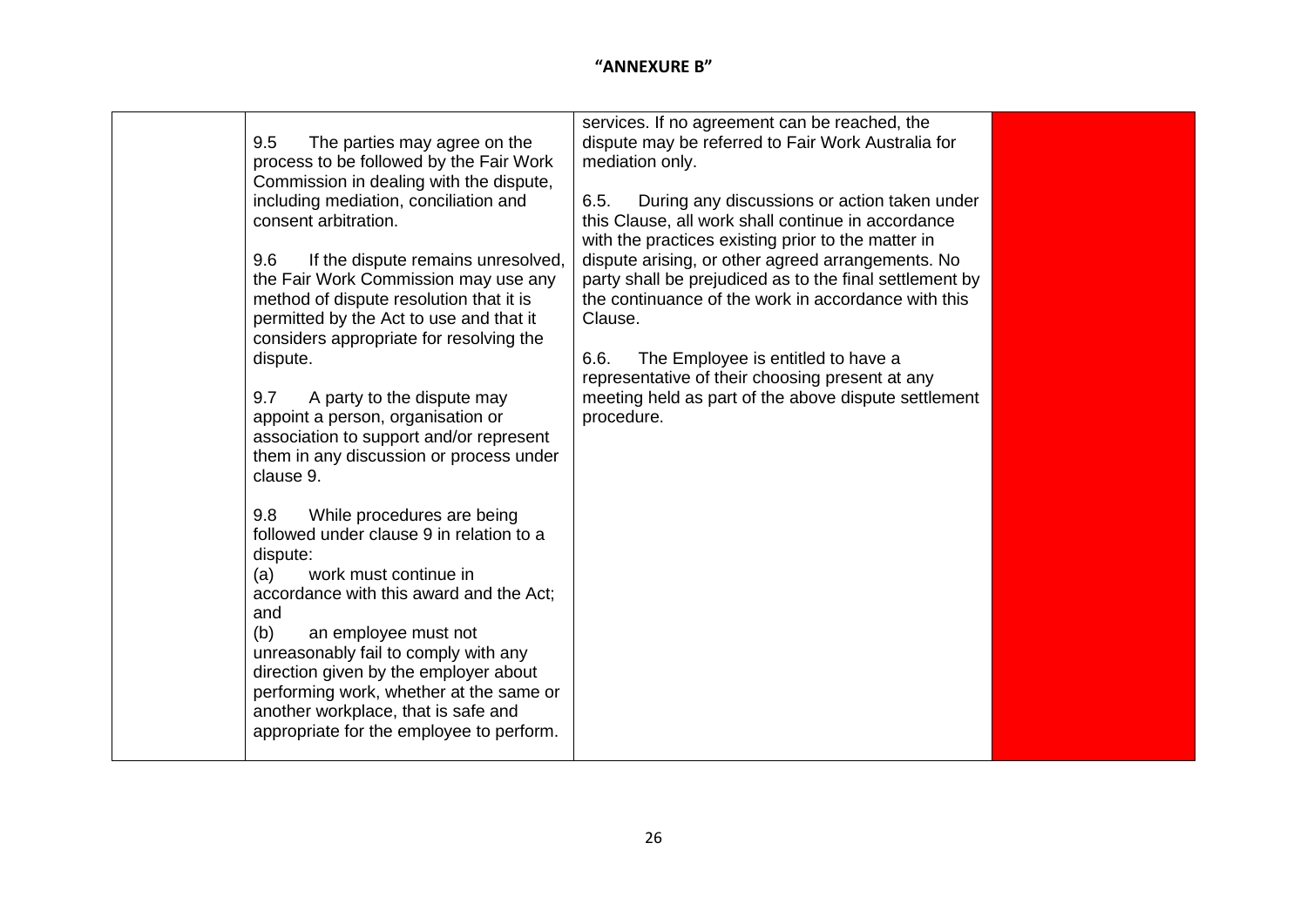| Suspension               | Clause 9.8 is subject to any<br>9.9<br>applicable work health and safety<br>legislation.<br>No equivalent provision.                                                                                                                                                                                                                                                         | 43 Suspension                                                                                                                                                                                                                                                                                                                                                                                                                                  | Worse $-$ cf. cl $6$                                                                                                                                 |
|--------------------------|------------------------------------------------------------------------------------------------------------------------------------------------------------------------------------------------------------------------------------------------------------------------------------------------------------------------------------------------------------------------------|------------------------------------------------------------------------------------------------------------------------------------------------------------------------------------------------------------------------------------------------------------------------------------------------------------------------------------------------------------------------------------------------------------------------------------------------|------------------------------------------------------------------------------------------------------------------------------------------------------|
|                          |                                                                                                                                                                                                                                                                                                                                                                              | An Employee may be stood down on full pay,<br>pending an investigation, if the Employer receives a<br>complaint from another Employee or customer, or it<br>is otherwise suspected that the Employee has, or<br>may have, committed a serious breach of this<br>Agreement or one of the matters listed in Clause 45.                                                                                                                           | The provision as to<br>suspension although<br>specifying full pay<br>makes it possible for<br>an employee to be<br>suspended on a<br>mere suspicion. |
| Employment<br>categories | 10.1 Employees under this award will be<br>employed in one of the following<br>categories:<br>□ full-time employees;<br>part-time employees; or<br>$\Box$ casual employees.<br>10.2 At the time of engagement an<br>employer will inform each employee of<br>the terms of their engagement and, in<br>particular, whether they are to be full-<br>time, part-time or casual. | Any change to an Employee's Capacity must<br>7.4.<br>be in writing.                                                                                                                                                                                                                                                                                                                                                                            | <b>Worse</b>                                                                                                                                         |
| Full-time<br>employees   | 11 An employee who is engaged to work<br>an average of 38 hours per week.                                                                                                                                                                                                                                                                                                    | 7.1.<br><b>Full time Employees</b><br>Full time Non-salaried Employees:<br>(a)<br>are required to work an average of 38<br>(i)<br>hours per week, averaged over a 4 week<br>period, plus reasonable additional hours as<br>relevant to the position of the Employee;<br>will be paid the relevant Wage Rate<br>(ii)<br>for each hour worked up to 38 hours per<br>week; and<br>(iii)<br>will receive Overtime in accordance<br>with Clause 18. | Worse -<br><b>Excludes overtime for</b><br>full-time salaried<br>employees which is<br>contrary to the Award<br>and the Act                          |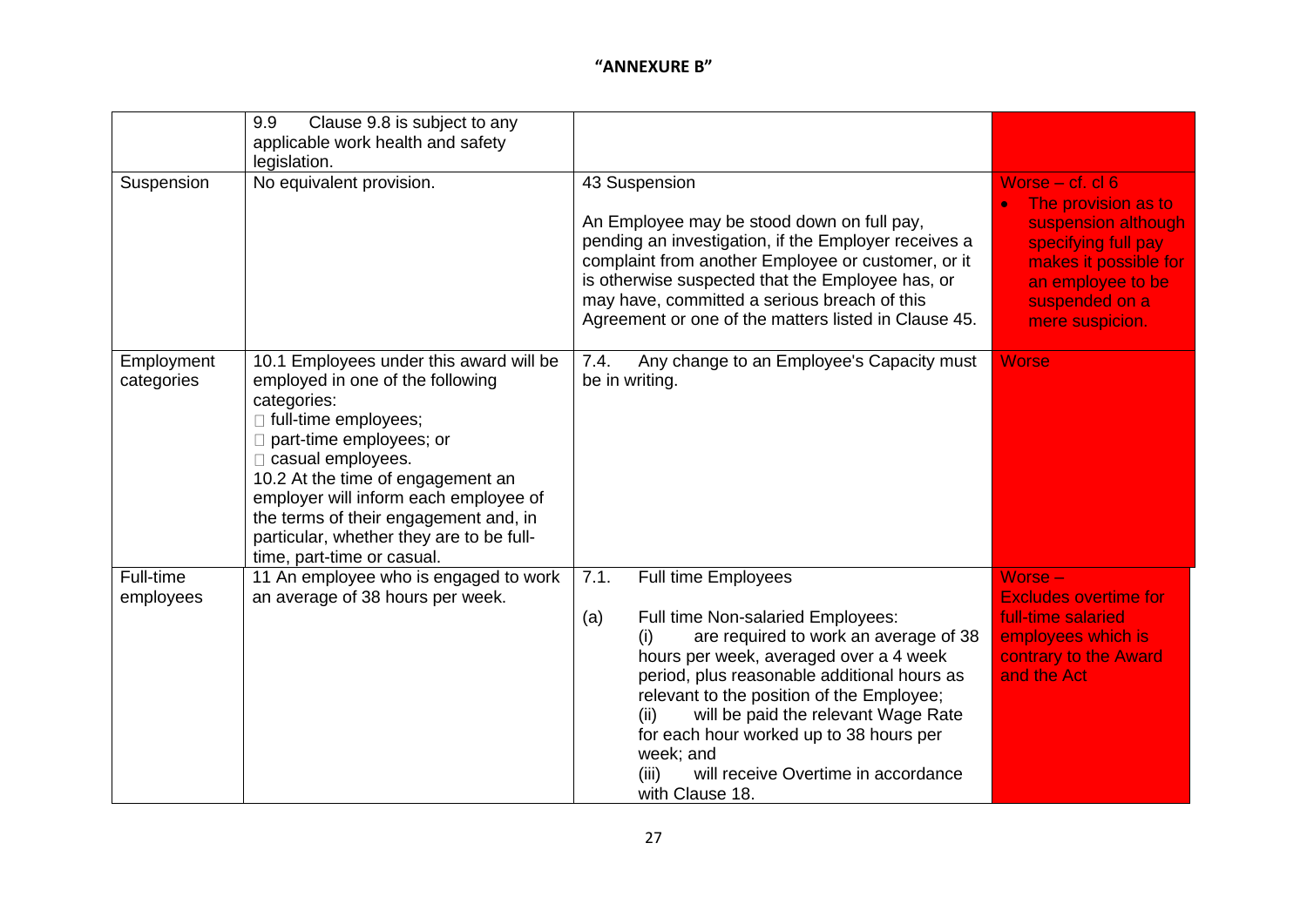|                        |                                                                                                                                                                                                                                                                                                                                                                                                                                                                                                                                                                                                                                                                             | <b>Full time Salaried Employees:</b><br>(b)<br>are required to work an average of 38<br>(i)<br>hours per week, averaged over a 4 week<br>period, plus reasonable additional hours as<br>relevant to the position of the Employee; and<br>shall be paid a salary in full<br>(ii)<br>satisfaction of all hours worked and shall not<br>be<br>entitled to payment for Overtime under<br>Clause 18. |                                                                                          |
|------------------------|-----------------------------------------------------------------------------------------------------------------------------------------------------------------------------------------------------------------------------------------------------------------------------------------------------------------------------------------------------------------------------------------------------------------------------------------------------------------------------------------------------------------------------------------------------------------------------------------------------------------------------------------------------------------------------|-------------------------------------------------------------------------------------------------------------------------------------------------------------------------------------------------------------------------------------------------------------------------------------------------------------------------------------------------------------------------------------------------|------------------------------------------------------------------------------------------|
| Part-time<br>employees | A part-time employee is an<br>12.1<br>employee who:<br>works less than 38 hours per<br>(a)<br>week; and<br>has reasonably predictable hours<br>(b)<br>of work.<br>At the time of first being<br>12.2<br>employed, the employer and the part-<br>time employee will agree, in writing, on a<br>regular pattern of work, specifying at<br>least:<br>the number of hours worked each<br>(a)<br>day;<br>(b)<br>which days of the week the<br>employee will work;<br>the actual starting and finishing<br>(c)<br>times of each day;<br>that any variation will be in<br>(d)<br>writing, including by any electronic<br>means of communication (for example,<br>by text message); | 7.2 Part time Employees:<br>(a)<br>are required to work up to 38 hours per week,<br>averaged over a 4 week period, plus reasonable<br>additional hours as relevant to the position of the<br>Employee;<br>will be paid the relevant Wage Rate for each<br>(b)<br>hour worked up to 38 hours per week; and<br>(c)<br>will receive Overtime in accordance with<br>Clause 18.                      | Worse - lacks the<br>protections of the<br><b>Award, particularly at</b><br>12.2 of FFIA |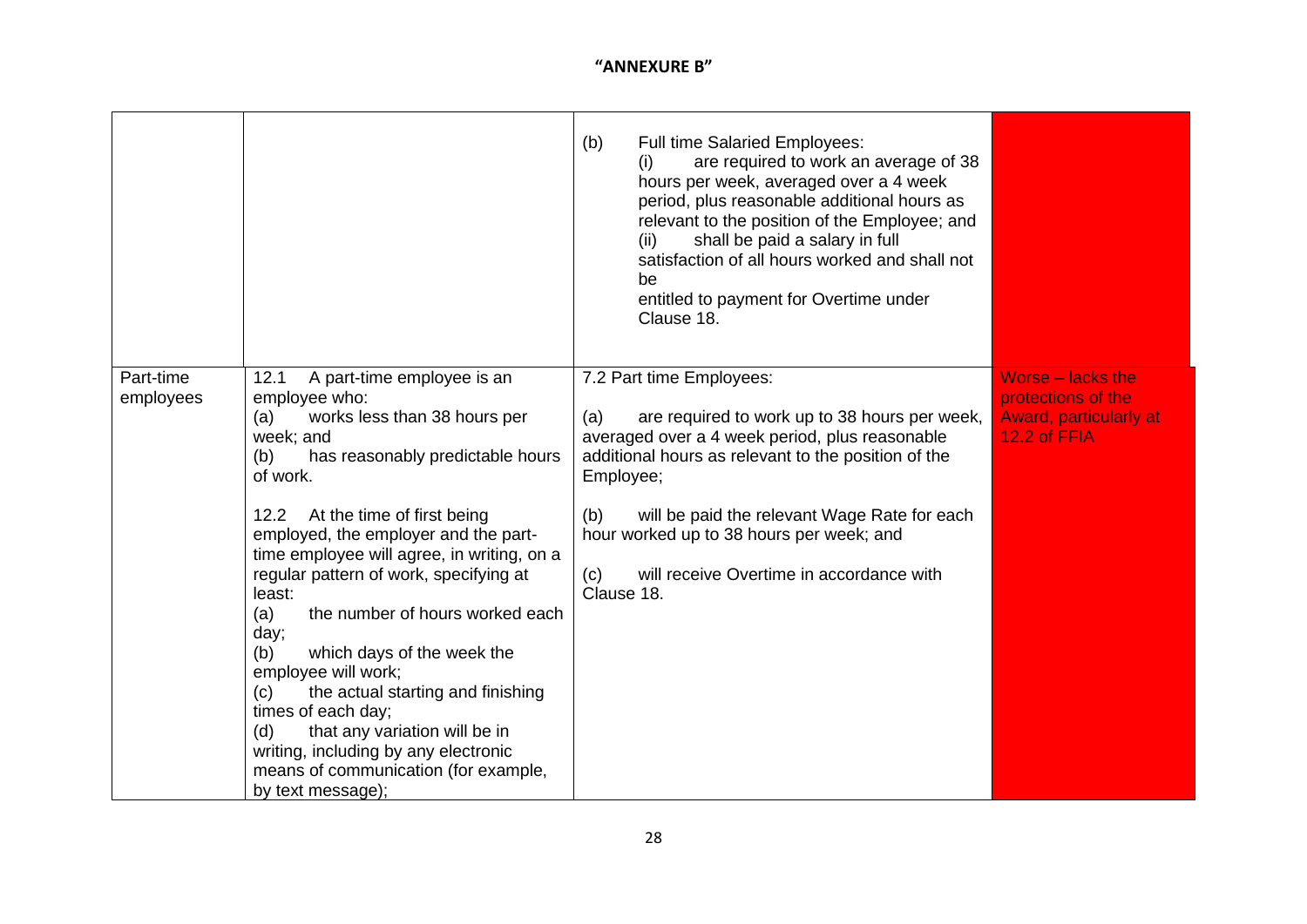| (e)<br>that the daily engagement is a<br>minimum of 3 consecutive hours; and<br>the times of taking and the<br>(f)<br>duration of meal breaks.                                                                                                                                                                                                                                                                                                                                                                                      |  |
|-------------------------------------------------------------------------------------------------------------------------------------------------------------------------------------------------------------------------------------------------------------------------------------------------------------------------------------------------------------------------------------------------------------------------------------------------------------------------------------------------------------------------------------|--|
| The employer and employee may<br>12.3<br>agree to vary an agreement made under<br>clause 12.2 in relation to a particular<br>rostered shift provided that:<br>(a)<br>any agreement to vary the regular<br>pattern of work for a particular rostered<br>shift must be recorded at or by the end of<br>the affected shift; and<br>(b)<br>the employer must keep a copy of<br>the agreed variation, in writing, including<br>by any electronic means of<br>communication and provide a copy to the<br>employee, if requested to do so. |  |
| 12.4<br>In the event that no record of an<br>agreed variation to a particular rostered<br>shift under clause 12.3 is kept by the<br>employer the employee is to be paid at<br>overtime rates for any hours worked in<br>excess of their regular pattern of work.                                                                                                                                                                                                                                                                    |  |
| 12.5<br>The employer and employee may<br>agree to vary an agreement made under<br>clause 12.2, in respect of the regular<br>pattern of work on an ongoing basis or<br>for a specified period of time, provided<br>that any such agreement is recorded in<br>writing (including by any electronic<br>means of communication) before the<br>variation occurs.                                                                                                                                                                         |  |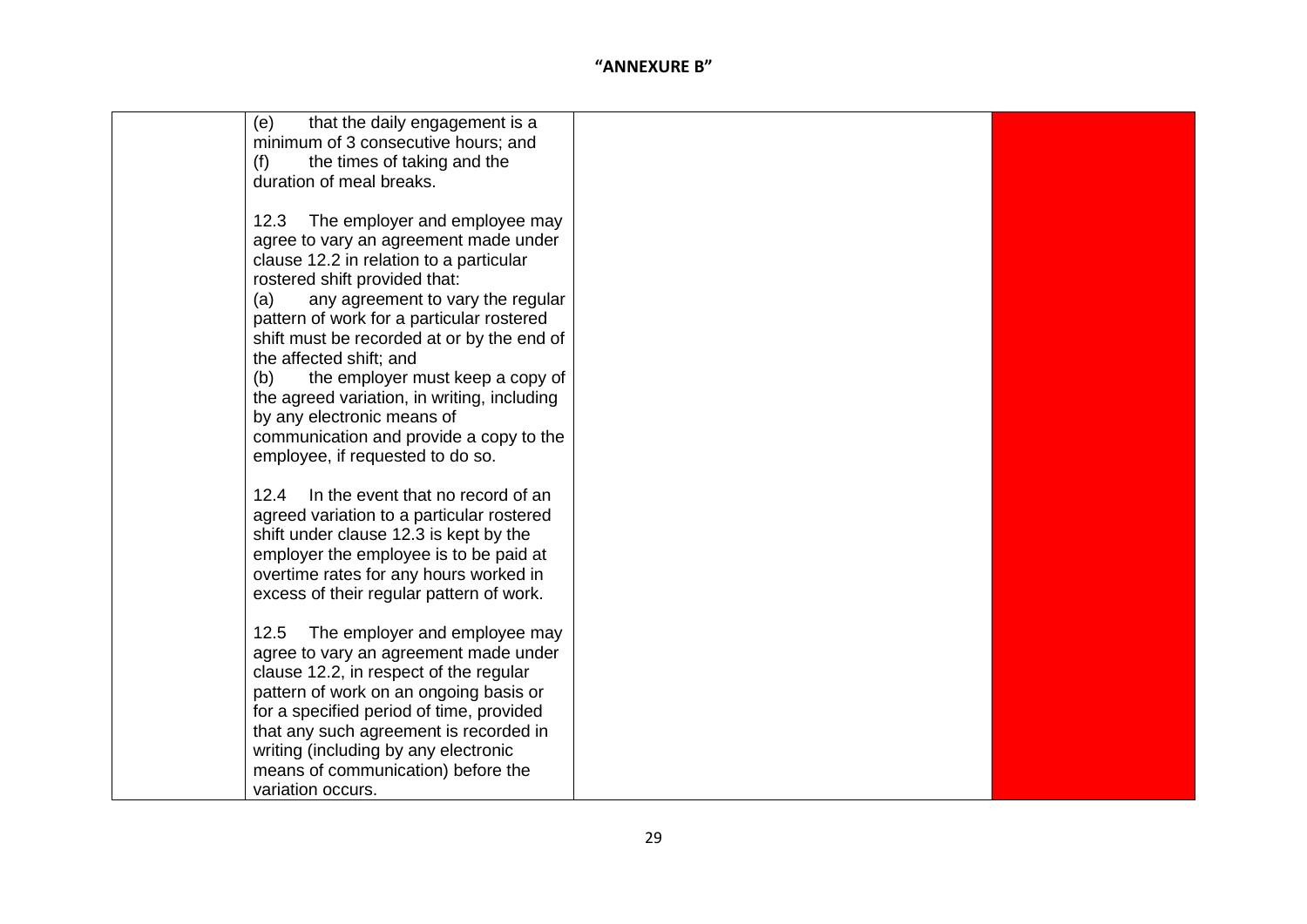|                            | The employer must keep a copy<br>12.6<br>of any agreement made under clause<br>12.2 and any agreed variation made<br>under clause 12.5 and provide a copy to<br>the employee.<br>An employer is required to roster<br>12.7<br>a part-time employee for a minimum of 3<br>consecutive hours on any shift.<br>A part-time employee employed<br>12.8<br>under the provisions of this clause will be<br>paid for ordinary hours worked at the rate<br>of 1/38th of the weekly rate prescribed<br>for the class of work performed. All time<br>worked in excess of the hours as agreed<br>under clause 12.2 or varied under clause<br>12.3 or 12.5 will be overtime and paid for<br>at the rates prescribed in clause 26-<br>Overtime. |                                                                                                                                                                                                                                                                                                                                                                                   |                                                                                                                                                                                                                                                                                                         |
|----------------------------|-----------------------------------------------------------------------------------------------------------------------------------------------------------------------------------------------------------------------------------------------------------------------------------------------------------------------------------------------------------------------------------------------------------------------------------------------------------------------------------------------------------------------------------------------------------------------------------------------------------------------------------------------------------------------------------------------------------------------------------|-----------------------------------------------------------------------------------------------------------------------------------------------------------------------------------------------------------------------------------------------------------------------------------------------------------------------------------------------------------------------------------|---------------------------------------------------------------------------------------------------------------------------------------------------------------------------------------------------------------------------------------------------------------------------------------------------------|
| Casual<br><b>Employees</b> | 13 A casual employee is an employee<br>engaged as such.<br>For each ordinary hour worked, a<br>13.1<br>casual will be paid both the ordinary<br>hourly rate paid to a full-time employee<br>and an additional loading of 25% of the<br>ordinary hourly rate for a full-time<br>employee.<br>When a casual employee works<br>13.2<br>overtime, they must be paid the overtime<br>rates in clauses 26.1(b) and 26.4.                                                                                                                                                                                                                                                                                                                | 7.3.<br><b>Casual Employees</b><br>(a)<br>Casual Employee5 5hall be paid a Ca5ual<br>Wage Rate for all hour5 worked.<br>(b)<br>The following Clauses do not apply to Casual<br>Employees:<br>Clause 8 (Probation period);<br>(i)<br>Clause 30 (Annual leave);<br>(ii)<br>Clause 31 (Personal leave);<br>(iii)<br>Clause 40.4 (Payment for public<br>(iv)<br>holidays not worked); | $Worse -$<br>does not guarantee<br>$\bullet$<br>the 25% loading.<br><b>Excludes casuals</b><br>$\bullet$<br>from overtime pay<br>as per the Award.<br>Does not include a<br>$\bullet$<br>right to request<br>casual conversion.<br>Q: Casual rates below<br>FFIA:<br><b>Option A: 120%</b><br>$\bullet$ |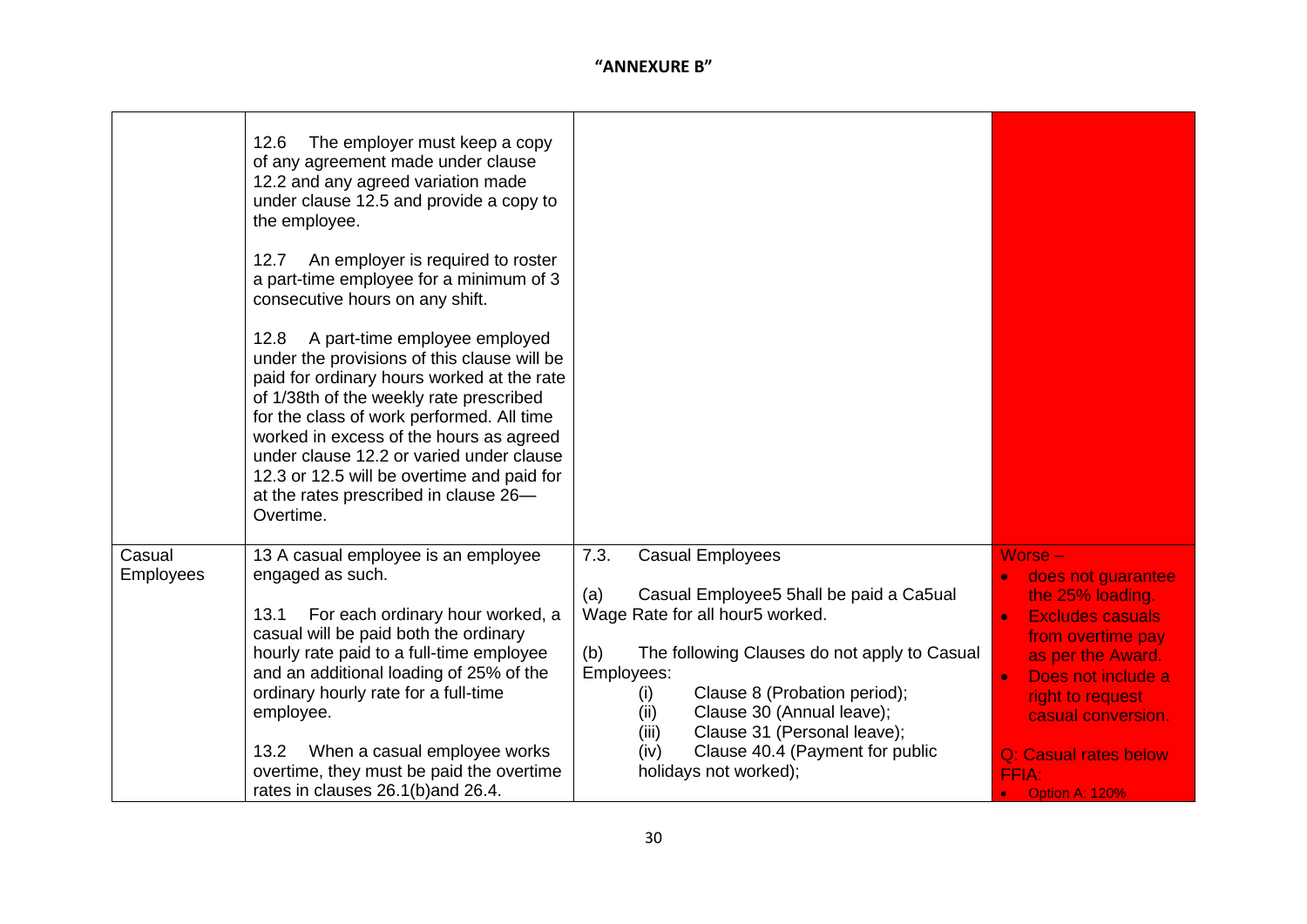|                | Casual employees will be paid at<br>13.3<br>the termination of each engagement, or<br>weekly or fortnightly in accordance with<br>pay arrangements for full-time<br>employees.         | Clause 44.2 (Notice of termination•<br>(v)<br>permanent employment); and<br>Such other Clauses of this Agreement<br>(vi)<br>which are clearly expressed to apply only to<br>Permanent Employees.                            | <b>Option B: 120%</b><br><b>Option C: 120%</b><br><b>Option D: 120%</b><br><b>Option E: 120%</b><br><b>Option F: 120%</b> |
|----------------|----------------------------------------------------------------------------------------------------------------------------------------------------------------------------------------|-----------------------------------------------------------------------------------------------------------------------------------------------------------------------------------------------------------------------------|---------------------------------------------------------------------------------------------------------------------------|
|                | 13.4<br>The minimum daily engagement<br>of a casual is three hours.                                                                                                                    |                                                                                                                                                                                                                             |                                                                                                                           |
|                | Offers and requests for casual<br>13.5<br>conversion                                                                                                                                   |                                                                                                                                                                                                                             |                                                                                                                           |
|                | Offers and requests for conversion from<br>casual employment to full-time or part-<br>time employment are provided for in the<br>NES.                                                  |                                                                                                                                                                                                                             |                                                                                                                           |
|                | NOTE: Disputes about offers and<br>requests for casual conversion under the<br>NES are to be dealt with under clause<br>9-Dispute resolution.                                          |                                                                                                                                                                                                                             |                                                                                                                           |
| Termination of | 14 Termination of employment                                                                                                                                                           | 44 Notice of Termination                                                                                                                                                                                                    | Worse - lacks job                                                                                                         |
| employment     | Note: The NES sets out requirements for<br>notice of termination by an employer.<br>See ss.117 and 123 of the Act.<br>14.1<br>Notice of termination by an<br>employee                  | 44.1. Casual Employment<br>The Employer shall notify a Casual Employee in the<br>event that the Employee is to be offered no further<br>engagements.<br>44.2. Permanent Employment                                          | search entitlement.                                                                                                       |
|                | This clause applies to all<br>(a)<br>employees except those identified in<br>ss.123(1) and 123(3) of the Act.<br>An employee must give the<br>(b)<br>employer notice of termination in | Subject to Clauses 8 and 45, Permanent<br>(a)<br>employment may be terminated by either party on<br>the giving of the following periods of notice (or, at the<br>discretion of the Employer, payment in lieu of<br>notice): |                                                                                                                           |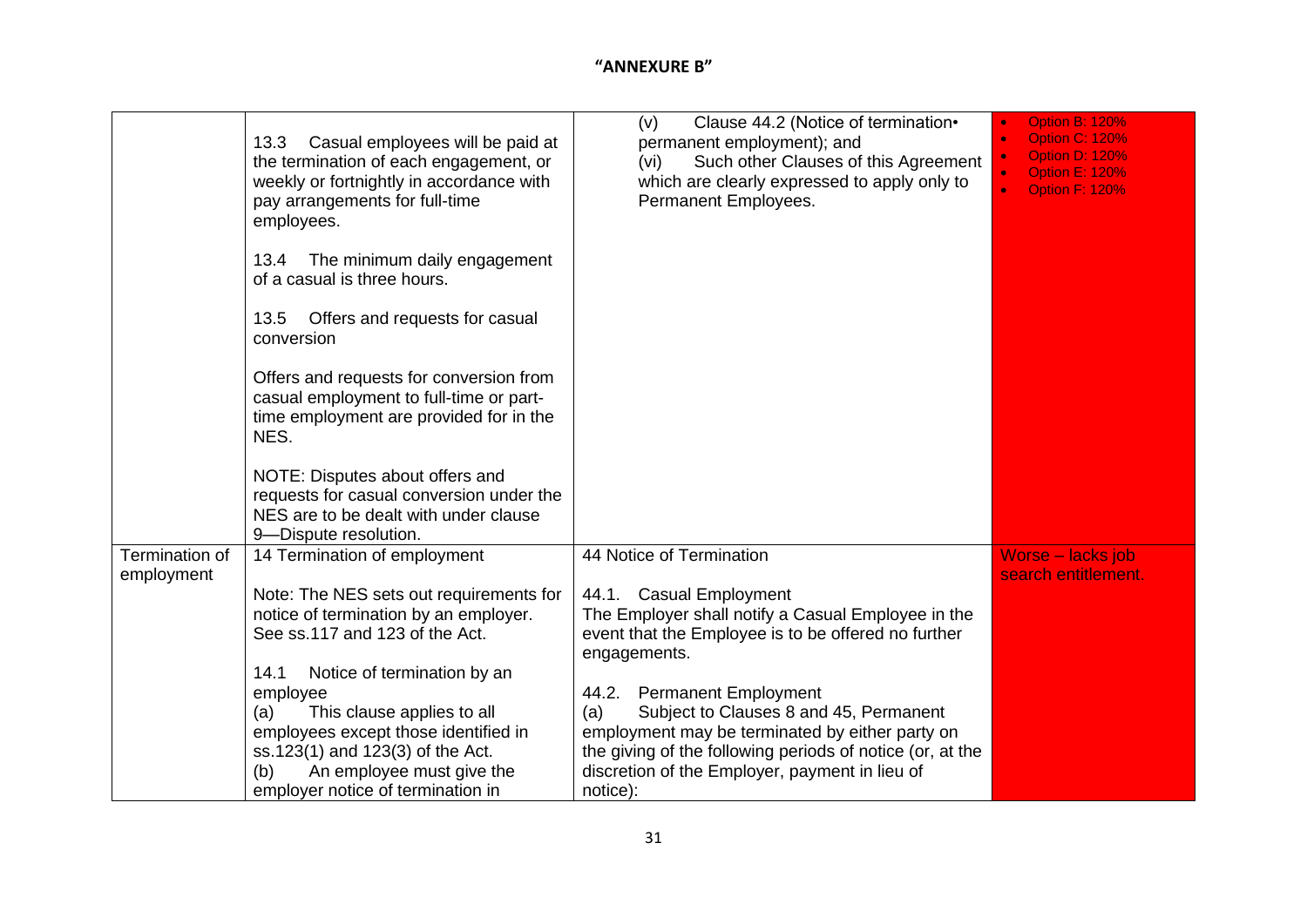| accordance with Table 1-Period of          |                                                                |
|--------------------------------------------|----------------------------------------------------------------|
| notice of at least the period specified in | Period of Continuous Service Period of Notice                  |
| column 2 according to the period of        |                                                                |
| continuous service of the employee         | Not more than 1 year<br>1 week<br>$=$                          |
| specified in column 1.                     |                                                                |
| Table 1-Period of notice                   | 1 year and up to 3 years $=$<br>2 weeks                        |
| Column 1                                   |                                                                |
| Employee's period of continuous service    | 3 years and up to 5 years $=$ 3 weeks                          |
| with the employer at the end of the day    |                                                                |
| the notice is given                        | 5 years and over<br>4 weeks                                    |
| Column 2<br>Period of notice               |                                                                |
| Not more than 1 year<br>$=$ $-$            | 1 week<br>An Employee over 45 years of age with at<br>(b)      |
| More than 1 year but not more than 3       | least 2 years' continuous service with the Employer            |
| years<br>$=$                               | shall be given an additional 1 week's notice (or<br>2 weeks    |
| More than 3 years but not more than 5      | payment in lieu of notice) by the Employer.                    |
| years                                      | 3 weeks<br>During any period of notice, the Employer is<br>(c) |
| More than 5 years $=$                      | not obliged to provide an Employee with any work or<br>4 weeks |
|                                            | work of a particular kind. The Employer may direct             |
| Note: The notice of termination required   | that the Employee not attend the Employer's                    |
| to be given by an employee is the same     | premises and may further direct that the Employee              |
| as that required of an employer except     | only carry out duties directed by the Employer.                |
| that the employee does not have to give    | Any payment in lieu of notice shall be equal<br>(d)            |
| additional notice based on the age of the  | to the relevant Wage Rate the Employee would have              |
| employee.                                  | received in respect of the hours (excluding Overtime,          |
| In paragraph (b) continuous<br>(c)         | if applicable) that would have been worked by the              |
| service has the same meaning as in         | employee during the period of notice had the                   |
| s.117 of the Act.                          | Employee not been terminated.                                  |
| If an employee who is at least 18<br>(d)   |                                                                |
| years old does not give the period of      |                                                                |
| notice required under paragraph (b), then  | <b>Termination Without Notice</b><br>45                        |
| the employer may deduct from wages         |                                                                |
| due to the employee under this award an    | 45.1. The Employer may immediately, without                    |
| amount that is no more than one week's     | notice or payment in lieu of notice, terminate the             |
| wages for the employee.                    | employment of an Employee found to have engaged                |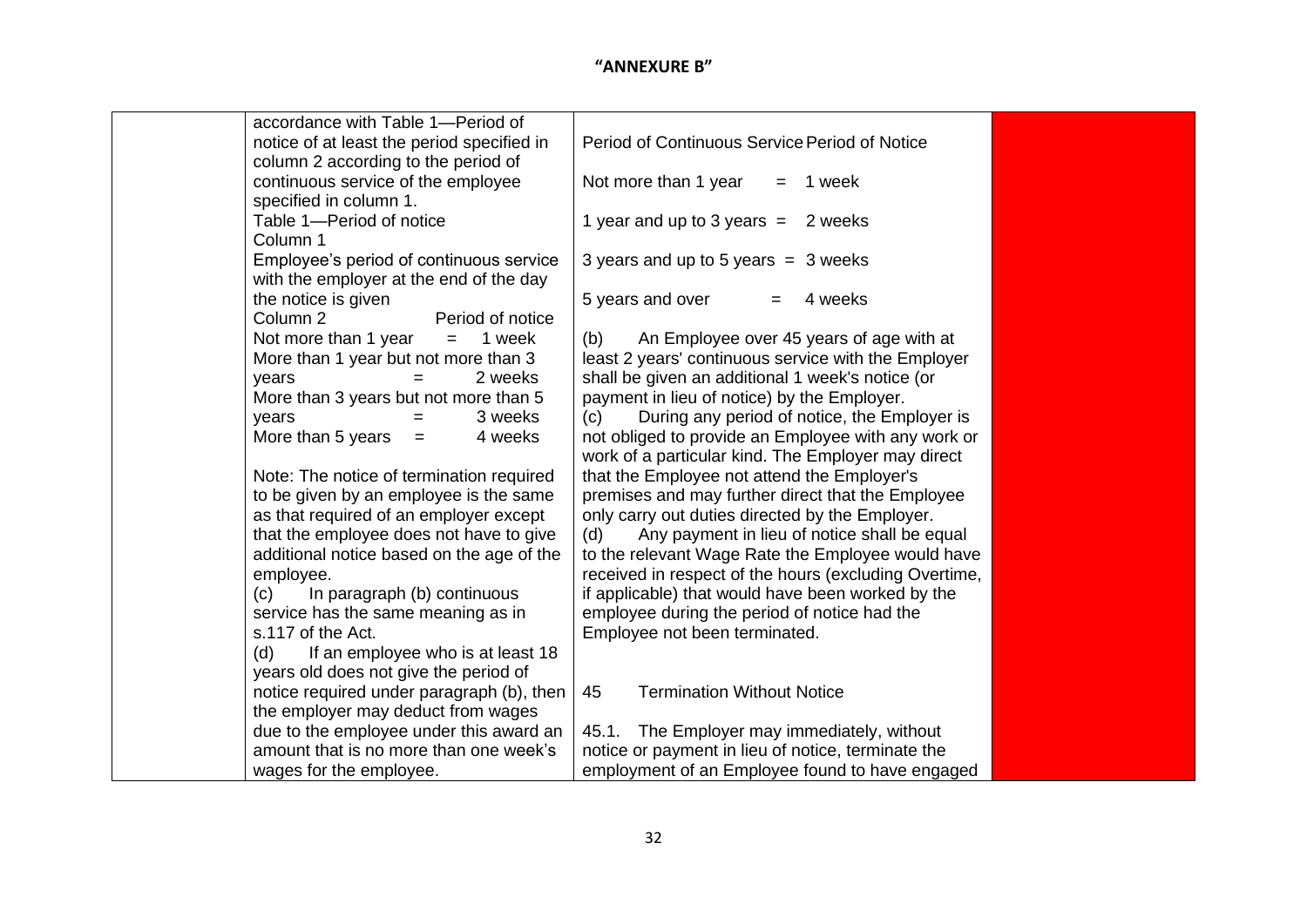| (e)<br>If the employer has agreed to a                                                    | in serious misconduct. Serious misconduct includes,    |
|-------------------------------------------------------------------------------------------|--------------------------------------------------------|
| shorter period of notice than that                                                        | but is not limited to:                                 |
| required under paragraph (b), then no                                                     |                                                        |
| deduction can be made under paragraph                                                     | Wilful or deliberate behaviour by the<br>(a)           |
| (d).                                                                                      | Employee that is inconsistent with the continuation of |
| Any deduction made under<br>(f)                                                           | employment;                                            |
| paragraph (d) must not be unreasonable                                                    | Conduct that causes serious risk to the<br>(b)         |
| in the circumstances.                                                                     | health or safety of a person, or the reputation,       |
|                                                                                           | viability or profitability of the Employer's business; |
| Job search entitlement<br>14.2                                                            | Engaging in theft, fraud or assault;<br>(c)            |
| Where an employer has given notice of                                                     | Harassing, sexually or otherwise, or<br>(d)            |
| termination to an employee, the                                                           | discriminating against other employees, contractors    |
| employee must be allowed time off                                                         | or customers of the Employer;                          |
| without loss of pay of up to one day for                                                  | Being intoxicated or under the influence of<br>(e)     |
| the purpose of seeking other                                                              | drugs at work;                                         |
| employment.                                                                               | Refusing to carry out a lawful, reasonable<br>(f)      |
|                                                                                           | instruction by a supervisor or manager; or             |
| The time off under clause 14.2 is<br>14.3                                                 | Neglect of duty;<br>(g)                                |
| to be taken at times that are convenient<br>to the employee after consultation with       | and, in such case, the Employee will be paid all       |
| the employer.                                                                             | entitlements due to the date of the termination of     |
|                                                                                           | employment, upon the return of all of the Employer's   |
| <b>NES Entitlement:</b>                                                                   | property as required by Clause 48.                     |
| [s 117] Requirement for notice of                                                         |                                                        |
| termination or payment in lieu                                                            | 45.2. "Neglect of duty" in this Clause includes the    |
| Notice specifying day of termination                                                      | repeated failure by an Employee to attend far work     |
| (1) An employer must not terminate an                                                     | without lawful excuse or prior notification to the     |
| employee's employment unless the employer<br>has given the employee written notice of the | Employer on 3 occasions or more.                       |
| day of the termination (which cannot be                                                   |                                                        |
| before the day the notice is given).                                                      |                                                        |
|                                                                                           |                                                        |
| Note 1:<br>Section 123 describes situations                                               |                                                        |
| in which this section does not                                                            |                                                        |
| apply.                                                                                    |                                                        |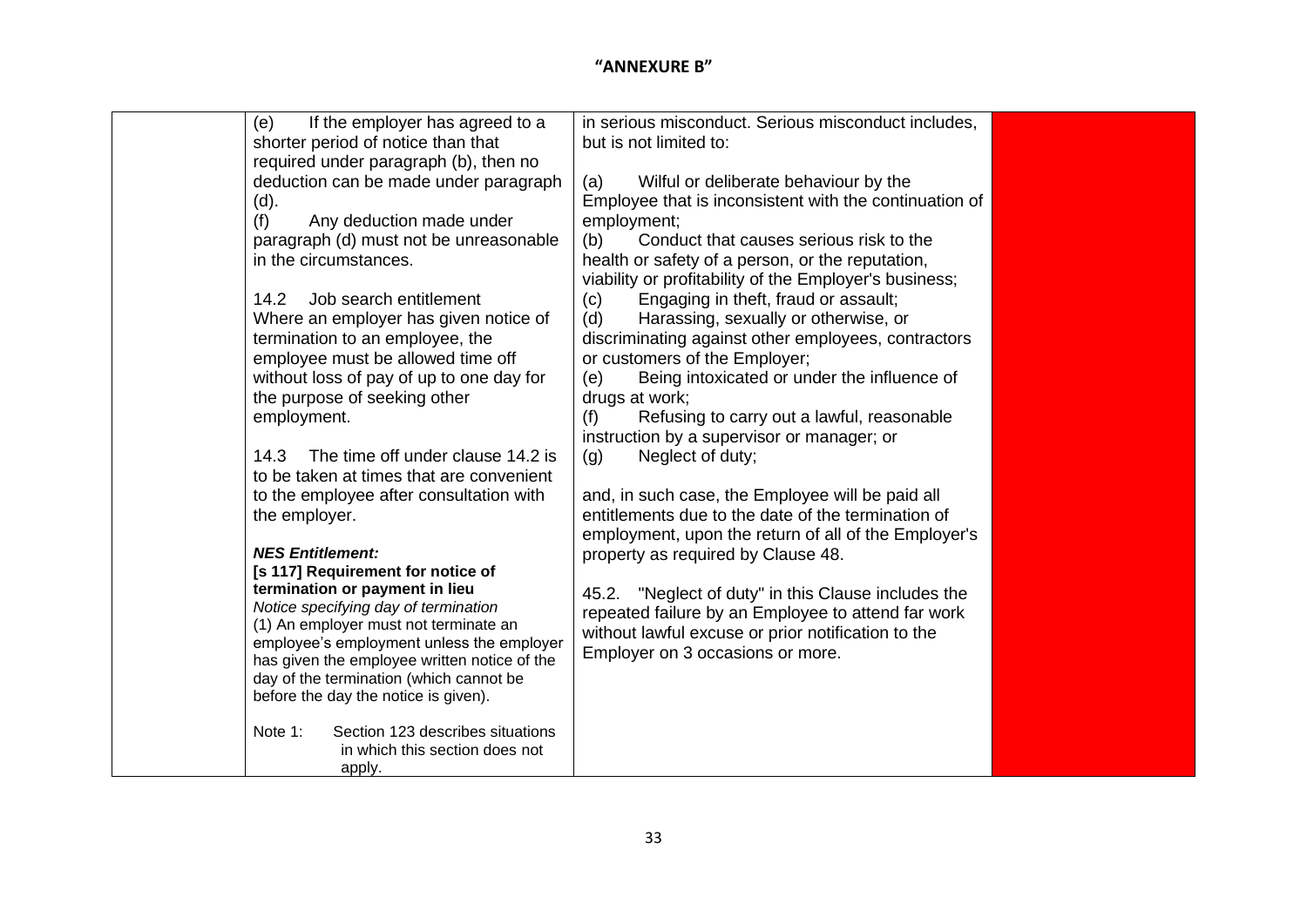| Sections 28A and 29 of the Acts<br>Note 2:     |  |
|------------------------------------------------|--|
| Interpretation Act 1901 provide                |  |
| how a notice may be given. In                  |  |
| particular, the notice may be                  |  |
| given to an employee by:                       |  |
| delivering it personally; or<br>(a)            |  |
| (b)<br>leaving it at the employee's last known |  |
| address; or                                    |  |
| sending it by pre-paid post to the<br>(c)      |  |
| employee's last known address.                 |  |
|                                                |  |
| Amount of notice or payment in lieu of notice  |  |
| (2) The employer must not terminate the        |  |
| employee's employment unless:                  |  |
| (a) the time between giving the notice and     |  |
| the day of the termination is at least the     |  |
| period (the <i>minimum period of notice</i> )  |  |
| worked out under subsection (3); or            |  |
| (b) the employer has paid to the employee      |  |
| (or to another person on the employee's        |  |
| behalf) payment in lieu of notice of at least  |  |
| the amount the employer would have been        |  |
| liable to pay to the employee (or to another   |  |
| person on the employee's behalf) at the full   |  |
| rate of pay for the hours the employee would   |  |
| have worked had the employment continued       |  |
| until the end of the minimum period of notice. |  |
|                                                |  |
| (3) Work out the minimum period of notice as   |  |
| follows:                                       |  |
| (a) first, work out the period using the       |  |
| following table:                               |  |
| Employee's period of continuous service with   |  |
| the employer at the end of the day the notice  |  |
| is given and the minimum period of notice      |  |
| Not more than 1 year - 1 week                  |  |
| More than 1 year but not more than 3 years -   |  |
| 2 weeks                                        |  |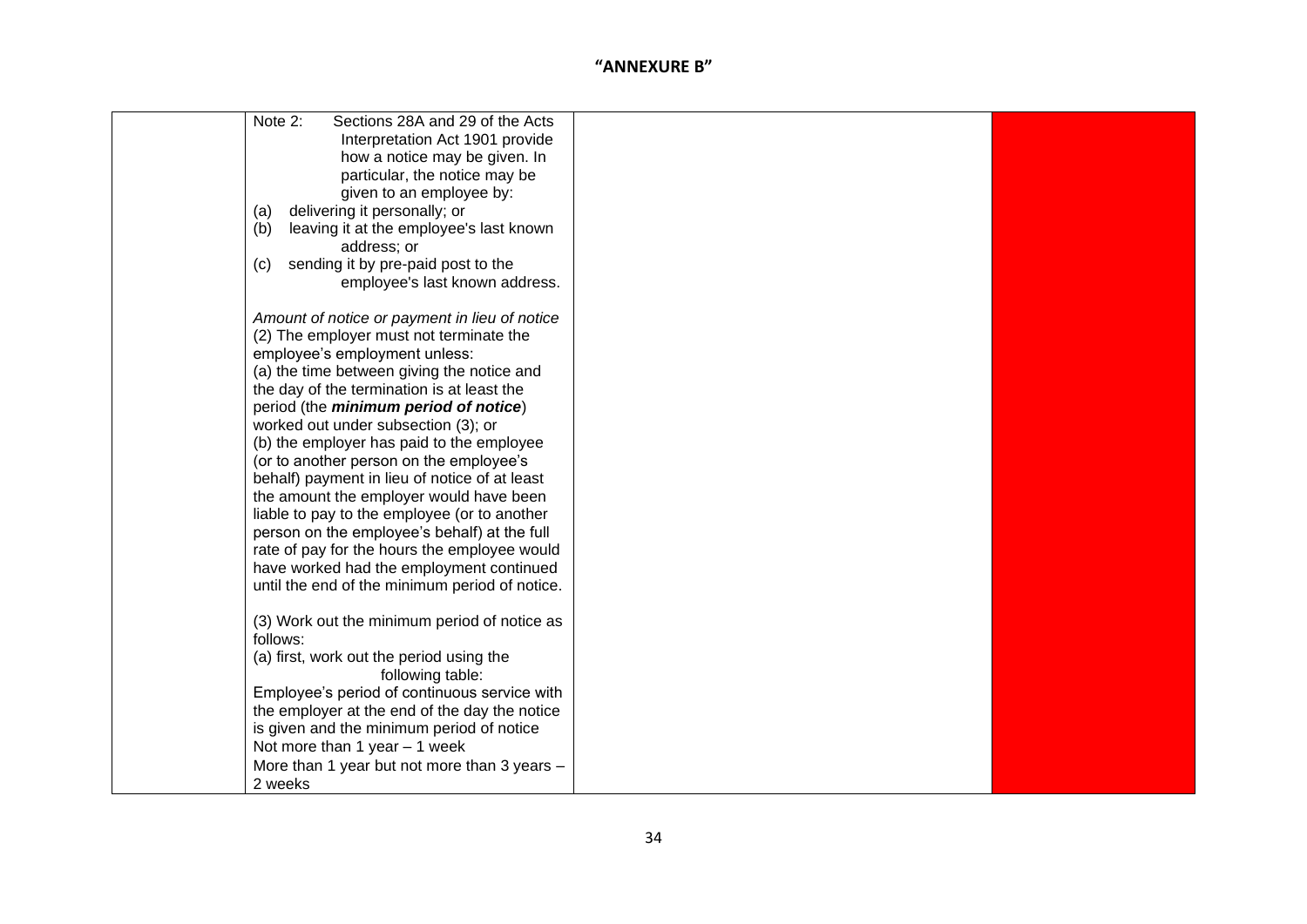|            | More than 3 years but not more than 5 years<br>$-3$ weeks<br>More than 5 years $-4$ weeks<br>(b) then increase the period by 1 week if the<br>employee is over 45 years old and has<br>completed at least 2 years of continuous<br>service with the employer at the end of the<br>day the notice is given.<br>[s 118] Modern awards and enterprise<br>agreements may provide for notice of<br>termination by employees<br>A modern award or enterprise agreement<br>may include terms specifying the period of<br>notice an employee must give in order to |                                                                                                   |                        |
|------------|------------------------------------------------------------------------------------------------------------------------------------------------------------------------------------------------------------------------------------------------------------------------------------------------------------------------------------------------------------------------------------------------------------------------------------------------------------------------------------------------------------------------------------------------------------|---------------------------------------------------------------------------------------------------|------------------------|
| Redundancy | terminate his or her employment.<br>15 Redundancy                                                                                                                                                                                                                                                                                                                                                                                                                                                                                                          | 47 Redundancy                                                                                     | Worse – lacks the      |
|            |                                                                                                                                                                                                                                                                                                                                                                                                                                                                                                                                                            |                                                                                                   | transfer to lower paid |
|            | NOTE: Redundancy pay is provided for                                                                                                                                                                                                                                                                                                                                                                                                                                                                                                                       | 47.1. This Clause shall apply only to an employer                                                 | duties on redundancy - |
|            | in the NES. See sections 119-123 of the<br>Act.                                                                                                                                                                                                                                                                                                                                                                                                                                                                                                            | detailed in Schedule 1 that, at the time the job an<br>Employee is doing is to be made redundant, | <b>FFIA cl 15.1</b>    |
|            |                                                                                                                                                                                                                                                                                                                                                                                                                                                                                                                                                            | employs 15 or more Employees.                                                                     |                        |
|            | Transfer to lower paid duties on<br>15.1                                                                                                                                                                                                                                                                                                                                                                                                                                                                                                                   |                                                                                                   |                        |
|            | redundancy                                                                                                                                                                                                                                                                                                                                                                                                                                                                                                                                                 | 47.2. This Clause shall not apply to:                                                             |                        |
|            | Clause 15.1 applies if, because of<br>(a)                                                                                                                                                                                                                                                                                                                                                                                                                                                                                                                  | (a)<br>An Employee offered suitable alternative                                                   |                        |
|            | redundancy, an employee is transferred                                                                                                                                                                                                                                                                                                                                                                                                                                                                                                                     | employment;                                                                                       |                        |
|            | to new duties to which a lower ordinary                                                                                                                                                                                                                                                                                                                                                                                                                                                                                                                    | A Permanent Employee with less than 1<br>(b)                                                      |                        |
|            | rate of pay applies.                                                                                                                                                                                                                                                                                                                                                                                                                                                                                                                                       | year's continuous service;                                                                        |                        |
|            | The employer may:<br>(b)                                                                                                                                                                                                                                                                                                                                                                                                                                                                                                                                   | An Employee terminated as a consequence<br>(c)                                                    |                        |
|            | give the employee notice<br>(i)                                                                                                                                                                                                                                                                                                                                                                                                                                                                                                                            | of serious misconduct that justifies termination                                                  |                        |
|            | of the transfer of at least the                                                                                                                                                                                                                                                                                                                                                                                                                                                                                                                            | without notice:                                                                                   |                        |
|            | same length as the employee<br>would be entitled to under section                                                                                                                                                                                                                                                                                                                                                                                                                                                                                          | An Employee on a probation period in<br>(d)                                                       |                        |
|            |                                                                                                                                                                                                                                                                                                                                                                                                                                                                                                                                                            | accordance with Clause 8;                                                                         |                        |
|            | 117 of the Act as if it were a                                                                                                                                                                                                                                                                                                                                                                                                                                                                                                                             | A trainee;<br>(e)                                                                                 |                        |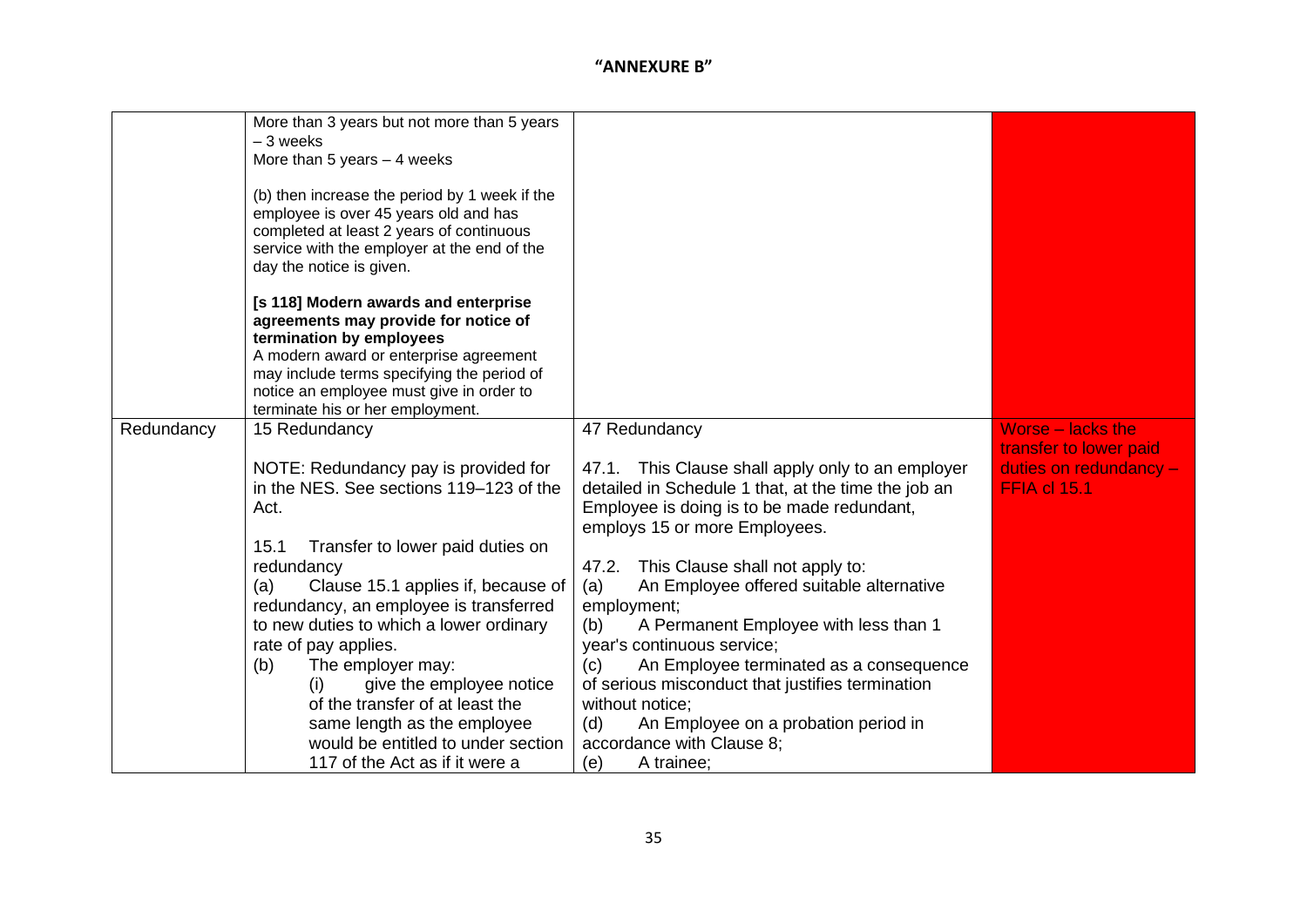| notice of termination given by the                                    | An Employee engaged for a specific period of<br>(f)                    |  |
|-----------------------------------------------------------------------|------------------------------------------------------------------------|--|
| employer; or                                                          | time or for a specified task or tasks; or                              |  |
| transfer the employee to<br>(ii)                                      | A Casual Employee.<br>(g)                                              |  |
| the new duties without giving                                         |                                                                        |  |
| notice of transfer or before the                                      | <b>Discussions before Termination</b><br>47.3.                         |  |
| expiry of a notice of transfer,                                       | Where the Employer has made a definite<br>(a)                          |  |
| provided that the employer pays                                       | decision that it no longer wishes the job an                           |  |
| the employee as set out in                                            | Employee or group of Employees have been doing                         |  |
| paragraph (c).                                                        | to be done by anyone and this is not due to the                        |  |
| If the employer acts as mentioned<br>(c)                              | ordinary and customary turnover of labour, the                         |  |
| in paragraph $(b)(ii)$ , the employee is                              | decision may lead to termination of employment. In                     |  |
| entitled to a payment of an amount equal                              | such circumstances, the Employer shall hold                            |  |
| to the difference between the ordinary                                | discussions with the Employees directly affected.                      |  |
| rate of pay of the employee (inclusive of                             |                                                                        |  |
| all-purpose allowances, shift rates and                               | (b)<br>The discussions shall take place as soon as                     |  |
| penalty rates applicable to ordinary                                  | is practicable and shall cover, amongst other                          |  |
| hours) for the hours of work the                                      | matters, the reasons for the proposed terminations,                    |  |
| employee would have worked in the first                               | measures to avoid or minimise the terminations and                     |  |
| role, and the ordinary rate of pay (also                              | measures (if any) to mitigate any adverse effects of                   |  |
| inclusive of all-purpose allowances, shift                            | the terminations on the Employees concerned.                           |  |
| rates and penalty rates applicable to                                 |                                                                        |  |
| ordinary hours) of the employee in the                                | During such discussions, the Employer shall<br>(c)                     |  |
| second role for the period for which                                  | not be required to disclose Confidential Information,                  |  |
| notice was not given.                                                 | the disclosure of which would be detrimental to its                    |  |
|                                                                       | interests.                                                             |  |
| Employee leaving during<br>15.2                                       |                                                                        |  |
| redundancy notice period                                              | 47.4. Severance Pay<br>In addition to the period of notice provided in |  |
| An employee given notice of<br>(a)<br>termination in circumstances of | (a)<br>Clause 44.2, a Permanent Employee whose                         |  |
| redundancy may terminate their                                        | employment is terminated for reasons of                                |  |
| employment during the minimum period                                  | redundancy, shall be entitled to the following amount                  |  |
| of notice prescribed by section 117(3) of                             | of severance pay in respect of continuous period of                    |  |
| the Act.                                                              | service with the Employer:                                             |  |
| The employee is entitled to<br>(b)                                    |                                                                        |  |
| receive the benefits and payments they                                |                                                                        |  |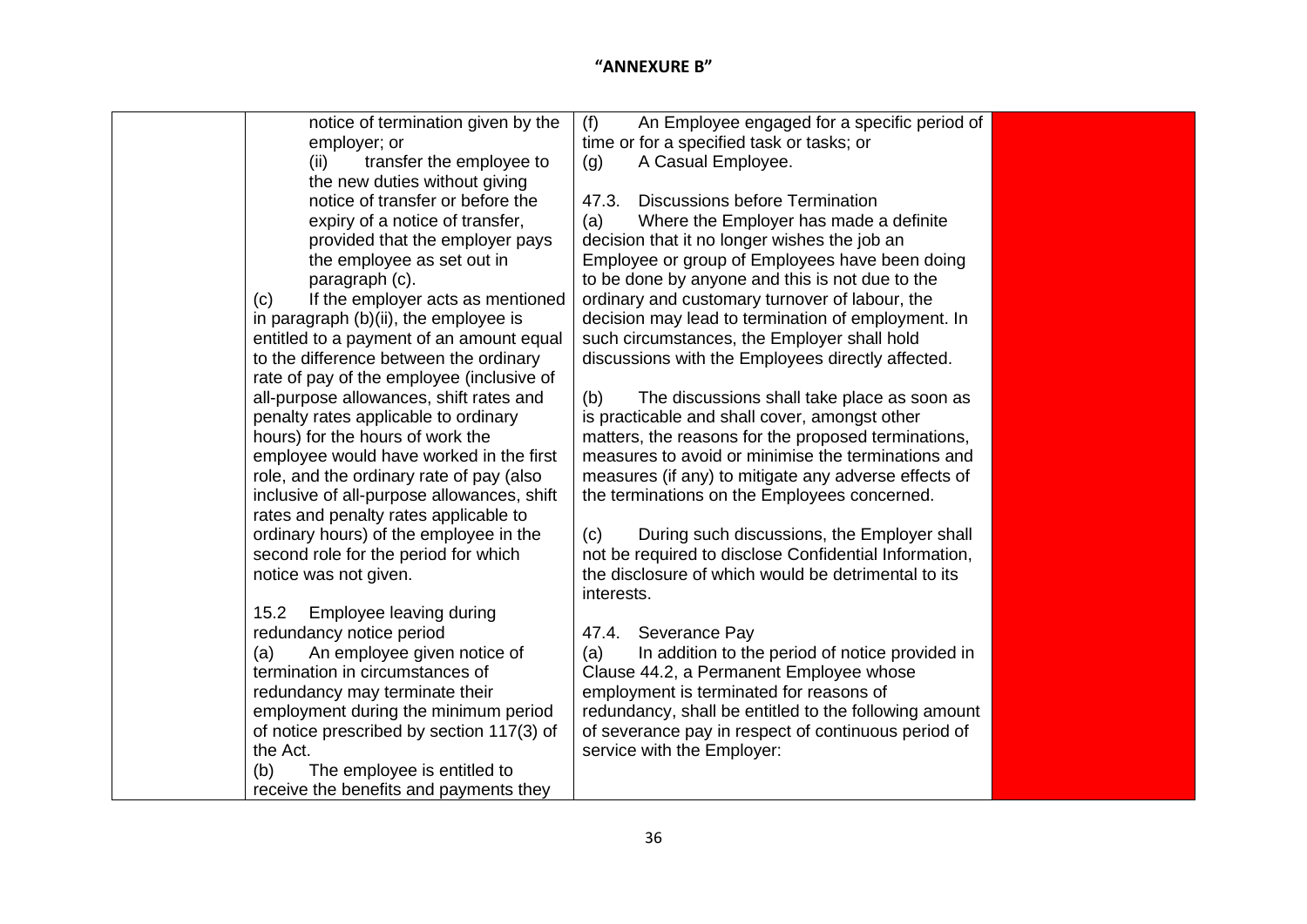| would have received under clause 15 or       | <b>Period of Continuous Service</b><br>Redundancy              |  |
|----------------------------------------------|----------------------------------------------------------------|--|
| under sections 119-123 of the Act had        | Pay                                                            |  |
| they remained in employment until the        | Less than 1 year<br>Nil                                        |  |
| expiry of the notice.                        | year and less than 2 years<br>4 weeks' pay<br>1                |  |
| However, the employee is not<br>(c)          | $\overline{2}$<br>years and less than 3 years<br>6 weeks' pay  |  |
| entitled to be paid for any part of the      | 3<br>years and less than 4 years<br>7 weeks' pay               |  |
| period of notice remaining after the         | 4<br>years and less than 5 years<br>8 weeks' pay               |  |
| employee ceased to be employed.              | 5<br>years and less than 6 years<br>10 weeks' pay              |  |
|                                              | $\,6$<br>years and less than 7 years<br>11 weeks' pay          |  |
| Job search entitlement<br>15.3               | $\overline{7}$<br>years and less than 8 years<br>13 weeks' pay |  |
| Where an employer has given<br>(a)           | 8<br>years and less than 9 years<br>14 weeks' pay              |  |
| notice of termination to an employee in      | 9<br>years and less than 10 years 16 weeks' pay                |  |
| circumstances of redundancy, the             | 10<br>years and over<br>12 weeks' pay                          |  |
| employee must be allowed time off            |                                                                |  |
| without loss of pay of up to one day each    | "Weeks' pay" means the Wage Rate which<br>(b)                  |  |
| week of the minimum period of notice         | an Employee would have received for a week's work,             |  |
| prescribed by section 117(3) of the Act      | averaged over the previous 4 week period.                      |  |
| for the purpose of seeking other             |                                                                |  |
| employment.                                  | 47.5 Time Off During Notice Period                             |  |
| If an employee is allowed time off<br>(b)    |                                                                |  |
| without loss of pay of more than one day     | An Employee terminated for reasons of<br>(a)                   |  |
| under paragraph (a), the employee must,      | redundancy, shall during the period of notice of               |  |
| at the request of the employer, produce      | termination given by the Employer be allowed p to 1            |  |
| proof of attendance at an interview.         | day's time off without loss of pay for the purpose of          |  |
| (c)<br>A statutory declaration is            | seeking other employment.                                      |  |
| sufficient for the purpose of paragraph      |                                                                |  |
| $(b)$ .                                      | An Employee allowed paid leave for more<br>(b)                 |  |
| (d)<br>An employee who fails to produce      | than 1 day during the notice period for the purpose            |  |
| proof when required under paragraph (b)      | of seeking other employment will, at the request of            |  |
| is not entitled to be paid for the time off. | the Employer, be required to produce proof of                  |  |
| This entitlement applies instead<br>(e)      | attendance at an interview in order to receive                 |  |
| of clauses 14.2 and 14.3.                    | payment for the time absent. For this purpose, a               |  |
|                                              | statutory declaration will be sufficient.                      |  |
|                                              |                                                                |  |
|                                              | <b>Transfer of Business</b><br>47.6.                           |  |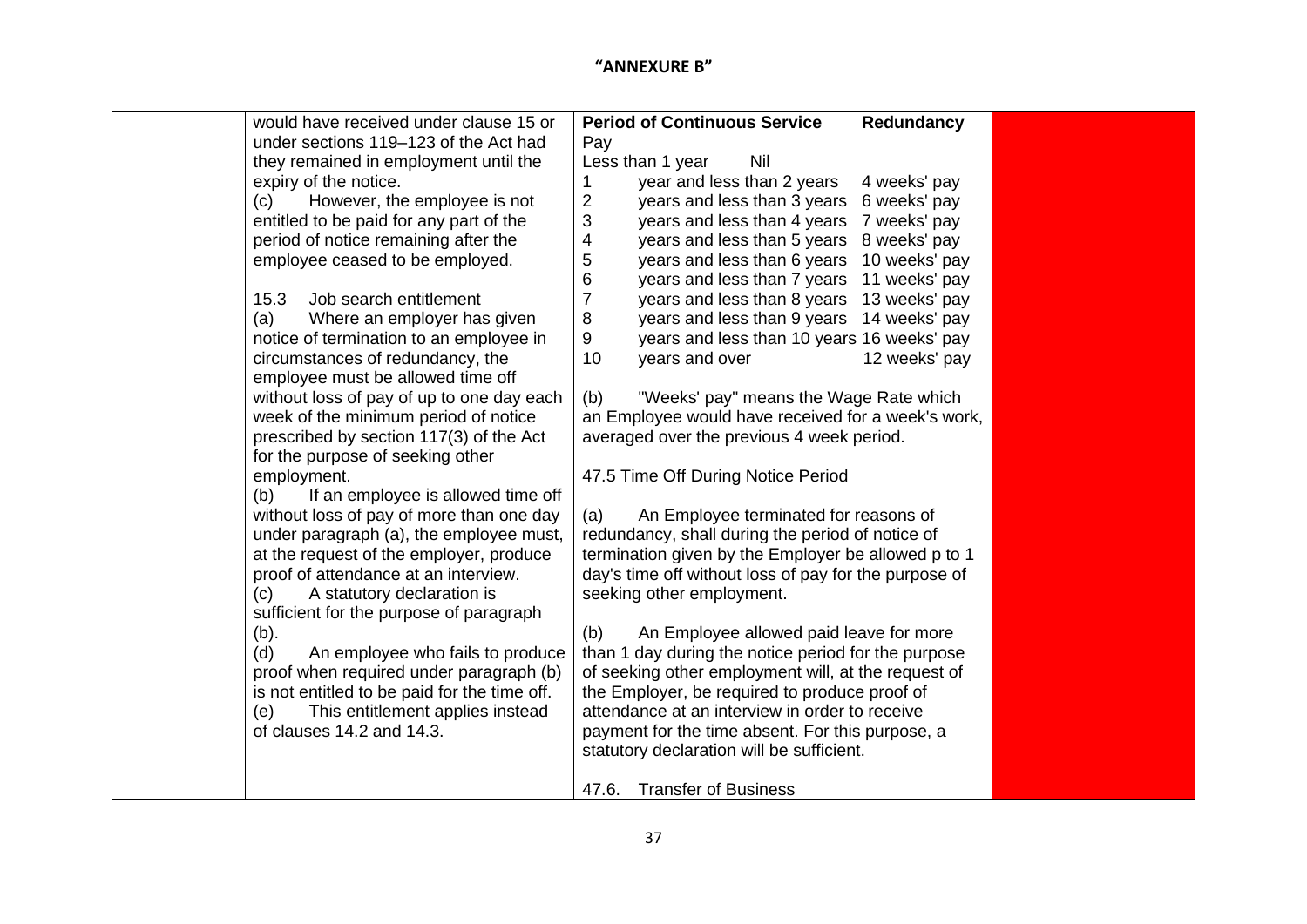|  | "Transfer" includes transfer, conveyance,<br>(a)<br>assignment or succession whether by<br>agreement or by operation of law and "transferred"<br>has a corresponding meaning.                                                                                                                                                                                                                                                                                                                                                                                                                                                                                                                                                                                                                                                                                 |
|--|---------------------------------------------------------------------------------------------------------------------------------------------------------------------------------------------------------------------------------------------------------------------------------------------------------------------------------------------------------------------------------------------------------------------------------------------------------------------------------------------------------------------------------------------------------------------------------------------------------------------------------------------------------------------------------------------------------------------------------------------------------------------------------------------------------------------------------------------------------------|
|  | (b) The provisions of Clauses 44,2 and 47.4 are not<br>applicable where the Employer's business is<br>transferred to another employer (in this Subclause<br>called the "New Employer"), in any of the following<br>circumstances:<br>Where the Employee accepts<br>(i)<br>employment with the New Employer which<br>recognises the period of continuous service<br>which the Employee had with the Employer<br>(or any prior transferring employer) to be<br>continuous service with the New Employer;<br>or<br>(ii)<br>Where the Employee rejects an offer<br>of employment with the New Employer that:<br>is on terms and conditions<br>Α.<br>substantially similar to, and, considered on<br>an overall basis, no less favourable than, the<br>Employee's terms and conditions of employer<br>with the Employer immediately before the<br>termination; and |
|  | <b>B.</b><br>recognises the Employee's period of<br>continuous service which the Employee had<br>with the Employer (or 1ny prior transferring<br>employer) to be continuous service with the'<br>New Employer; and had the Employee<br>accepted the offer, there would have been a                                                                                                                                                                                                                                                                                                                                                                                                                                                                                                                                                                            |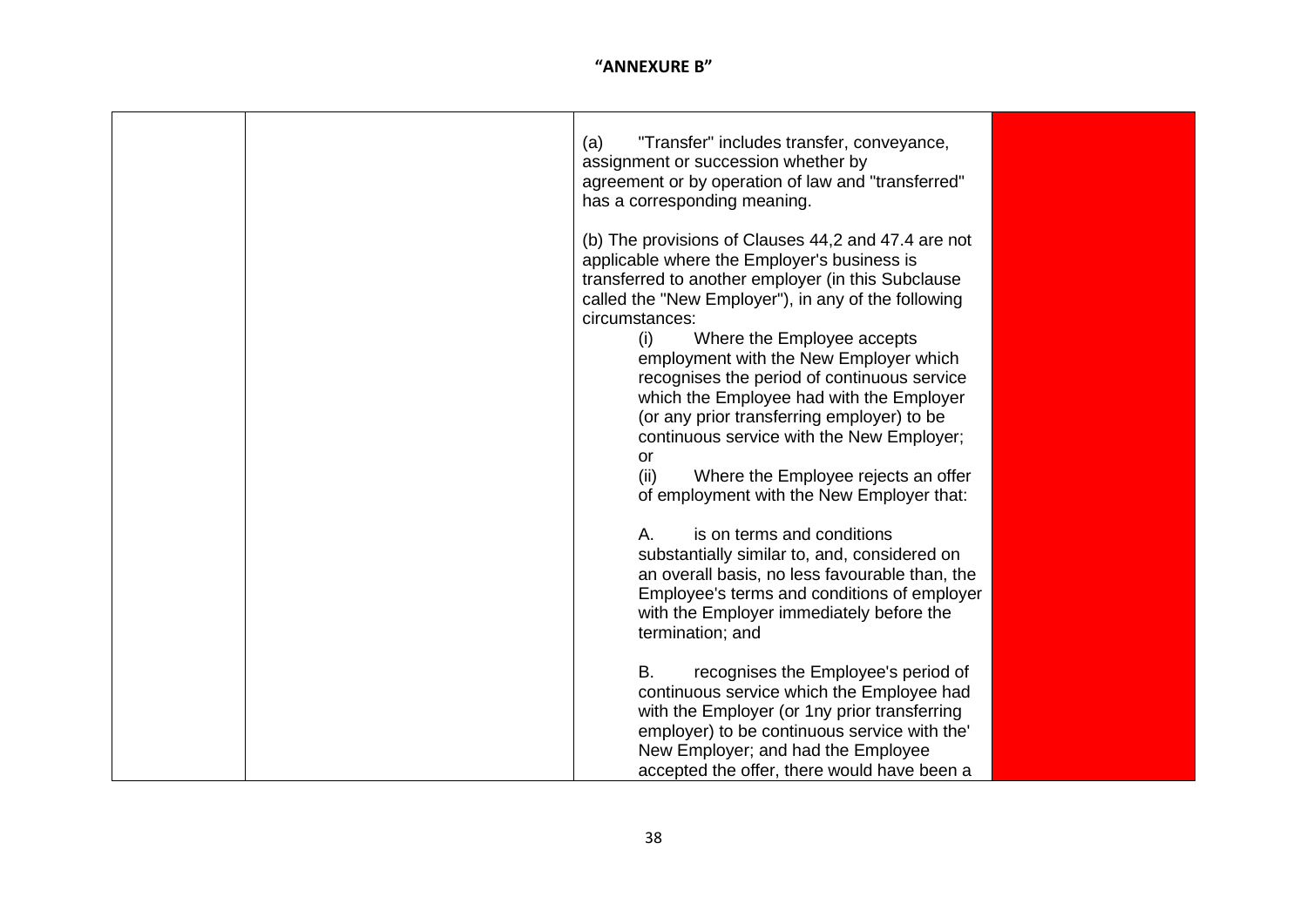|                 |                                                                                                                                                                                                                                                                                                                                                                                                                                                                                                                              | transfer of employment in relation to the<br>Employee.                                                                                                                                                                                                                                                                                                                                                                                                                                                                                                                                                                                                                                                                                                                                                                                                                                                                                                              |                                              |
|-----------------|------------------------------------------------------------------------------------------------------------------------------------------------------------------------------------------------------------------------------------------------------------------------------------------------------------------------------------------------------------------------------------------------------------------------------------------------------------------------------------------------------------------------------|---------------------------------------------------------------------------------------------------------------------------------------------------------------------------------------------------------------------------------------------------------------------------------------------------------------------------------------------------------------------------------------------------------------------------------------------------------------------------------------------------------------------------------------------------------------------------------------------------------------------------------------------------------------------------------------------------------------------------------------------------------------------------------------------------------------------------------------------------------------------------------------------------------------------------------------------------------------------|----------------------------------------------|
| Classifications | 16 Classifications                                                                                                                                                                                                                                                                                                                                                                                                                                                                                                           | Schedule 2 - Job Classifications                                                                                                                                                                                                                                                                                                                                                                                                                                                                                                                                                                                                                                                                                                                                                                                                                                                                                                                                    | Neutral $-$ note the<br>wages mentioned must |
|                 | All employees covered by this<br>16.1<br>award must be classified according to<br>the structure set out in Schedule B-<br>Classifications. Employers must advise<br>their employees in writing of their<br>classification and of any changes to their<br>classification.<br>The classification by the<br>16.2<br>employer must be according to the skill<br>level or levels required to be exercised<br>by the employee in order to carry out the<br>principal functions of the employment as<br>determined by the employer. | Sandwich Artist"<br>A Sandwich Artist" means an Employee who is<br>engaged to perform the following duties:<br>preparation, assembly, cooking or packing of<br>product for sale;<br>the maintenance of the work area at a<br>standard of cleanliness required by the Employer;<br>the cleaning of cooking utensils, cutlery and<br>glassware;<br>the performance of customer service<br>functions, including the taking of orders by any<br>means and the entering of information onto a<br>computer;<br>the receipt of monies or other duties involving<br>customer contact, except the delivery of product to<br>the customer outside the restaurant;<br>opening and/or closing the restaurant, under<br>supervision and according to the established<br>procedures; and<br>accepting deliveries with due care and<br>attention.<br>Senior Sandwich Artist"<br>A Senior Sandwich Artist is an Employee who, in<br>addition to performing the duties of a Sandwich | be compared to the<br>Award.                 |
|                 |                                                                                                                                                                                                                                                                                                                                                                                                                                                                                                                              | Artist, has the major responsibility on a day to day<br>basis for supervising Sandwich Artists and/or training<br>new employees or an employee required to exercise<br>trade skills.                                                                                                                                                                                                                                                                                                                                                                                                                                                                                                                                                                                                                                                                                                                                                                                |                                              |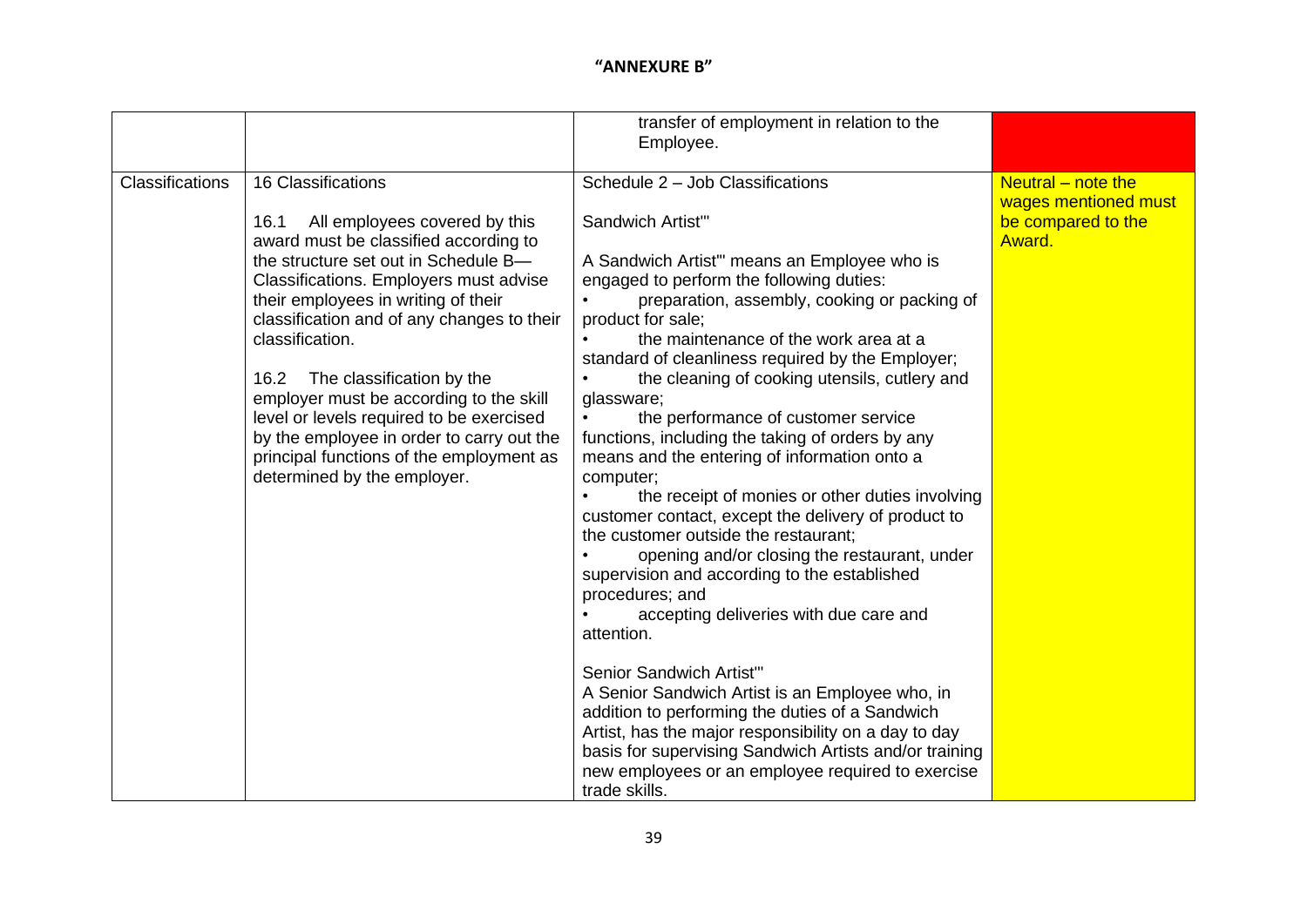|                         |                                                                                                                                 |                                                                                     | <b>Restaurant Supervisor/Manager</b><br>A Restaurant Supervisor/Manager means an<br>Employee who is in charge of a restaurant and who,<br>as well as performing the duties comprehended by a<br>Senior Sandwich Artist", is responsible for:-<br>placing orders for supplies;<br>banking daily takings;<br>supervision of Employees performing lower<br>level work; and<br>providing reports as required. |                                                                                                                                                                                                  |
|-------------------------|---------------------------------------------------------------------------------------------------------------------------------|-------------------------------------------------------------------------------------|-----------------------------------------------------------------------------------------------------------------------------------------------------------------------------------------------------------------------------------------------------------------------------------------------------------------------------------------------------------------------------------------------------------|--------------------------------------------------------------------------------------------------------------------------------------------------------------------------------------------------|
| Minimum<br>weekly wages | 17 Minimum weekly wages                                                                                                         |                                                                                     | 23 Minimum wage rate schedule                                                                                                                                                                                                                                                                                                                                                                             | <b>Worse - The wage rate</b><br>schedules so described in                                                                                                                                        |
|                         | <b>Classificatio</b><br>ns<br>Level 1<br>Level 2<br>Level 3-In<br>charge of one<br>or no persons<br>Level 3-In<br>charge of two | <b>PW\$</b><br>848.50 (22.33)<br>899.50 (23.67)<br>913.40 (24.04)<br>924.60 (24.33) | 23.1. The Employer shall designate the Minimum<br>Wage Rate Schedule applicable to an Employee in<br>the Employee's Letter of Engagement.<br>23.2. The nominated Minimum Wage Rate<br>Schedule applicable to an Employee may only be<br>changed with the agreement of the Employee and<br>shall be confirmed in writing.                                                                                  | the Agreement can<br>operate to exclude the<br>employees from the<br>benefits of the Award while<br>only prescribing the Award<br>minimum rate as per s206<br>of the Act.<br><b>Wages rates:</b> |
|                         | or more<br>persons<br>[Rates at 1 July 2021]                                                                                    |                                                                                     | 23.3. Only one Minimum Wage Rate Schedule may<br>apply to an Employee at any particular point in time.<br>The Employer and an Employee may not agree to<br>the payment of Wage Rates contained within<br>different Minimum Wage Rate Schedules.                                                                                                                                                           | <b>Option A:</b><br>SA \$19.44<br><b>SSA \$20.59</b><br><b>RSM \$21.13</b><br>$\bullet$<br><b>Option B</b><br>SA \$18.17<br><b>SSA \$19.25</b>                                                   |
|                         |                                                                                                                                 |                                                                                     | 26. GUARANTEE OF EARNINGS<br>26.1. The Employer guarantees that it will, at all<br>times, pay all Employees no less than the nominated<br>Minimum Wage Rate Schedule, as adjusted by any                                                                                                                                                                                                                  | <b>RSM \$19.75</b><br><b>Option C:</b><br>SA \$17.05<br><b>SSA \$18.07</b><br><b>RSM \$18.54</b><br>$\bullet$<br><b>Option D:</b><br>• SA \$17.90                                                |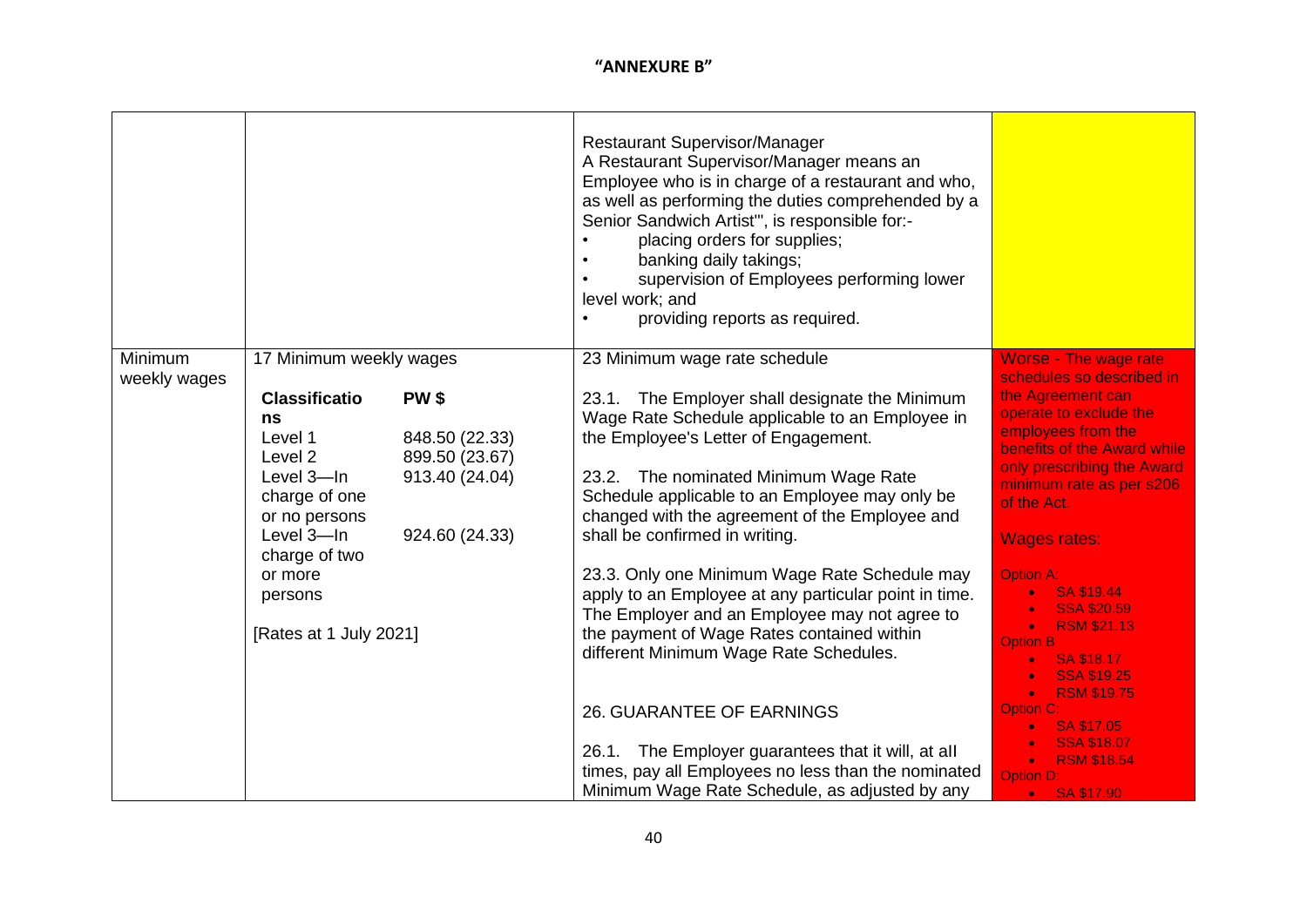|                   |                                                                                                                                                                                                                                                                                          | minimum wage decision of Fair Work Australia, to<br>ensure that the Wage Rates specified therein meet<br>or exceed the minimum hourly rate of pay prescribed<br>under the relevant modern award as it operates on<br>31 July in each year.<br>26.2. For the purposes of Clause 26.1, a reference<br>to the relevant modern award is a reference to the<br>modern award that would have applied to an<br>Employee but for the operation of this Agreement. | <b>SSA \$18.97</b><br><b>RSM \$19.46</b><br><b>Option E:</b><br><b>SA \$18.08</b><br><b>SSA \$19.15</b><br><b>RSM \$19.65</b><br><b>Option F:</b><br>SA \$16.75<br><b>SSA \$17.74</b><br><b>RSM \$18.20</b> |
|-------------------|------------------------------------------------------------------------------------------------------------------------------------------------------------------------------------------------------------------------------------------------------------------------------------------|-----------------------------------------------------------------------------------------------------------------------------------------------------------------------------------------------------------------------------------------------------------------------------------------------------------------------------------------------------------------------------------------------------------------------------------------------------------|-------------------------------------------------------------------------------------------------------------------------------------------------------------------------------------------------------------|
| Junior rates      | 18 Junior Rates<br>Under 16 years of age $-40%$<br>16 years of age $-50\%$<br>17 years of age $-60%$<br>18 years of age $-70%$<br>19 years of age $-80%$<br>20 years of age $-90\%$                                                                                                      | 25. Junior Wage Rates<br>Junior Employees may be paid a junior rate by<br>applying the following percentages to the wage rates<br>set out in the applicable Minimum Wage Rate<br>Schedule:<br>Junior Percentage<br>Age<br>Under 16 years 40%<br>50%<br>16 years<br>60%<br>17 years<br>70%<br>18 years<br>80%<br>19 years<br>90%<br>20 years<br>21 years $+$ ><br>100%                                                                                     | <b>Neutral</b>                                                                                                                                                                                              |
| Meal<br>Allowance | 19.1<br>Meal allowance<br>An employee required to work<br>(a)<br>more than one hour of overtime after the<br>employee's ordinary time of ending work,<br>without being given 24 hours' notice, will<br>be either provided with a meal or paid a<br>meal allowance of \$13.81. Where such | No equivalent provision                                                                                                                                                                                                                                                                                                                                                                                                                                   | <b>Worse</b>                                                                                                                                                                                                |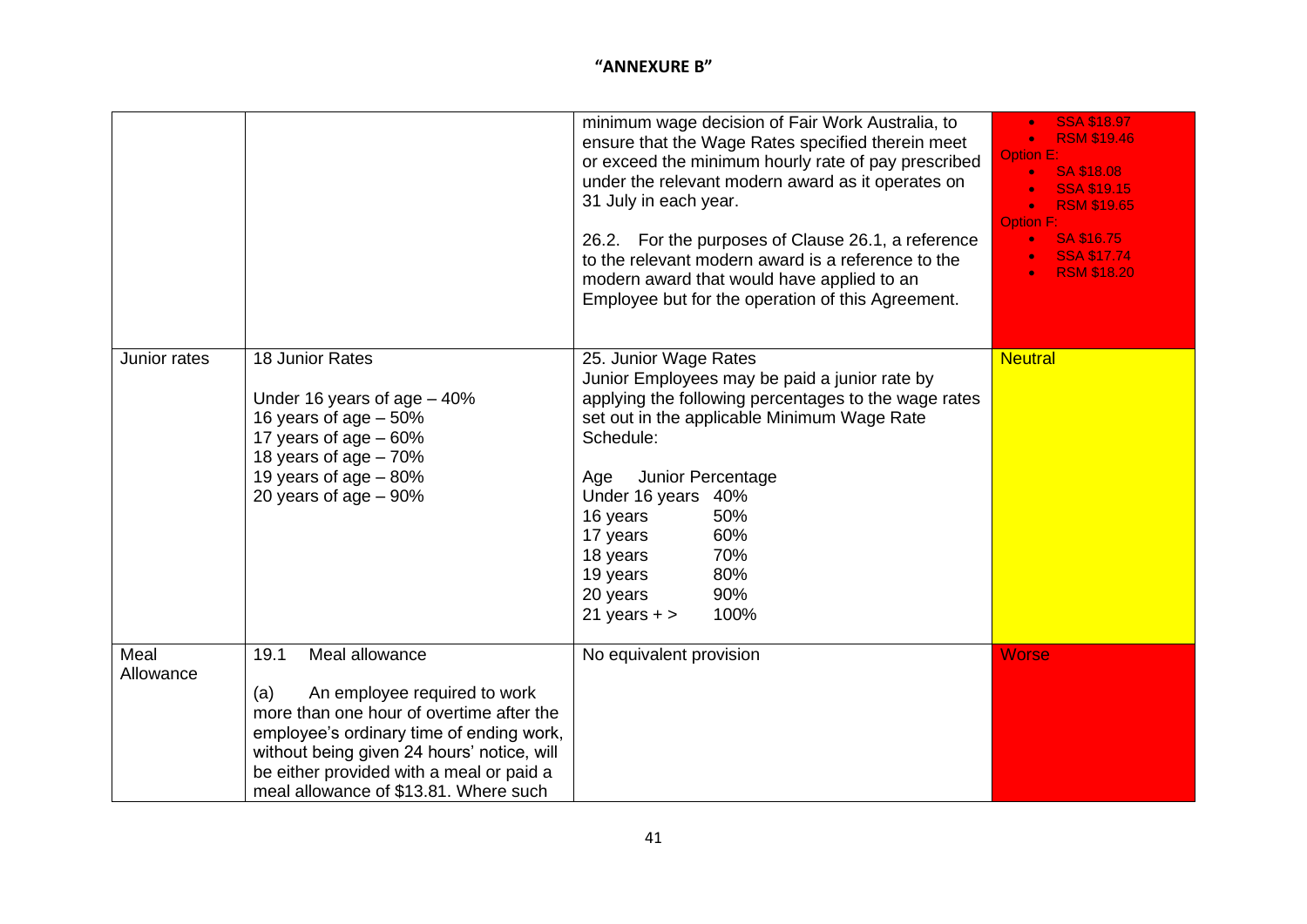|                                   | overtime work exceeds four hours a<br>further meal allowance of \$12.47 will be<br>paid.<br>No meal allowance will be<br>(b)<br>payable where an employee could<br>reasonably return home for a meal within<br>the period allowed.                                                                                                                                                                                                                                         |                         |              |
|-----------------------------------|----------------------------------------------------------------------------------------------------------------------------------------------------------------------------------------------------------------------------------------------------------------------------------------------------------------------------------------------------------------------------------------------------------------------------------------------------------------------------|-------------------------|--------------|
| Special<br>clothing               | Special clothing<br>19.2<br>Where the employer requires an<br>(a)<br>employee to wear any protective or<br>special clothing such as a uniform, dress<br>or other clothing, the employer will<br>reimburse the employee for any cost of<br>purchasing such clothing and the cost of<br>replacement items when replacement is<br>due to normal wear and tear. This<br>provision will not apply where the special<br>clothing is supplied and/or paid for by the<br>employer. | No equivalent provision | <b>Worse</b> |
| Laundry<br>Allowance              | 19.2(b)<br>Where an employee is<br>required to launder any special uniform,<br>dress or other clothing, the employee will<br>be paid the following applicable<br>allowance:<br>For a full-time employee-\$6.25<br>(i)<br>per week;<br>For a part-time or casual<br>(ii)<br>employee-\$1.25 per shift.                                                                                                                                                                      | No equivalent provision | <b>Worse</b> |
| <b>Excess</b><br>travelling costs | 19.3 Where an employee is required by<br>their employer to move temporarily from<br>one branch or shop to another for a                                                                                                                                                                                                                                                                                                                                                    | No equivalent provision | <b>Worse</b> |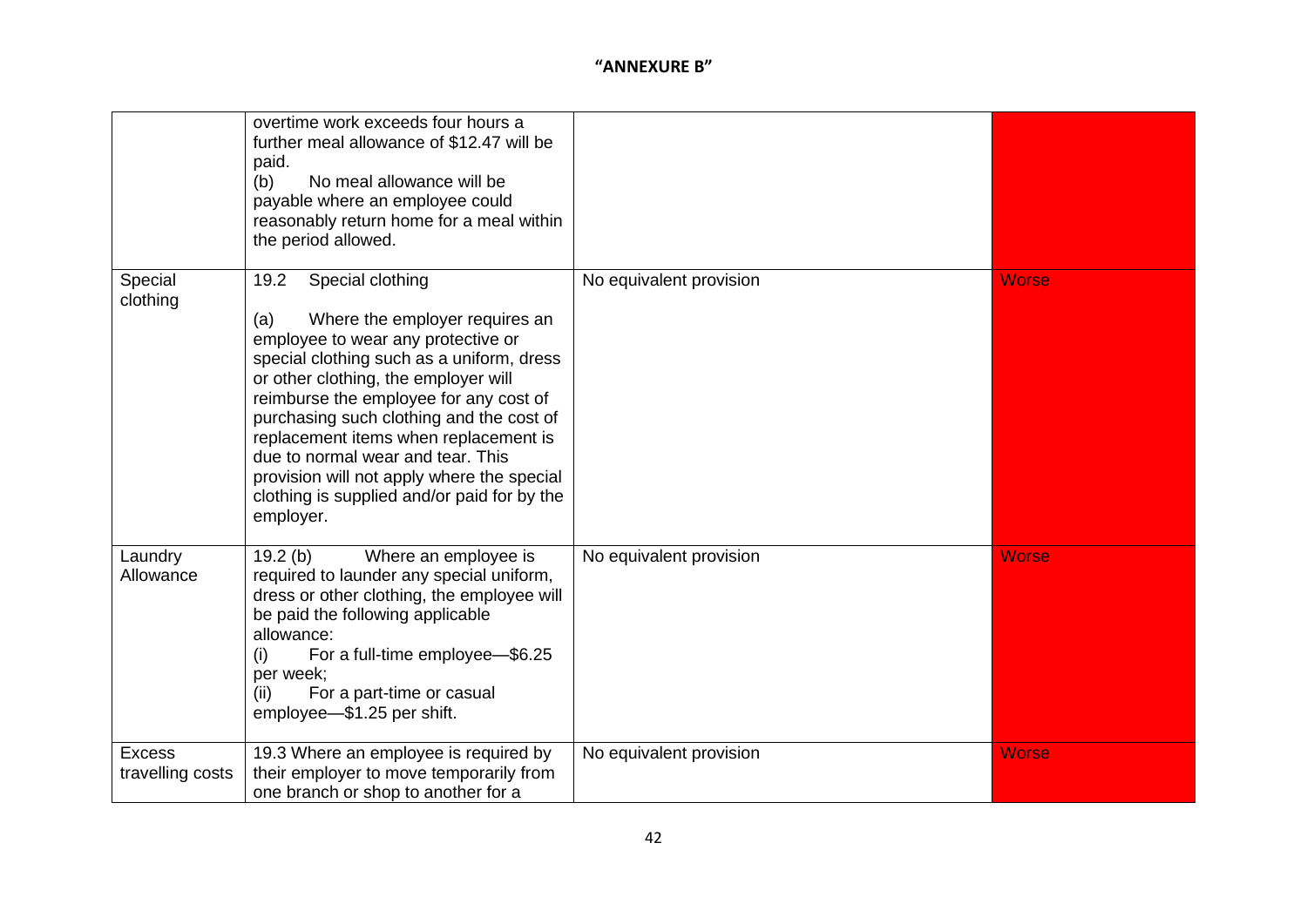|                                  | period not exceeding three weeks, all<br>additional transport costs so incurred will<br>be reimbursed by the employer.                                                                                                                                                                                                                                                                                                                                                                                                                                                                                                                                                                                                                                                                                                                                                                      |                         |              |
|----------------------------------|---------------------------------------------------------------------------------------------------------------------------------------------------------------------------------------------------------------------------------------------------------------------------------------------------------------------------------------------------------------------------------------------------------------------------------------------------------------------------------------------------------------------------------------------------------------------------------------------------------------------------------------------------------------------------------------------------------------------------------------------------------------------------------------------------------------------------------------------------------------------------------------------|-------------------------|--------------|
| Travelling time<br>reimbursement | 19.4 (a) An employee who on any day is<br>required to work at a place away from<br>their usual place of employment, for all<br>time reasonably spent in reaching and<br>returning from such place (in excess of<br>the time normally spent in travelling from<br>their home to their usual place of<br>employment and returning), will be paid<br>travelling time and also any fares<br>reasonably incurred in excess of those<br>normally incurred in travelling between<br>their home and their usual place of<br>employment.<br>(b) Where the employer provides<br>transport from a pick up point, an<br>employee will be paid travelling time for<br>all time spent travelling from such pick up<br>point and return thereto.<br>(c) The rate of pay for travelling time will<br>be the ordinary time rate except on<br>Sundays and public holidays when it will<br>be time and a half. | No equivalent provision | <b>Worse</b> |
| Transfer of                      | 19.5 Where transferred from one                                                                                                                                                                                                                                                                                                                                                                                                                                                                                                                                                                                                                                                                                                                                                                                                                                                             | No equivalent provision | <b>Worse</b> |
| employee                         | township to another, the employer will                                                                                                                                                                                                                                                                                                                                                                                                                                                                                                                                                                                                                                                                                                                                                                                                                                                      |                         |              |
| reimbursement                    | pay for the whole of the moving                                                                                                                                                                                                                                                                                                                                                                                                                                                                                                                                                                                                                                                                                                                                                                                                                                                             |                         |              |
|                                  | expenses including fares and transport                                                                                                                                                                                                                                                                                                                                                                                                                                                                                                                                                                                                                                                                                                                                                                                                                                                      |                         |              |
|                                  | charges for employee and family.<br>19.6                                                                                                                                                                                                                                                                                                                                                                                                                                                                                                                                                                                                                                                                                                                                                                                                                                                    |                         |              |
| Transport<br>allowance           | <b>Transport allowance</b><br>Other than as provided in clause                                                                                                                                                                                                                                                                                                                                                                                                                                                                                                                                                                                                                                                                                                                                                                                                                              | No equivalent provision | <b>Worse</b> |
|                                  | (a)<br>19.6(b), where an employer requests an                                                                                                                                                                                                                                                                                                                                                                                                                                                                                                                                                                                                                                                                                                                                                                                                                                               |                         |              |
|                                  | employee to use their own motor vehicle                                                                                                                                                                                                                                                                                                                                                                                                                                                                                                                                                                                                                                                                                                                                                                                                                                                     |                         |              |
|                                  |                                                                                                                                                                                                                                                                                                                                                                                                                                                                                                                                                                                                                                                                                                                                                                                                                                                                                             |                         |              |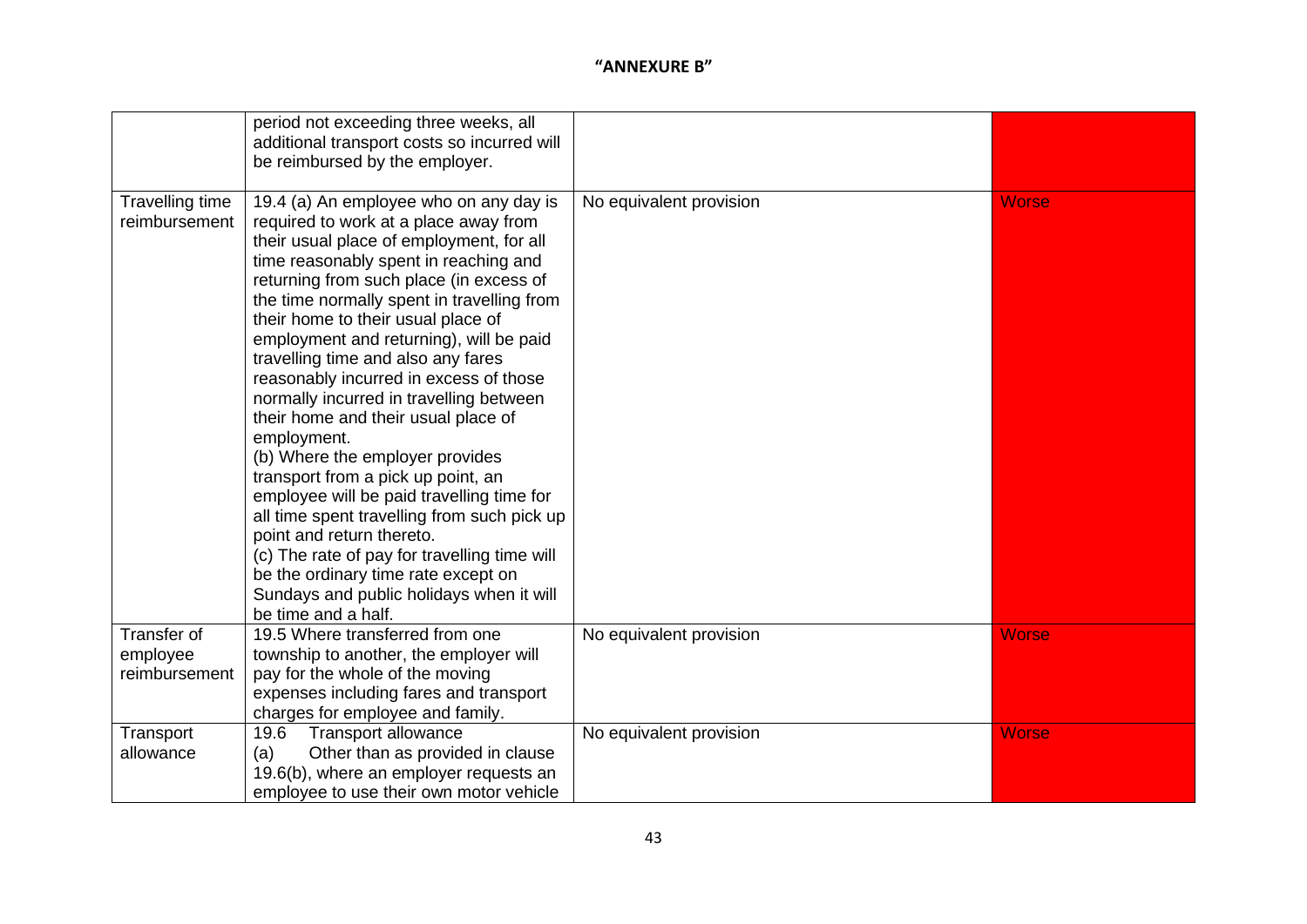|                                                                                         | in the performance of their duties such<br>employee will be paid an allowance of<br>\$0.80 per kilometre.<br>Where an employee is engaged<br>(b)<br>primarily to perform delivery duties of the<br>employer's products to customers using<br>their own motor vehicle, such employee<br>will be paid an allowance of \$0.42 per<br>kilometre.                                                                                                                                                                                                                                                                                                                                                                                                                 |                         |              |
|-----------------------------------------------------------------------------------------|--------------------------------------------------------------------------------------------------------------------------------------------------------------------------------------------------------------------------------------------------------------------------------------------------------------------------------------------------------------------------------------------------------------------------------------------------------------------------------------------------------------------------------------------------------------------------------------------------------------------------------------------------------------------------------------------------------------------------------------------------------------|-------------------------|--------------|
| Transport<br>reimbursement<br>– starting or<br>finishing after<br>10pm or before<br>7pm | Transport of employee<br>19.7<br>reimbursement<br>Where an employee commences<br>(a)<br>and/or ceases work after 10.00 pm on<br>any day or prior to 7.00 am on any day<br>and the employee's regular means of<br>transport is not available and the<br>employee is unable to arrange their own<br>alternative transport, the employer will<br>reimburse the employee for the cost of a<br>taxi fare from the place of employment to<br>the employee's usual place of residence.<br>This will not apply if the employer<br>provides or arranges proper<br>transportation to and/or from the<br>employee's usual place of residence, at<br>no cost to the employee.<br>(b)<br>Provided always that an<br>employee may elect to provide their own<br>transport. | No equivalent provision | <b>Worse</b> |
| Cold work<br>disability<br>allowance                                                    | Cold work disability allowance<br>19.8<br>Employees principally employed<br>(a)<br>on any day to enter cold chambers                                                                                                                                                                                                                                                                                                                                                                                                                                                                                                                                                                                                                                         | No equivalent provision | <b>Worse</b> |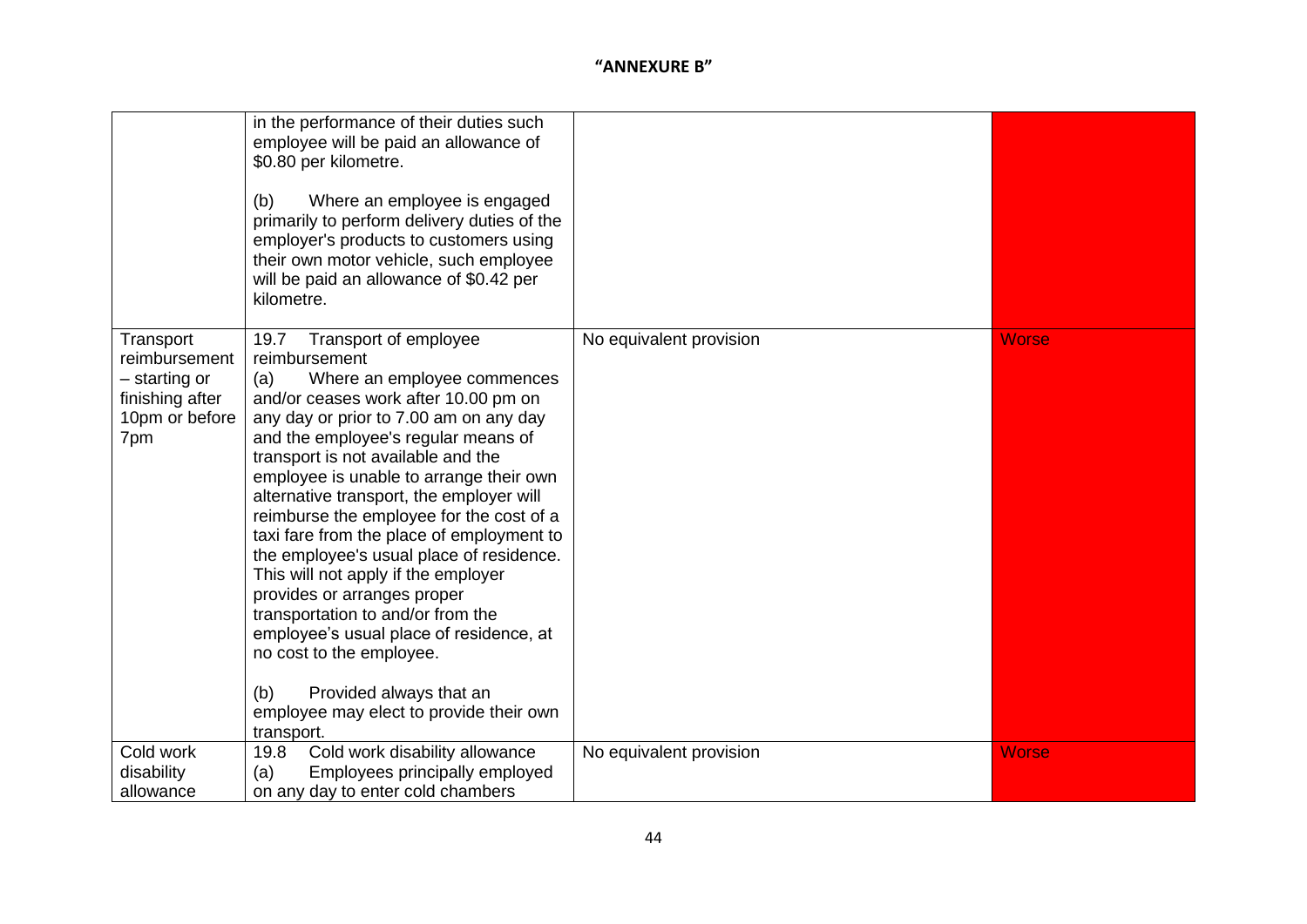|                                                   | and/or to stock and refill refrigerated<br>storages such as dairy cases or freezer<br>cabinets will be paid an allowance per<br>hour, while so employed, of 1.3% of the<br>standard rate.<br>An employee required to work in<br>(b)<br>a cold chamber where the temperature is<br>below 0°C will in addition to the<br>allowance in clause 19.8(a) also be paid<br>an additional allowance per hour, while<br>so employed, of 2% of the standard rate.                                                               |                         |              |
|---------------------------------------------------|----------------------------------------------------------------------------------------------------------------------------------------------------------------------------------------------------------------------------------------------------------------------------------------------------------------------------------------------------------------------------------------------------------------------------------------------------------------------------------------------------------------------|-------------------------|--------------|
| <b>Broken Hill</b>                                | <b>Broken Hill</b><br>19.9<br>An employee in the County of<br>Yancowinna in New South Wales<br>(Broken Hill) will in addition to all other<br>payments be paid an allowance for the<br>exigencies of working in Broken Hill of<br>4.28% of the standard rate.                                                                                                                                                                                                                                                        | No equivalent provision | <b>Worse</b> |
| Adjustment of<br>expense<br>related<br>allowances | 19.10 Adjustment of expense related<br>allowances<br>At the time of any adjustment to the<br>standard rate, each expense related<br>allowance will be increased by the<br>relevant adjustment factor. The relevant<br>adjustment factor for this purpose is the<br>percentage movement in the applicable<br>index figure most recently published by<br>the Australian Bureau of Statistics since<br>the allowance was last adjusted.<br>The applicable Applicable<br>index figure is<br><b>Consumer</b><br>the index | No equivalent provision | <b>Worse</b> |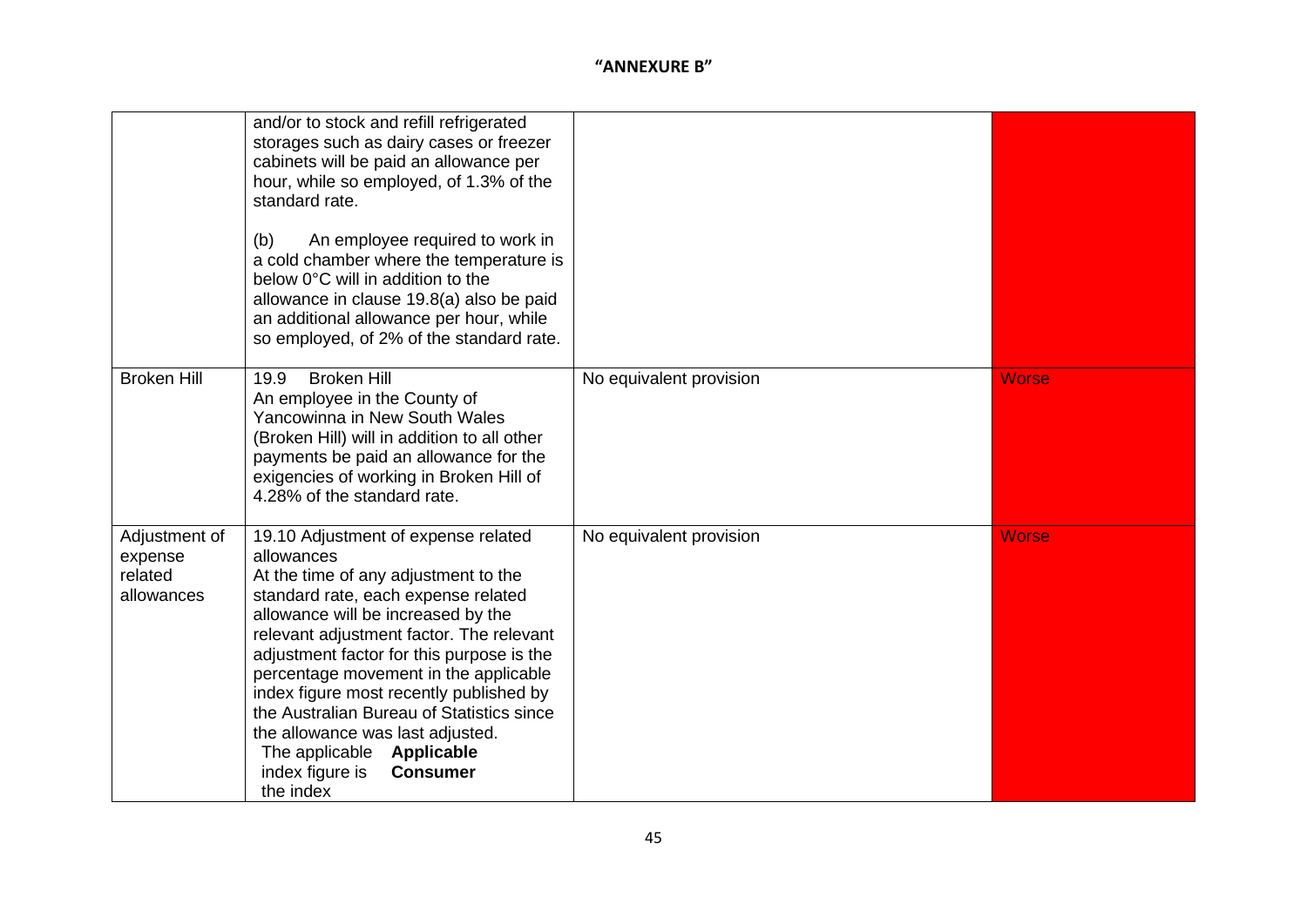|              | figure                           | <b>Price Index</b>                      |                         |              |
|--------------|----------------------------------|-----------------------------------------|-------------------------|--------------|
|              | published by                     | figure                                  |                         |              |
|              | the Australian                   |                                         |                         |              |
|              | Bureau of                        |                                         |                         |              |
|              | <b>Statistics for</b>            |                                         |                         |              |
|              | the Eight                        |                                         |                         |              |
|              | Capitals                         |                                         |                         |              |
|              | Consumer                         |                                         |                         |              |
|              | Price Index                      |                                         |                         |              |
|              | (Cat No.                         |                                         |                         |              |
|              | 6401.0), as                      |                                         |                         |              |
|              | follows:                         |                                         |                         |              |
|              | <b>Allowance</b>                 |                                         |                         |              |
|              | Meal                             | Take away                               |                         |              |
|              | allowance                        | and fast                                |                         |              |
|              |                                  | foods sub-                              |                         |              |
|              |                                  | group                                   |                         |              |
|              | Special                          | Clothing                                |                         |              |
|              | clothing                         | and                                     |                         |              |
|              |                                  | footwear                                |                         |              |
|              |                                  | group                                   |                         |              |
|              | Transport                        | Private                                 |                         |              |
|              | allowance                        | motoring                                |                         |              |
|              |                                  | sub-group                               |                         |              |
| Accident pay |                                  | 20 An employee in receipt of weekly     | No equivalent provision | <b>Worse</b> |
|              | payments under the provisions of |                                         |                         |              |
|              |                                  | applicable workers' compensation        |                         |              |
|              |                                  | legislation will be entitled to receive |                         |              |
|              |                                  | accident pay from the employer subject  |                         |              |
|              | to the following conditions and  |                                         |                         |              |
|              | limitations:                     |                                         |                         |              |
|              |                                  |                                         |                         |              |
|              | 20.1 Definitions                 |                                         |                         |              |
|              | (a) Accident pay means a weekly  |                                         |                         |              |
|              |                                  | payment made to an employee by the      |                         |              |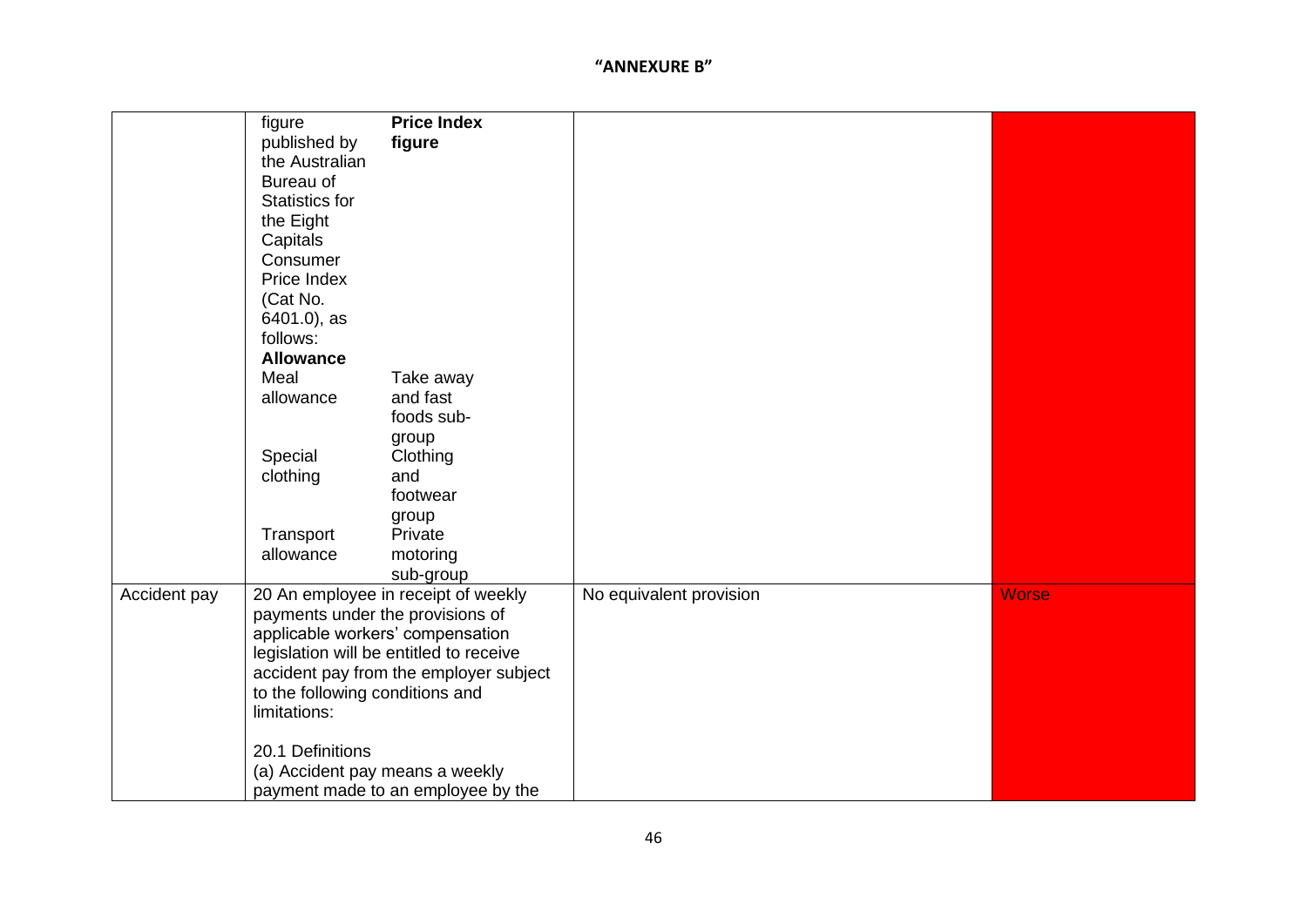| employer that is the difference between                                     |  |
|-----------------------------------------------------------------------------|--|
| the weekly amount of compensation the                                       |  |
| employee is entitled to receive pursuant                                    |  |
| to the applicable workers' compensation                                     |  |
| legislation and the employee's weekly                                       |  |
| wage payable under this Award for the                                       |  |
| classification of work if the employee had                                  |  |
| been performing their normal duties (not                                    |  |
| including over award payments, shift                                        |  |
| loadings, overtime, attendance bonus                                        |  |
| payments, special rates, fares and                                          |  |
| travelling allowance or other similar                                       |  |
| payments).                                                                  |  |
| (b) Injury will be given the same meaning                                   |  |
| and application as applying under the                                       |  |
| applicable workers' compensation                                            |  |
| legislation covering the employer.                                          |  |
|                                                                             |  |
| 20.2 Entitlement to accident pay                                            |  |
| (a) The employer must pay accident pay                                      |  |
| where an employee suffers an injury and                                     |  |
| weekly payments of compensation are                                         |  |
| paid to the employee under the                                              |  |
| applicable workers' compensation                                            |  |
| legislation. The maximum period of                                          |  |
| accident pay is 26 weeks.                                                   |  |
| (b) Accident pay shall not apply:                                           |  |
| (i) In respect of an injury during the first                                |  |
| seven consecutive days (including non-                                      |  |
| working days) of incapacity.<br>(ii) To any incapacity occurring during the |  |
| first two weeks of employment unless                                        |  |
| such incapacity continues beyond the                                        |  |
| first two weeks.                                                            |  |
|                                                                             |  |
|                                                                             |  |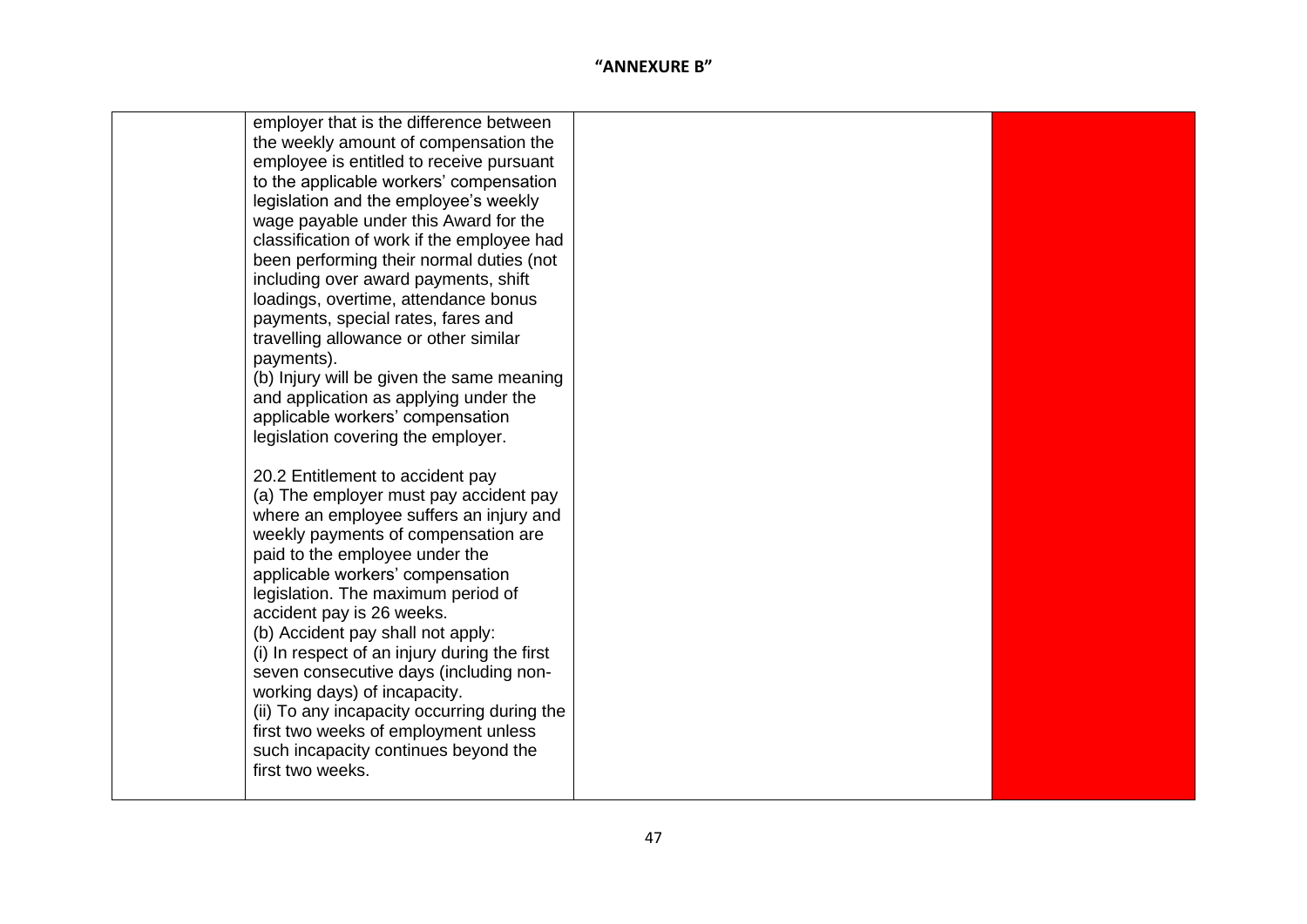| 20.3 Calculation of the period                    |  |
|---------------------------------------------------|--|
| (a) The 26 week period commences from             |  |
| the first day of incapacity for work, which       |  |
| may be subsequent to the date of injury.          |  |
| In the event of more than one absence             |  |
| arising from one injury, such absences            |  |
| are to be cumulative in the assessment            |  |
| of the 26 week period.                            |  |
| (b) The entitlement to accident pay               |  |
| continues on termination of an                    |  |
| employee's employment where such                  |  |
| termination:                                      |  |
| (i) is by the employer other than for             |  |
| reasons of the employee's serious and/or          |  |
| wilful misconduct; or                             |  |
| (ii) arises from a declaration of                 |  |
| bankruptcy or liquidation of the employer,        |  |
| in which case the employee's entitlement          |  |
| will be referred to the Fair Work                 |  |
| Commission to determine.                          |  |
| (c) For a period of less than one week,           |  |
| accident pay (as defined) will be                 |  |
| calculated on a pro rata basis.                   |  |
|                                                   |  |
| 20.4] When not entitled to payment                |  |
| An employee will not be entitled to any           |  |
| payment under this clause in respect of           |  |
| any period of paid annual leave or long           |  |
| service leave, or for any paid public<br>holiday. |  |
|                                                   |  |
| 20.5 Return to work                               |  |
| If an employee entitled to accident pay           |  |
| under this clause returns to work on              |  |
| reduced hours or modified duties, the             |  |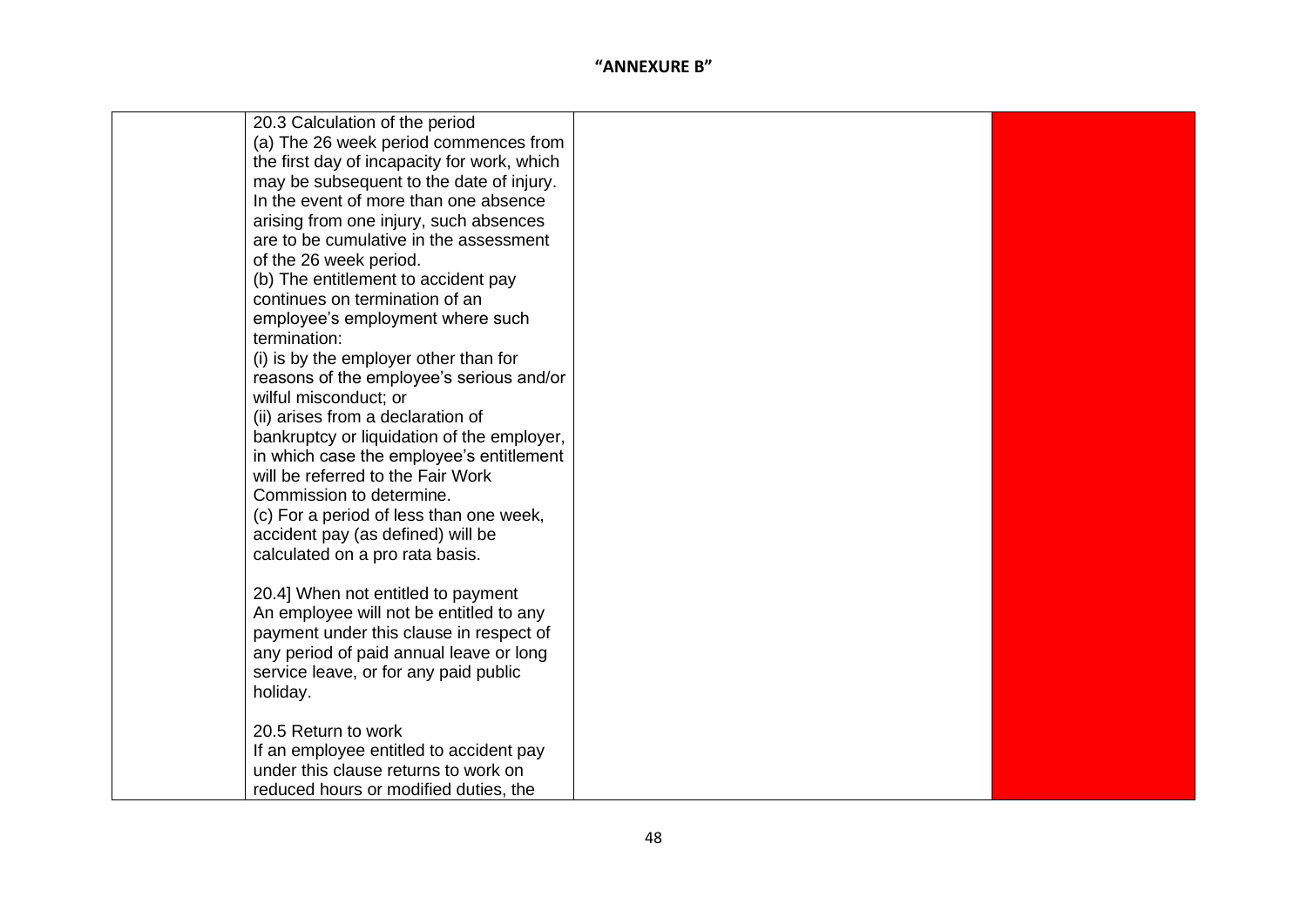| amount of accident pay due will be           |  |
|----------------------------------------------|--|
| reduced by any amounts paid for the          |  |
| performance of such work.                    |  |
|                                              |  |
| 20.6 Redemptions                             |  |
| In the event that an employee receives a     |  |
| lump sum payment in lieu of weekly           |  |
| payments under the applicable workers'       |  |
| compensation legislation, the liability of   |  |
| the employer to pay accident pay will        |  |
| cease from the date the employee             |  |
|                                              |  |
| receives that payment.                       |  |
|                                              |  |
| 20.7 Damages independent of the Acts         |  |
| Where the employee recovers damages          |  |
| from the employer or from a third party in   |  |
| respect of the said injury independently     |  |
| of the applicable workers' compensation      |  |
| legislation, such employee will be liable    |  |
| to repay to the employer the amount of       |  |
| accident pay which the employer has          |  |
| paid under this clause and the employee      |  |
| will not be entitled to any further accident |  |
| pay thereafter.                              |  |
|                                              |  |
| 20.8 Casual employees                        |  |
| For a casual employee, the weekly            |  |
| payment referred to in clause 20.1(a) will   |  |
| be calculated using the employee's           |  |
| average weekly ordinary hours with the       |  |
| employer over the previous 12 months         |  |
| or, if the employee has been employed        |  |
| for less than 12 months by the employer,     |  |
| the employee's average weekly ordinary       |  |
| hours over the period of employment          |  |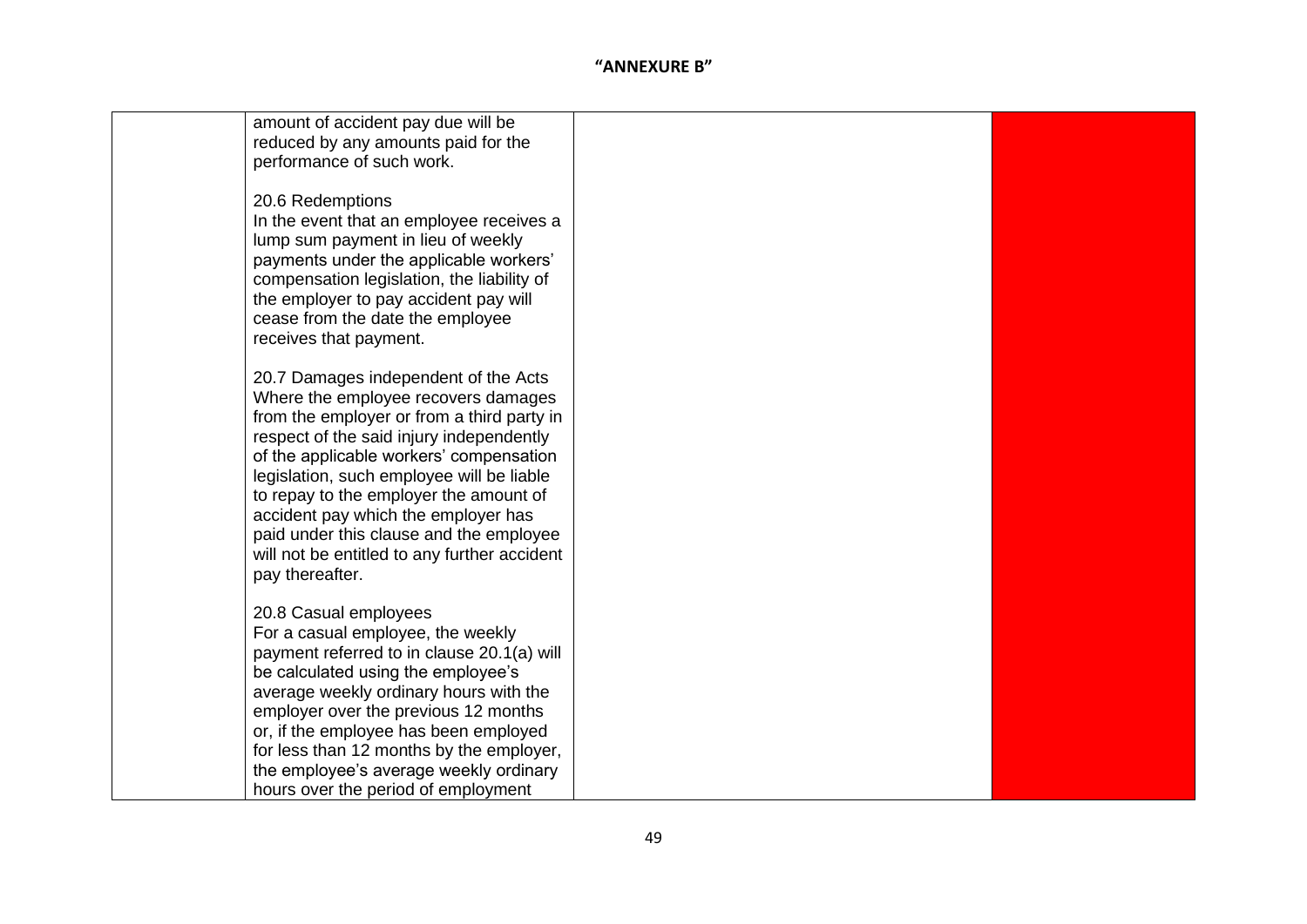| Superannuatio | with the employer. The weekly payment<br>will include casual loading but will not<br>include over award payments, shift<br>loadings, overtime, attendance bonus<br>payments, special rates, fares and<br>travelling allowance or other similar<br>payments.<br>Superannuation legislation<br>21.1                                                                                                                                                                                                                                                                                                                                                                                                                                                                                                                                                                                                                                                                                                           | 27 Superannuation                                                                                                                                                                                                                                                                                                                                                                                                                                                                                                                                                                                                                                                                                                                                           | $Worse -$                                                                                                                                        |
|---------------|-------------------------------------------------------------------------------------------------------------------------------------------------------------------------------------------------------------------------------------------------------------------------------------------------------------------------------------------------------------------------------------------------------------------------------------------------------------------------------------------------------------------------------------------------------------------------------------------------------------------------------------------------------------------------------------------------------------------------------------------------------------------------------------------------------------------------------------------------------------------------------------------------------------------------------------------------------------------------------------------------------------|-------------------------------------------------------------------------------------------------------------------------------------------------------------------------------------------------------------------------------------------------------------------------------------------------------------------------------------------------------------------------------------------------------------------------------------------------------------------------------------------------------------------------------------------------------------------------------------------------------------------------------------------------------------------------------------------------------------------------------------------------------------|--------------------------------------------------------------------------------------------------------------------------------------------------|
| n.            | (a)<br>Superannuation legislation,<br>including the Superannuation Guarantee<br>(Administration) Act 1992 (Cth), the<br>Superannuation Guarantee Charge Act<br>1992 (Cth), the Superannuation Industry<br>(Supervision) Act 1993 (Cth) and the<br>Superannuation (Resolution of<br>Complaints) Act 1993 (Cth), deals with<br>the superannuation rights and obligations<br>of employers and employees. Under<br>superannuation legislation individual<br>employees generally have the<br>opportunity to choose their own<br>superannuation fund. If an employee<br>does not choose a superannuation fund,<br>any superannuation fund nominated in<br>the award covering the employee<br>applies.<br>The rights and obligations in<br>(b)<br>these clauses supplement those in<br>superannuation legislation.<br><b>Employer contributions</b><br>21.2<br>An employer must make such<br>superannuation contributions to a<br>superannuation fund for the benefit of an<br>employee as will avoid the employer | 27.1. The Wage Rates outlined in this Agreement<br>are exclusive of superannuation.<br>Subject to Clause 27.3, superannuation for<br>27.2.<br>Employees employed under this Agreement shall be<br>governed by the provisions of the Superannuation<br>Guarantee (Administration) Act 1992 (as amended<br>from time to time), currently 9% of ordinary time<br>earnings.<br>27.3. The Employer will pay superannuation<br>contributions into a complying superannuation fund<br>nominated by the Employee. In the event that any<br>Employee fails to nominate a complying<br>superannuation fund within 60 days of<br>commencement of employment, the Employer shall<br>pay superannuation contributions into its nominated<br>default superannuation fund. | does not provide for<br>superannuation on<br>paid leave or while<br>absent due to work<br>related illness or<br>injury as at FFIA<br>clause 21.5 |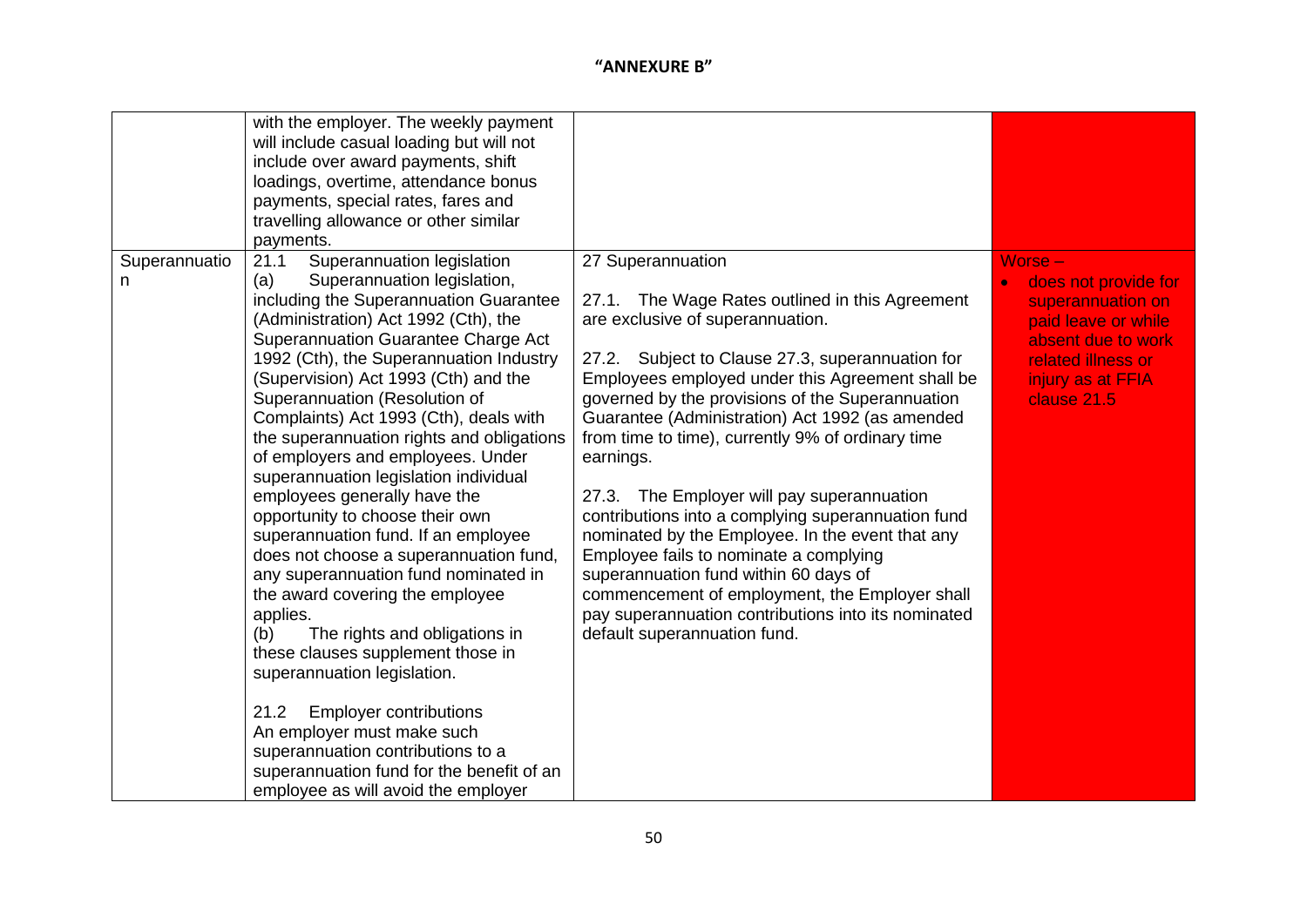| being required to pay the superannuation   |  |
|--------------------------------------------|--|
| guarantee charge under superannuation      |  |
| legislation with respect to that employee. |  |
|                                            |  |
| 21.3<br>Voluntary employee contributions   |  |
| Subject to the governing rules of<br>(a)   |  |
| the relevant superannuation fund, an       |  |
| employee may, in writing, authorise their  |  |
| employer to pay on behalf of the           |  |
| employee a specified amount from the       |  |
| post-taxation wages of the employee into   |  |
| the same superannuation fund as the        |  |
| employer makes the superannuation          |  |
| contributions provided for in clause 21.2. |  |
| An employee may adjust the<br>(b)          |  |
| amount the employee has authorised         |  |
| their employer to pay from the wages of    |  |
| the employee from the first of the month   |  |
| following the giving of three months'      |  |
| written notice to their employer.          |  |
| (c)<br>The employer must pay the           |  |
| amount authorised under clauses 21.3(a)    |  |
| or (b) no later than 28 days after the end |  |
| of the month in which the deduction        |  |
| authorised under clauses 21.3(a) or (b)    |  |
| was made.                                  |  |
|                                            |  |
| 21.4<br>Superannuation fund                |  |
| Unless, to comply with superannuation      |  |
| legislation, the employer is required to   |  |
| make the superannuation contributions      |  |
| provided for in clause 21.2 to another     |  |
| superannuation fund that is chosen by      |  |
| the employee, the employer must make       |  |
| the superannuation contributions           |  |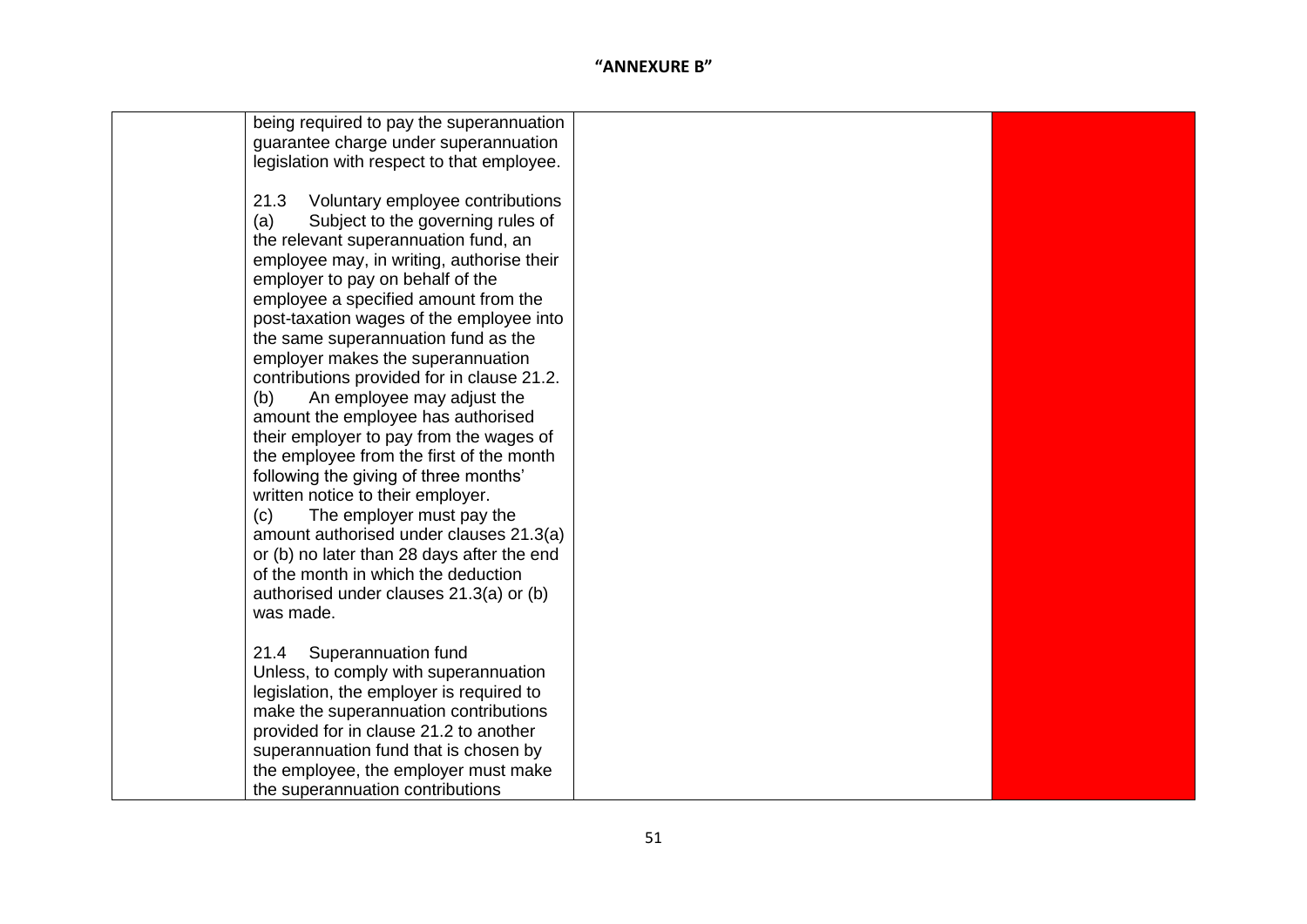| provided for in clause 21.2 and pay the   |  |
|-------------------------------------------|--|
| amount authorised under clauses 21.3(a)   |  |
| or (b) to one of the following            |  |
| superannuation funds or its successor:    |  |
| <b>Retail Employees</b><br>(a)            |  |
| Superannuation Trust (REST);              |  |
| Sunsuper;<br>(b)                          |  |
| Hostplus;<br>(c)                          |  |
| any superannuation fund to which<br>(d)   |  |
| the employer was making                   |  |
| superannuation contributions for the      |  |
| benefit of its employees before 12        |  |
| September 2008, provided the              |  |
| superannuation fund is an eligible choice |  |
| fund and is a fund that offers a MySuper  |  |
| product or is an exempt public sector     |  |
| scheme; or                                |  |
| a superannuation fund or scheme<br>(e)    |  |
| which the employee is a defined benefit   |  |
| member of.                                |  |
|                                           |  |
| Absence from work<br>21.5                 |  |
| Subject to the governing rules of the     |  |
| relevant superannuation fund, the         |  |
| employer must also make the               |  |
| superannuation contributions provided     |  |
| for in clause 21.2 and pay the amount     |  |
| authorised under clauses 21.3(a) or (b):  |  |
| (a)<br>Paid leave-while the employee      |  |
| is on any paid leave.                     |  |
| Note: please consider paid parental       |  |
| leave as accruing superannuation.         |  |
| Work-related injury or illness-<br>(b)    |  |
| For the period of absence from work       |  |
|                                           |  |
| (subject to a maximum of 52 weeks) of     |  |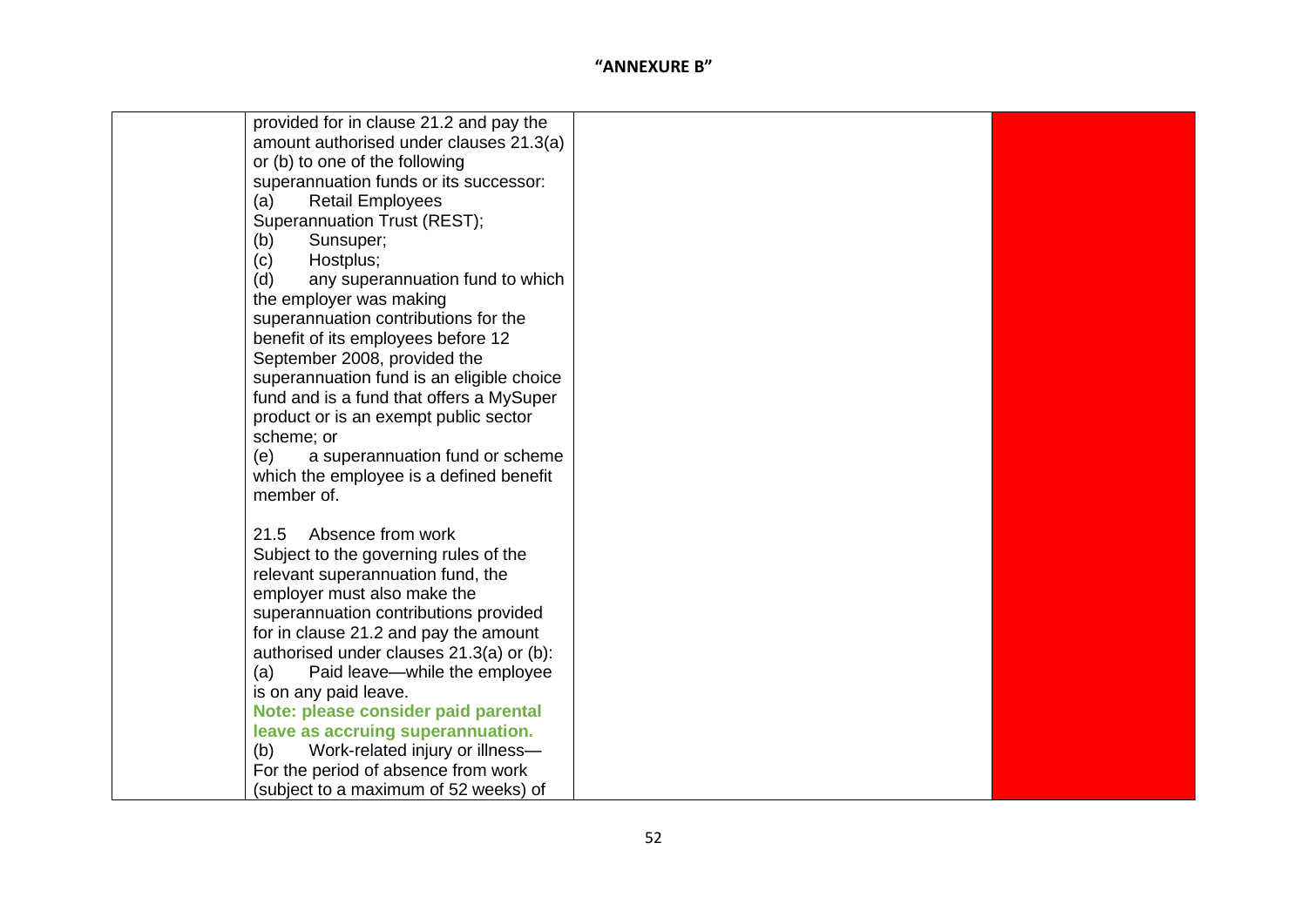|                     | the employee due to work-related injury<br>or work-related illness provided that:<br>the employee is receiving<br>(i)<br>workers compensation payments or is<br>receiving regular payments directly from<br>the employer in accordance with<br>statutory requirements; and<br>the employee remains employed<br>(ii)<br>by the employer.                                                                                                                                                                                                                                                                                                                                                                                                                                                                                                                         |                                                                                                                                                                                                                                                                                                                                                                                                                                                                                                               |                                                                                                                     |
|---------------------|-----------------------------------------------------------------------------------------------------------------------------------------------------------------------------------------------------------------------------------------------------------------------------------------------------------------------------------------------------------------------------------------------------------------------------------------------------------------------------------------------------------------------------------------------------------------------------------------------------------------------------------------------------------------------------------------------------------------------------------------------------------------------------------------------------------------------------------------------------------------|---------------------------------------------------------------------------------------------------------------------------------------------------------------------------------------------------------------------------------------------------------------------------------------------------------------------------------------------------------------------------------------------------------------------------------------------------------------------------------------------------------------|---------------------------------------------------------------------------------------------------------------------|
| Payment of<br>wages | Payment of wages<br>22.<br>22.1<br>Wages will be paid weekly or<br>fortnightly according to the actual hours<br>worked for each week or fortnight or may<br>be averaged over a period of a fortnight.<br>22.2<br>Payment on termination of<br>employment<br>The employer must pay an<br>(a)<br>employee no later than 7 days after the<br>day on which the employee's<br>employment terminates:<br>the employee's wages under this<br>(i)<br>award for any complete or incomplete<br>pay period up to the end of the day of<br>termination; and<br>all other amounts that are due to<br>(ii)<br>the employee under this award and the<br>NES.<br>(b)<br>The requirement to pay wages<br>and other amounts under paragraph (a)<br>is subject to further order of the<br>Commission and the employer making<br>deductions authorised by this award or<br>the Act. | 24 Payment of Wages<br>24.1. Non-salaried Employees shall be paid their<br>wages at least fortnightly in arrears.<br>24.2. Salaried Employees shall be paid their salary<br>at least monthly in arrears.<br>24.3. It is the obligation of each Employee to<br>provide correct bank details to their Employer and<br>advise the Employer promptly if there are any<br>changes to those details.<br>24.4. Pay-slips giving details of earnings and<br>deductions will be issued after each payment of<br>wages. | Worse -<br>does not provide the<br>same protections as<br>the Award and in<br>particular payment<br>on termination. |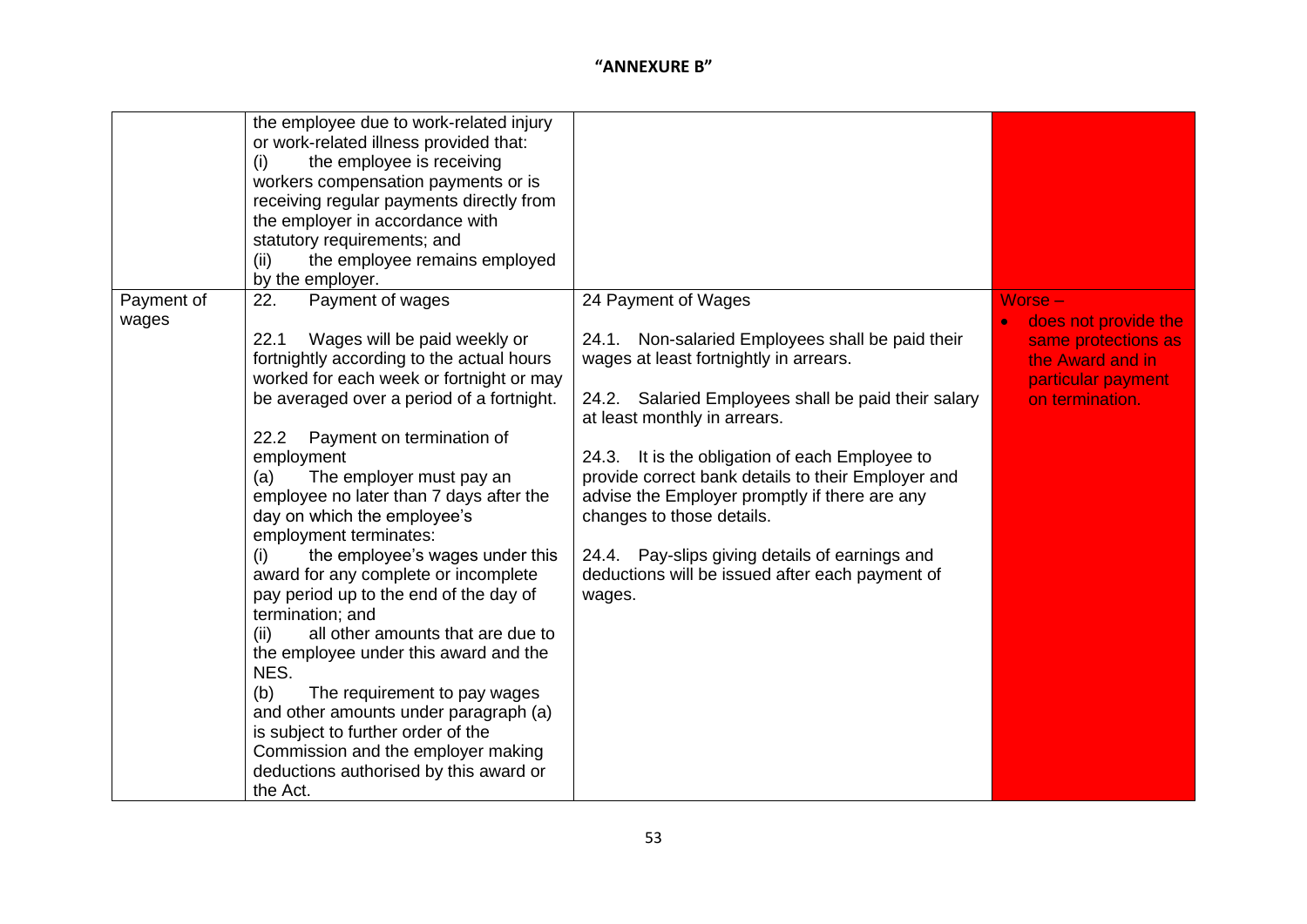|                                  | Note 1: Section 117(2) of the Act<br>provides that an employer must not<br>terminate an employee's employment<br>unless the employer has given the<br>employee the required minimum period<br>of notice or "has paid" to the employee<br>payment instead of giving notice.                                                                                                                                             |                         |              |
|----------------------------------|------------------------------------------------------------------------------------------------------------------------------------------------------------------------------------------------------------------------------------------------------------------------------------------------------------------------------------------------------------------------------------------------------------------------|-------------------------|--------------|
|                                  | Note 2: Paragraph (b) allows the<br>Commission to make an order delaying<br>the requirement to make a payment<br>under this clause. For example, the<br>Commission could make an order<br>delaying the requirement to pay<br>redundancy pay if an employer makes an<br>application under s.120 of the Act for the<br>Commission to reduce the amount of<br>redundancy pay an employee is entitled<br>to under the NES. |                         |              |
|                                  | Note 3: State and Territory long service<br>leave laws or long service leave<br>entitlements under s.113 of the Act, may<br>require an employer to pay an employee<br>for accrued long service leave on the day<br>on which the employee's employment<br>terminates or shortly after.                                                                                                                                  |                         |              |
| National<br><b>Training Wage</b> | 24.<br>National training wage<br>Schedule E to the Miscellaneous<br>24.1<br>Award 2020 sets out minimum wage<br>rates and conditions for employees<br>undertaking traineeships.                                                                                                                                                                                                                                        | No equivalent provision | <b>Worse</b> |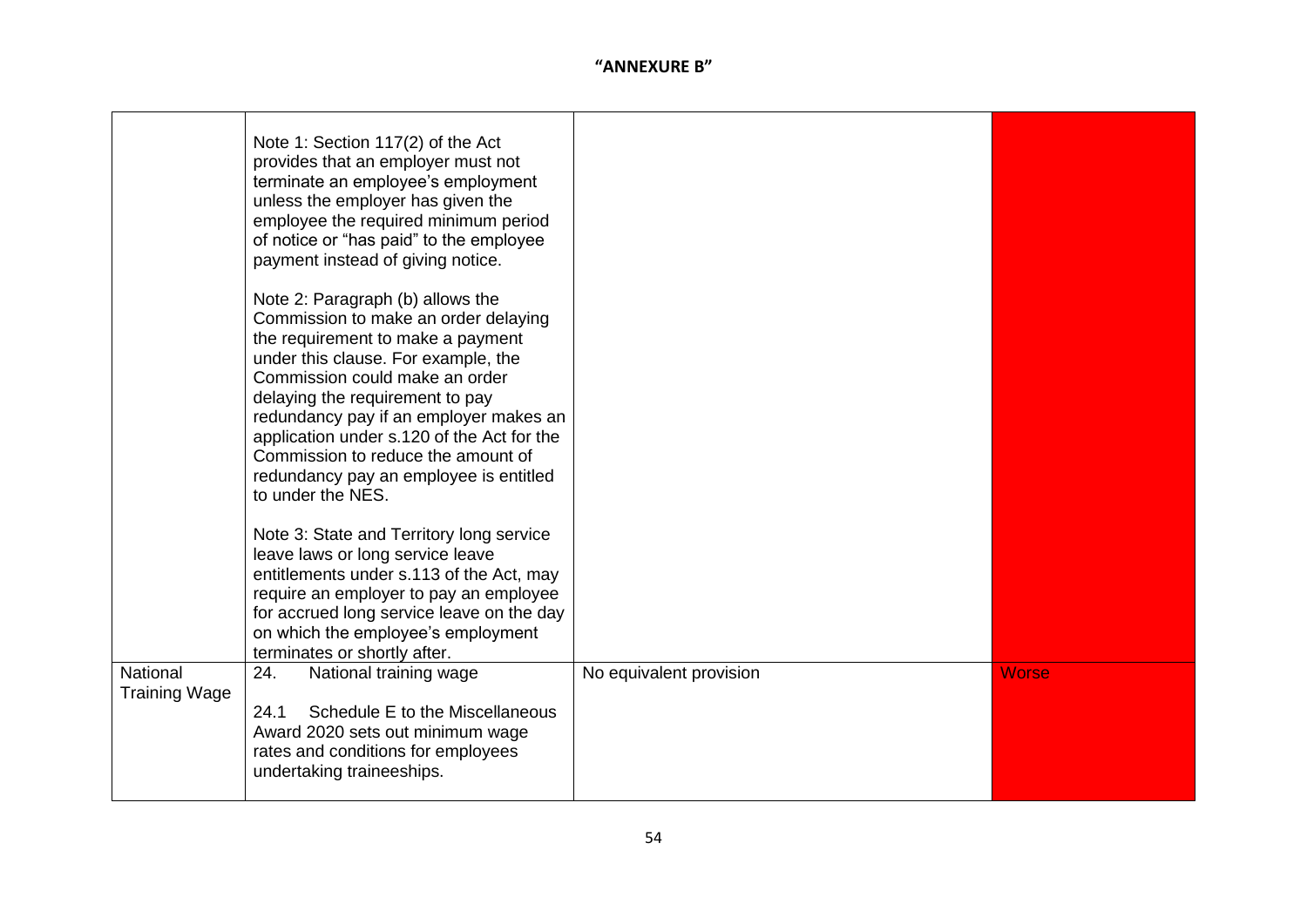|                | This award incorporates the<br>24.2<br>terms of Schedule E to the<br>Miscellaneous Award 2020 as at 1 July<br>2021. Provided that any reference to<br>"this award" in Schedule E to the<br>Miscellaneous Award 2020 is to be read<br>as referring to the Fast Food Industry<br>Award 2010 and not the Miscellaneous<br>Award 2020.                                                                                                                              |                                                                                                                                                                                                                                                                                                                                                                                                                                                                                                                                                                                                                                                                                                                                                                                                                       |                                                                                        |
|----------------|-----------------------------------------------------------------------------------------------------------------------------------------------------------------------------------------------------------------------------------------------------------------------------------------------------------------------------------------------------------------------------------------------------------------------------------------------------------------|-----------------------------------------------------------------------------------------------------------------------------------------------------------------------------------------------------------------------------------------------------------------------------------------------------------------------------------------------------------------------------------------------------------------------------------------------------------------------------------------------------------------------------------------------------------------------------------------------------------------------------------------------------------------------------------------------------------------------------------------------------------------------------------------------------------------------|----------------------------------------------------------------------------------------|
| Ordinary hours | 25<br>Hours of work<br>This clause does not operate to<br>25.1<br>limit or increase or in any way alter the<br>trading hours of any employer as<br>determined by the relevant State or<br>Territory legislation.<br>25.2 Ordinary hours<br>The ordinary hours of work are an<br>(a)<br>average of 38 per week over a period of<br>no more than four weeks.<br>Hours of work on any day will be<br>(b)<br>continuous, except for rest pauses and<br>meal breaks. | 15 Hours of Work<br>15.1. Employees may be required to work their<br>Rostered Hours of Work on any day of the week<br>within the operating hours of the restaurant at which<br>the Employee is located.<br>Employees will be notified of start and finish<br>15.2.<br>times of each Shift in accordance subject to the<br>following:<br>An Employee may be rostered to work up to<br>(a)<br>a maximum of 11 hours on any day;<br>No Employee will be rostered to work for<br>(b)<br>more than 7 consecutive days.<br>15.3. Subject to Clause 15.4, the Employer must<br>roster Employees for a minimum of 3 consecutive<br>hours on any Shift.<br>15.4. By agreement between the Employer and an<br>Employee, the Employee may work less than 3<br>consecutive hours per Shift, but no less than 1 hour<br>per Shift. | Worse -<br>can be required to<br>work 7 consecutive<br>days at ordinary<br>time rates. |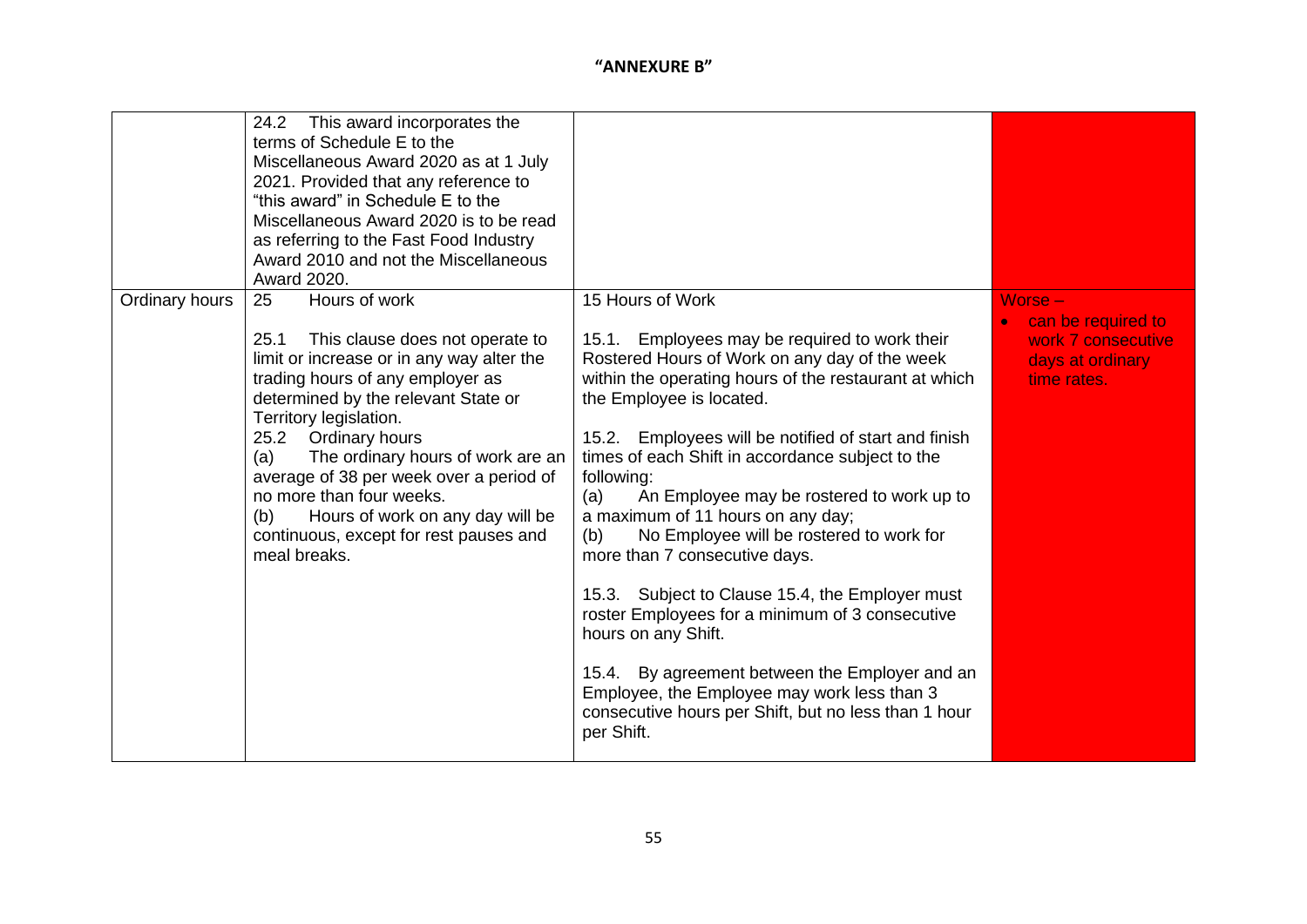|                                                                  |                                                                                                                                                                                                                                                                                                                                                                                                                                                                                | 15.5. In the case of Trainees, hours worked by the<br>Employee shall be deemed to include hours<br>attending Off-the-job training.<br>15.6. For the avoidance of doubt, the hours that an<br>Employee works in a week are taken to include any<br>hours of leave, whether paid or unpaid, that the<br>Employee takes in the week and are authorised by<br>the Employer or under this Agreement.                                                                                                                                                                                                                                                                                                                                                                                                                                                                                                                                   |                                  |
|------------------------------------------------------------------|--------------------------------------------------------------------------------------------------------------------------------------------------------------------------------------------------------------------------------------------------------------------------------------------------------------------------------------------------------------------------------------------------------------------------------------------------------------------------------|-----------------------------------------------------------------------------------------------------------------------------------------------------------------------------------------------------------------------------------------------------------------------------------------------------------------------------------------------------------------------------------------------------------------------------------------------------------------------------------------------------------------------------------------------------------------------------------------------------------------------------------------------------------------------------------------------------------------------------------------------------------------------------------------------------------------------------------------------------------------------------------------------------------------------------------|----------------------------------|
| Maximum<br>ordinary hours<br>on a day<br>38 hour week<br>rosters | Maximum hours on a day<br>25.3<br>An employee may be rostered to work up<br>to a maximum of 11 ordinary hours on<br>any day.<br>38 hour week rosters<br>25.4<br>A full-time employee will be rostered for<br>an average of 38 hours per week,<br>worked in any of the following forms:<br>38 hours in one week;<br>(a)<br>76 hours in two consecutive<br>(b)<br>weeks;<br>114 hours in three consecutive<br>(c)<br>weeks; or<br>152 hours in four consecutive<br>(d)<br>weeks. | Employees will be notified of start and finish<br>15.2.<br>times of each Shift in accordance with the following:<br>An Employee may be rostered to work up to<br>(a)<br>a maximum of 11 hours on any day; and<br>7 Contract of Employment<br><b>Full time Employees</b><br>7.1.<br>Full time Non-salaried Employees:<br>(a)<br>Are required to work an average of 38 hours<br>(i)<br>per week, averaged over a 4 week period, plus<br>reasonable additional hours as relevant to the<br>position of the Employee;<br>Will be paid the relevant Wage Rate for each<br>(ii)<br>hour worked up to 38 hours per week; and<br>Will receive Overtime in accordance with<br>(iii)<br>Clause 18.<br><b>Full time Salaried Employees:</b><br>(b)<br>Are required to work an average of 38 hours<br>(i)<br>per week, averaged over a 4 week period, plus<br>reasonable additional hours as relevant to the<br>position of the Employee; and | <b>Neutral</b><br><b>Neutral</b> |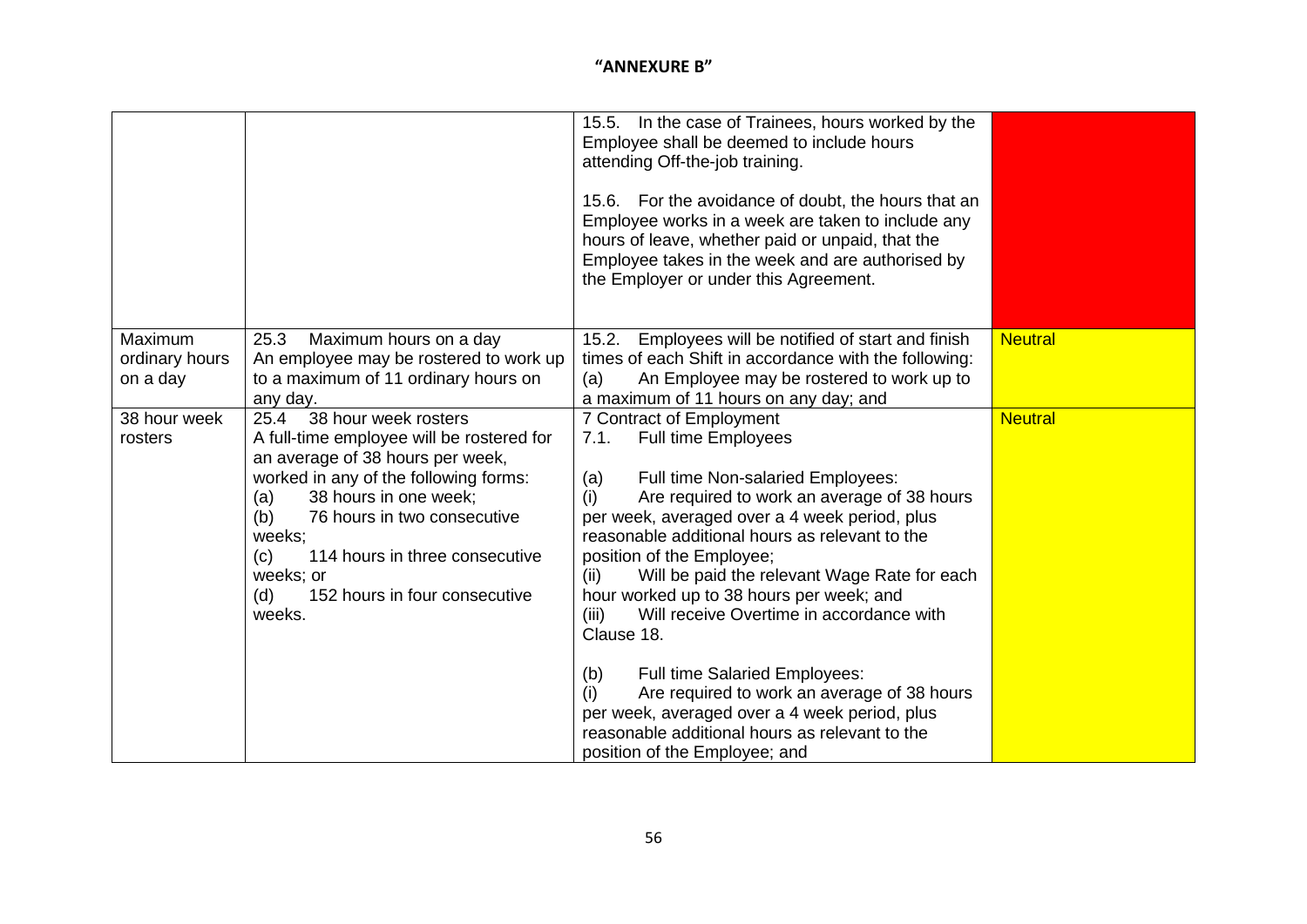|                                                               |                                                                                                                                                                                                                                                                                                                                                                                                                                                                                                       | (ii)<br>Shall be paid a salary in full satisfaction of all<br>hours worked and shall not be entitled to payment<br>for Overtime under Clause 18.<br>7.2.<br>Part time Employees:<br>Are required to work up to 38 hours per<br>(a)<br>week, averaged over a 4 week period, plus<br>reasonable additional hours as relevant to the<br>position of the Employee;<br>Will be paid the relevant Wage Rate for each<br>(b)<br>hour worked up to 38 hours per week; and<br>Will receive Overtime in accordance with<br>(c)<br>Clause 18.                               |                                        |
|---------------------------------------------------------------|-------------------------------------------------------------------------------------------------------------------------------------------------------------------------------------------------------------------------------------------------------------------------------------------------------------------------------------------------------------------------------------------------------------------------------------------------------------------------------------------------------|------------------------------------------------------------------------------------------------------------------------------------------------------------------------------------------------------------------------------------------------------------------------------------------------------------------------------------------------------------------------------------------------------------------------------------------------------------------------------------------------------------------------------------------------------------------|----------------------------------------|
| Penalty<br>payments -<br>Evening work<br>Monday $-$<br>Friday | 25.5<br>Penalty rates<br>Evening work Monday to Friday<br>(a)<br>A loading of 10% will apply for<br>(i)<br>ordinary hours of work within the span of<br>hours between 10.00 pm and midnight,<br>and for casual employees this loading<br>will apply in addition to their 25% casual<br>loading.<br>A loading of 15% will apply for<br>(ii)<br>ordinary hours of work between midnight<br>and 6.00 am, and for casual employees<br>this loading will apply in addition to their<br>25% casual loading. | Penalty rates outlined in Schedule 2 - Job<br>Classifications - Mon to Fri evenings<br>Wages Options $A - F$<br>Minimum Wage Rate Schedule - Option A<br>Non-salaried Permanent Employees 100%; Casual<br>Employees 120%<br>Minimum Wage Rate Schedule - Option B<br>Permanent 100%; Casual Employees 120%<br>Minimum Wage Rate Schedule - Option C<br>Permanent 100%; Casual Employees 120%<br>Minimum Wage Rate Schedule - Option D<br>Permanent 100%; Casual Employees 120%<br>Minimum Wage Rate Schedule - Option E<br>Permanent 100%; Casual Employees 120% | $Worse -$<br>Options: A, B, C, D, E, F |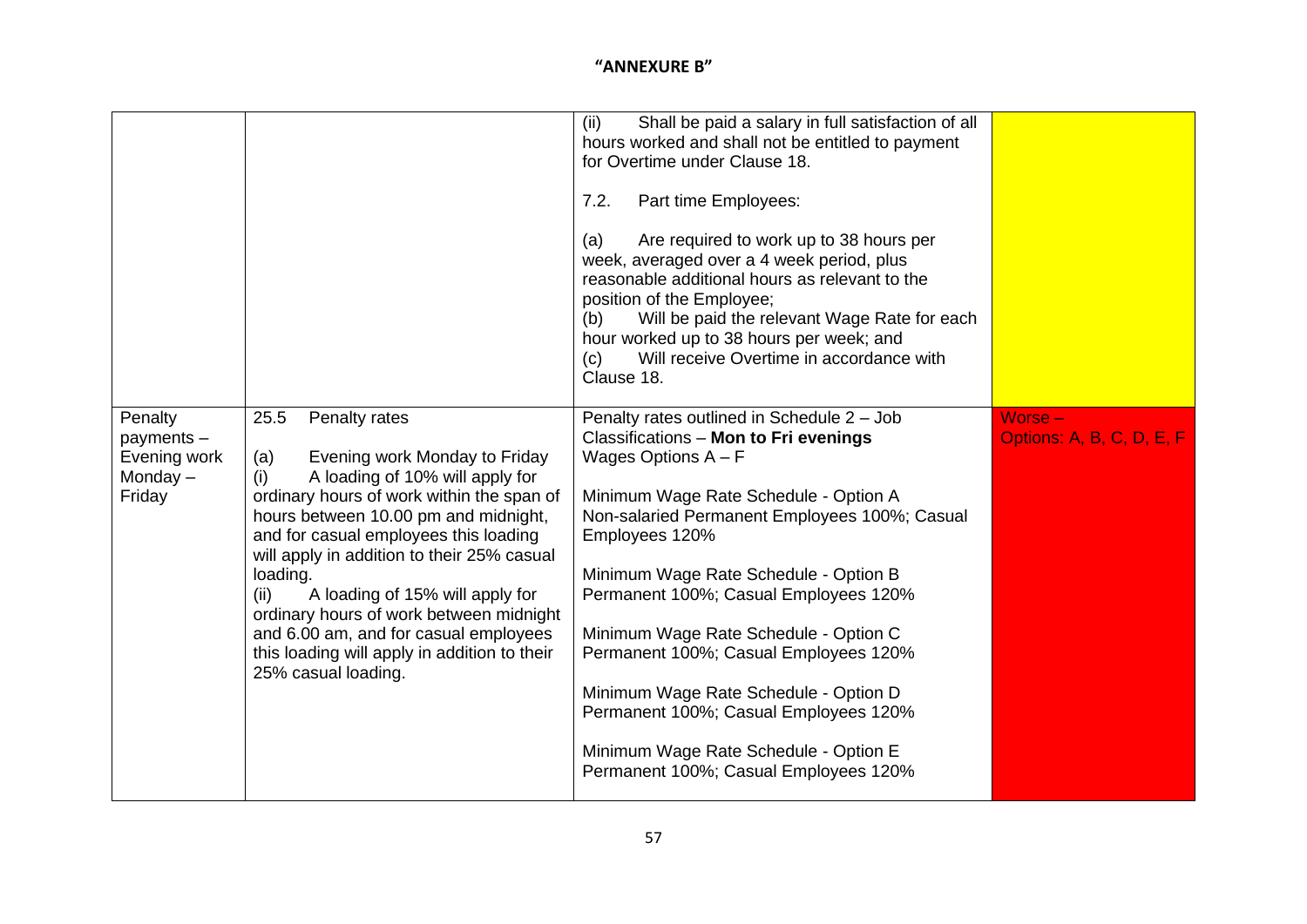|                                   |                                                                                                                                                                                                                                                                                   | Minimum Wage Rate Schedule - Option F<br>Permanent 7.00pm to Midnight 110%; Casual<br>Employees 130%                                                                                                                                                                                                                                                                                                                                                                                                                                                                                                                                                                                                                                                                             |                                                                                                                                   |
|-----------------------------------|-----------------------------------------------------------------------------------------------------------------------------------------------------------------------------------------------------------------------------------------------------------------------------------|----------------------------------------------------------------------------------------------------------------------------------------------------------------------------------------------------------------------------------------------------------------------------------------------------------------------------------------------------------------------------------------------------------------------------------------------------------------------------------------------------------------------------------------------------------------------------------------------------------------------------------------------------------------------------------------------------------------------------------------------------------------------------------|-----------------------------------------------------------------------------------------------------------------------------------|
| Penalty<br>payments -<br>Saturday | 25.5(b) Saturday work<br>A 25% loading will apply for all<br>(i)<br>hours of work on a Saturday for full time<br>and part-time employees.<br>A 50% loading will apply for all<br>(ii)<br>hours of work on a Saturday for casual<br>employees, inclusive of the casual<br>loading. | Penalty rates outlined in Schedule 2 - Job<br>Classifications - Saturday<br>Wages Options $A - F$<br>Minimum Wage Rate Schedule - Option A -<br>(Non-salaried Permanent Employees) 100%;<br>(Casual Employees) 120%<br>Minimum Wage Rate Schedule - Option B -<br>(Non-salaried Permanent Employees) 125%;<br>(Casual Employees) 145%<br>Minimum Wage Rate Schedule - Option C -<br>(Non-salaried Permanent Employees) 150%;<br>(Casual Employees) 170%<br>Minimum Wage Rate Schedule - Option D -<br>(Non-salaried Permanent Employees) 125%;<br>(Casual Employees) 145%<br>Minimum Wage Rate Schedule - Option E -<br>Permanent 100%; (Casual Employees) 120%<br>Minimum Wage Rate Schedule - Option F -<br>(Non-salaried Permanent Employees) 125%; Casual<br>employees 145%. | Worse -<br>Options: A, B (Casual),<br>E, F (Casual)<br>$Same -$<br><b>Option B, D(Permanent)</b><br>$Better -$<br><b>Option C</b> |
| Penalty<br>payments -<br>Sunday   | 25.5(c)<br>Sunday work-Level 1<br>employees                                                                                                                                                                                                                                       | Penalty rates outlined in Schedule 2 - Job<br>Classifications - Sundays<br>Wages Options $A - F$                                                                                                                                                                                                                                                                                                                                                                                                                                                                                                                                                                                                                                                                                 | Worse -<br>Option: A, B, D (casual),                                                                                              |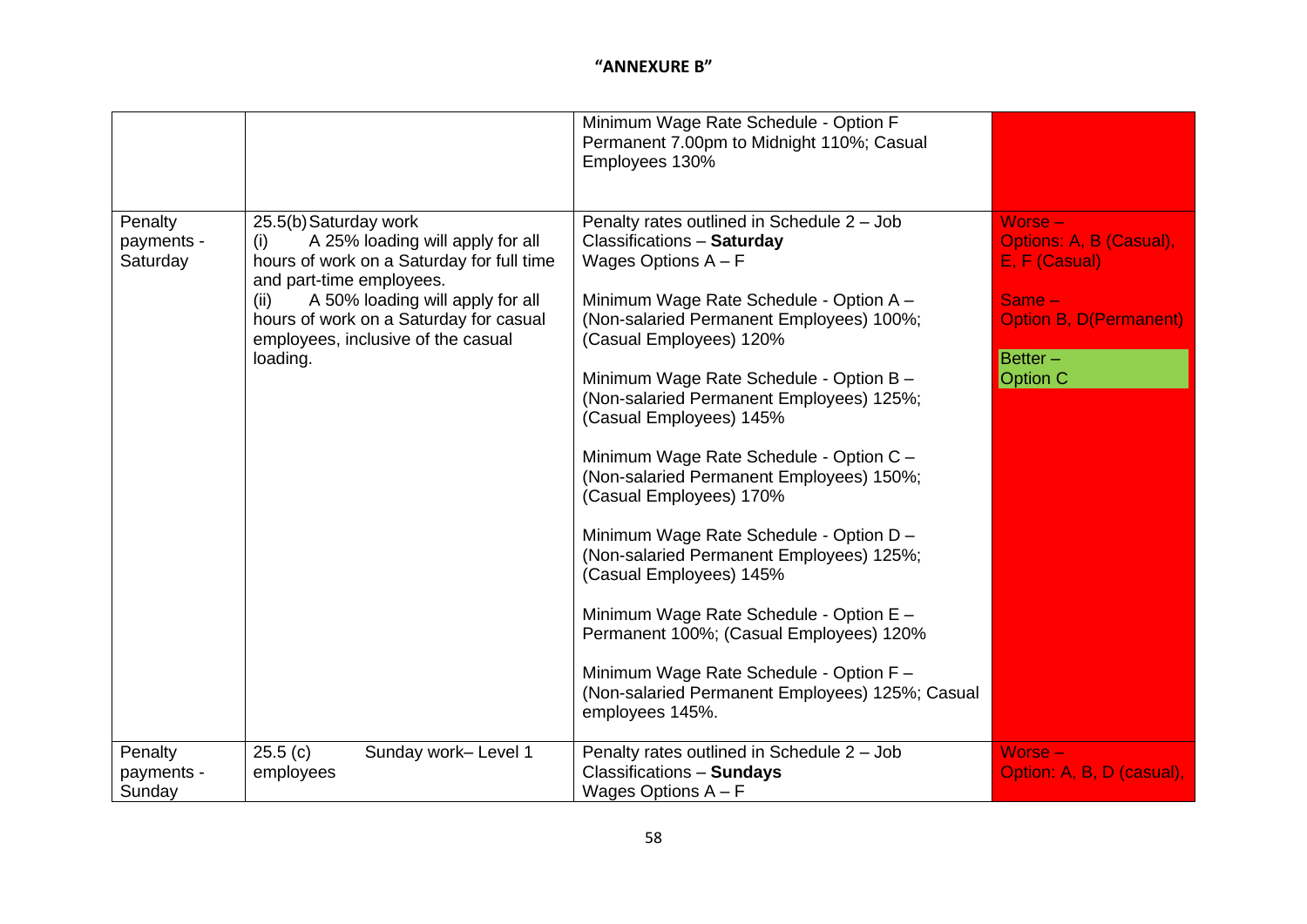|                                      | From 1 July 2019<br>(iii)<br>A 25% loading will apply for all hours of<br>work on a Sunday for full time and part-<br>time Level 1 employees. A 50% loading                                                                                                                                         | Minimum Wage Rate Schedule - Option A -<br>(Non-salaried Permanent Employees) 100%;<br>(Casual Employees) 120%                                                                                                                   | $Same -$<br>Option: B, D<br>(permanent)           |
|--------------------------------------|-----------------------------------------------------------------------------------------------------------------------------------------------------------------------------------------------------------------------------------------------------------------------------------------------------|----------------------------------------------------------------------------------------------------------------------------------------------------------------------------------------------------------------------------------|---------------------------------------------------|
|                                      | will apply for all hours of work on a<br>Sunday for casual Level 1 employees<br>(inclusive of the casual loading).<br>Sunday work - Level 2 and 3<br>(d)<br>employees<br>A 50% loading will apply for all hours of<br>work on a Sunday for full time and part<br>time Level 2 or 3 employees. A 75% | Minimum Wage Rate Schedule - Option B -<br>(Non-salaried Permanent Employees) 125%;<br>(Casual Employees) 145%<br>Minimum Wage Rate Schedule - Option C -<br>(Non-salaried Permanent Employees) 150%;<br>(Casual Employees) 170% | $Better -$<br>Option: C, E, F                     |
|                                      | loading will apply for all hours of work on<br>a Sunday for casual Level 2 or 3<br>employees (inclusive of the casual<br>loading).                                                                                                                                                                  | Minimum Wage Rate Schedule - Option D -<br>(Non-salaried Permanent Employees) 125%;<br>(Casual Employees) 145%                                                                                                                   |                                                   |
|                                      |                                                                                                                                                                                                                                                                                                     | Minimum Wage Rate Schedule - Option E -<br>(Non-salaried Permanent Employees) 150%;<br>(Casual Employees) 170%                                                                                                                   |                                                   |
|                                      |                                                                                                                                                                                                                                                                                                     | Minimum Wage Rate Schedule - Option F -<br>(Non-salaried Permanent Employees) 175%;<br>(Casual Employees) 195%                                                                                                                   |                                                   |
| Penalty $-$<br><b>Public Holiday</b> | 30.3 Work on a public holiday must be<br>compensated by payment at the rate of<br>225% (250% for casual employees,<br>inclusive of the casual loading).                                                                                                                                             | Penalty rates outlined in Schedule 2 - Job<br><b>Classifications - Public Holidays</b><br>Wages Options $A - F$                                                                                                                  | $Worse -$<br>Options: A, B, C, D, E<br>$Better -$ |
|                                      |                                                                                                                                                                                                                                                                                                     | Minimum Wage Rate Schedule - Option A -<br>(Non-salaried Permanent Employees) 100%;<br>(Casual Employees) 120%                                                                                                                   | Only Option F pays<br>above the Award             |
|                                      |                                                                                                                                                                                                                                                                                                     | Minimum Wage Rate Schedule - Option B -                                                                                                                                                                                          |                                                   |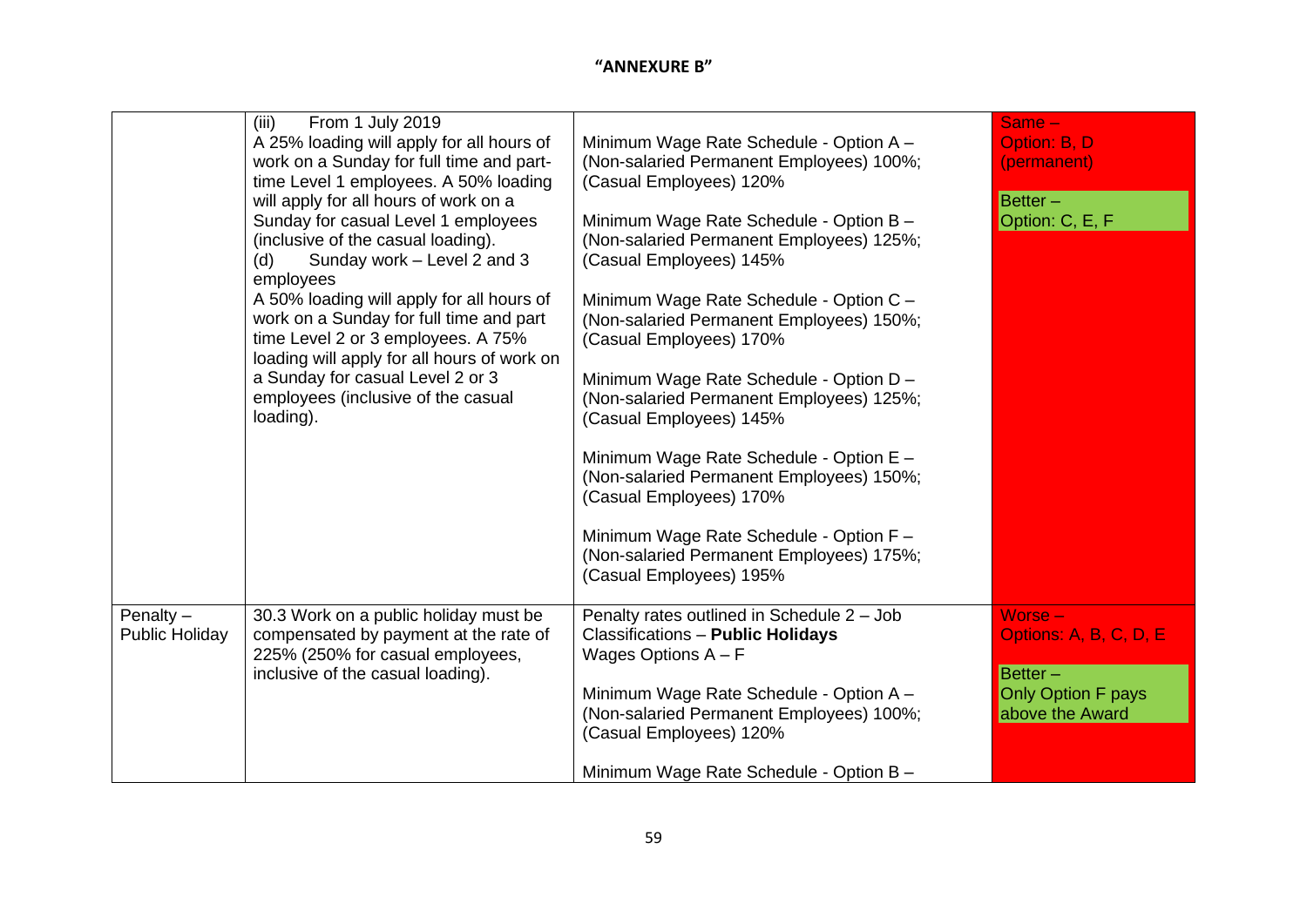|          |                                                                                                                                                                                                                                                                                                                                                                                                                                                                                                                                                         | (Non-salaried Permanent Employees) 125%;<br>(Casual Employees) 145%<br>Minimum Wage Rate Schedule - Option C -<br>(Non-salaried Permanent Employees) 150%;<br>(Casual Employees) 170%<br>Minimum Wage Rate Schedule - Option D -<br>(Non-salaried Permanent Employees) 200%;<br>(Casual Employees) 220%<br>Minimum Wage Rate Schedule - Option E -<br>(Non-salaried Permanent Employees) 150%;<br>(Casual Employees) 170%<br>Minimum Wage Rate Schedule - Option F -<br>(Non-salaried Permanent Employees) 250%;<br>(Casual Employees) 270% |                                                                                                                                                                                                                                                                                                |
|----------|---------------------------------------------------------------------------------------------------------------------------------------------------------------------------------------------------------------------------------------------------------------------------------------------------------------------------------------------------------------------------------------------------------------------------------------------------------------------------------------------------------------------------------------------------------|---------------------------------------------------------------------------------------------------------------------------------------------------------------------------------------------------------------------------------------------------------------------------------------------------------------------------------------------------------------------------------------------------------------------------------------------------------------------------------------------------------------------------------------------|------------------------------------------------------------------------------------------------------------------------------------------------------------------------------------------------------------------------------------------------------------------------------------------------|
| Overtime | 26 Rate of overtime                                                                                                                                                                                                                                                                                                                                                                                                                                                                                                                                     | 18 Overtime                                                                                                                                                                                                                                                                                                                                                                                                                                                                                                                                 | Worse -                                                                                                                                                                                                                                                                                        |
|          | Overtime<br>26.1<br>The rate of overtime for full time<br>(a)<br>and part-time employees shall be 150%<br>of the ordinary hourly rate for the first two<br>hours on any one day and at the rate of<br>200% of the ordinary hourly rate after<br>two hours, except on a Sunday which<br>shall be paid for at the rate of 200% of<br>the ordinary hourly rate and on a Public<br>Holiday which shall be paid for at the rate<br>of 250% of the ordinary hourly rate.<br>The rate of overtime for casual<br>(b)<br>employees shall be 175% of the ordinary | 18.1. This Clause only applies to Non-salaried<br>Employees.<br>18.2. Overtime is hours worked by an Employee:<br>(a) In excess of 38 hours per week; or<br>(b) Outside the rostering provisions prescribed under<br>Clause 15; provided the Employee has been<br>authorised to work such hours by the<br>Employer ("Overtime").<br>18.3. Overtime shall, at the option of the Employer,<br>be paid in accordance with either column (a) or<br>column (b), but not both, as outlined below:                                                 | <b>The Agreement</b><br>provides for<br>overtime after<br><b>7 consecutive days</b><br>of work. The Award<br>provides for<br>overtime after five<br>consecutive days (or<br>six in one week and<br>four in the week<br>following) at FFIA<br>26.2.<br><b>The Agreement's</b><br>clause 18 also |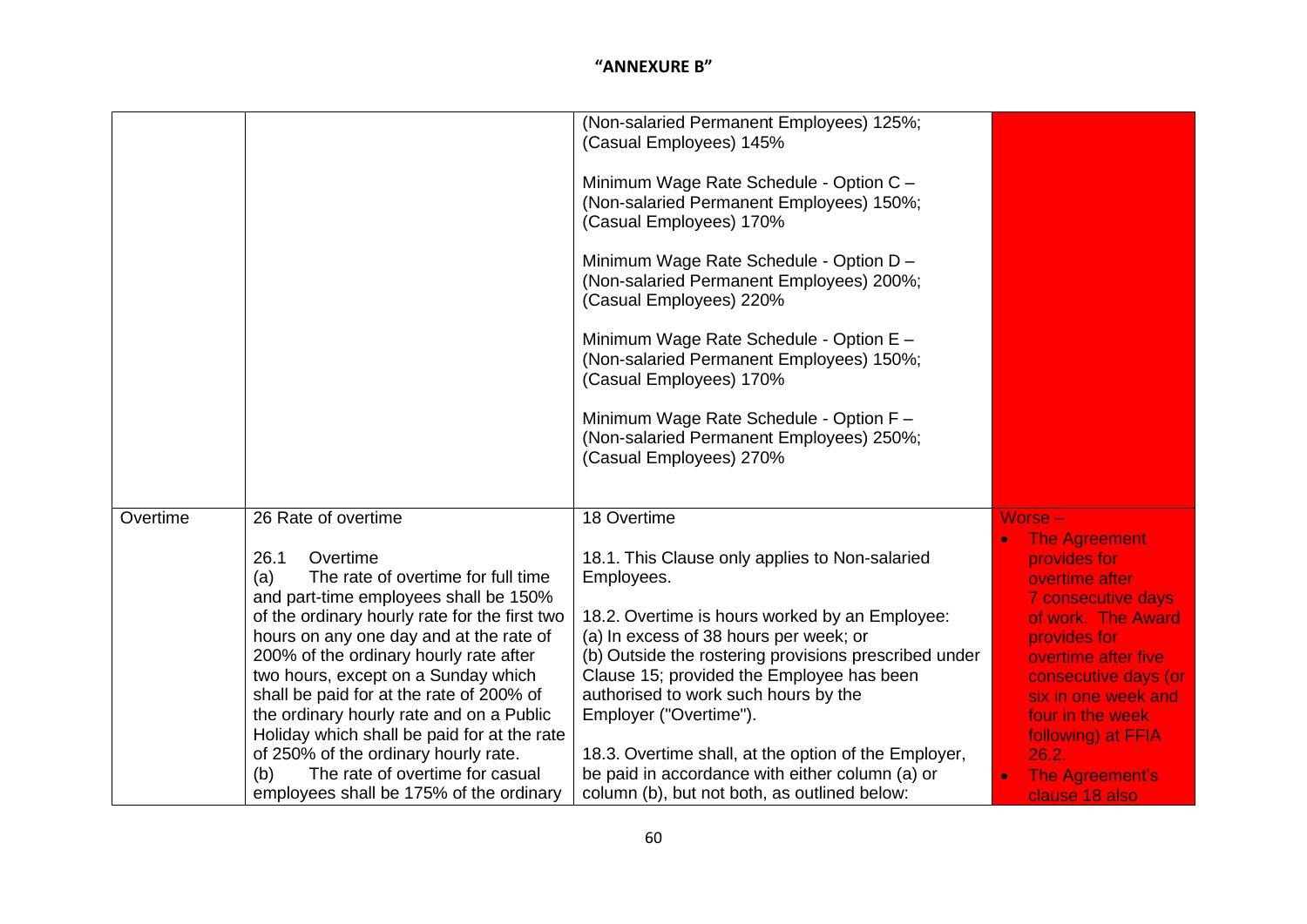| hourly rate for the first two hours on any  |                                                      |                                          |                      | provides for               |  |
|---------------------------------------------|------------------------------------------------------|------------------------------------------|----------------------|----------------------------|--|
| one day and 225% of the ordinary hourly     |                                                      | (a)                                      | (b)                  | overtime under more        |  |
| rate after two hours, except on a Sunday    | For the first 2                                      | 150% of the                              | 1.5 hours paid       | restrictions than          |  |
| which shall be 225% of the ordinary         | hours of Overtime                                    | <b>Ordinary Wage</b>                     | time off in lieu for | <b>FFIA clause 26.</b>     |  |
| hourly rate and 275% on a Public            | in a Shift                                           | Rate outlined in                         | each hour of         | <b>Paid Time Off In</b>    |  |
| Holiday.                                    |                                                      | the Applicable<br>minimum wage           | Overtime worked      | Lieu is not                |  |
| NOTE: The overtime rates for casual         |                                                      | rate schedule                            |                      | guaranteed at the          |  |
| employees have been calculated by           |                                                      |                                          |                      | penalty equivalent.        |  |
| adding the casual loading prescribed by     | For Overtime in                                      | 200% of the                              | 2 hours paid time    | Reasonable<br>$\bullet$    |  |
| clause 13.1 to the overtime rates for full- | excess of 2 hours                                    | Ordinary 2 hours                         | off in lieu for each | <b>Additional Hours -</b>  |  |
| time and part-time employees prescribed     | in a Shift, or                                       | paid time off in                         | hour of Overtime     | <b>Salaried Employees:</b> |  |
| by clause $26.1(a)$ .                       | Overtime on a                                        | Wage Rate                                | worked               | excludes salaried          |  |
|                                             | Sunday                                               | outlined in the lieu<br>for each hour of |                      |                            |  |
| A full-time or part-time employee<br>26.2   |                                                      | applicable                               |                      | employees from             |  |
| shall be paid overtime for all work as      |                                                      | Minimum Wage                             |                      | overtime.                  |  |
| follows:                                    |                                                      | Overtime worked                          |                      |                            |  |
| in excess of:<br>(a)                        |                                                      | Rate Schedule                            |                      |                            |  |
|                                             |                                                      |                                          |                      |                            |  |
| 38 hours per week or an average<br>(i)      | 19 Paid Time Off in Lieu                             |                                          |                      |                            |  |
| of 38 hours per week averaged over a        |                                                      |                                          |                      |                            |  |
| four week period; or                        | 19.1. Paid time off in lieu should be taken within 4 |                                          |                      |                            |  |
| five days per week (or six days in<br>(ii)  | weeks of the Overtime hours being worked where       |                                          |                      |                            |  |
| one week if in the following week           | the operational requirements of the business allow.  |                                          |                      |                            |  |
| ordinary hours are worked on not more       |                                                      |                                          |                      |                            |  |
| than four days); or                         | 19.2. Unless the Employee and their Employer have    |                                          |                      |                            |  |
| eleven hours on any one day; or<br>(iii)    | made arrangements for accrued time off to be         |                                          |                      |                            |  |
| before an employee's rostered<br>(b)        | taken by the Employee, accrued time off in lieu not  |                                          |                      |                            |  |
| commencing time on any one day; or          | taken within 4 weeks from the date it has accrued    |                                          |                      |                            |  |
| after an employee's rostered<br>(c)         | will be paid to the Employee at the applicable Wage  |                                          |                      |                            |  |
| ceasing time on any one day; or             | Rate.                                                |                                          |                      |                            |  |
| outside the ordinary hours of<br>(d)        |                                                      |                                          |                      |                            |  |
| work; or                                    | 20. Reasonable Additional Hours - Salaried           |                                          |                      |                            |  |
| hours worked by part-time<br>(e)            | <b>Employees</b>                                     |                                          |                      |                            |  |
| employees in excess of:                     |                                                      |                                          |                      |                            |  |
| the agreed hours in clause 12.2;<br>(i)     | 20.1. The salary for full time Salaried Employees    |                                          |                      |                            |  |
| <b>or</b>                                   | includes a component for all reasonable additional   |                                          |                      |                            |  |
|                                             |                                                      |                                          |                      |                            |  |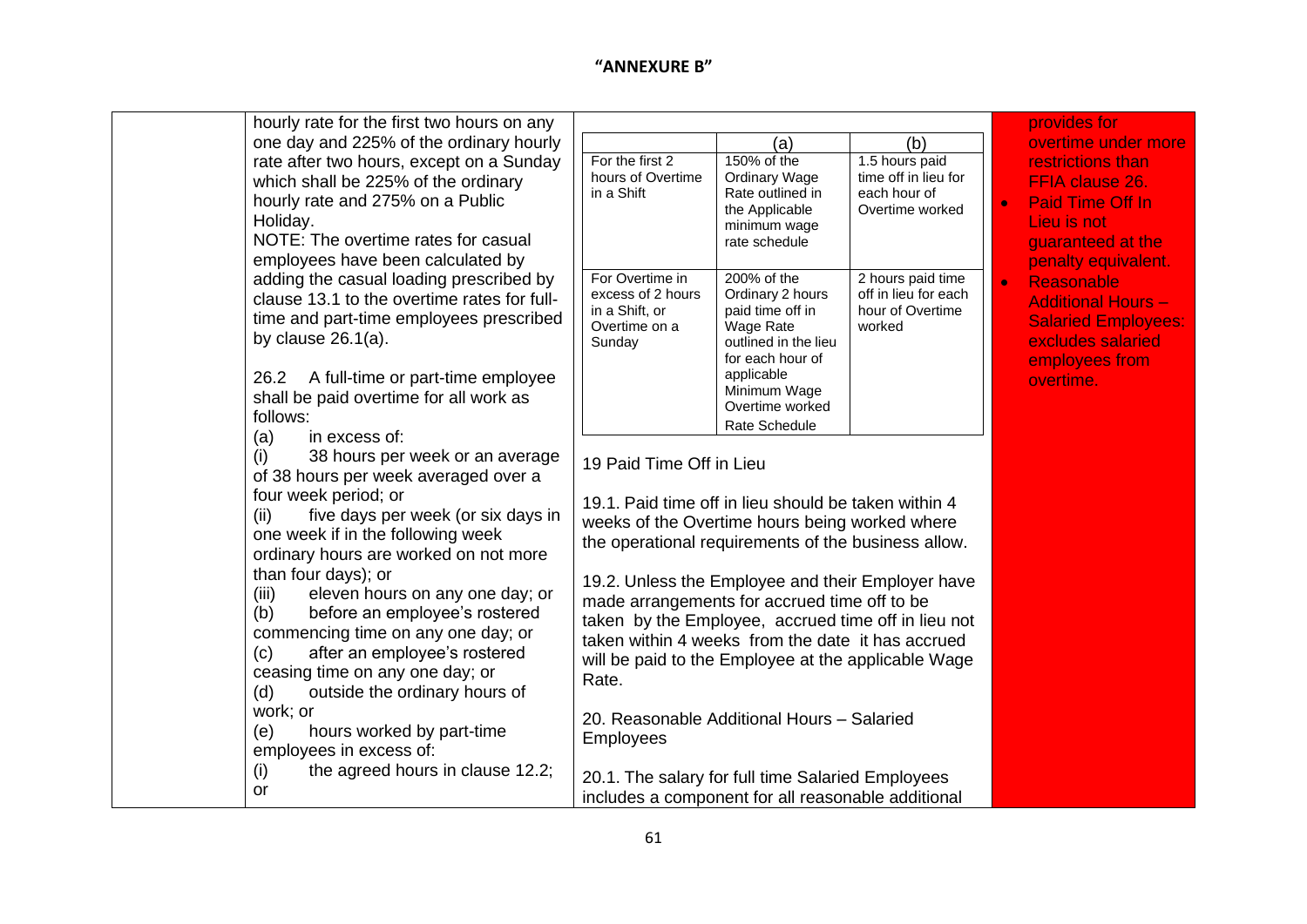| (ii)<br>the agreed hours as varied under<br>clause 12.3 or 12.5; or                  | hours in excess of 38 hours per week and is in full<br>satisfaction of all hours worked. |  |
|--------------------------------------------------------------------------------------|------------------------------------------------------------------------------------------|--|
| any hours worked by a part-time<br>(f)                                               |                                                                                          |  |
| employee in excess of their regular                                                  | 20.2. Salaried Employees are not entitled to                                             |  |
| pattern of work in circumstances where                                               | additional payment for Overtime or paid time off in                                      |  |
| there is no written record of an agreed<br>variation to a particular rostered shift. | lieu.                                                                                    |  |
|                                                                                      | 20.3. In determining whether additional hours are                                        |  |
| A casual employee shall be paid<br>26.3                                              | reasonable, the following factors shall be taken into                                    |  |
| overtime for all work in excess of:                                                  | account:                                                                                 |  |
| 38 hours per week or, where the<br>(a)<br>casual employee works in accordance        | (a) Any risk to health and safety;                                                       |  |
| with a roster, in excess of 38 hours per                                             |                                                                                          |  |
| week averaged over the course of the                                                 | (b) The Employee's family responsibilities;                                              |  |
| roster cycle; or                                                                     |                                                                                          |  |
| eleven hours on any one day.<br>(b)                                                  | (c) The operational requirements of the business and                                     |  |
| 26.4 Where an employee works                                                         | the expectations of the role held by the Employee;                                       |  |
| overtime on a Sunday and that work is                                                | (d) The notice given by the Employer to the                                              |  |
| not immediately preceding or                                                         | Employee to work additional hours;                                                       |  |
| immediately following ordinary hours,                                                |                                                                                          |  |
| then that employee must be paid 200%                                                 | (e) The notice given by an Employee of any intention                                     |  |
| of the ordinary hourly rate with a<br>minimum payment of four hours at such          | to refuse to work additional hours; and                                                  |  |
| rate. The rate for a casual employee                                                 | (f) The Employee's hours of work over the preceding                                      |  |
| shall be 225% of the ordinary hourly rate                                            | 4 weeks.                                                                                 |  |
| of pay.                                                                              |                                                                                          |  |
| NOTE: The overtime rates for casual                                                  |                                                                                          |  |
| employees have been calculated by<br>adding the casual loading prescribed by         |                                                                                          |  |
| clause 13.1 to the overtime rates for full-                                          |                                                                                          |  |
| time and part-time employees prescribed                                              |                                                                                          |  |
| by clause $26.1(a)$ .                                                                |                                                                                          |  |
|                                                                                      |                                                                                          |  |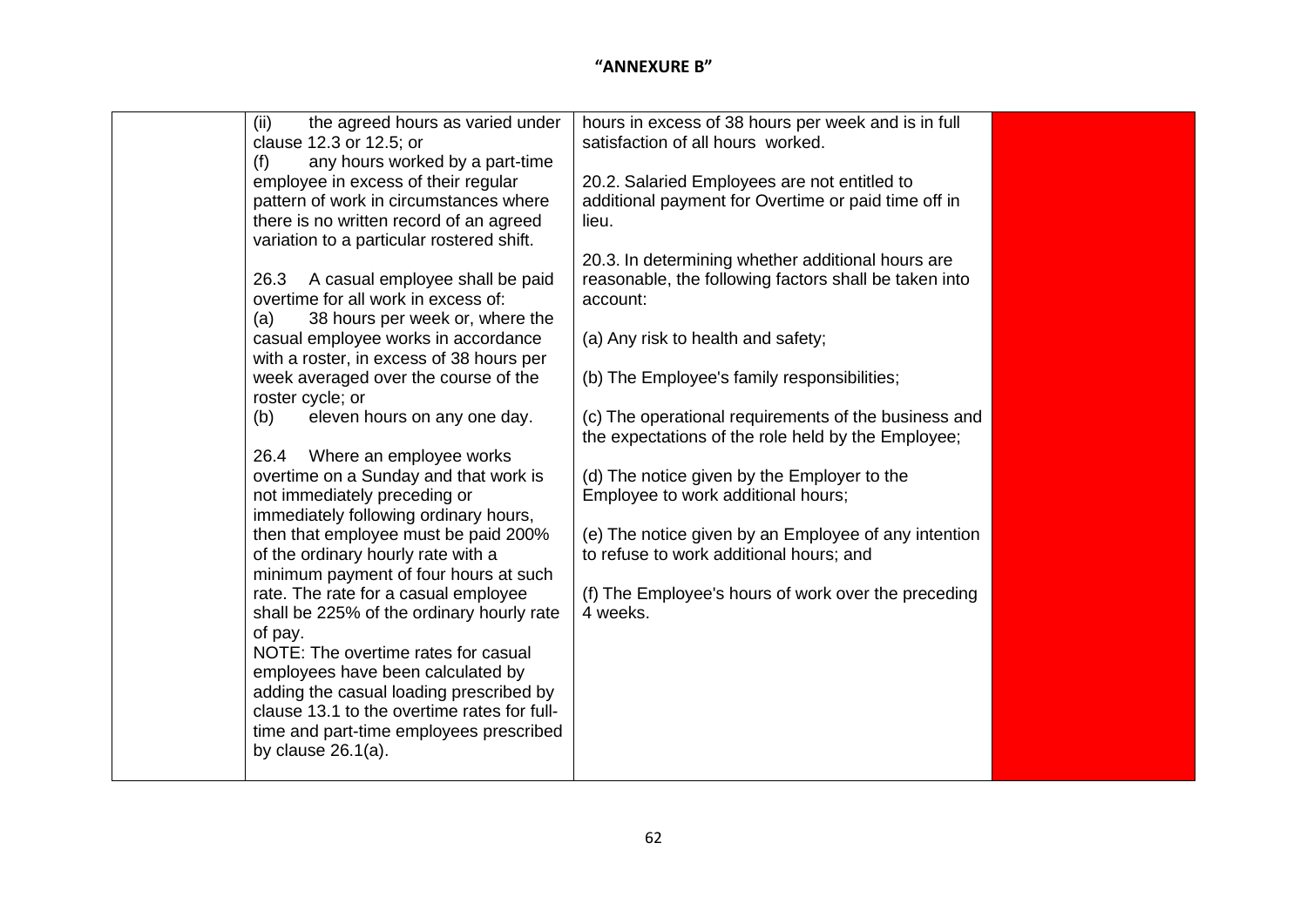| 26.5<br>Time off instead of payment for      |  |
|----------------------------------------------|--|
| overtime                                     |  |
| (a)<br>An employee and employer may          |  |
| agree to the employee taking time off        |  |
| instead of being paid for a particular       |  |
| amount of overtime that has been             |  |
| worked by the employee.                      |  |
| The period of time off that<br>(b)           |  |
| an employee is entitled to take is           |  |
| equivalent to the overtime payment that      |  |
| would have been made.                        |  |
|                                              |  |
| <b>EXAMPLE: By making an agreement</b>       |  |
| under clause 26.5 an employee who            |  |
| worked 2 overtime hours at the rate of       |  |
| time and a half is entitled to 3 hours' time |  |
| off.                                         |  |
| Time off must be taken:<br>(c)               |  |
| (i)<br>within the period of 6 months         |  |
| after the overtime is worked; and            |  |
| at a time or times within that<br>(ii)       |  |
| period of 6 months agreed by the             |  |
| employee and employer.                       |  |
| (d)<br>If the employee requests              |  |
| at any time, to be paid for overtime         |  |
| covered by an agreement under clause         |  |
| 26.5 but not taken as time off, the          |  |
| employer must pay the employee for the       |  |
| overtime, in the next pay period following   |  |
| the request, at the overtime rate            |  |
| applicable to the overtime when worked.      |  |
| If time off for overtime that<br>(e)         |  |
| has been worked is not taken within the      |  |
| period of 6 months mentioned in              |  |
| paragraph (c), the employer must pay         |  |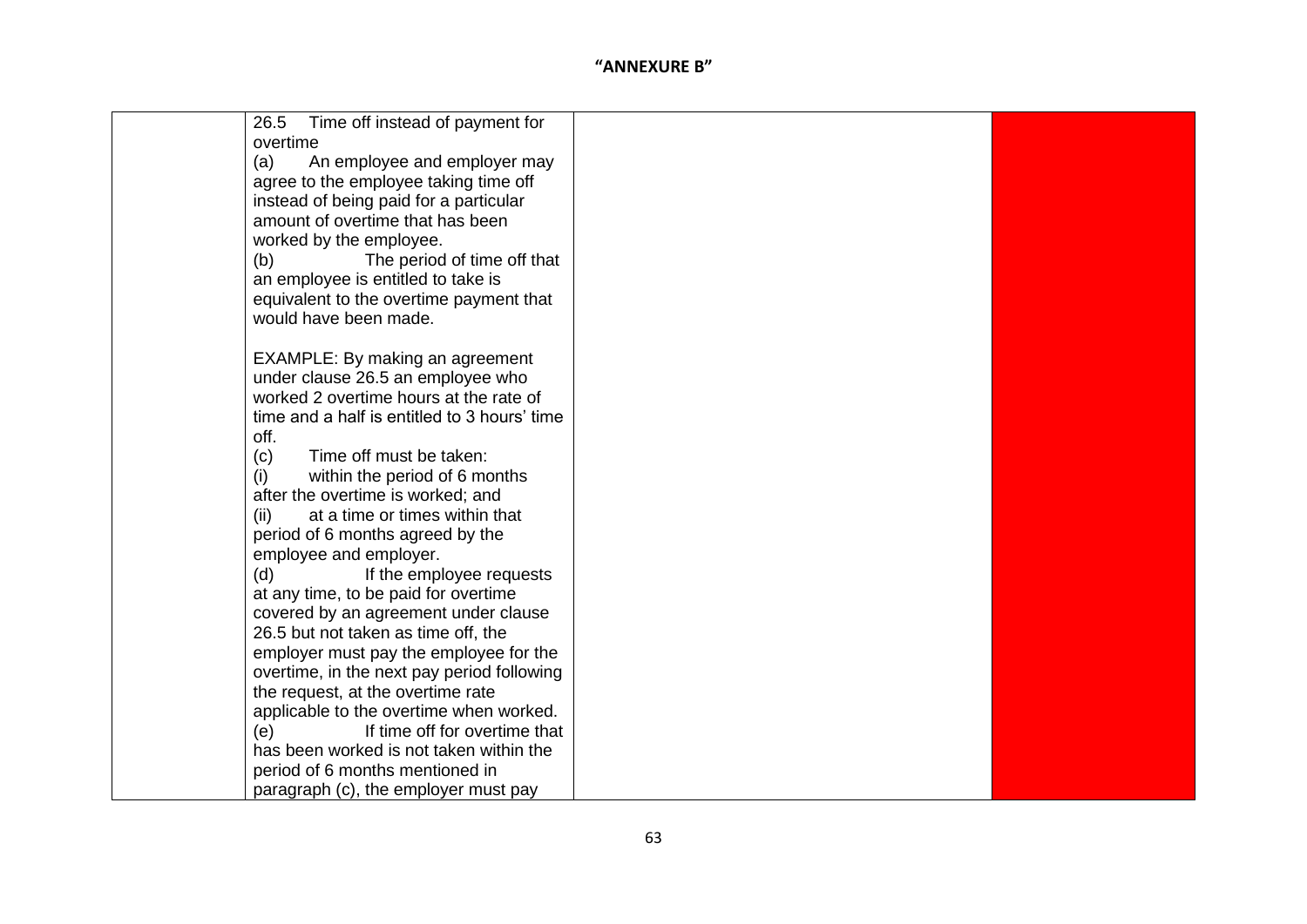| the employee for the overtime, in the      |  |
|--------------------------------------------|--|
| next pay period following those 6          |  |
| months, at the overtime rate applicable    |  |
| to the overtime when worked.               |  |
| (f)<br>An employer must not                |  |
| exert undue influence or undue pressure    |  |
| on an employee in relation to a decision   |  |
| by the employee to make, or not make,      |  |
| an agreement to take time off instead of   |  |
| payment for overtime.                      |  |
| (g)<br>An employee may, under              |  |
| section 65 of the Act, request to take     |  |
| time off, at a time or times specified in  |  |
| the request or to be subsequently agreed   |  |
| by the employer and the employee,          |  |
| instead of being paid for overtime worked  |  |
| by the employee. If the employer agrees    |  |
| to the request then clause 26.5 will apply |  |
| for overtime that has been worked.         |  |
| Note: If an employee makes a request       |  |
| under section 65 of the Act for a change   |  |
| in working arrangements, the employer      |  |
| may only refuse that request on            |  |
| reasonable business grounds (see           |  |
| section 65(5) of the Act).                 |  |
| (h)<br>If, on the termination of           |  |
| the employee's employment, time off for    |  |
| overtime worked by the employee to         |  |
| which clause 26.5 applies has not been     |  |
| taken, the employer must pay the           |  |
| employee for the overtime at the           |  |
| overtime rate applicable to the overtime   |  |
| when worked.                               |  |
| Note: Under section 345(1) of the Act, a   |  |
| person must not knowingly or recklessly    |  |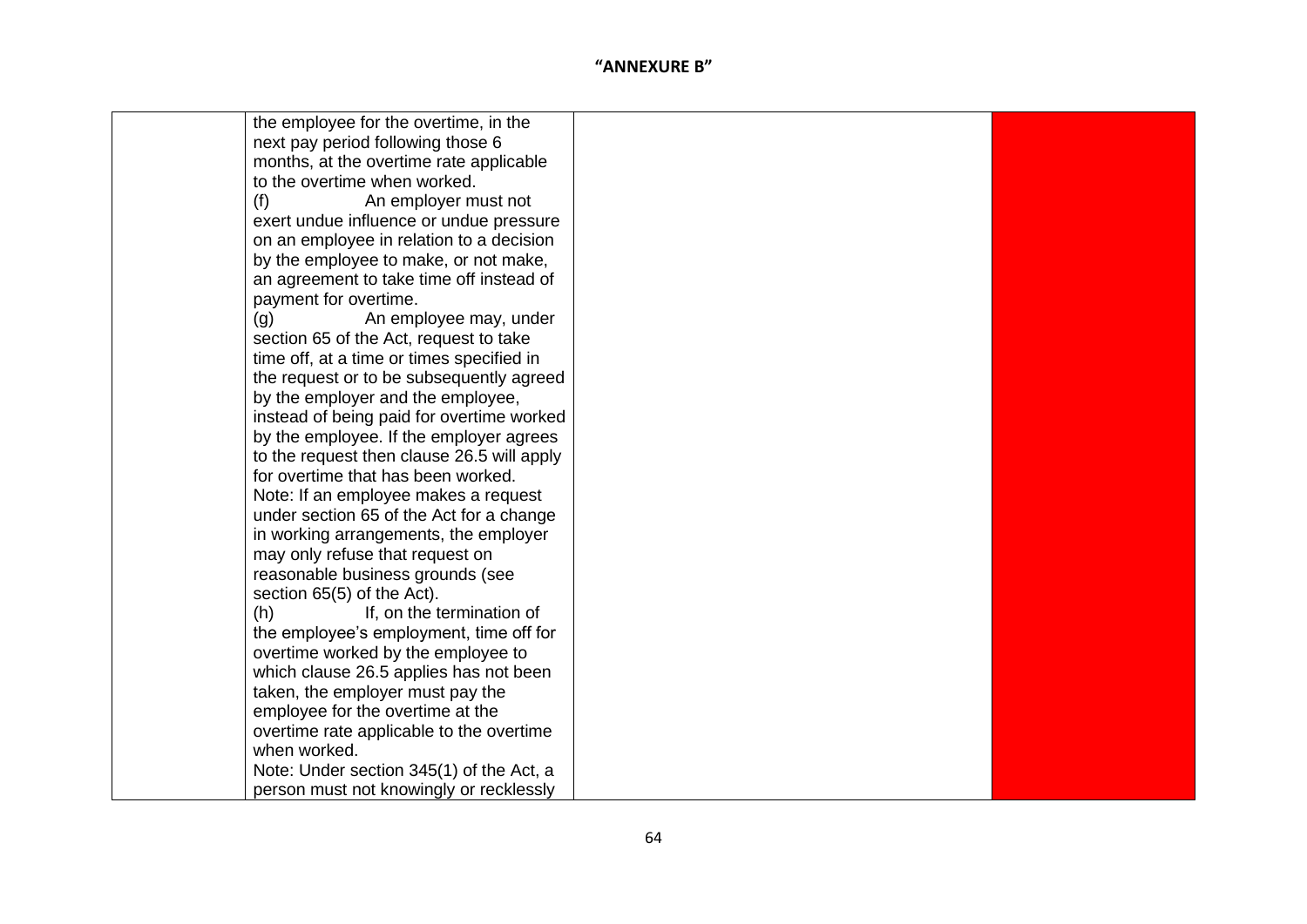| make a false or misleading<br>representation about the workplace<br>rights of another person under clause<br>26.5.                                                                                                                                                                                                                                                                                                                                                                                                                                                                                                          |  |
|-----------------------------------------------------------------------------------------------------------------------------------------------------------------------------------------------------------------------------------------------------------------------------------------------------------------------------------------------------------------------------------------------------------------------------------------------------------------------------------------------------------------------------------------------------------------------------------------------------------------------------|--|
| Reasonable overtime<br>26.6<br>Subject to s.62 of the Act and this<br>(a)<br>clause, an employer may require an<br>employee to work reasonable overtime<br>hours at overtime rates.<br>An employee may refuse to work<br>(b)<br>overtime hours if they are unreasonable.<br>In determining whether overtime<br>(c)<br>hours are reasonable or unreasonable<br>for the purpose of this clause the<br>following must be taken into account:<br>any risk to employee health and<br>(i)<br>safety from working the additional hours;<br>the employee's personal<br>(ii)<br>circumstances, including family<br>responsibilities; |  |
| the needs of the workplace or<br>(iii)<br>enterprise in which the employee is<br>employed;                                                                                                                                                                                                                                                                                                                                                                                                                                                                                                                                  |  |
| whether the employee is entitled<br>(iv)<br>to receive overtime payments, penalty<br>rates or other compensation for, or a<br>level of remuneration that reflects an                                                                                                                                                                                                                                                                                                                                                                                                                                                        |  |
| expectation of, working additional hours;<br>any notice given by the employer<br>(v)<br>of any request or requirement to work the<br>additional hours;                                                                                                                                                                                                                                                                                                                                                                                                                                                                      |  |
| any notice given by the employee<br>(vi)<br>of his or her intention to refuse to work<br>the additional hours;                                                                                                                                                                                                                                                                                                                                                                                                                                                                                                              |  |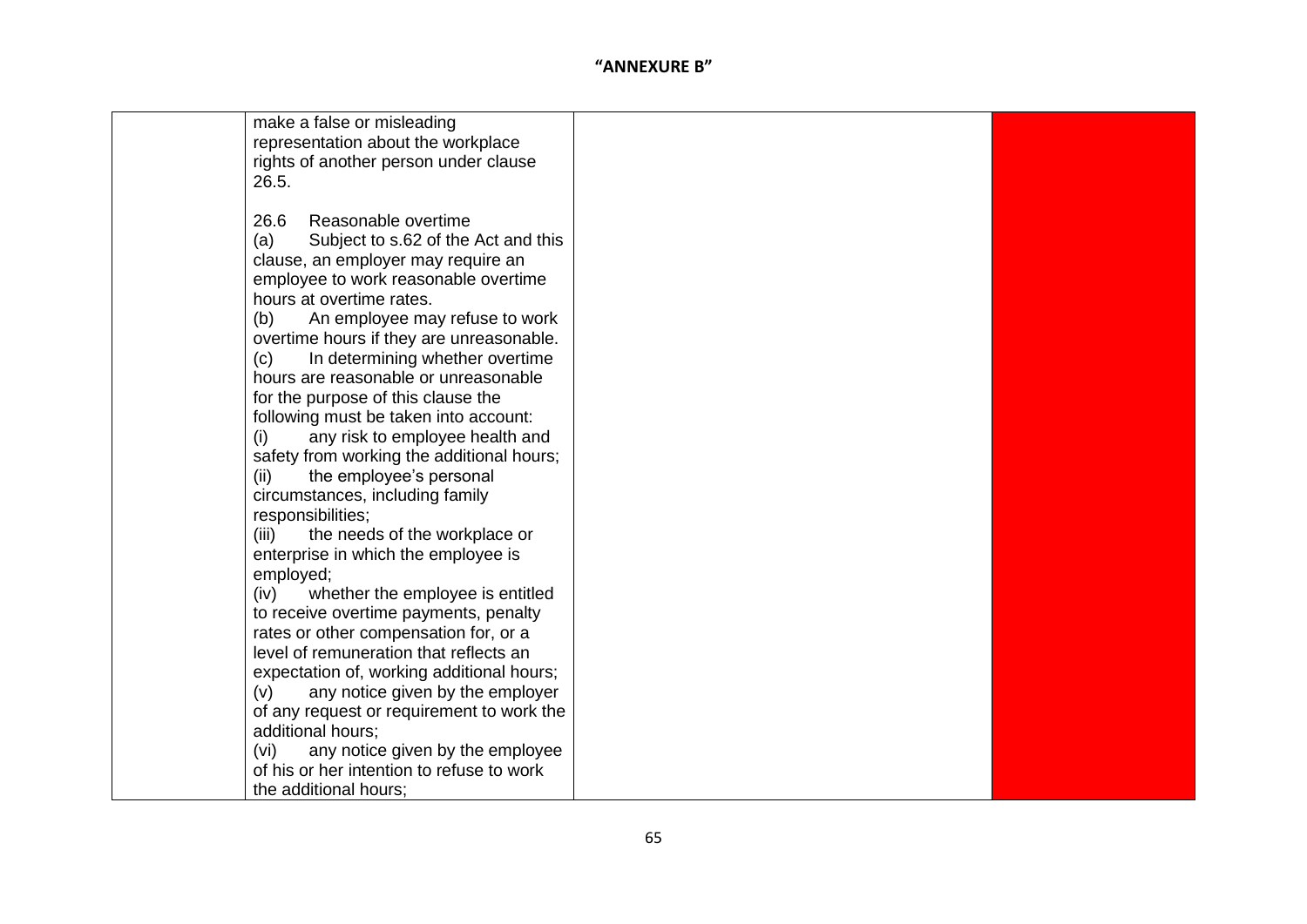|               | (vii)<br>industry, or the part of an industry, in<br>which the employee works;<br>(viii)<br>and the employee's level of<br>responsibility;<br>(ix)<br>in accordance with averaging terms of<br>to s.63 of the Act, that applies to the<br>employee; and<br>(x)                                     | the usual patterns of work in the<br>the nature of the employee's role,<br>whether the additional hours are<br>clause 25 in this award inserted pursuant<br>any other relevant matter.     |                                                                                                                                                                                                                                                                                                                                                                                                                                                                                                                                                                                                                                                                                                                                                         |                                                                                                                                                                                                                                                                                                                                                    |
|---------------|----------------------------------------------------------------------------------------------------------------------------------------------------------------------------------------------------------------------------------------------------------------------------------------------------|--------------------------------------------------------------------------------------------------------------------------------------------------------------------------------------------|---------------------------------------------------------------------------------------------------------------------------------------------------------------------------------------------------------------------------------------------------------------------------------------------------------------------------------------------------------------------------------------------------------------------------------------------------------------------------------------------------------------------------------------------------------------------------------------------------------------------------------------------------------------------------------------------------------------------------------------------------------|----------------------------------------------------------------------------------------------------------------------------------------------------------------------------------------------------------------------------------------------------------------------------------------------------------------------------------------------------|
| <b>Breaks</b> | 27.1 Breaks during work periods<br><b>Rest</b><br><b>Hours</b><br>break<br>worke<br>d<br>No rest<br>Less<br>than 4<br>break<br>hours<br>One 10<br>4 hours<br>but less<br>minute<br>than 5<br>rest<br>hours<br>break<br>5 hours<br>One 10<br>but less<br>minute<br>than 9<br>rest<br>hours<br>break | (a) Breaks will be given as follows:<br><b>Meal</b><br>break<br>No meal<br>break<br>No meal<br>break<br>One<br>meal<br>break of<br>at least<br>30<br>minutes<br>but not<br>more<br>than 60 | 17 Meal and Rest Breaks<br>17.1. Employees shall be entitled to meal and rest<br>breaks as applicable to the length of their Shift:<br>Length of ShiftBreak<br>Over 4 hrs and up to 5 hrs<br>$= 1 \times 10$<br>$\bullet$<br>minute paid rest break<br>Over 5 hrs but less than 7.5 hrs = $1 \times 10$<br>minute paid rest break and 1 x 30 minute<br>unpaid meal break<br>7.5 hours and over = $2 \times 10$ minute paid rest<br>$\bullet$<br>breaks and 1 x 30 minute unpaid meal break<br>17.2. An Employee may, in lieu of the unpaid meal<br>break set out in Clause 17.1, instead take a paid rest<br>break of 15 minutes' duration provided:<br>The Shift is no longer than 6 hours; and<br>(a)<br>(b)<br>It is at the request of the Employee. | $Worse -$<br>doesn't provide for<br>the optional second<br>meal break.<br>Does not provide<br>that the timing of a<br>rest break or a meal<br>break is intended to<br>provide a<br>meaningful break.<br><b>Specifies "Over 4</b><br>$\bullet$<br>hours" and "over 5<br>hours" whereas the<br><b>Award specifies "4</b><br>hours" and "5<br>hours". |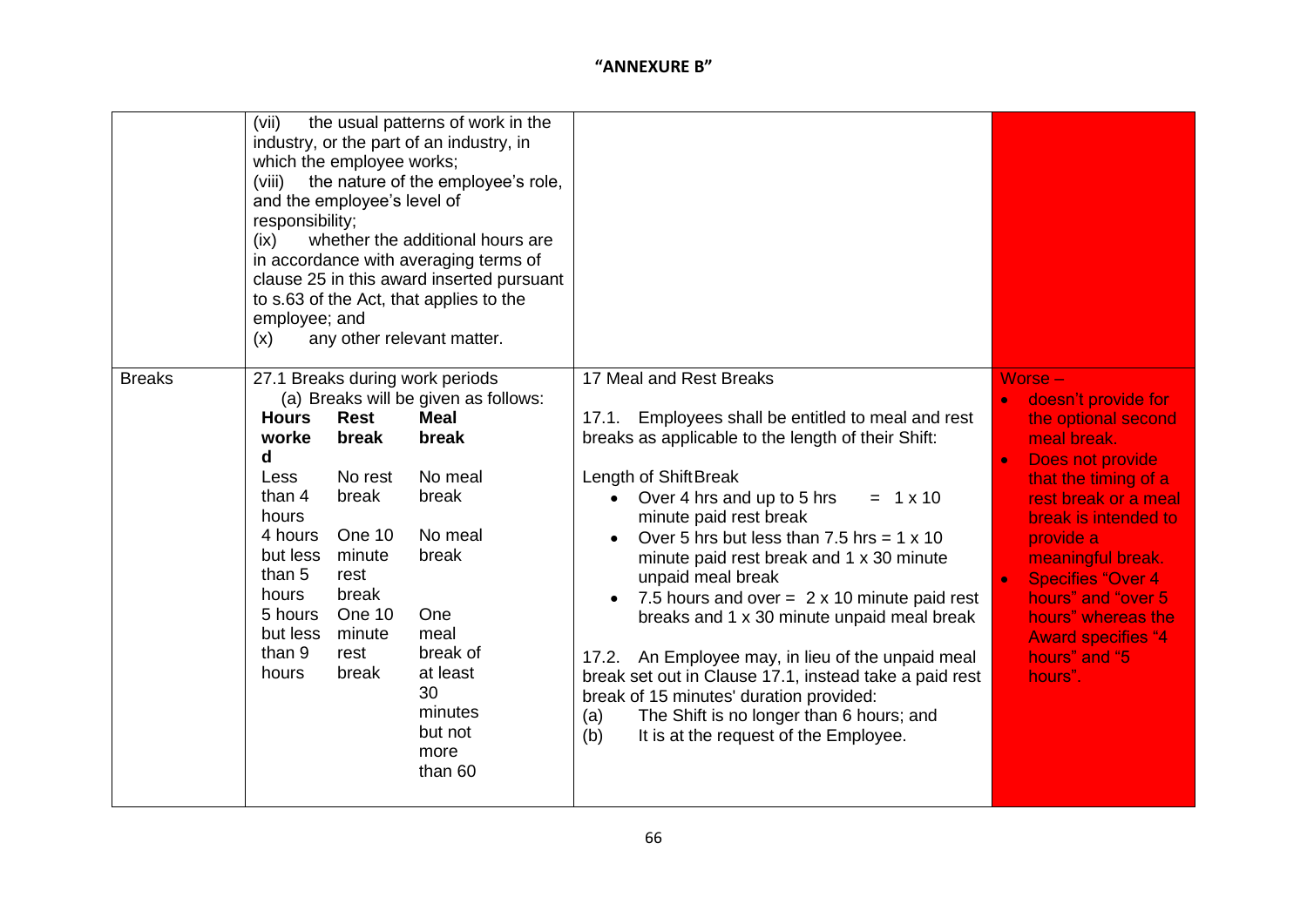|         |                             | minutes                                |  |                                                | 17.3. Time that is taken as an unpaid meal break    |  |
|---------|-----------------------------|----------------------------------------|--|------------------------------------------------|-----------------------------------------------------|--|
|         |                             |                                        |  | shall not be counted as time worked within the |                                                     |  |
| 9 hours | One or                      | One or                                 |  | meaning of Rostered Hours of Work.             |                                                     |  |
| or more | two 10                      | two                                    |  |                                                |                                                     |  |
|         | minute                      | meal                                   |  |                                                | 17.4. Meal and rest breaks are, in all cases, to be |  |
|         | rest                        | breaks                                 |  | taken at times which are convenient to the     |                                                     |  |
|         | breaks,                     | of at                                  |  |                                                | Employer's business and the service of customers.   |  |
|         | with one                    | least 30                               |  |                                                |                                                     |  |
|         | taken in                    | minutes                                |  |                                                |                                                     |  |
|         | the first                   | but not                                |  |                                                |                                                     |  |
|         | half of                     | more                                   |  |                                                |                                                     |  |
|         | the work than 60            |                                        |  |                                                |                                                     |  |
|         | hours                       | minutes                                |  |                                                |                                                     |  |
|         | and the                     |                                        |  |                                                |                                                     |  |
|         | second                      |                                        |  |                                                |                                                     |  |
|         | taken in                    |                                        |  |                                                |                                                     |  |
|         | the                         |                                        |  |                                                |                                                     |  |
|         | second                      |                                        |  |                                                |                                                     |  |
|         | half of                     |                                        |  |                                                |                                                     |  |
|         | the work                    |                                        |  |                                                |                                                     |  |
|         | hours,                      |                                        |  |                                                |                                                     |  |
|         | two rest                    |                                        |  |                                                |                                                     |  |
|         | breaks                      |                                        |  |                                                |                                                     |  |
|         | will be                     |                                        |  |                                                |                                                     |  |
|         | given                       |                                        |  |                                                |                                                     |  |
|         | unless a                    |                                        |  |                                                |                                                     |  |
|         | second                      |                                        |  |                                                |                                                     |  |
|         | meal                        |                                        |  |                                                |                                                     |  |
|         | break is                    |                                        |  |                                                |                                                     |  |
|         | provide                     |                                        |  |                                                |                                                     |  |
|         | d                           |                                        |  |                                                |                                                     |  |
|         |                             | (b) The timing of the taking of a rest |  |                                                |                                                     |  |
|         |                             | break or meal break is intended to     |  |                                                |                                                     |  |
|         |                             | provide a meaningful break for the     |  |                                                |                                                     |  |
|         | employee during work hours. |                                        |  |                                                |                                                     |  |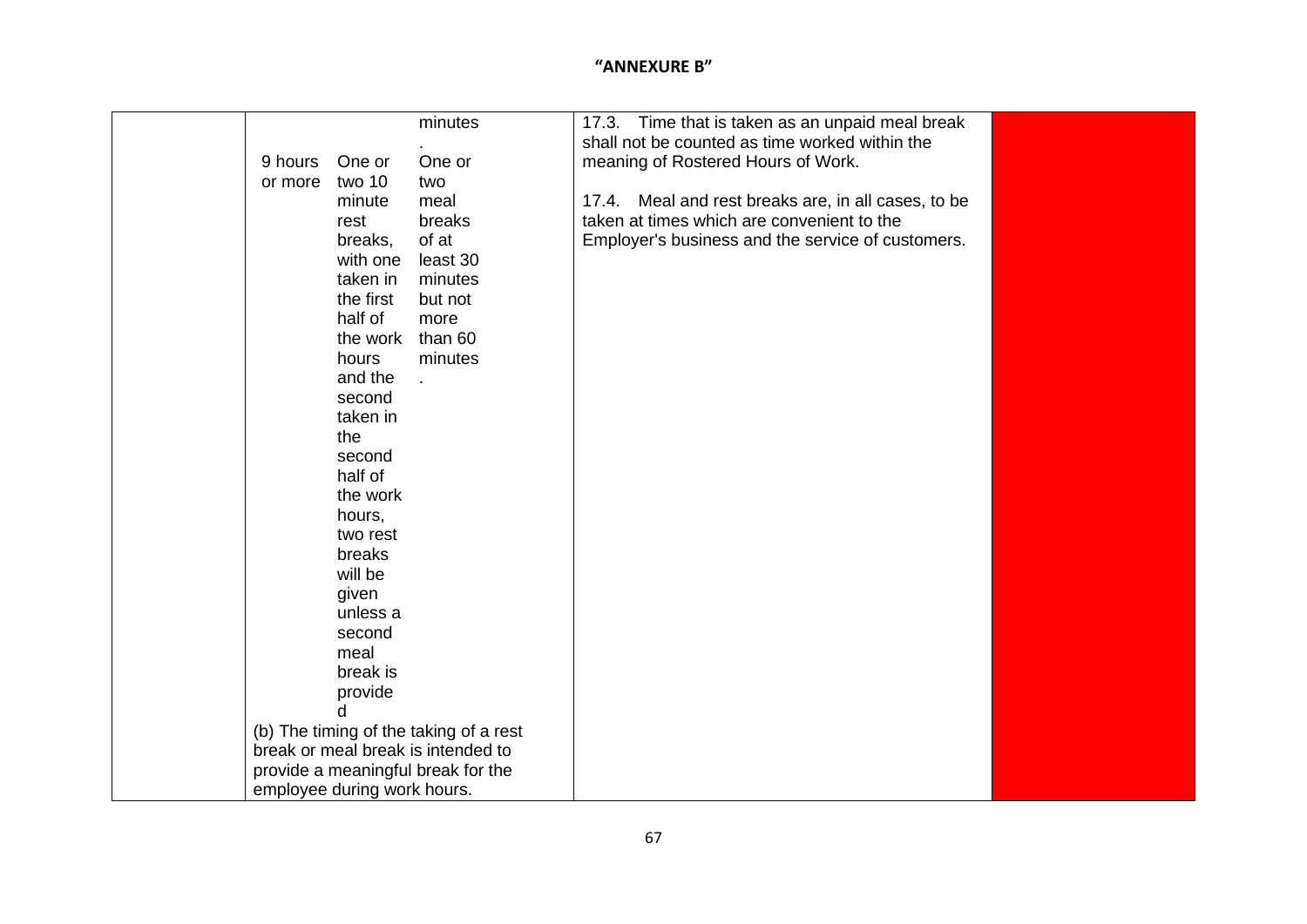| Requests for<br>flexible<br>working<br>arrangements | (c) An employee cannot be required to<br>take a rest break or meal break within<br>one hour of commencing or ceasing<br>work. An employee cannot be required to<br>take a rest break(s) combined with a<br>meal break.<br>(d) The time of taking rest and meal<br>breaks and the duration of meal breaks<br>form part of the roster and are subject to<br>any agreement reached under clause<br>12.2 regarding a part-time employee's<br>regular pattern of work. An agreed<br>variation pursuant to clause 12.3 or 12.5<br>may include a variation to the time of<br>taking rest and meal breaks.<br>(e) Rest breaks are paid breaks and<br>meal breaks are unpaid breaks.<br>(f) An employee cannot work more than<br>five hours without a meal break.<br>27A Requests for flexible working<br>arrangements<br>27A.1 Employee may request change in<br>working arrangements<br>Clause 27A applies where an employee<br>has made a request for a change in<br>working arrangements under s.65 of the<br>Act.<br>Note 1: Section 65 of the Act provides for<br>certain employees to request a change in | 22 Requests for flexible working arrangements<br>22.1. This clause shall only apply to:<br>Permanent Employees; or<br>(a)<br>Long term Casual Employees who have a<br>(b)<br>reasonable expectation of continuing employment<br>with their Employer on a regular and systematic<br>basis; with at least 12 months continuous service<br>with their Employer.<br>22.2. Subject to Clause 22.3, an Employee who is<br>a member of one of the following groups is entitled to | $Worse -$<br>does not specify the<br>process outlined at<br>clause 27A of FFIA. |
|-----------------------------------------------------|---------------------------------------------------------------------------------------------------------------------------------------------------------------------------------------------------------------------------------------------------------------------------------------------------------------------------------------------------------------------------------------------------------------------------------------------------------------------------------------------------------------------------------------------------------------------------------------------------------------------------------------------------------------------------------------------------------------------------------------------------------------------------------------------------------------------------------------------------------------------------------------------------------------------------------------------------------------------------------------------------------------------------------------------------------------------------------------------------------|----------------------------------------------------------------------------------------------------------------------------------------------------------------------------------------------------------------------------------------------------------------------------------------------------------------------------------------------------------------------------------------------------------------------------------------------------------------------------|---------------------------------------------------------------------------------|
|                                                     | their working arrangements because of<br>their circumstances, as set out in<br>$s.65(1A)$ .                                                                                                                                                                                                                                                                                                                                                                                                                                                                                                                                                                                                                                                                                                                                                                                                                                                                                                                                                                                                             | request a flexible working arrangement:<br>The employee is the parent, or has the<br>(a)<br>responsibility for the care, of a child who is of school<br>age or younger;                                                                                                                                                                                                                                                                                                    |                                                                                 |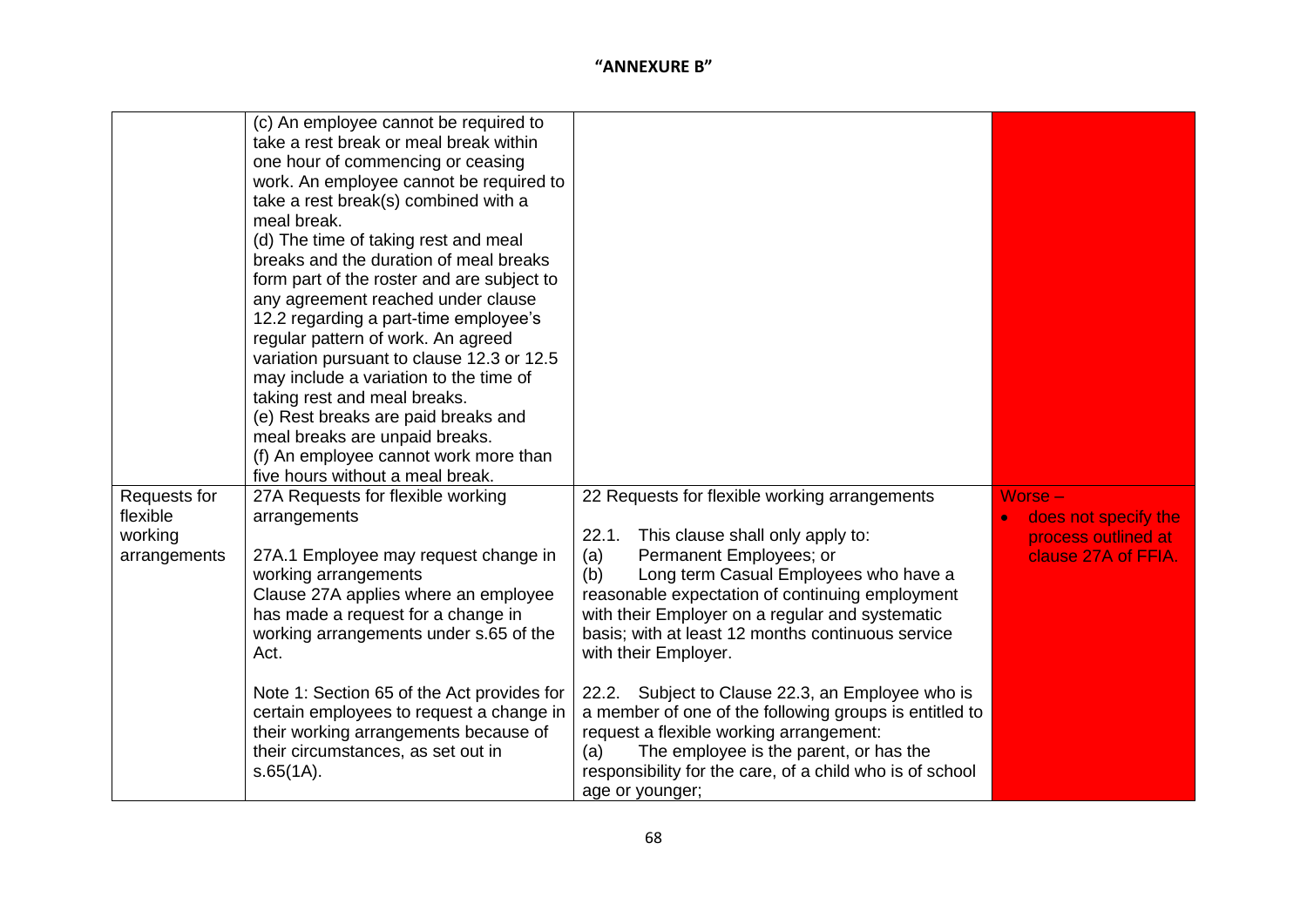| Note 2: An employer may only refuse a    | The employee is a carer (within the meaning<br>(b)      |  |
|------------------------------------------|---------------------------------------------------------|--|
| s.65 request for a change in working     | of the Carer Recognition Act 2010);                     |  |
| arrangements on 'reasonable business     |                                                         |  |
| grounds' (see $s.65(5)$ and $(5A)$ ).    | The employee has a disability;<br>(c)                   |  |
|                                          | The employee is 55 or older;<br>(d)                     |  |
| Note 3: Clause 27A is an addition to     | The employee is experiencing violence from<br>(e)       |  |
| s.65.                                    | a member of their family; or                            |  |
|                                          | The employee provides care or support to a<br>(f)       |  |
| 27A.2 Responding to the request          | member of their Immediate Family, or a member of        |  |
| Before responding to a request made      | their household, who requires care or support           |  |
| under s.65, the employer must discuss    | because the member is experiencing violence from        |  |
| the request with the employee and        | the member's family.                                    |  |
| genuinely try to reach agreement on a    |                                                         |  |
| change in working arrangements that will | 22.3. An Employee who:                                  |  |
| reasonably accommodate the               | Is a parent, or has responsibility for the care,<br>(a) |  |
| employee's circumstances having regard   | of a child; and                                         |  |
| to:                                      | is returning to work after taking leave in<br>(b)       |  |
| (a) the needs of the employee arising    | relation to the birth or adoption of the child, may     |  |
| from their circumstances;                | request to work part-time to assist the Employee to     |  |
| (b) the consequences for the employee if | care for the child.                                     |  |
| changes in working arrangements are      |                                                         |  |
| not made; and                            | 22.4. A request for flexible working arrangements       |  |
| (c) any reasonable business grounds for  | pursuant to Clause 22.2 must:                           |  |
| refusing the request.                    | Be in writing; and<br>(a)                               |  |
|                                          | Set out the details of the change sought and<br>(b)     |  |
| Note 1: The employer must give the       | the reasons for the change.                             |  |
| employee a written response to an        |                                                         |  |
| employee's s.65 request within 21 days,  | 22.5. Employers must give the Employee a written        |  |
| stating whether the employer grants or   | response within 21 days stating whether the             |  |
| refuses the request $(s.65(4))$ .        | Employee's request has been granted. Employers          |  |
|                                          | may only refuse the request on reasonable business      |  |
| Note 2: If the employer refuses the      | grounds, which include, without limitation, the         |  |
| request, the written response must       | following:                                              |  |
| include details of the reasons for the   |                                                         |  |
| refusal $(s.65(6))$ .                    |                                                         |  |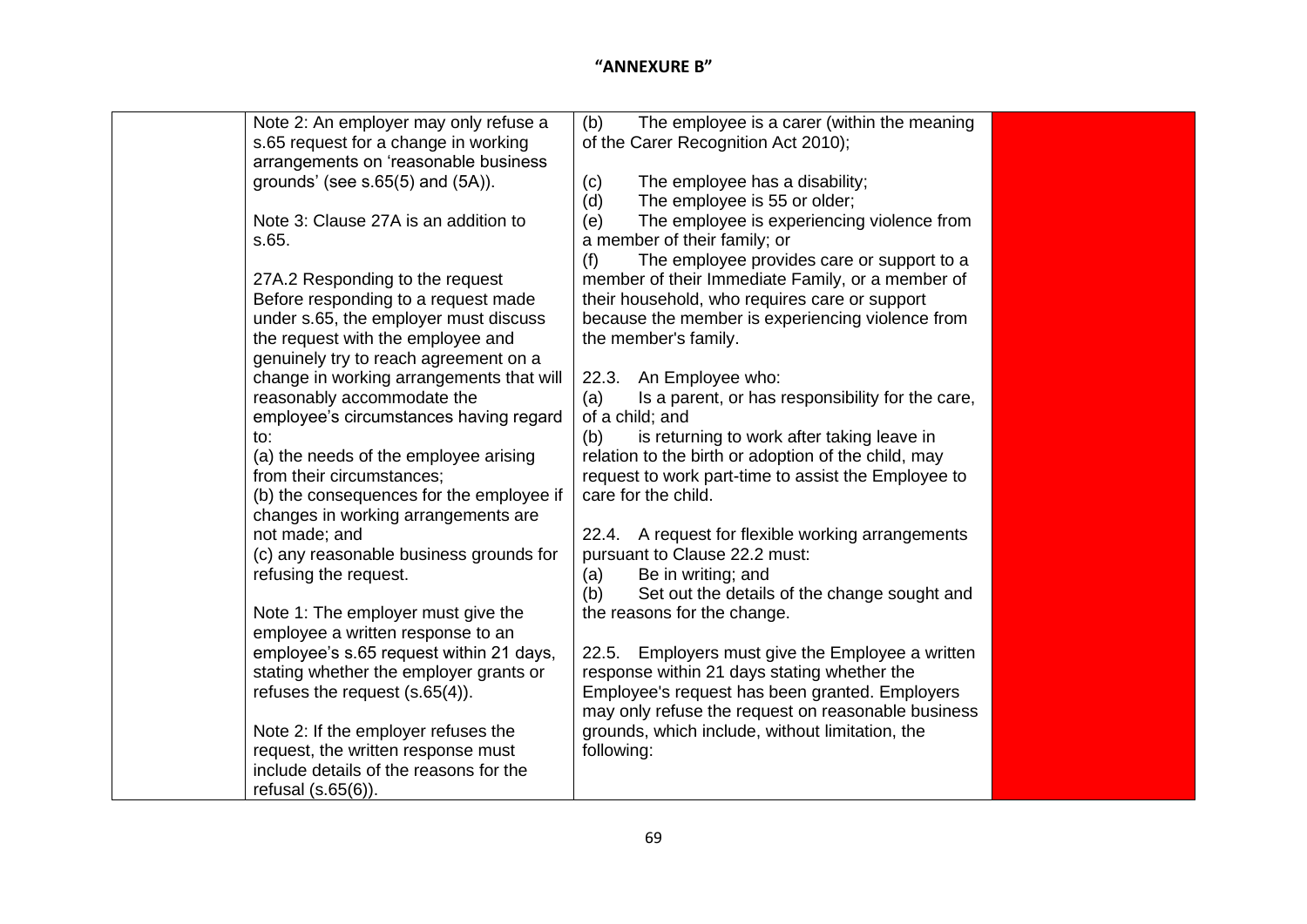|                                                                                | That the new working arrangements<br>(a)                                                                |
|--------------------------------------------------------------------------------|---------------------------------------------------------------------------------------------------------|
| [cl 27A.3] What the written response                                           | requested by the Employee would be too costly for                                                       |
| must include if the employer refuses the                                       | the Employer;                                                                                           |
| request                                                                        |                                                                                                         |
| Clause 27A.3 applies if the employer                                           | (b)<br>That there is no capacity to change the                                                          |
| refuses the request and has not reached                                        | working arrangements of other Employees to                                                              |
| an agreement with the employee under                                           | accommodate the new working arrangements                                                                |
| clause 27A.2.                                                                  | requested by the Employee;                                                                              |
| (a) The written response under s.65(4)                                         | That it would be impractical to change the<br>(c)                                                       |
| must include details of the reasons for                                        | working arrangements of other Employees, or recruit                                                     |
| the refusal, including the business                                            | new employees, to accommodate the new working                                                           |
| ground or grounds for the refusal and                                          | arrangements requested by the Employee;                                                                 |
| how the ground or grounds apply.                                               | That the new working arrangements<br>(d)                                                                |
| (b) If the employer and employee could                                         | requested by the Employee would be likely to result                                                     |
| not agree on a change in working                                               | in a significant loss in efficiency or productivity; or                                                 |
| arrangements under clause 27A.2, the                                           | That the new working arrangements<br>(e)                                                                |
| written response under s.65(4) must:<br>(i) state whether or not there are any | requested by the Employee would be likely to have a<br>significant negative impact on customer service. |
| changes in working arrangements that                                           |                                                                                                         |
| the employer can offer the employee so                                         | 22.6. If the Employer refuses the request, the                                                          |
| as to better accommodate the                                                   | Employer must provide the Employee with details of                                                      |
| employee's circumstances; and                                                  | the reasons for the refusal.                                                                            |
| (ii) if the employer can offer the                                             |                                                                                                         |
| employee such changes in working                                               |                                                                                                         |
| arrangements, set out those changes in                                         |                                                                                                         |
| working arrangements.                                                          |                                                                                                         |
|                                                                                |                                                                                                         |
| 27A.4 What the written response must                                           |                                                                                                         |
| include if a different change in working                                       |                                                                                                         |
| arrangements is agreed                                                         |                                                                                                         |
| If the employer and the employee                                               |                                                                                                         |
| reached an agreement under clause                                              |                                                                                                         |
| 27A.2 on a change in working                                                   |                                                                                                         |
| arrangements that differs from that                                            |                                                                                                         |
| initially requested by the employee, the                                       |                                                                                                         |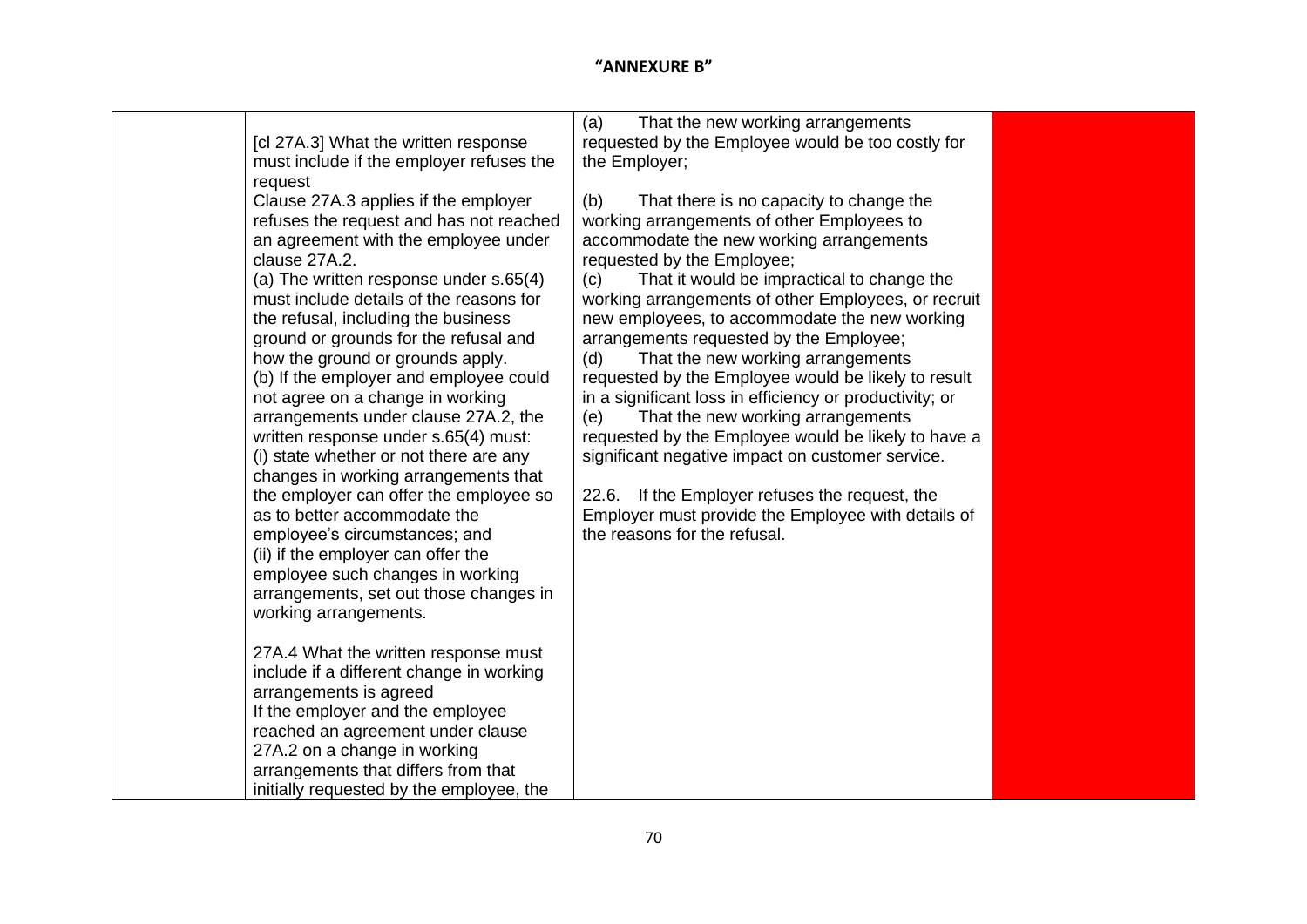|              | employer must provide the employee        |                                                        |                            |
|--------------|-------------------------------------------|--------------------------------------------------------|----------------------------|
|              | with a written response to their request  |                                                        |                            |
|              | setting out the agreed change(s) in       |                                                        |                            |
|              | working arrangements.                     |                                                        |                            |
|              |                                           |                                                        |                            |
|              | 27A.5 Dispute resolution                  |                                                        |                            |
|              | Disputes about whether the employer       |                                                        |                            |
|              | has discussed the request with the        |                                                        |                            |
|              | employee and responded to the request     |                                                        |                            |
|              | in the way required by clause 27A, can    |                                                        |                            |
|              | be dealt with under clause 9-Dispute      |                                                        |                            |
|              | resolution.                               |                                                        |                            |
| Annual leave | 28.1 Annual leave is provided for in the  | 30 Annual Leave                                        | Worse -                    |
|              | NES.                                      |                                                        | does not specify the       |
|              |                                           | 30.1. Employees shall be entitled to 4 weeks' paid     | annual leave loading       |
|              | 28.2 Definition of shiftworker            | annual leave in each year of employment, to be         | or the relevant            |
|              | For the purpose of the additional week of | taken at times agreed between the Employee and         | weekend penalty            |
|              | annual leave provided for in the NES, a   | the Employer.                                          | rate.                      |
|              | shiftworker is a seven day shiftworker    |                                                        | Does not provide the       |
|              | who is regularly rostered to work on      | 30.2. An Employee who meets the definition of a        | <b>Award's protections</b> |
|              | Sundays and public holidays in a          | Shiftworker in accordance with Clause 30.3 shall be    | regarding cashing          |
|              | business in which shifts are continuously | entitled to 5 weeks' paid annual leave in each year of | out of annual leave.       |
|              | rostered 24 hours a day for seven days a  | employment, to be taken at times agreed between        | The ambiguity of the       |
|              | week.                                     | the Employee and the Employer.                         | provision relating to      |
|              |                                           |                                                        | the requirement to         |
|              | 28.3 Annual leave loading                 | 30.3. A Shiftworker for the purposes of Clause 30.2    | take annual leave          |
|              | (a) During a period of annual leave an    | shall mean an Employee who:                            | renders it a wider         |
|              | employee will receive a loading           | is employed in an restaurant in which shifts<br>(a)    | provision than the         |
|              | calculated on the wage rate prescribed in | are continuously rostered 24 hours a day for 7 days    | <b>Award and is also</b>   |
|              | clause 17-Minimum weekly wages.           | a week; and                                            | open to abuse.             |
|              | Annual leave loading is payable on leave  | is regularly rostered to work those shifts; and<br>(b) |                            |
|              | accrued.                                  | regularly works on Sundays and public<br>(c)           |                            |
|              | (b) The loading will be as follows:       | holidays.                                              |                            |
|              | (i) Day work                              |                                                        |                            |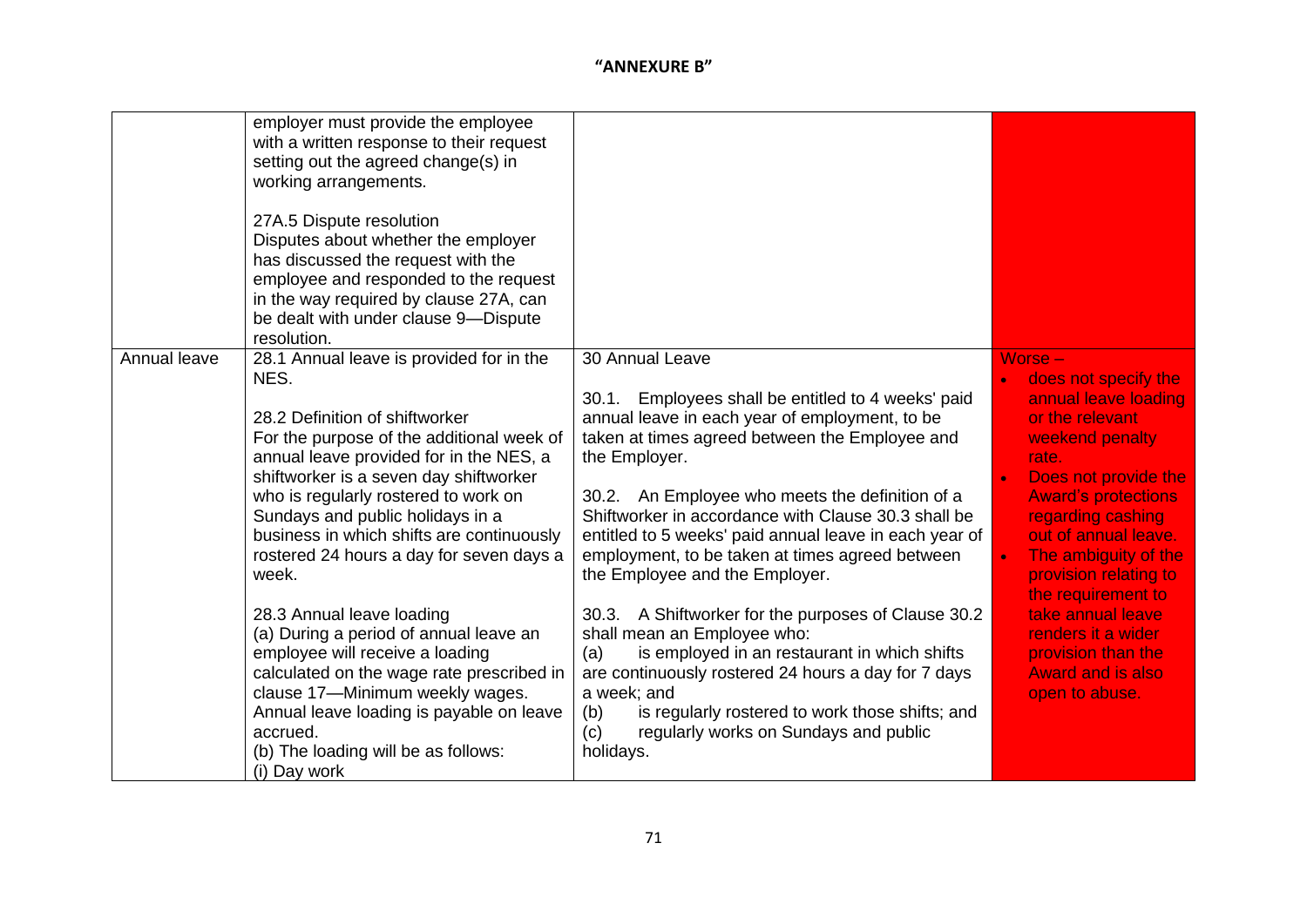| Employees who would have worked on                   | 30.4. Annual leave accrues on a pro-rata basis        |
|------------------------------------------------------|-------------------------------------------------------|
| day work only had they not been on                   | throughout the year, is cumulative and is p.id out    |
| leave-17.5% or the relevant weekend                  | upon termination of employment.                       |
| penalty rates, whichever is the greater              |                                                       |
| but not both.                                        | 30.5. If possible, a request for the taking of annual |
| (ii) Shiftwork                                       | leave should be made at least 4 weeks in advance.     |
| Employees who would have worked on                   | The Employer may reasonably refuse a request for      |
| shiftwork had they not been on leave-a               | annual leave where the operational requirements of    |
| loading of 17.5% or the shift loading                | the business necessitate such a refusal.              |
| (including relevant weekend penalty                  |                                                       |
| rates), whichever is the greater but not             | 30.6. The Employer prefers and encourages             |
| both.                                                | Employees to take all accrued annual leave within     |
|                                                      | 12 months of accruing that annual leave.              |
| NB: The Award provides that per cl                   |                                                       |
| 28.3(b)(i) for dayworkers they are                   | 30.7. Cashing in of Annual Leave                      |
| entitled to the relevant weekend                     | An Employee may elect, and the Employer<br>(a)        |
| penalty rates or the 17.5% loading                   | may agree, to cash in a particular amount of the      |
| whichever is greater but not both.                   | Employee's accrued annual leave.                      |
|                                                      | Any agreement to cash in an amount of an<br>(b)       |
| <b>NES Entitlement:</b>                              | Employee's annual leave must be in writing.           |
|                                                      | The Employer and the Employee must not<br>(c)         |
| [s 86] Annual leave applies to employees             | agree to the Employee cashing in an amount of         |
| other than casual employees                          | accrued annual leave if the agreement would result    |
| [s 87] Entitlement to annual leave                   | in the Employee's remaining leave balance being       |
| Amount of leave                                      | less than 4 weeks,                                    |
| (1) For each year of service with his or her         | (d)<br>Any agreement to cash in an amount of an       |
| employer, an employee is entitled to:                | Employee's annual leave must be in accordance with    |
| (a) 4 weeks of paid annual leave; or                 | the Fair Work Act 2009.                               |
| (b) 5 weeks of paid annual leave, if:                |                                                       |
| (i) a modern award applies to the                    | <b>Requirement to Take Annual Leave</b><br>30.8.      |
| employee and defines or describes the                |                                                       |
| employee as a shiftworker for the                    | The Employer may require an Employee to take a        |
| purposes of the National Employment<br>Standards; or | period of annual leave in particular circumstances,   |
| (ii) an enterprise agreement applies to              | but only where such a request is reasonable,          |
| the employee and defines or describes                |                                                       |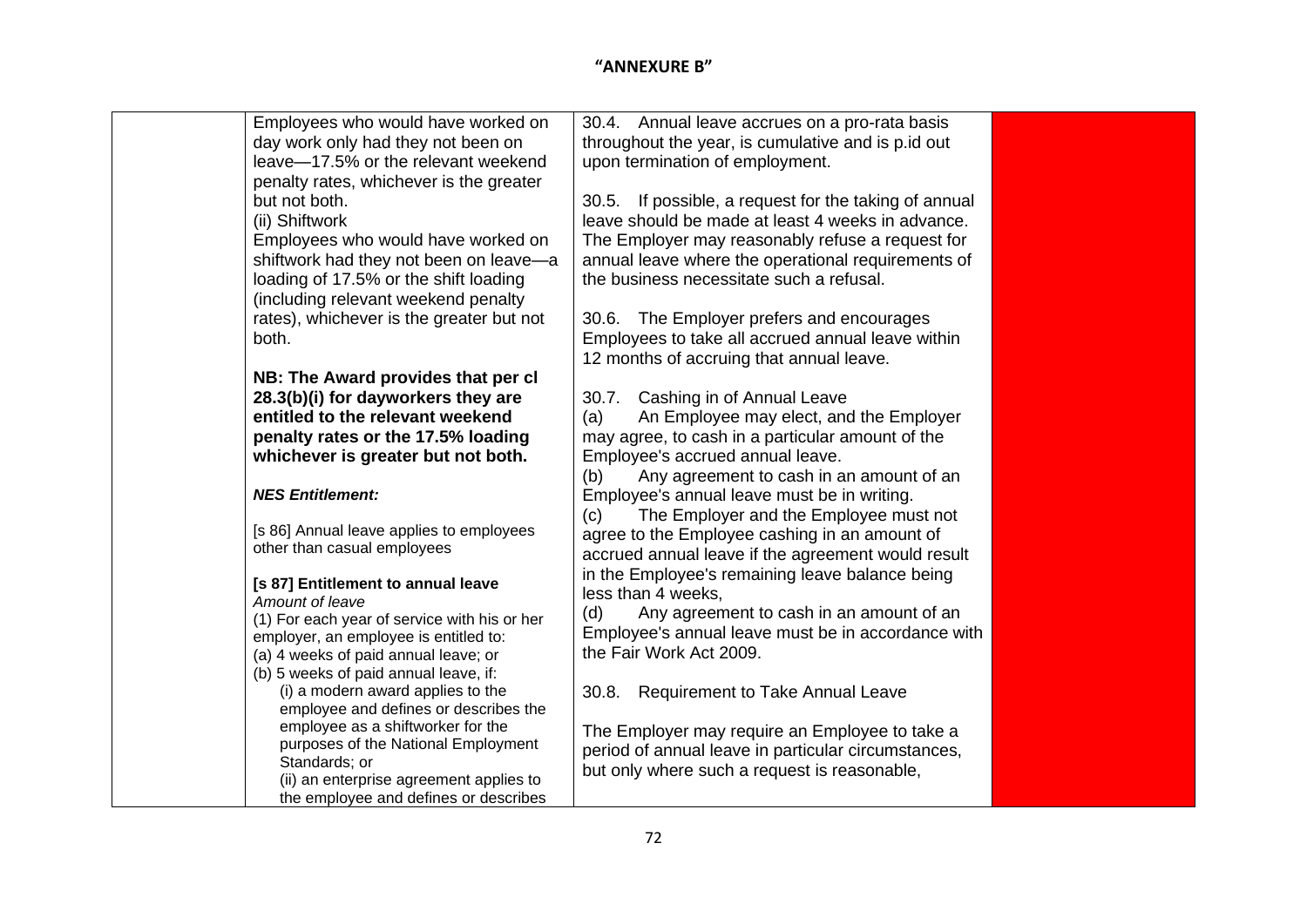| the employee as a shiftworker for the<br>purposes of the National Employment                                                                                                                                                                                                                                                                                                                                                                                                                                                                                                                                                 | including, but not limited to, where the Employee has<br>excessive accrued annual leave. |  |
|------------------------------------------------------------------------------------------------------------------------------------------------------------------------------------------------------------------------------------------------------------------------------------------------------------------------------------------------------------------------------------------------------------------------------------------------------------------------------------------------------------------------------------------------------------------------------------------------------------------------------|------------------------------------------------------------------------------------------|--|
| Standards; or<br>(iii) the employee qualifies for the<br>shiftworker annual leave entitlement<br>under subsection (3) (this relates to<br>award/agreement free employees).                                                                                                                                                                                                                                                                                                                                                                                                                                                   |                                                                                          |  |
| Accrual of leave<br>(2) An employee's entitlement to paid annual<br>leave accrues progressively during a year of<br>service according to the employee's ordinary<br>hours of work, and accumulates from year to<br>year.                                                                                                                                                                                                                                                                                                                                                                                                     |                                                                                          |  |
| Award/agreement free employees who<br>qualify for the shiftworker entitlement<br>(3) An award/agreement free employee<br>qualifies for the shiftworker annual leave<br>entitlement if:<br>(a) the employee:<br>(i) is employed in an enterprise in which<br>shifts are continuously rostered 24 hours<br>a day for 7 days a week; and<br>(ii) is regularly rostered to work those<br>shifts; and<br>(iii) regularly works on Sundays and public<br>holidays; or<br>(b) the employee is in a class of employees<br>prescribed by the regulations as shiftworkers<br>for the purposes of the National Employment<br>Standards. |                                                                                          |  |
| (4) However, an employee referred to in<br>subsection (3) does not qualify for the<br>shiftworker annual leave entitlement if the<br>employee is in a class of employees<br>prescribed by the regulations as not being<br>qualified for that entitlement.                                                                                                                                                                                                                                                                                                                                                                    |                                                                                          |  |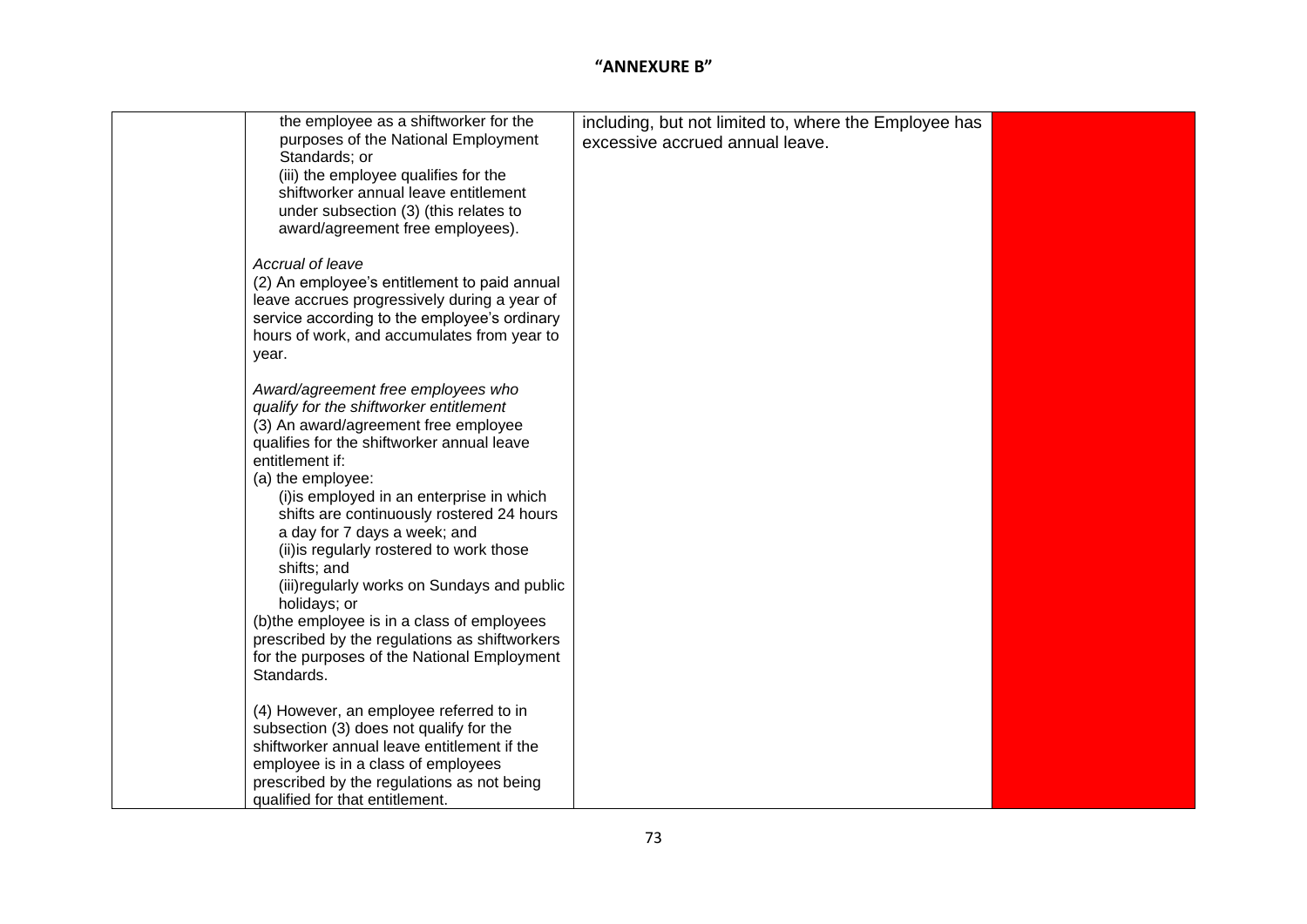| (5) Without limiting the way in which a class<br>may be described for the purposes of<br>paragraph $(3)(b)$ or subsection $(4)$ , the class<br>may be described by reference to one or<br>more of the following:<br>(a) a particular industry or part of an industry;<br>(b) a particular kind of work;<br>(c) a particular type of employment.                                                                                                                                                                                                                                                                                                                                                                                                                              |  |
|------------------------------------------------------------------------------------------------------------------------------------------------------------------------------------------------------------------------------------------------------------------------------------------------------------------------------------------------------------------------------------------------------------------------------------------------------------------------------------------------------------------------------------------------------------------------------------------------------------------------------------------------------------------------------------------------------------------------------------------------------------------------------|--|
| [88] Taking paid annual leave<br>(1) Paid annual leave may be taken for a<br>period agreed between an employee and his<br>or her employer.                                                                                                                                                                                                                                                                                                                                                                                                                                                                                                                                                                                                                                   |  |
| (2) The employer must not unreasonably<br>refuse to agree to a request by the employee<br>to take paid annual leave.                                                                                                                                                                                                                                                                                                                                                                                                                                                                                                                                                                                                                                                         |  |
| [s 89] Employee not taken to be on paid<br>annual leave at certain times<br>Public holidays<br>(1) If the period during which an employee<br>takes paid annual leave includes a day or<br>part-day that is a public holiday in the place<br>where the employee is based for work<br>purposes, the employee is taken not to be on<br>paid annual leave on that public holiday.<br>(2) If the period during which an employee<br>takes paid annual leave includes a period of<br>any other leave (other than unpaid parental<br>leave) under this Part, or a period of absence<br>from employment under Division 8 (which<br>deals with community service leave), the<br>employee is taken not to be on paid annual<br>leave for the period of that other leave or<br>absence. |  |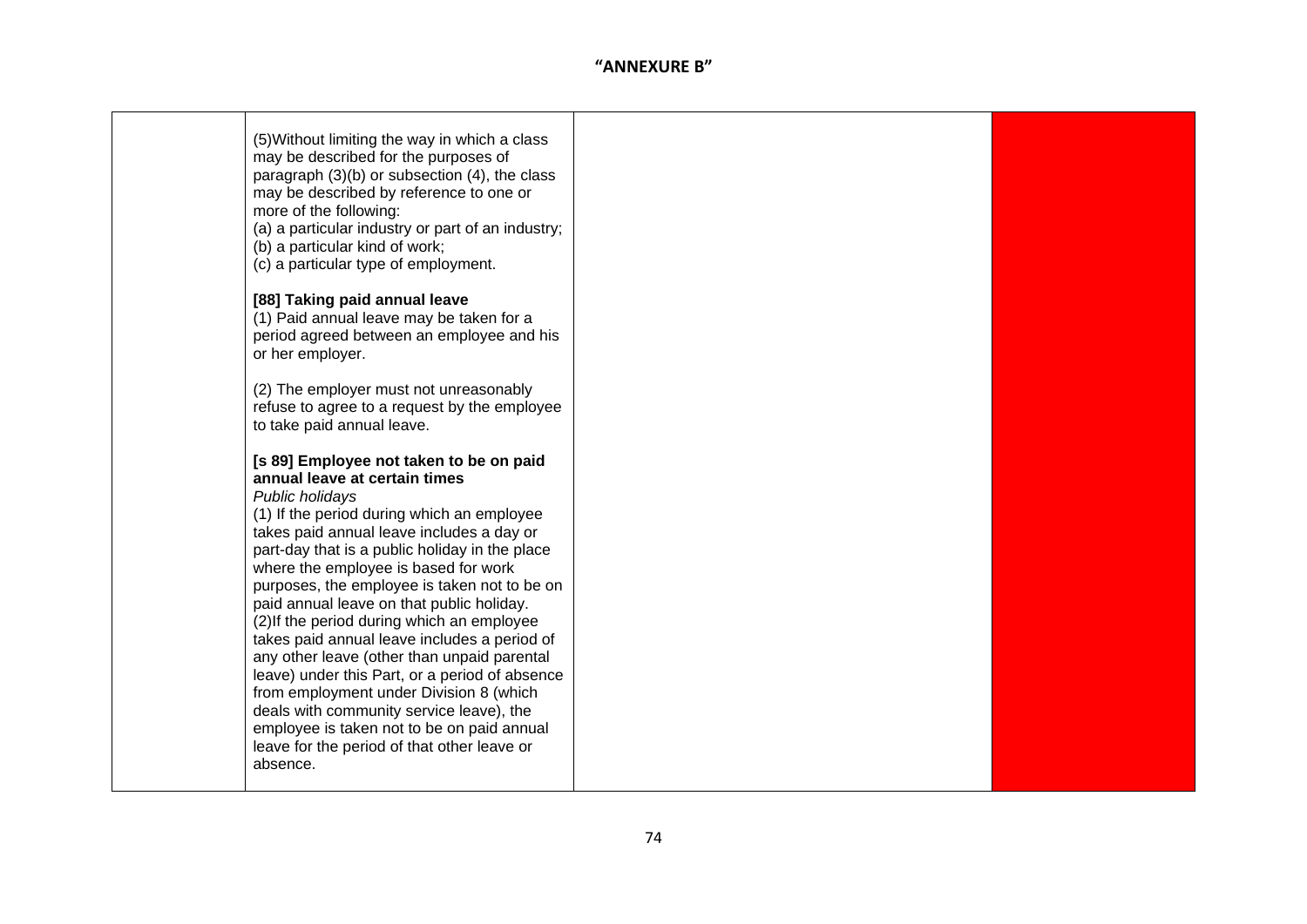|         | [s 90] Payment for annual leave              |  |
|---------|----------------------------------------------|--|
|         | (1) If, in accordance with this Division, an |  |
|         | employee takes a period of paid annual       |  |
|         | leave, the employer must pay the employee    |  |
|         | at the employee's base rate of pay for the   |  |
|         | employee's ordinary hours of work in the     |  |
| period. |                                              |  |
|         |                                              |  |
|         | (2) If, when the employment of an employee   |  |
|         | ends, the employee has a period of untaken   |  |
|         | paid annual leave, the employer must pay     |  |
|         | the employee the amount that would have      |  |
|         | been payable to the employee had the         |  |
|         | employee taken that period of leave.         |  |
|         | [s 91] Transfer of employment situations     |  |
|         | that affect entitlement to payment for       |  |
|         | period of untaken paid annual leave          |  |
|         | Transfer of employment situation in which    |  |
|         | employer may decide not to recognise         |  |
|         | employee's service with first employer       |  |
|         | (1) Subsection 22(5) does not apply (for the |  |
|         | purpose of this Division) to a transfer of   |  |
|         | employment between non-associated entities   |  |
|         | in relation to an employee, if the second    |  |
|         | employer decides not to recognise the        |  |
|         | employee's service with the first employer   |  |
|         | (for the purpose of this Division).          |  |
|         |                                              |  |
|         | (2) If subsection 22(5) applies (for the     |  |
|         | purpose of this Division) to a transfer of   |  |
|         | employment in relation to an employee, the   |  |
|         | employee is not entitled to be paid an       |  |
|         | amount under subsection 90(2) for a period   |  |
|         | of untaken paid annual leave.                |  |
|         |                                              |  |
|         | [s 92] Paid annual leave must not be         |  |
|         | cashed out except in accordance with         |  |
|         | permitted cashing out terms                  |  |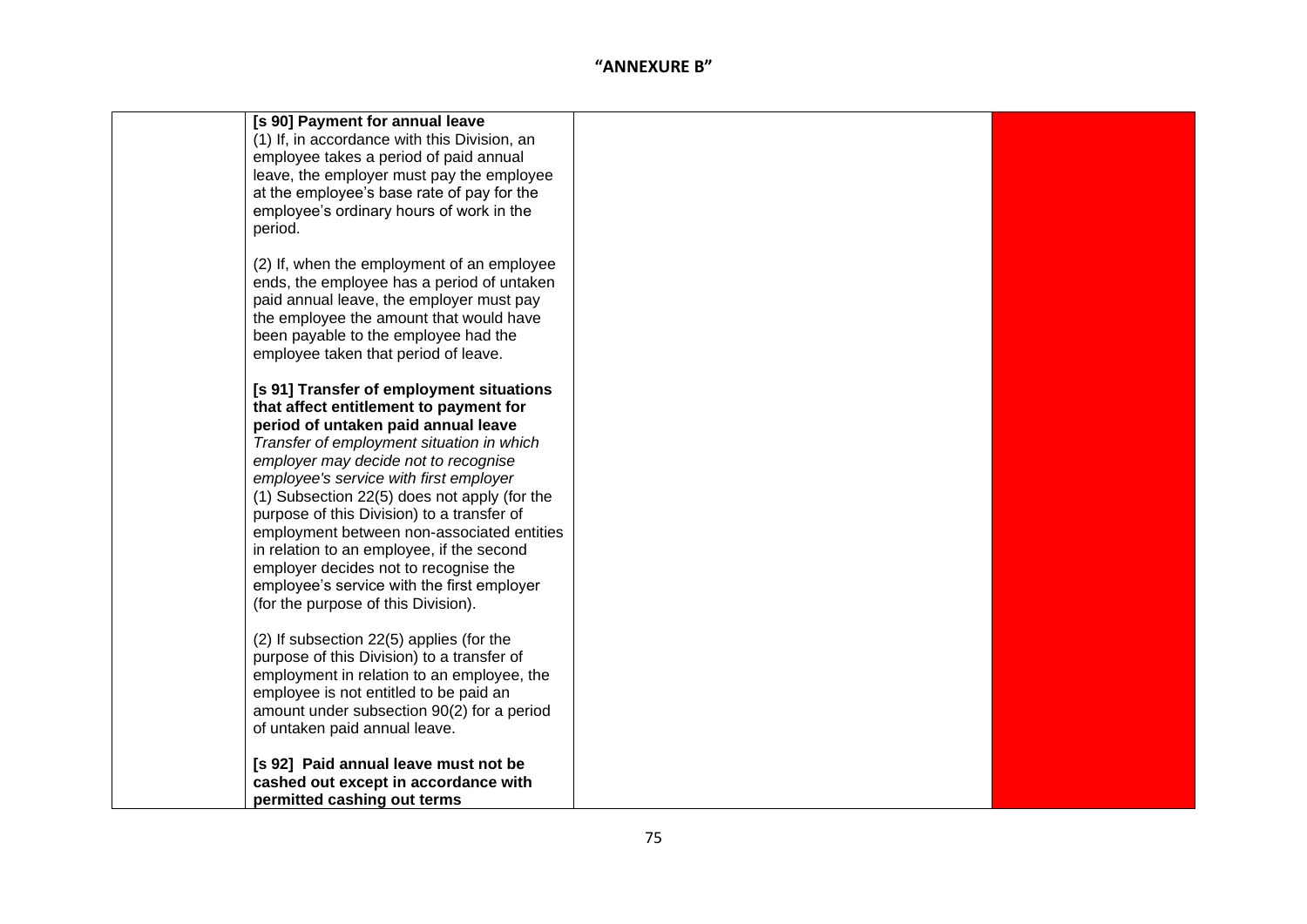| Paid annual leave must not be cashed out,<br>except in accordance with:<br>(a) cashing out terms included in a modern<br>award or enterprise agreement under<br>section 93, or<br>(b) an agreement between an employer and<br>an award/agreement free employee under<br>subsection 94(1).                                                                                                                                                                                                                                                                                         |  |
|-----------------------------------------------------------------------------------------------------------------------------------------------------------------------------------------------------------------------------------------------------------------------------------------------------------------------------------------------------------------------------------------------------------------------------------------------------------------------------------------------------------------------------------------------------------------------------------|--|
| [s 93] Modern awards and enterprise<br>agreements may include terms relating to<br>cashing out and taking paid annual leave<br>Terms about cashing out paid annual leave                                                                                                                                                                                                                                                                                                                                                                                                          |  |
| (1) A modern award or enterprise agreement<br>may include terms providing for the cashing<br>out of paid annual leave by an employee.                                                                                                                                                                                                                                                                                                                                                                                                                                             |  |
| (2) The terms must require that:<br>(a) paid annual leave must not be cashed out<br>if the cashing out would result in the<br>employee's remaining accrued entitlement to<br>paid annual leave being less than 4 weeks;<br>and<br>(b) each cashing out of a particular amount of<br>paid annual leave must be by a separate<br>agreement in writing between the employer<br>and the employee; and<br>(c) the employee must be paid at least the<br>full amount that would have been payable to<br>the employee had the employee taken the<br>leave that the employee has forgone. |  |
| Terms about requirements to take paid<br>annual leave<br>(3) A modern award or enterprise agreement<br>may include terms requiring an employee, or<br>allowing for an employee to be required, to                                                                                                                                                                                                                                                                                                                                                                                 |  |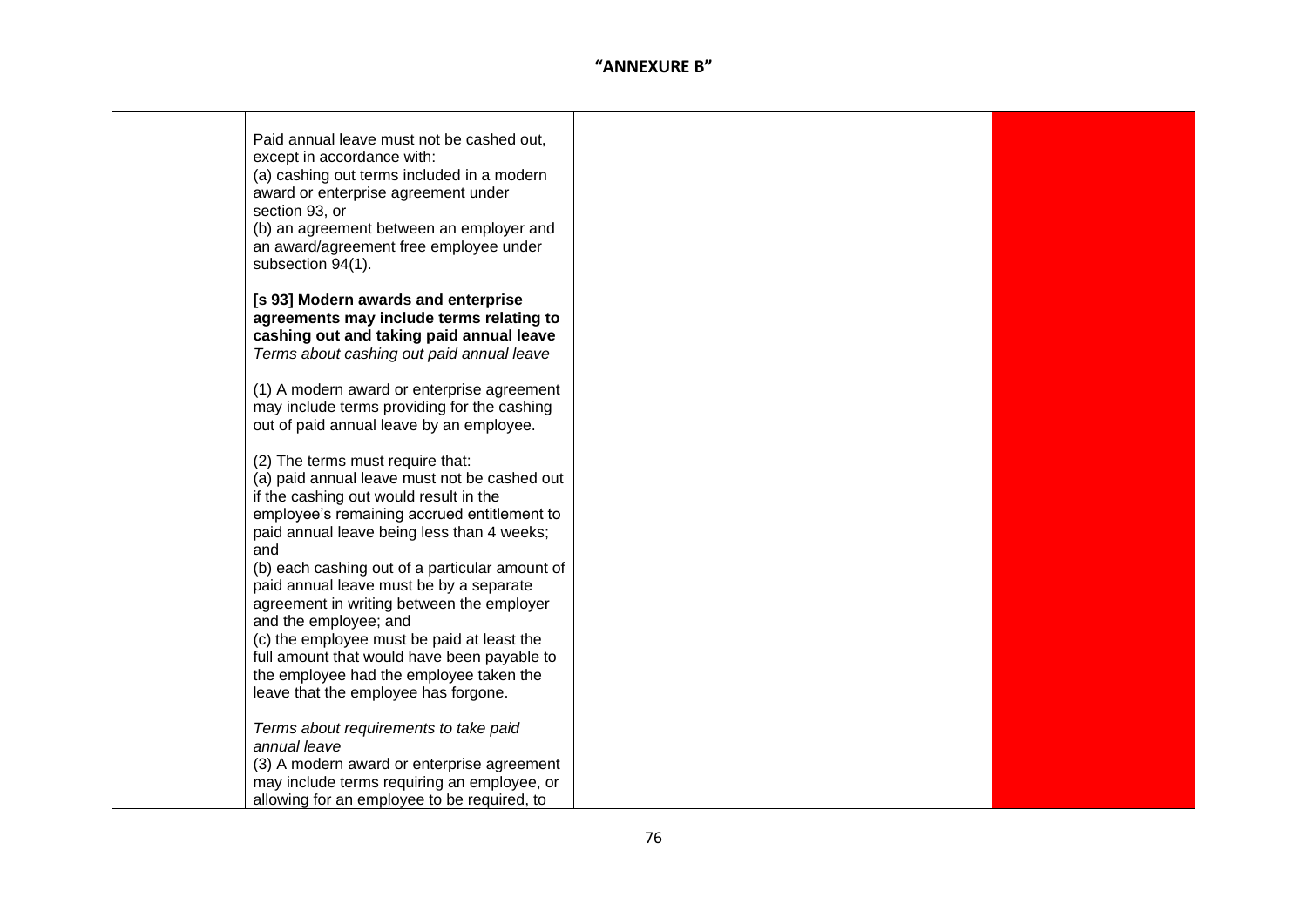| take paid annual leave in particular<br>circumstances, but only if the requirement is<br>reasonable.                                                                                                                                                                                                                                                                                          |  |
|-----------------------------------------------------------------------------------------------------------------------------------------------------------------------------------------------------------------------------------------------------------------------------------------------------------------------------------------------------------------------------------------------|--|
| Terms about taking paid annual leave<br>(4) A modern award or enterprise agreement<br>may include terms otherwise dealing with the<br>taking of paid annual leave.                                                                                                                                                                                                                            |  |
| [s 94] Cashing out and taking paid annual<br>leave for award/agreement free<br>employees<br>Agreements to cash out paid annual leave<br>(1) An employer and an award/agreement<br>free employee may agree to the employee<br>cashing out a particular amount of the<br>employee's accrued paid annual leave.                                                                                  |  |
| (2) The employer and the employee must not<br>agree to the employee cashing out an<br>amount of paid annual leave if the agreement<br>would result in the employee's remaining<br>accrued entitlement to paid annual leave<br>being less than 4 weeks.                                                                                                                                        |  |
| (3) Each agreement to cash out a particular<br>amount of paid annual leave must be a<br>separate agreement in writing.                                                                                                                                                                                                                                                                        |  |
| (4) The employer must pay the employee at<br>least the full amount that would have been<br>payable to the employee had the employee<br>taken the leave that the employee has<br>forgone.<br>Requirements to take paid annual leave<br>(5) An employer may require an<br>award/agreement free employee to take a<br>period of paid annual leave, but only if the<br>requirement is reasonable. |  |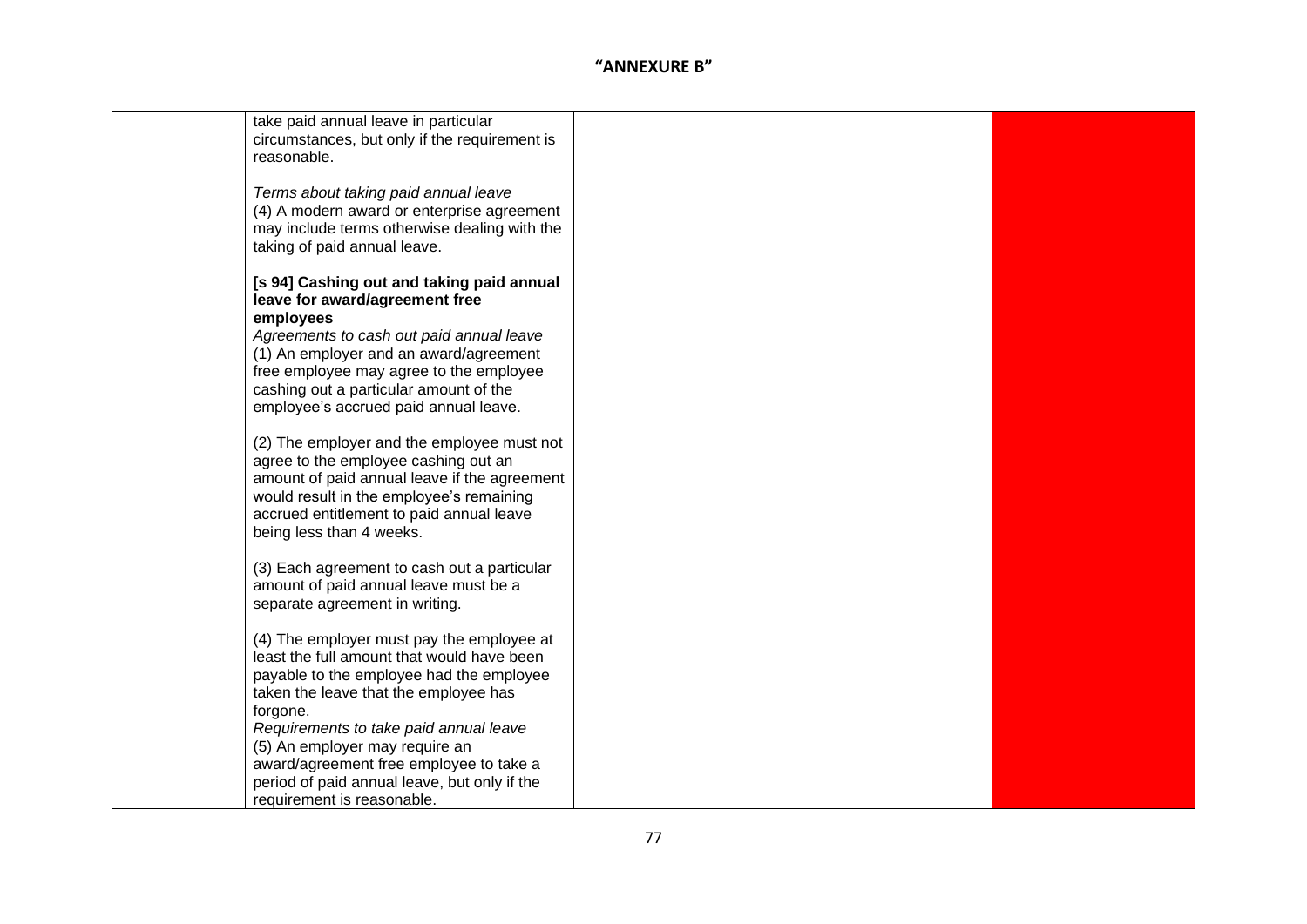|                            | Note: A requirement to take paid annual<br>leave may be reasonable if, for example:<br>a) the employee has accrued an excessive<br>amount of paid annual leave; or<br>b) the employer's enterprise is being shut<br>down for a period (for example, between<br>Christmas and New Year).<br>Agreements about taking paid annual leave<br>(6) An employer and an award/agreement<br>free employee may agree on when and how<br>paid annual leave may be taken by the |                |              |
|----------------------------|--------------------------------------------------------------------------------------------------------------------------------------------------------------------------------------------------------------------------------------------------------------------------------------------------------------------------------------------------------------------------------------------------------------------------------------------------------------------|----------------|--------------|
|                            | employee.<br>Note: Matters that could be agreed include,<br>for example, the following:<br>a) that paid annual leave may be taken in                                                                                                                                                                                                                                                                                                                               |                |              |
|                            | advance of accrual;                                                                                                                                                                                                                                                                                                                                                                                                                                                |                |              |
|                            | b) that paid annual leave must be taken<br>within a fixed period of time after it is<br>accrued;                                                                                                                                                                                                                                                                                                                                                                   |                |              |
|                            | c) the form of application for paid annual<br>leave;                                                                                                                                                                                                                                                                                                                                                                                                               |                |              |
|                            | (d) d) that a specified period of notice must<br>be given before taking paid annual leave.                                                                                                                                                                                                                                                                                                                                                                         |                |              |
| Annual leave<br>in advance | 28.4 (a) An employer and employee may<br>agree in writing to the employee taking a<br>period of paid annual leave before the<br>employee has accrued an entitlement to<br>the leave.<br>(b) An agreement must:<br>(i) state the amount of leave to be taken                                                                                                                                                                                                        | No equivalent. | <b>Worse</b> |
|                            | in advance and the date on which leave<br>is to commence; and                                                                                                                                                                                                                                                                                                                                                                                                      |                |              |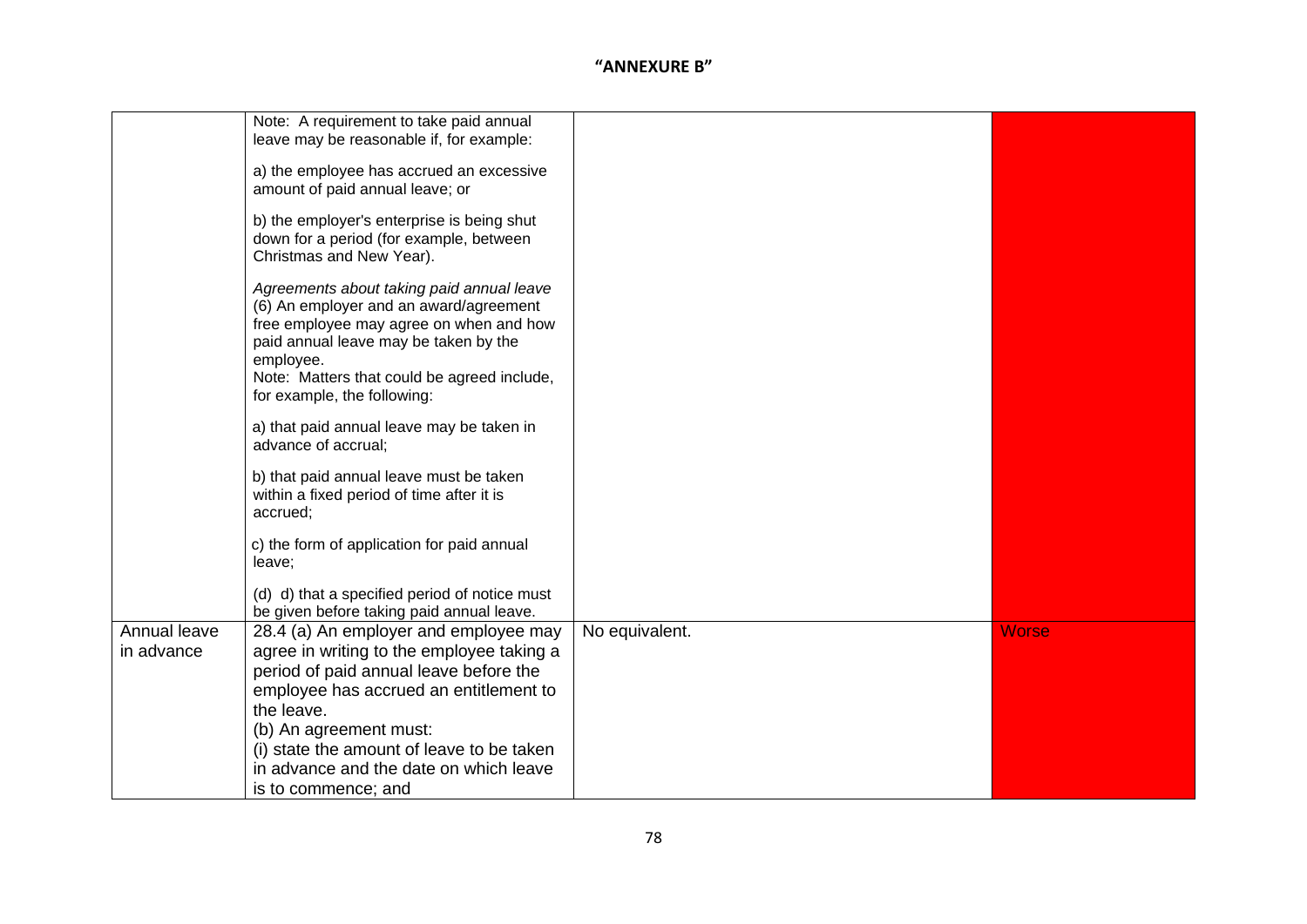|                | (ii) be signed by the employer and         |                |              |
|----------------|--------------------------------------------|----------------|--------------|
|                | employee and, if the employee is under     |                |              |
|                | 18 years of age, by the employee's         |                |              |
|                | parent or guardian.                        |                |              |
|                | Note: An example of the type of            |                |              |
|                | agreement required by clause 28.4 is set   |                |              |
|                | out at Schedule F. There is no             |                |              |
|                | requirement to use the form of             |                |              |
|                | agreement set out at Schedule F.           |                |              |
|                | (c) The employer must keep a copy of       |                |              |
|                | any agreement under clause 28.4 as an      |                |              |
|                | employee record.                           |                |              |
|                | (d) If, on the termination of the          |                |              |
|                | employee's employment, the employee        |                |              |
|                | has not accrued an entitlement to all of a |                |              |
|                | period of paid annual leave already taken  |                |              |
|                | in accordance with an agreement under      |                |              |
|                | clause 28.4, the employer may deduct       |                |              |
|                | from any money due to the employee on      |                |              |
|                | termination an amount equal to the         |                |              |
|                | amount that was paid to the employee in    |                |              |
|                | respect of any part of the period of       |                |              |
|                | annual leave taken in advance to which     |                |              |
|                | an entitlement has not been accrued.       |                |              |
| Cashing out of | 28.5 (a) Paid annual leave must not be     | No equivalent. | <b>Worse</b> |
| annual leave   | cashed out except in accordance with an    |                |              |
|                | agreement under clause 28.5.               |                |              |
|                | (b) Each cashing out of a particular       |                |              |
|                | amount of paid annual leave must be the    |                |              |
|                | subject of a separate agreement under      |                |              |
|                | clause 28.5.                               |                |              |
|                | (c) An employer and an employee may        |                |              |
|                | agree in writing to the cashing out of a   |                |              |
|                | particular amount of accrued paid annual   |                |              |
|                | leave by the employee.                     |                |              |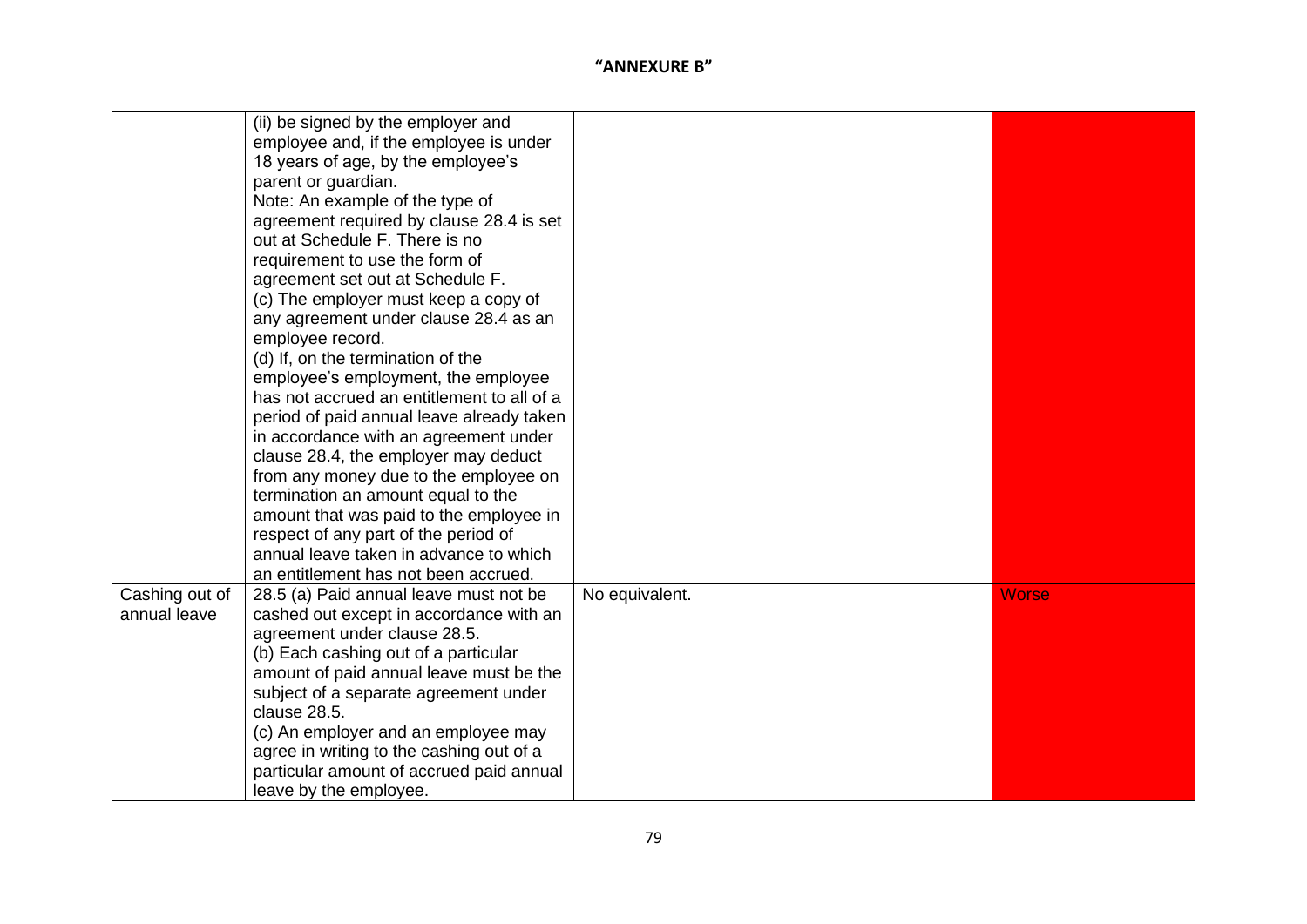| (d) An agreement under clause 28.5       |  |
|------------------------------------------|--|
| must state:                              |  |
| (i) the amount of leave to be cashed out |  |
| and the payment to be made to the        |  |
| employee for it; and                     |  |
| (ii) the date on which the payment is to |  |
| be made.                                 |  |
| (e) An agreement under clause 28.5       |  |
| must be signed by the employer and       |  |
| employee and, if the employee is under   |  |
| 18 years of age, by the employee's       |  |
| parent or guardian.                      |  |
| (f) The payment must not be less than    |  |
| the amount that would have been          |  |
| payable had the employee taken the       |  |
| leave at the time the payment is made.   |  |
| (g) An agreement must not result in the  |  |
| employee's remaining accrued             |  |
| entitlement to paid annual leave being   |  |
| less than 4 weeks.                       |  |
| (h) The maximum amount of accrued        |  |
| paid annual leave that may be cashed     |  |
| out in any period of 12 months is 2      |  |
| weeks.                                   |  |
| (i) The employer must keep a copy of     |  |
| any agreement under clause 28.5 as an    |  |
| employee record.                         |  |
| Note 1: Under section 344 of the Fair    |  |
| Work Act, an employer must not exert     |  |
| undue influence or undue pressure on an  |  |
| employee to make, or not make, an        |  |
| agreement under clause 28.5.             |  |
| Note 2: Under section 345(1) of the Fair |  |
| Work Act, a person must not knowingly    |  |
| or recklessly make a false or misleading |  |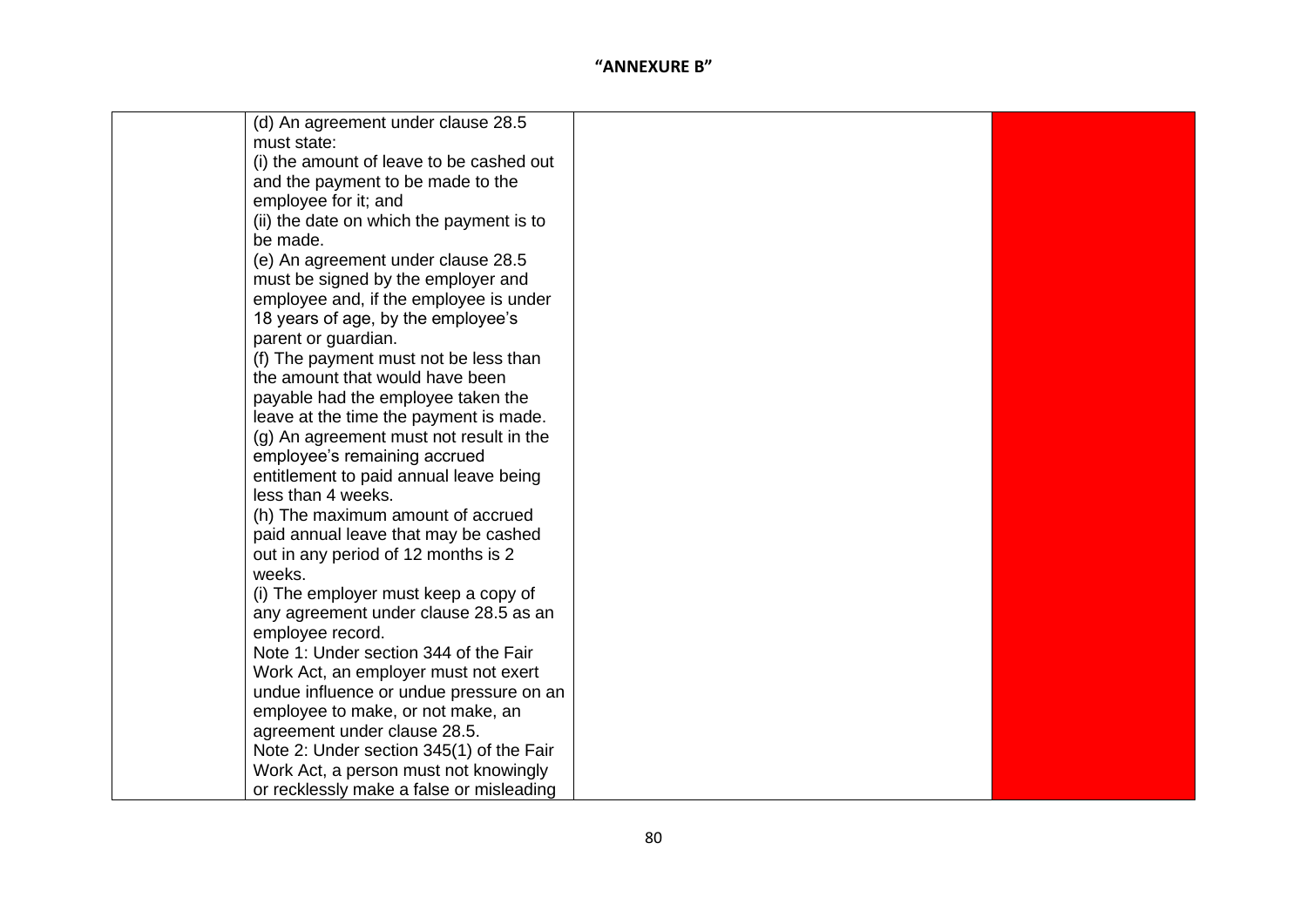|                 | representation about the workplace<br>rights of another person under clause<br>28.5. |                |              |
|-----------------|--------------------------------------------------------------------------------------|----------------|--------------|
|                 | Note 3: An example of the type of                                                    |                |              |
|                 | agreement required by clause 28.5 is set                                             |                |              |
|                 | out at Schedule G. There is no                                                       |                |              |
|                 | requirement to use the form of                                                       |                |              |
|                 | agreement set out at Schedule G.                                                     |                |              |
| Excessive       | 28.6 Excessive leave accruals: general                                               | No equivalent. | <b>Worse</b> |
| leave accruals: | provision Note: Clauses 28.6 to 28.8                                                 |                |              |
| general         | contain provisions, additional to the                                                |                |              |
| provision       | National Employment Standards, about                                                 |                |              |
|                 | the taking of paid annual leave as a way                                             |                |              |
|                 | of dealing with the accrual of excessive                                             |                |              |
|                 | paid annual leave. See Part 2.2, Division                                            |                |              |
|                 | 6 of the Fair Work Act.                                                              |                |              |
|                 | (a) An employee has an excessive leave                                               |                |              |
|                 | accrual if the employee has accrued                                                  |                |              |
|                 | more than 8 weeks' paid annual leave (or                                             |                |              |
|                 | 10 weeks' paid annual leave for a                                                    |                |              |
|                 | shiftworker, as defined by clause 28.2).                                             |                |              |
|                 | (b) If an employee has an excessive<br>leave accrual, the employer or the            |                |              |
|                 | employee may seek to confer with the                                                 |                |              |
|                 | other and genuinely try to reach                                                     |                |              |
|                 | agreement on how to reduce or eliminate                                              |                |              |
|                 | the excessive leave accrual.                                                         |                |              |
|                 | (c) Clause 28.7 sets out how an                                                      |                |              |
|                 | employer may direct an employee                                                      |                |              |
|                 | who has an excessive leave accrual to                                                |                |              |
|                 | take paid annual leave.                                                              |                |              |
| Excessive       | 28.7 Excessive leave accruals: direction                                             | No equivalent. | <b>Worse</b> |
| leave accruals: | by employer that leave be taken                                                      |                |              |
| direction by    | (a) If an employer has genuinely tried to                                            |                |              |
|                 | reach agreement with an employee                                                     |                |              |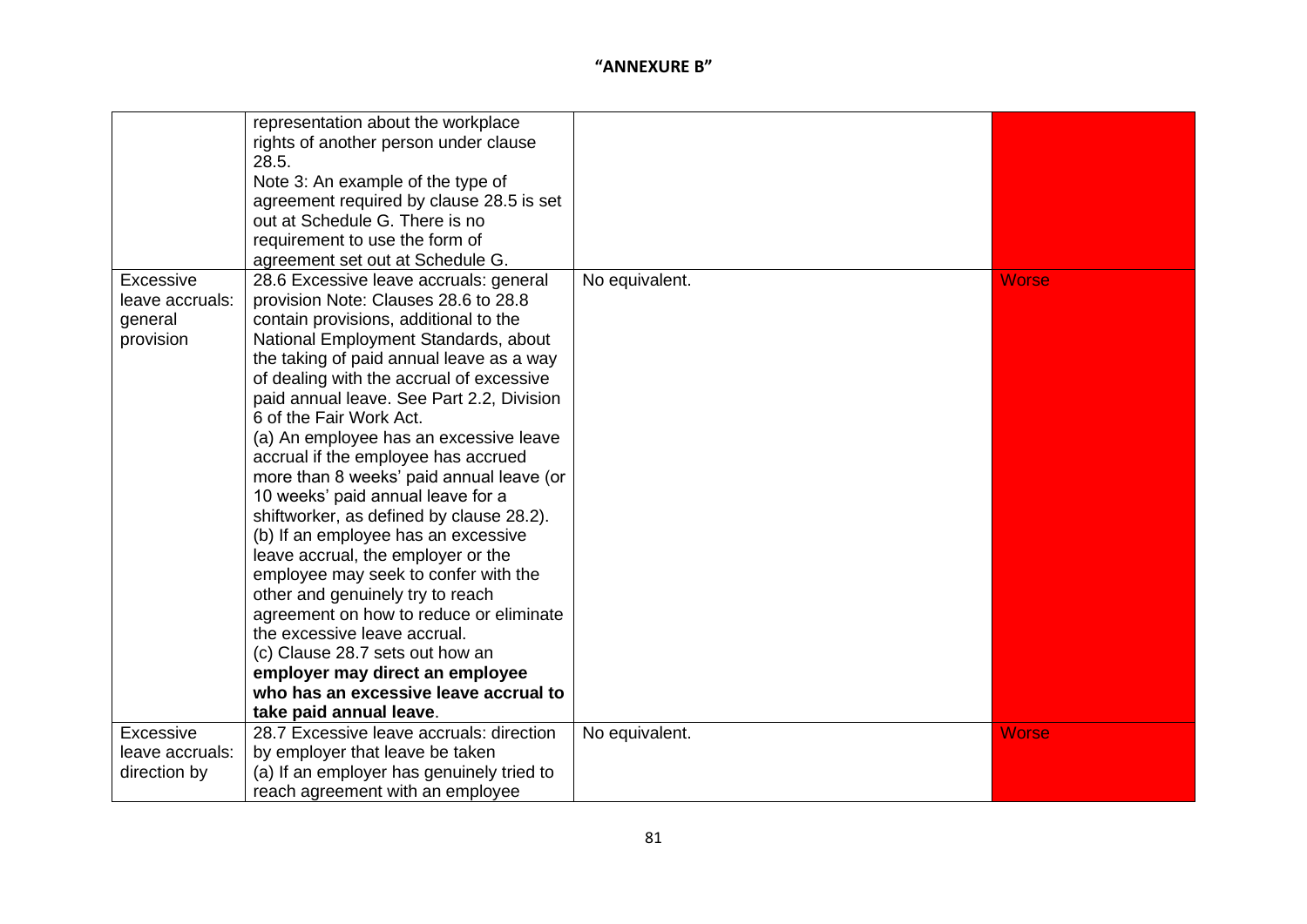| employer that  | under clause 28.6(b) but agreement is                                                                                                                                                                                                                                                                                                                                                                                                                                                                                                       |  |
|----------------|---------------------------------------------------------------------------------------------------------------------------------------------------------------------------------------------------------------------------------------------------------------------------------------------------------------------------------------------------------------------------------------------------------------------------------------------------------------------------------------------------------------------------------------------|--|
| leave be taken | not reached (including because the                                                                                                                                                                                                                                                                                                                                                                                                                                                                                                          |  |
|                | employee refuses to confer), the                                                                                                                                                                                                                                                                                                                                                                                                                                                                                                            |  |
|                | employer may direct the employee in                                                                                                                                                                                                                                                                                                                                                                                                                                                                                                         |  |
|                | writing to take one or more periods of                                                                                                                                                                                                                                                                                                                                                                                                                                                                                                      |  |
|                | paid annual leave.                                                                                                                                                                                                                                                                                                                                                                                                                                                                                                                          |  |
|                | (b) However, a direction by the employer                                                                                                                                                                                                                                                                                                                                                                                                                                                                                                    |  |
|                | under paragraph (a):                                                                                                                                                                                                                                                                                                                                                                                                                                                                                                                        |  |
|                | (i) is of no effect if it would result at any                                                                                                                                                                                                                                                                                                                                                                                                                                                                                               |  |
|                | time in the employee's remaining                                                                                                                                                                                                                                                                                                                                                                                                                                                                                                            |  |
|                | accrued entitlement to paid annual leave                                                                                                                                                                                                                                                                                                                                                                                                                                                                                                    |  |
|                | being less than 6 weeks when any other                                                                                                                                                                                                                                                                                                                                                                                                                                                                                                      |  |
|                | paid annual leave arrangements                                                                                                                                                                                                                                                                                                                                                                                                                                                                                                              |  |
|                | (whether made under clause 28.6, 28.7)                                                                                                                                                                                                                                                                                                                                                                                                                                                                                                      |  |
|                | or 28.8 or otherwise agreed by the                                                                                                                                                                                                                                                                                                                                                                                                                                                                                                          |  |
|                | employer and employee) are taken into                                                                                                                                                                                                                                                                                                                                                                                                                                                                                                       |  |
|                | account; and                                                                                                                                                                                                                                                                                                                                                                                                                                                                                                                                |  |
|                | (ii) must not require the employee to take                                                                                                                                                                                                                                                                                                                                                                                                                                                                                                  |  |
|                | any period of paid annual leave of less                                                                                                                                                                                                                                                                                                                                                                                                                                                                                                     |  |
|                | than one week; and                                                                                                                                                                                                                                                                                                                                                                                                                                                                                                                          |  |
|                |                                                                                                                                                                                                                                                                                                                                                                                                                                                                                                                                             |  |
|                |                                                                                                                                                                                                                                                                                                                                                                                                                                                                                                                                             |  |
|                |                                                                                                                                                                                                                                                                                                                                                                                                                                                                                                                                             |  |
|                |                                                                                                                                                                                                                                                                                                                                                                                                                                                                                                                                             |  |
|                |                                                                                                                                                                                                                                                                                                                                                                                                                                                                                                                                             |  |
|                |                                                                                                                                                                                                                                                                                                                                                                                                                                                                                                                                             |  |
|                |                                                                                                                                                                                                                                                                                                                                                                                                                                                                                                                                             |  |
|                |                                                                                                                                                                                                                                                                                                                                                                                                                                                                                                                                             |  |
|                |                                                                                                                                                                                                                                                                                                                                                                                                                                                                                                                                             |  |
|                |                                                                                                                                                                                                                                                                                                                                                                                                                                                                                                                                             |  |
|                |                                                                                                                                                                                                                                                                                                                                                                                                                                                                                                                                             |  |
|                |                                                                                                                                                                                                                                                                                                                                                                                                                                                                                                                                             |  |
|                |                                                                                                                                                                                                                                                                                                                                                                                                                                                                                                                                             |  |
|                |                                                                                                                                                                                                                                                                                                                                                                                                                                                                                                                                             |  |
|                | (iii) must not require the employee to<br>take a period of paid annual leave<br>beginning less than 8 weeks, or more<br>than 12 months, after the direction is<br>given; and<br>(iv) must not be inconsistent with any<br>leave arrangement agreed by the<br>employer and employee.<br>(c) The employee must take paid annual<br>leave in accordance with a direction<br>under paragraph (a) that is in effect.<br>(d) An employee to whom a direction has<br>been given under paragraph (a) may<br>request to take a period of paid annual |  |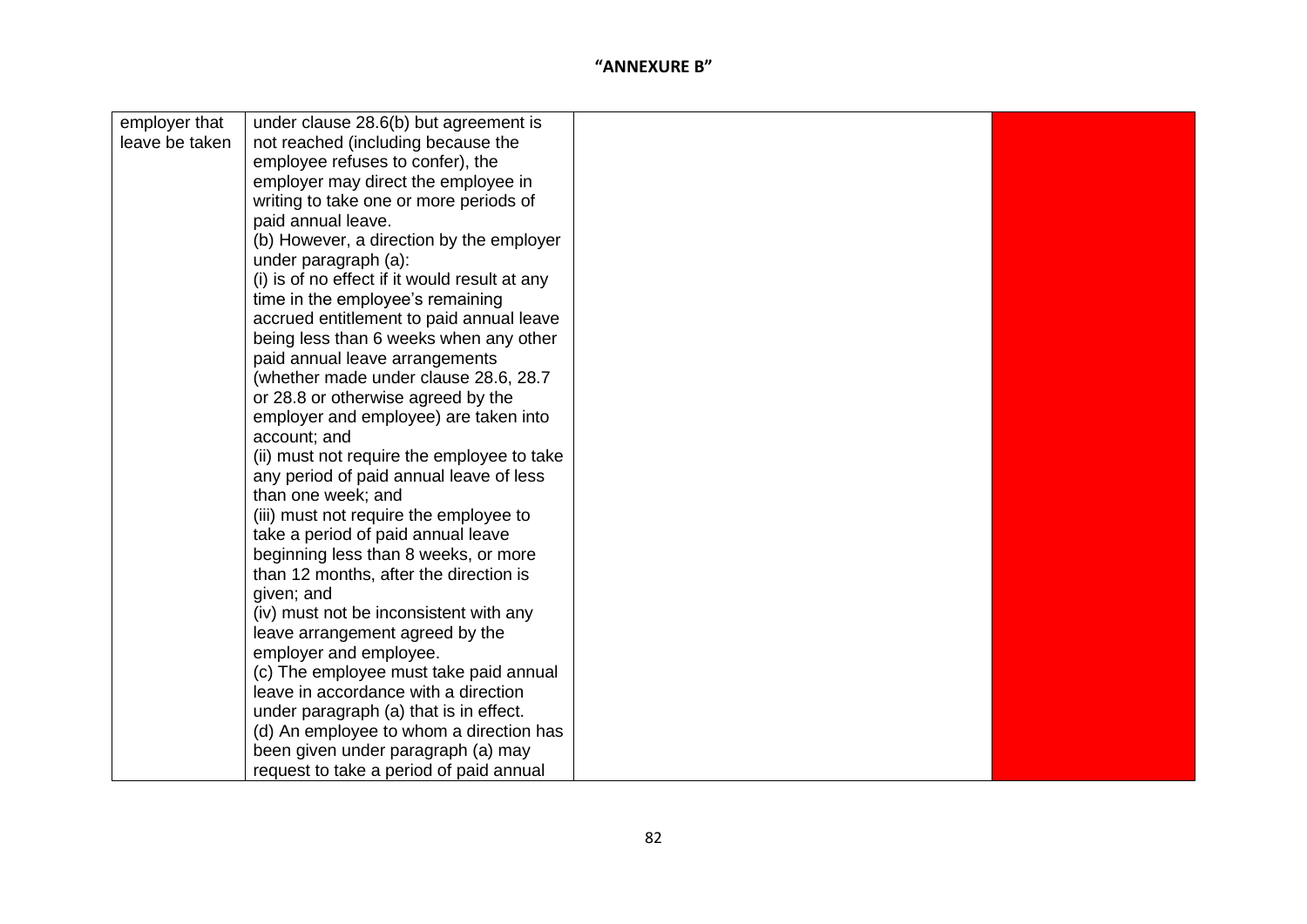|                 | leave as if the direction had not been    |                |              |
|-----------------|-------------------------------------------|----------------|--------------|
|                 | given.                                    |                |              |
|                 | Note 1: Paid annual leave arising from a  |                |              |
|                 | request mentioned in paragraph (d) may    |                |              |
|                 | result in the direction ceasing to have   |                |              |
|                 | effect. See clause 28.7(b)(i).            |                |              |
|                 | Note 2: Under section 88(2) of the Fair   |                |              |
|                 | Work Act, the employer must not           |                |              |
|                 | unreasonably refuse to agree to a         |                |              |
|                 | request by the employee to take paid      |                |              |
|                 | annual leave.                             |                |              |
| Excessive       | 28.8 Excessive leave accruals: request    | No equivalent. | <b>Worse</b> |
| leave accruals: | by employee for leave                     |                |              |
| request by      | (a) If an employee has genuinely tried to |                |              |
| employee for    | reach agreement with an employer under    |                |              |
| leave           | clause 28.6(b) but agreement is not       |                |              |
|                 | reached (including because the employer   |                |              |
|                 | refuses to confer), the employee may      |                |              |
|                 | give a written notice to the employer     |                |              |
|                 | requesting to take one or more periods of |                |              |
|                 | paid annual leave.                        |                |              |
|                 | (b) However, an employee may only give    |                |              |
|                 | a notice to the employer under            |                |              |
|                 | paragraph (a) if:                         |                |              |
|                 | (i) the employee has had an excessive     |                |              |
|                 | leave accrual for more than 6 months at   |                |              |
|                 | the time of giving the notice; and        |                |              |
|                 | (ii) the employee has not been given a    |                |              |
|                 | direction under clause 28.7(a) that, when |                |              |
|                 | any other paid annual leave               |                |              |
|                 | arrangements (whether made under          |                |              |
|                 | clause 28.6, 28.7 or 28.8 or otherwise    |                |              |
|                 | agreed by the employer and employee)      |                |              |
|                 | are taken into account, would eliminate   |                |              |
|                 | the employee's excessive leave accrual.   |                |              |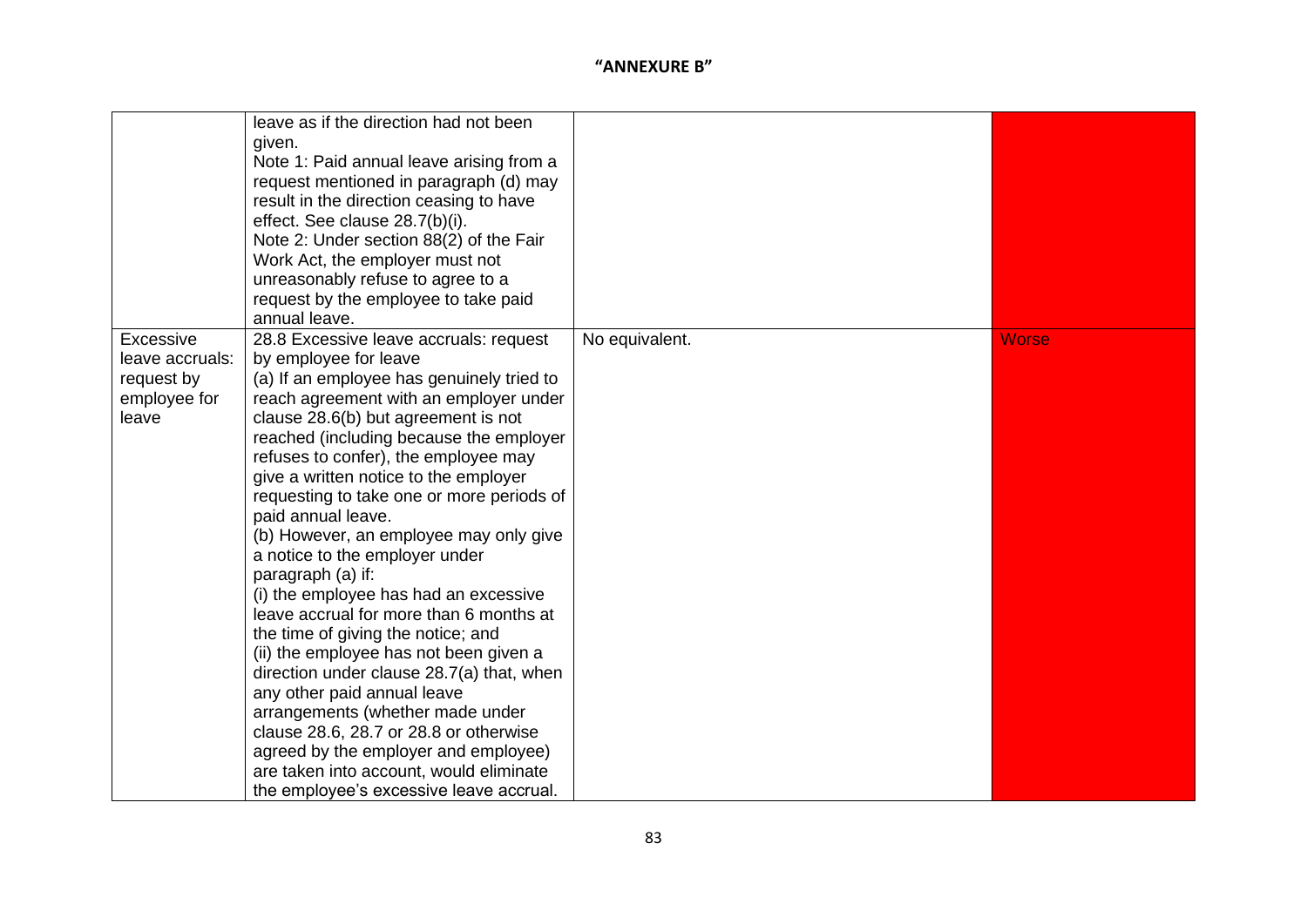|                                                  | (c) A notice given by an employee under<br>paragraph (a) must not:<br>(i) if granted, result in the employee's<br>remaining accrued entitlement to paid<br>annual leave being at any time less than<br>6 weeks when any other paid annual<br>leave arrangements (whether made<br>under clause 28.6, 28.7 or 28.8 or<br>otherwise agreed by the employer and<br>employee) are taken into account; or<br>(ii) provide for the employee to take any<br>period of paid annual leave of less than<br>one week; or<br>(iii) provide for the employee to take a<br>period of paid annual leave beginning<br>less than 8 weeks, or more than 12<br>months, after the notice is given; or<br>(iv) be inconsistent with any leave<br>arrangement agreed by the employer<br>and employee.<br>(d) An employee is not entitled to request<br>by a notice under paragraph (a) more<br>than 4 weeks' paid annual leave (or 5<br>weeks' paid annual leave for a<br>shiftworker, as defined by clause 28.2) in<br>any period of 12 months.<br>(e) The employer must grant paid annual<br>leave requested by a notice under |                                                                                                                          |                                                                                                                      |
|--------------------------------------------------|-----------------------------------------------------------------------------------------------------------------------------------------------------------------------------------------------------------------------------------------------------------------------------------------------------------------------------------------------------------------------------------------------------------------------------------------------------------------------------------------------------------------------------------------------------------------------------------------------------------------------------------------------------------------------------------------------------------------------------------------------------------------------------------------------------------------------------------------------------------------------------------------------------------------------------------------------------------------------------------------------------------------------------------------------------------------------------------------------------------|--------------------------------------------------------------------------------------------------------------------------|----------------------------------------------------------------------------------------------------------------------|
|                                                  | paragraph (a).                                                                                                                                                                                                                                                                                                                                                                                                                                                                                                                                                                                                                                                                                                                                                                                                                                                                                                                                                                                                                                                                                            |                                                                                                                          |                                                                                                                      |
| Personal/carer'<br>leave/compass<br>ionate leave | 29.1 Personal/carer's leave and<br>compassionate leave are provided for in<br>the NES.<br>[cl 29.2] Casual employees                                                                                                                                                                                                                                                                                                                                                                                                                                                                                                                                                                                                                                                                                                                                                                                                                                                                                                                                                                                      | 31 Personal Leave<br>Employees shall be entitled to 10 days' paid<br>31.1.<br>personal leave in each year of employment. | $Worse -$<br><b>Personal Leave in</b><br>the Act is 10 days<br>per year for all<br>employees, although<br>it accrues |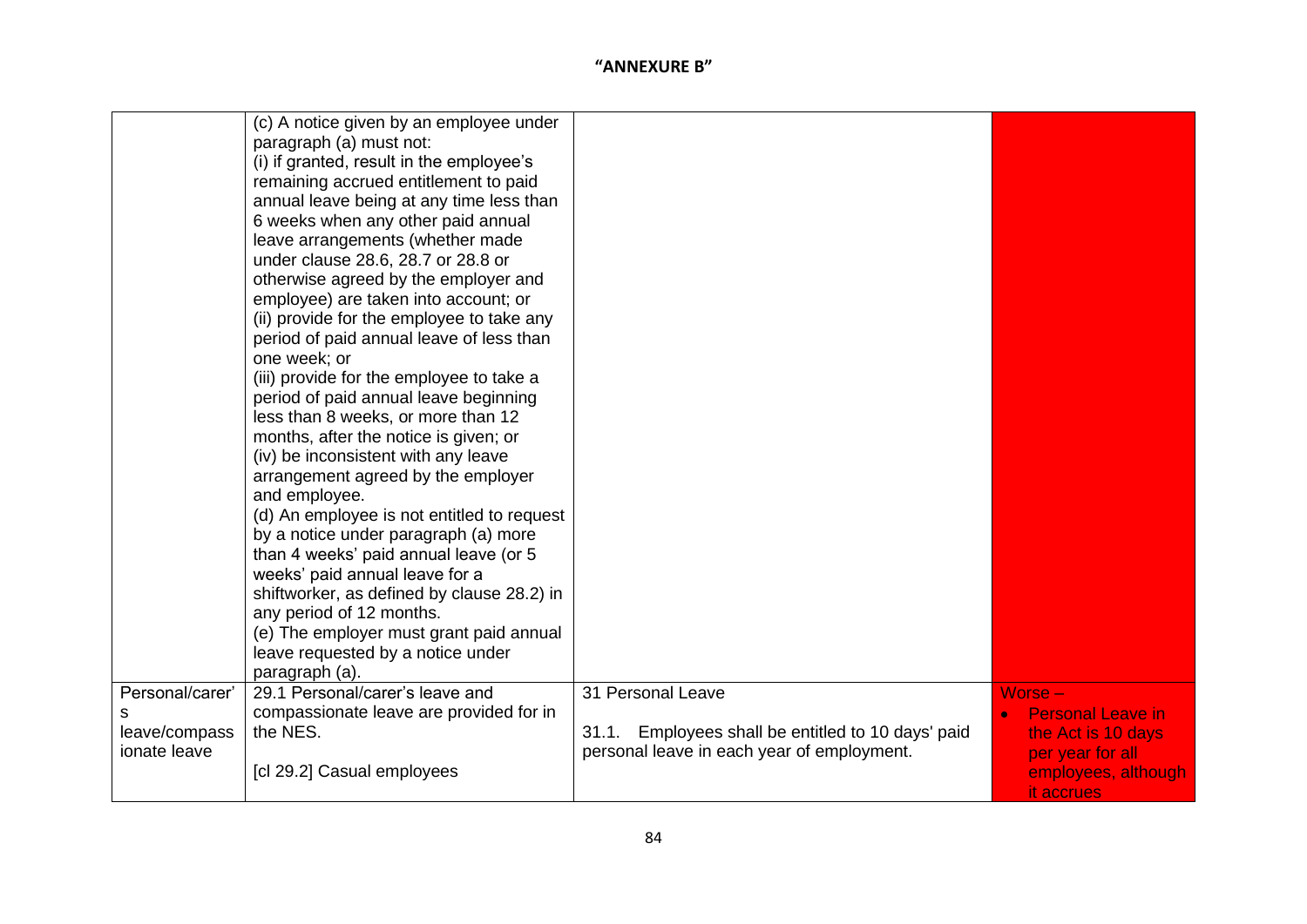| (a) Casual employees are entitled to be<br>not available for work or to leave work to<br>care for a person who is sick and<br>requires care and support or who<br>requires care due to an emergency.<br>(b) Such leave is unpaid. A maximum of<br>48 hours' absence is allowed by right                                                                                                                                                                                                                  | 31.2. Personal leave accrues on a pro-rata basis.<br>is cumulative and is not paid out upon termination of<br>employment.<br>31.3 Personal leave may be used as follows:<br>(a) As "sick leave". in the event of personal illness or<br>injury; or                                                                                                                                                                                                                                                                                                                                                                                                                               | progressively<br>for part-time<br>employees.<br><b>The Agreement's</b><br>provision of pro rata<br>is worse than the<br><b>Award and the Act.</b> |
|----------------------------------------------------------------------------------------------------------------------------------------------------------------------------------------------------------------------------------------------------------------------------------------------------------------------------------------------------------------------------------------------------------------------------------------------------------------------------------------------------------|----------------------------------------------------------------------------------------------------------------------------------------------------------------------------------------------------------------------------------------------------------------------------------------------------------------------------------------------------------------------------------------------------------------------------------------------------------------------------------------------------------------------------------------------------------------------------------------------------------------------------------------------------------------------------------|---------------------------------------------------------------------------------------------------------------------------------------------------|
| with additional absence by agreement.<br>[cl 29.3] An employer must not fail to re-<br>engage a casual employee because the<br>employee has accessed the entitlement<br>under this clause.<br><b>NES Entitlements:</b><br>[s 95] This applies to employees other than<br>casual employees.<br>[s 96] Entitlement to paid personal/carer's<br>leave<br>Amount of leave<br>(1) For each year of service with his or her<br>employer, an employee is entitled to 10 days<br>of paid personal/carer's leave. | (b) As "carer's leave" • to provide care or support to<br>a member of the Employee's Immediate Family<br>or household, who requires care and support<br>because of:<br>(i) A personal illness or injury of a member; or<br>(ii) An unexpected emergency affecting the<br>member.<br>31.4. In order to qualify for the payment of personal<br>leave the Employee must take all reasonable steps<br>to inform the Employer of any expected period of<br>absence from work due to personal leave prior to the<br>start of the Shift on which the Employee is rostered<br>to work or, in exceptional circumstances, as soon as<br>is reasonably practical, in order that alternative |                                                                                                                                                   |
| Accrual of leave<br>(2) An employee's entitlement to paid<br>personal/carer's leave accrues progressively<br>during a year of service according to the<br>employee's ordinary hours of work, and<br>accumulates from year to year.<br>[s 97] Taking paid personal/carer's leave<br>An employee may take paid personal/carer's<br>leave if the leave is taken:                                                                                                                                            | staffing arrangements may be made; and<br>31.5. To substantiate all absences for personal<br>leave the Employee must give the Employer<br>evidence to satisfy as reasonable person as to the<br>Employee's inability to work or, in the case of carer's<br>leave, confirming the illness or injury of the person<br>being cared for by the Employee.<br>The documentary evidence required in<br>31.6.<br>accordance with this Clause must be given to the<br>Employer as soon as is reasonably practicable                                                                                                                                                                       |                                                                                                                                                   |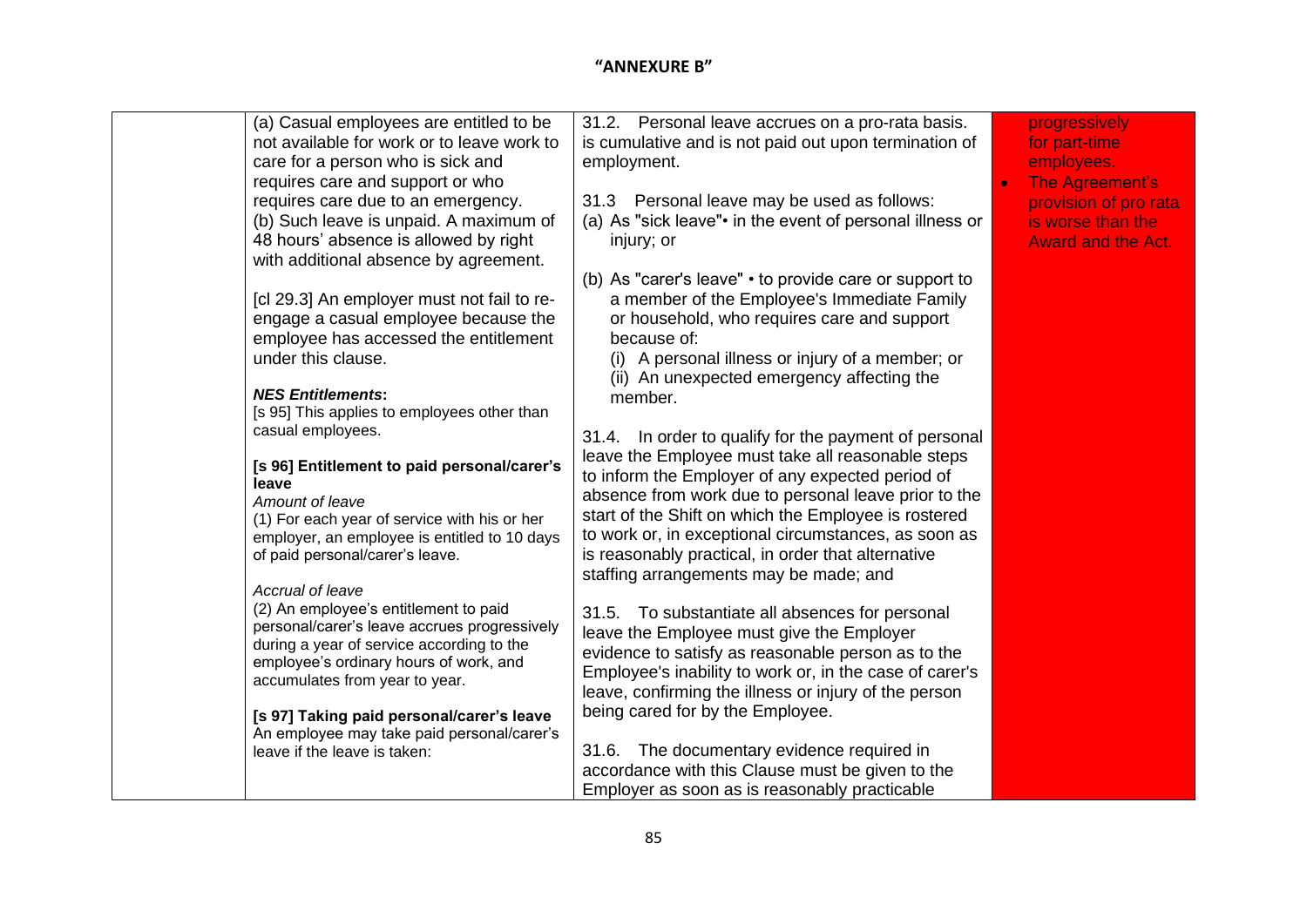| (a) because the employee is not fit for work<br>because of a personal illness, or personal<br>injury, affecting the employee; or<br>(b) to provide care or support to a member of<br>the employee's immediate family, or a<br>member of the employee's household, who<br>requires care or support because of:<br>(i) a personal illness, or personal injury,<br>affecting the member; or<br>(ii) an unexpected emergency affecting the<br>member. | (which may be before or after personal leave has<br>started).<br>31.7 Cashing in of Personal Leave<br>An Employee may elect, and the Employer<br>(a)<br>may agree, to cash in a particular amount of the<br>Employee's accrued personal leave,<br>Any agreement to cash in an amount of an<br>(b)<br>Employee's personal leave must be in writing,<br>The Employer and the Employee must not<br>(c)<br>agree to the Employee cashing in an amount of |  |
|---------------------------------------------------------------------------------------------------------------------------------------------------------------------------------------------------------------------------------------------------------------------------------------------------------------------------------------------------------------------------------------------------------------------------------------------------|------------------------------------------------------------------------------------------------------------------------------------------------------------------------------------------------------------------------------------------------------------------------------------------------------------------------------------------------------------------------------------------------------------------------------------------------------|--|
| Note 1:<br>The notice and evidence<br>requirements of<br>section 107 must be<br>complied with.<br>Note 2:<br>If a female employee has an<br>entitlement to paid personal/carer's leave,<br>she may take that leave instead of taking<br>unpaid special maternity leave under section<br>80.                                                                                                                                                       | accrued personal leave if the agreement would result<br>in the Employee's remaining leave balance being<br>less than 15 days,<br>(d)<br>Any agreement to cash in an amount of an<br>Employee's personal leave must be in accordance<br>with the Fair Work Act 2009<br>Sick Leave and Workers' Compensation<br>31.8<br>Employees are not entitled to paid sick leave for any<br>period in respect of which they are entitled to                       |  |
| [s 98] Employee taken not to be on paid<br>personal/carer's leave on public holiday<br>If the period during which an employee takes<br>paid personal/carer's leave includes a day or<br>part-day that is a public holiday in the place<br>where the employee is based for work<br>purposes, the employee is taken not to be on<br>paid personal/carer's leave on that public<br>holiday.                                                          | workers' compensation.<br>32 Payment of Annual Leave and Personal Leave<br>as Loaded Wage Rate<br>By agreement between an Employee and the<br>Employer, all paid annual leave and personal leave<br>provided for in this Agreement may be paid as a<br>Loaded Wage Rate, in accordance with the following<br>conditions:                                                                                                                             |  |
| [s 99] Payment for paid personal/carer's<br>leave<br>If, in accordance with this Subdivision, an<br>employee takes a period of paid<br>personal/carer's leave, the employer must                                                                                                                                                                                                                                                                  | 32.1. The Employee's Loaded Wage Rate is<br>inclusive of an additional loading representing a pro-<br>rata payment of the entitlement to annual leave and<br>personal leave;                                                                                                                                                                                                                                                                         |  |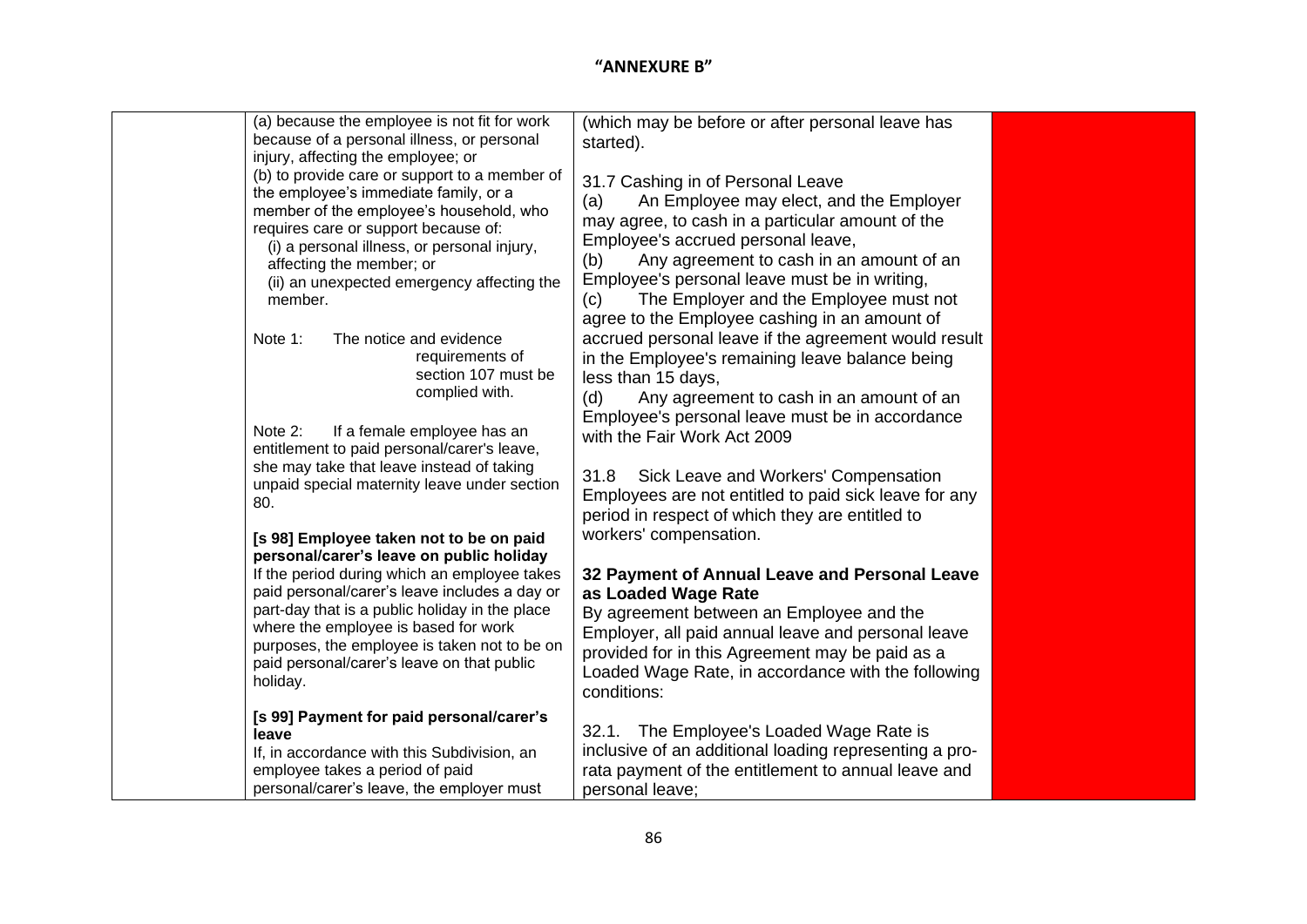| unpaid annual leave or personal leave is taken, pay |                                                                                                                                                                                                                                                                                                                                                                                                                                                                                                                                                                                                                                                                                                                                                                                                                                                                                                                                                                                                                                                                                                                                                                                                                       |
|-----------------------------------------------------|-----------------------------------------------------------------------------------------------------------------------------------------------------------------------------------------------------------------------------------------------------------------------------------------------------------------------------------------------------------------------------------------------------------------------------------------------------------------------------------------------------------------------------------------------------------------------------------------------------------------------------------------------------------------------------------------------------------------------------------------------------------------------------------------------------------------------------------------------------------------------------------------------------------------------------------------------------------------------------------------------------------------------------------------------------------------------------------------------------------------------------------------------------------------------------------------------------------------------|
| to the Employee an amount equal to the difference   |                                                                                                                                                                                                                                                                                                                                                                                                                                                                                                                                                                                                                                                                                                                                                                                                                                                                                                                                                                                                                                                                                                                                                                                                                       |
| between:                                            |                                                                                                                                                                                                                                                                                                                                                                                                                                                                                                                                                                                                                                                                                                                                                                                                                                                                                                                                                                                                                                                                                                                                                                                                                       |
|                                                     |                                                                                                                                                                                                                                                                                                                                                                                                                                                                                                                                                                                                                                                                                                                                                                                                                                                                                                                                                                                                                                                                                                                                                                                                                       |
|                                                     |                                                                                                                                                                                                                                                                                                                                                                                                                                                                                                                                                                                                                                                                                                                                                                                                                                                                                                                                                                                                                                                                                                                                                                                                                       |
|                                                     |                                                                                                                                                                                                                                                                                                                                                                                                                                                                                                                                                                                                                                                                                                                                                                                                                                                                                                                                                                                                                                                                                                                                                                                                                       |
|                                                     |                                                                                                                                                                                                                                                                                                                                                                                                                                                                                                                                                                                                                                                                                                                                                                                                                                                                                                                                                                                                                                                                                                                                                                                                                       |
|                                                     |                                                                                                                                                                                                                                                                                                                                                                                                                                                                                                                                                                                                                                                                                                                                                                                                                                                                                                                                                                                                                                                                                                                                                                                                                       |
|                                                     |                                                                                                                                                                                                                                                                                                                                                                                                                                                                                                                                                                                                                                                                                                                                                                                                                                                                                                                                                                                                                                                                                                                                                                                                                       |
|                                                     |                                                                                                                                                                                                                                                                                                                                                                                                                                                                                                                                                                                                                                                                                                                                                                                                                                                                                                                                                                                                                                                                                                                                                                                                                       |
|                                                     |                                                                                                                                                                                                                                                                                                                                                                                                                                                                                                                                                                                                                                                                                                                                                                                                                                                                                                                                                                                                                                                                                                                                                                                                                       |
|                                                     |                                                                                                                                                                                                                                                                                                                                                                                                                                                                                                                                                                                                                                                                                                                                                                                                                                                                                                                                                                                                                                                                                                                                                                                                                       |
|                                                     |                                                                                                                                                                                                                                                                                                                                                                                                                                                                                                                                                                                                                                                                                                                                                                                                                                                                                                                                                                                                                                                                                                                                                                                                                       |
|                                                     |                                                                                                                                                                                                                                                                                                                                                                                                                                                                                                                                                                                                                                                                                                                                                                                                                                                                                                                                                                                                                                                                                                                                                                                                                       |
|                                                     |                                                                                                                                                                                                                                                                                                                                                                                                                                                                                                                                                                                                                                                                                                                                                                                                                                                                                                                                                                                                                                                                                                                                                                                                                       |
| be calculated with reference to the respective      |                                                                                                                                                                                                                                                                                                                                                                                                                                                                                                                                                                                                                                                                                                                                                                                                                                                                                                                                                                                                                                                                                                                                                                                                                       |
| Ordinary Wage Rate exclusive of any loading for     |                                                                                                                                                                                                                                                                                                                                                                                                                                                                                                                                                                                                                                                                                                                                                                                                                                                                                                                                                                                                                                                                                                                                                                                                                       |
| annual leave and personal leave.                    |                                                                                                                                                                                                                                                                                                                                                                                                                                                                                                                                                                                                                                                                                                                                                                                                                                                                                                                                                                                                                                                                                                                                                                                                                       |
|                                                     |                                                                                                                                                                                                                                                                                                                                                                                                                                                                                                                                                                                                                                                                                                                                                                                                                                                                                                                                                                                                                                                                                                                                                                                                                       |
|                                                     |                                                                                                                                                                                                                                                                                                                                                                                                                                                                                                                                                                                                                                                                                                                                                                                                                                                                                                                                                                                                                                                                                                                                                                                                                       |
|                                                     |                                                                                                                                                                                                                                                                                                                                                                                                                                                                                                                                                                                                                                                                                                                                                                                                                                                                                                                                                                                                                                                                                                                                                                                                                       |
|                                                     |                                                                                                                                                                                                                                                                                                                                                                                                                                                                                                                                                                                                                                                                                                                                                                                                                                                                                                                                                                                                                                                                                                                                                                                                                       |
|                                                     |                                                                                                                                                                                                                                                                                                                                                                                                                                                                                                                                                                                                                                                                                                                                                                                                                                                                                                                                                                                                                                                                                                                                                                                                                       |
|                                                     |                                                                                                                                                                                                                                                                                                                                                                                                                                                                                                                                                                                                                                                                                                                                                                                                                                                                                                                                                                                                                                                                                                                                                                                                                       |
|                                                     |                                                                                                                                                                                                                                                                                                                                                                                                                                                                                                                                                                                                                                                                                                                                                                                                                                                                                                                                                                                                                                                                                                                                                                                                                       |
|                                                     |                                                                                                                                                                                                                                                                                                                                                                                                                                                                                                                                                                                                                                                                                                                                                                                                                                                                                                                                                                                                                                                                                                                                                                                                                       |
|                                                     | 32.2.<br>The Employee will still accrue a pro-rata<br>entitlement to take annual leave and per\$on;, I leave,<br>however, when such annual leave or personal leave<br>is taken it will be unpaid; and<br>32.3. If the Employee's Loaded Wage Rate<br>increases ofter the Employee has received p;, yment<br>of unused accrued annual leave and personal leave,<br>but before the Employee takes such annual leave or<br>personal leave, the Employer will, at the time such<br>the former pro-rata payment of the<br>(a)<br>Employee's entitlement to annual leave or personal<br>leave; and<br>the new pro•rata payment of the Employee's<br>(b)<br>entitlement to annual leave or personal leave;<br>32.4. Any Overtime loadings payable pursuant to<br>Clause 18, pro rata long service leave on termination<br>pursuant to Clause 36, payment in lieu of notice of<br>termination payable pursuant to Clause 44.2 or<br>severance pay payable pursuant to Clause 47, shall<br>33 Unpaid Carer's Leave<br>Employees, including Casual Employees,<br>33.1.<br>shall be entitled to up to 2 days' unpaid carer's leave<br>for each occasion where a member of the<br>Employee's Immediate Family, or a member of the |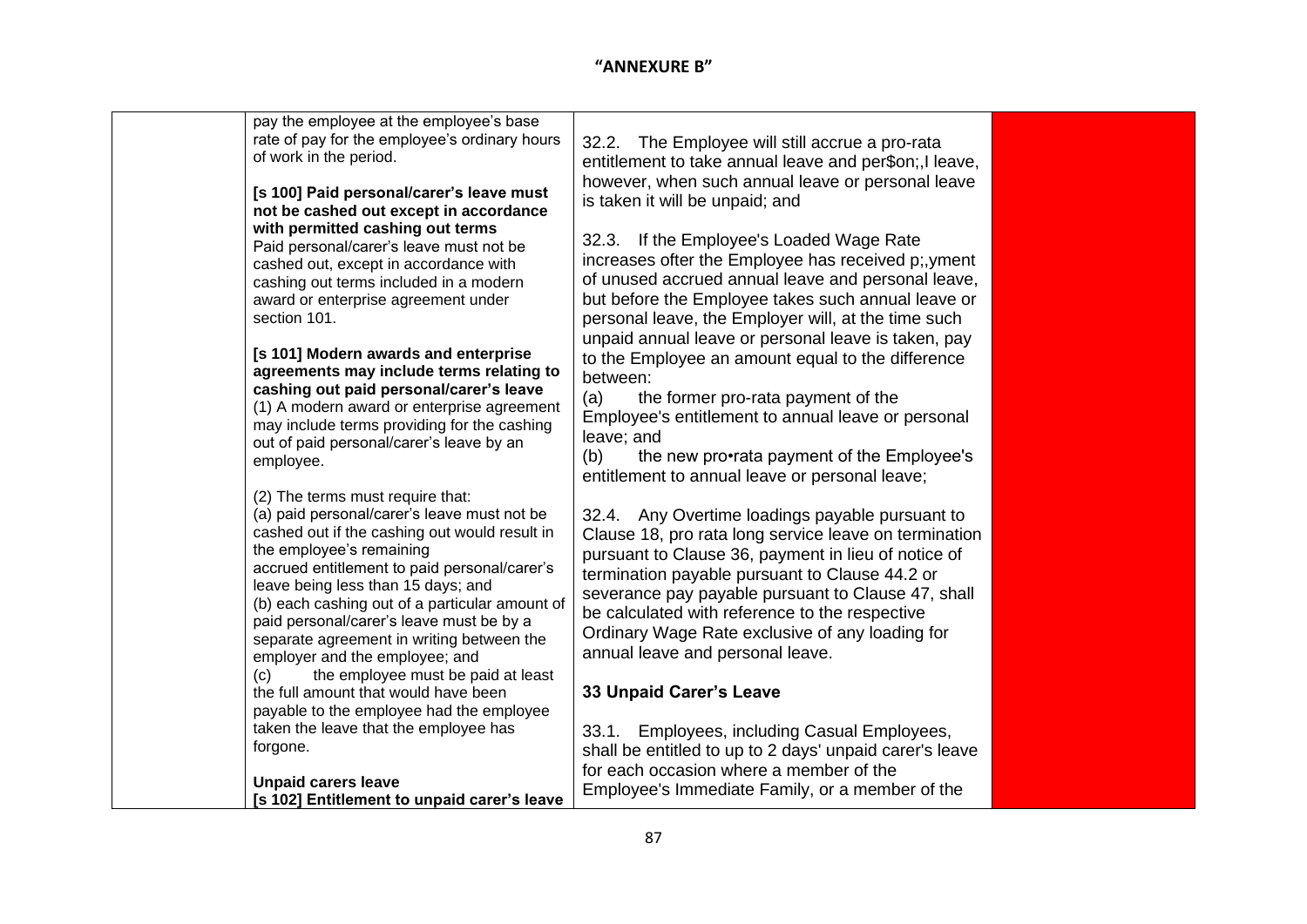| An employee is entitled to 2 days of unpaid<br>carer's leave for each occasion (a<br>permissible occasion) when a member of<br>the employee's immediate family, or a<br>member of the employee's household,<br>requires care or support because of:<br>(a) a personal illness, or personal injury,<br>affecting the member; or | Employee's household, requires care or support<br>during such a period because of:<br>A personal illness, or injury, of the member;<br>(a)<br>or<br>(b)<br>An unexpected emergency affecting the<br>member.                                                                                                     |  |
|--------------------------------------------------------------------------------------------------------------------------------------------------------------------------------------------------------------------------------------------------------------------------------------------------------------------------------|-----------------------------------------------------------------------------------------------------------------------------------------------------------------------------------------------------------------------------------------------------------------------------------------------------------------|--|
| (b) an unexpected emergency affecting the<br>member.<br>[s 103] Taking unpaid carer's leave<br>(1) An employee may take unpaid carer's<br>leave for a particular permissible occasion if<br>the leave is taken to provide care or support<br>as referred to in section 102.                                                    | 33.2. To be entitled to take unpaid carer's leave in<br>accordance with this Clause:<br>The Employee's entitlement to paid personal<br>(a)<br>leave in accordance with Clause 31<br>must be exhausted; and<br>(b)<br>If required by the Employer, the Employee<br>must give the Employer evidence to satisfy as |  |
| (2) An employee may take unpaid carer's<br>leave for a particular permissible occasion<br>as:<br>(a) a single continuous period of up to 2<br>days; or<br>(b) any separate periods to which the                                                                                                                                | reasonable person as to the illness or injury of the<br>person being cared for by the Employee.<br><b>34 Compassionate Leave</b>                                                                                                                                                                                |  |
| employee and his or her employer agree.<br>An employee cannot take unpaid<br>(3)<br>carer's leave during a particular period if the<br>employee could instead take paid<br>personal/carer's leave.                                                                                                                             | 34.1. Employees are entitled to up to 2 days' paid<br>compassionate leave on each occasion of the<br>following:<br>For the purposes of spending time with a<br>(a)<br>person who is a member of the Employee's<br>Immediate Family or household who has a personal                                              |  |
| <b>Compassionate leave</b><br>[s 104] Entitlement to compassionate<br>leave<br>An employee is entitled to 2 days of<br>compassionate leave for each occasion (a<br>permissible occasion) when a member of<br>the employee's immediate family, or a                                                                             | illness, or injury, that poses a serious threat to his or<br>her life; or<br>(b)<br>After the death of a member of the<br>Employee's Immediate Family or household.<br>34.2. If the Employer requests reasonable<br>evidence of the illness, injury or de.th, the Employee                                      |  |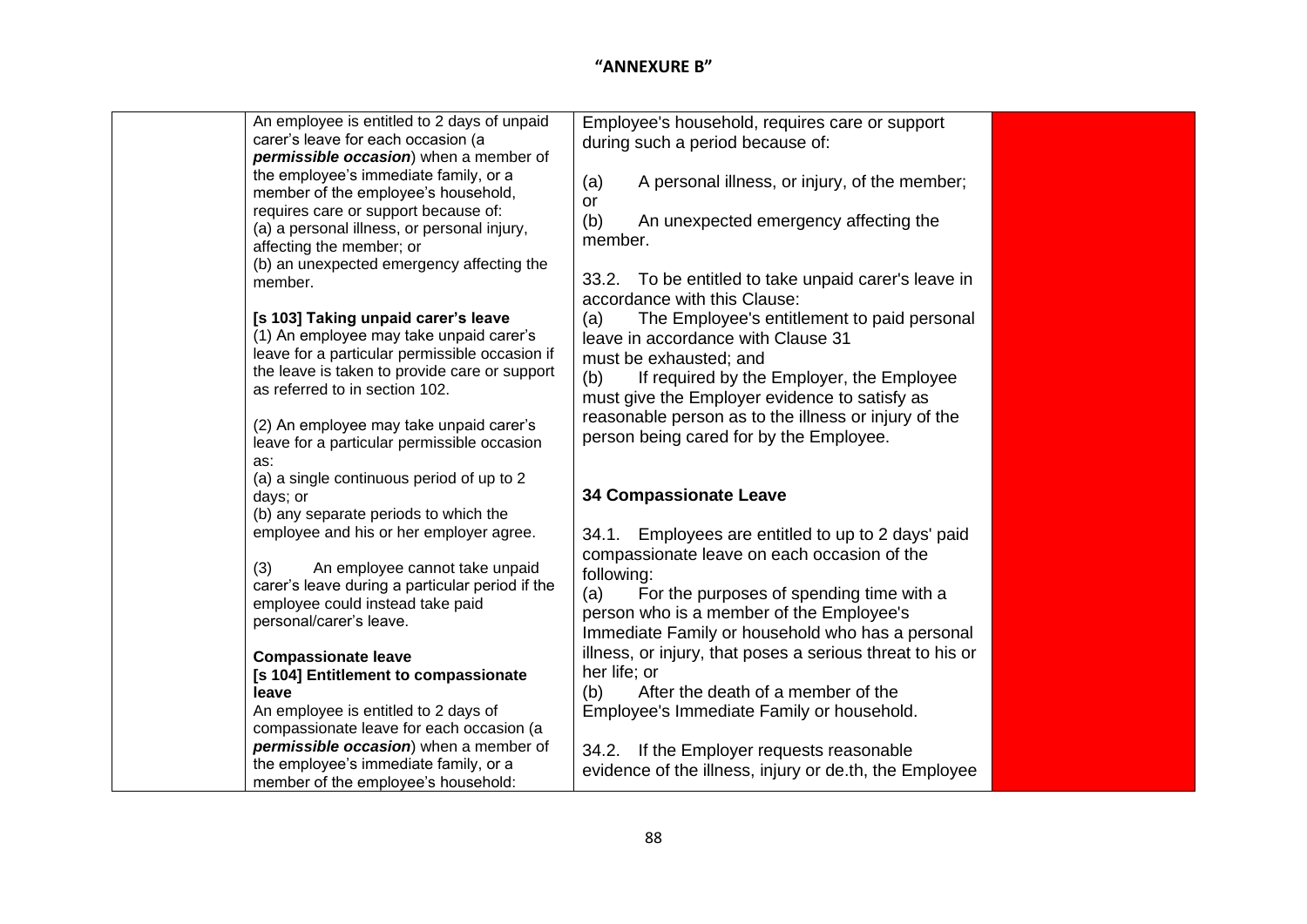| (a) contracts or develops a personal illness<br>that poses a serious threat to his or her life;<br>or<br>(b) sustains a personal injury that poses a<br>serious threat to his or her life; or<br>(c) dies.                                                                                                                                                                                                                                                                                                                                                                                                                                                                                                                                                                                                                                                             | must provide such evidence in order to receive<br>payment for compassionate leave.<br>34.3. Casual Employees shall be entitled to<br>compassionate leave in accordance with this clause,<br>save that such leave shall be unpaid. |  |
|------------------------------------------------------------------------------------------------------------------------------------------------------------------------------------------------------------------------------------------------------------------------------------------------------------------------------------------------------------------------------------------------------------------------------------------------------------------------------------------------------------------------------------------------------------------------------------------------------------------------------------------------------------------------------------------------------------------------------------------------------------------------------------------------------------------------------------------------------------------------|-----------------------------------------------------------------------------------------------------------------------------------------------------------------------------------------------------------------------------------|--|
| [s 105] Taking compassionate leave<br>(1) An employee may take compassionate<br>leave for a particular permissible occasion if<br>the leave is taken:<br>(a) to spend time with the member of the<br>employee's immediate family or household<br>who has contracted or developed the<br>personal illness, or sustained the personal<br>injury, referred to in section 104; or<br>(b) after the death of the member of the<br>employee's immediate family or household<br>referred to in section 104.<br>(2) An employee may take compassionate<br>leave for a particular permissible occasion<br>as:<br>(a) a single continuous 2 day period; or<br>(b) 2 separate periods of 1 day each; or<br>(c) any separate periods to which the<br>employee and his or her employer agree.<br>(3) If the permissible occasion is the<br>contraction or development of a personal |                                                                                                                                                                                                                                   |  |
| illness, or the sustaining of a personal injury,<br>the employee may take the compassionate<br>leave for that occasion at any time while the<br>illness or injury persists.<br>Note: The notice and evidence requirements<br>of section 107 must be complied with.                                                                                                                                                                                                                                                                                                                                                                                                                                                                                                                                                                                                     |                                                                                                                                                                                                                                   |  |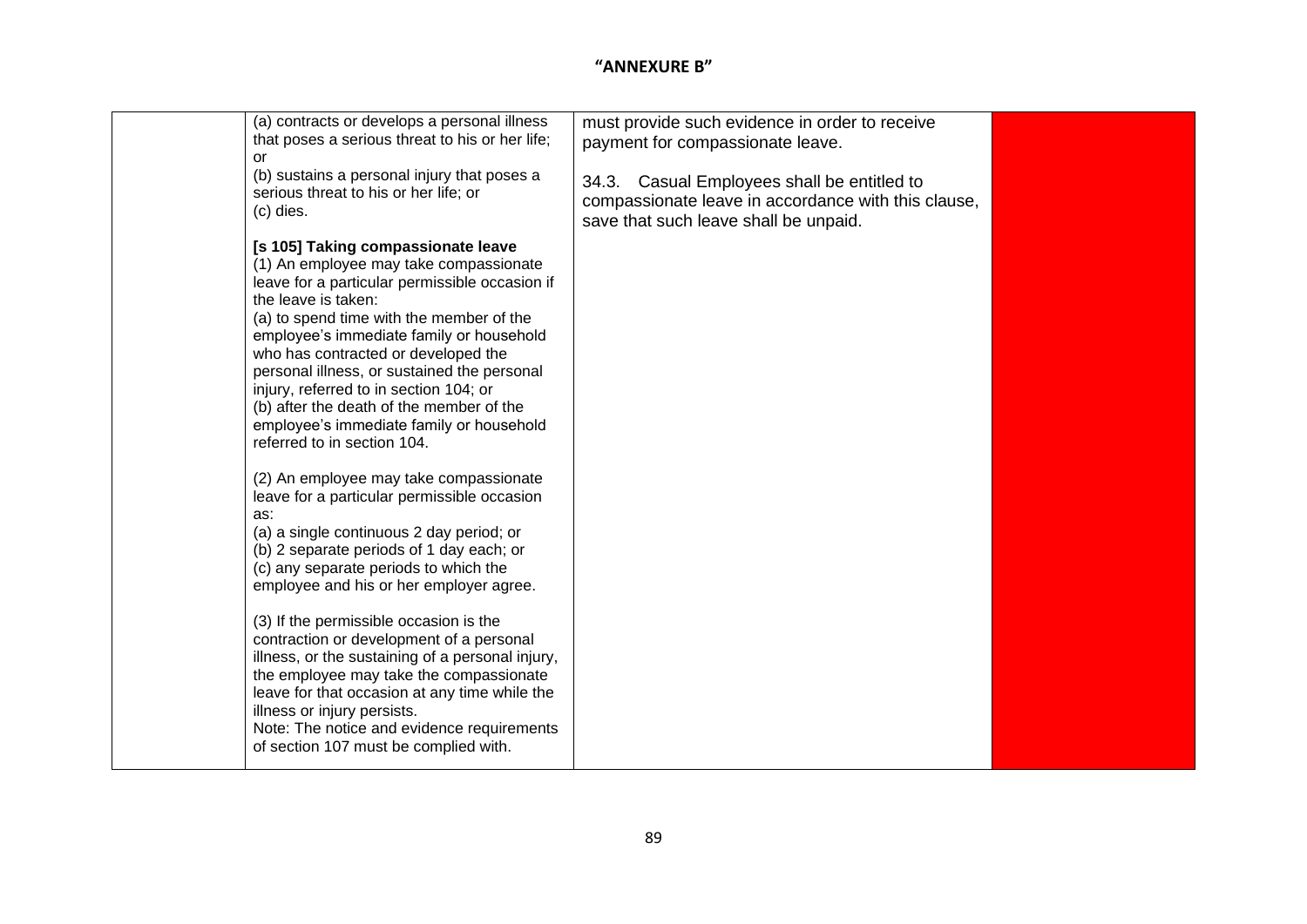|                 | [s 106] Payment for compassionate leave                                                   |
|-----------------|-------------------------------------------------------------------------------------------|
|                 | (other than for casual employees)                                                         |
|                 | If, in accordance with this Subdivision, an                                               |
|                 | employee, other than a casual employee,<br>takes a period of compassionate leave, the     |
|                 | employer must pay the employee at the                                                     |
|                 | employee's base rate of pay for the                                                       |
|                 | employee's ordinary hours of work in the                                                  |
| period.         |                                                                                           |
|                 | Note: For casual employees, compassionate                                                 |
|                 | leave is unpaid leave.                                                                    |
|                 | [s 107] Notice and evidence requirements                                                  |
| Notice          |                                                                                           |
|                 |                                                                                           |
|                 | (1) An employee must give his or her                                                      |
|                 | employer notice of the taking of leave under<br>this Division by the employee.            |
|                 |                                                                                           |
| (2) The notice: |                                                                                           |
|                 | (a) must be given to the employer as soon                                                 |
|                 | as practicable (which may be a time after the                                             |
|                 | leave has started); and                                                                   |
|                 |                                                                                           |
|                 | (b) must advise the employer of the period,                                               |
|                 | or expected period, of the leave.                                                         |
| Evidence        |                                                                                           |
|                 |                                                                                           |
|                 | (3) An employee who has given his or her<br>employer notice of the taking of leave under  |
|                 | this Division must, if required by the                                                    |
|                 | employer, give the employer evidence that                                                 |
|                 | would satisfy a reasonable person that:                                                   |
|                 |                                                                                           |
|                 | (a) if it is paid personal/carer's leave--the<br>leave is taken for a reason specified in |
| section 97; or  |                                                                                           |
|                 |                                                                                           |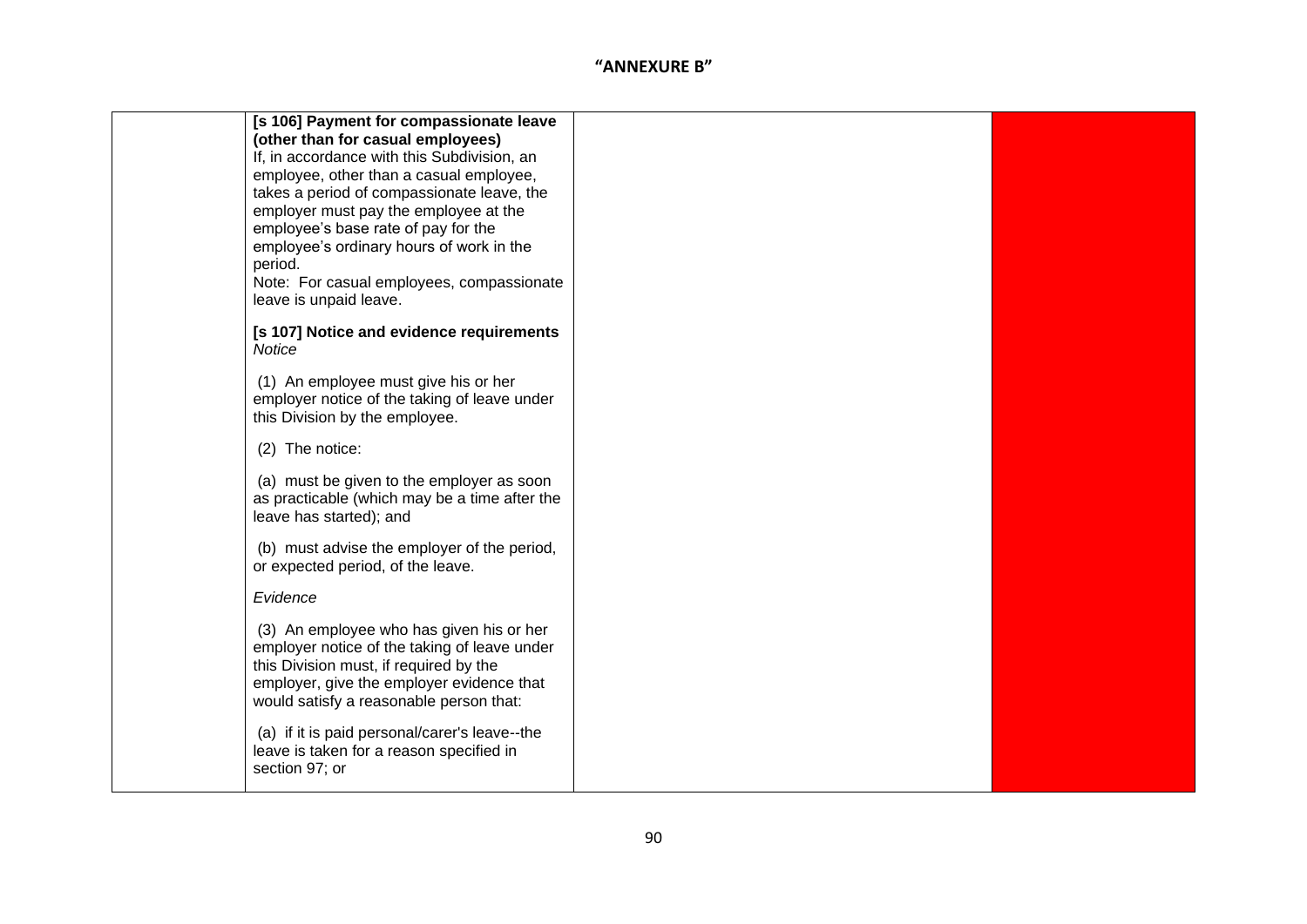|                    | (b) if it is unpaid carer's leave--the leave is<br>taken for a permissible occasion in<br>circumstances specified<br>in subsection 103(1); or<br>(c) if it is compassionate leave--the leave is                                                 |                                                                                                     |                                              |
|--------------------|-------------------------------------------------------------------------------------------------------------------------------------------------------------------------------------------------------------------------------------------------|-----------------------------------------------------------------------------------------------------|----------------------------------------------|
|                    | taken for a permissible occasion in<br>circumstances specified<br>in subsection 105(1).                                                                                                                                                         |                                                                                                     |                                              |
|                    | Compliance                                                                                                                                                                                                                                      |                                                                                                     |                                              |
|                    | (4) An employee is not entitled to take leave<br>under this Division unless the employee<br>complies with this section.                                                                                                                         |                                                                                                     |                                              |
|                    | Modern awards and enterprise agreements<br>may include evidence requirements                                                                                                                                                                    |                                                                                                     |                                              |
|                    | (5) A modern award or enterprise<br>agreement may include terms relating to the<br>kind of evidence that an employee must<br>provide in order to be entitled to paid<br>personal/carer's leave, unpaid carer's leave<br>or compassionate leave. |                                                                                                     |                                              |
|                    | Note: Personal information given to an<br>employer under this section may be<br>regulated under the <b>Privacy Act 1988</b>                                                                                                                     |                                                                                                     |                                              |
| Public<br>Holidays | 30.1 Public holidays are provided for in<br>the NES.                                                                                                                                                                                            | 40 Public Holidays                                                                                  | Worse - does not<br>specify the penalties of |
|                    |                                                                                                                                                                                                                                                 | 40.1. As the Employer generally trades on public<br>holidays, Employees may be requested to work on | the Award.                                   |
|                    | 30.2 An employer and employee may<br>agree to substitute another day for a day                                                                                                                                                                  | public holidays.                                                                                    | See comparison of                            |
|                    | that would otherwise be a public holiday                                                                                                                                                                                                        |                                                                                                     | penalty rates above.                         |
|                    | under the NES. If an employee works on                                                                                                                                                                                                          | 40.2. Public holidays are those days (including                                                     |                                              |
|                    | either the public holiday or the substitute<br>day public holiday penalties apply. If both                                                                                                                                                      | substituted public holidays) declared or prescribed<br>as public holidays in Victoria, ACT or NT as | Worse:<br>Options A, B, C, D, E              |
|                    | days are worked, the public holiday                                                                                                                                                                                                             | applicable to the location of the Employer.                                                         |                                              |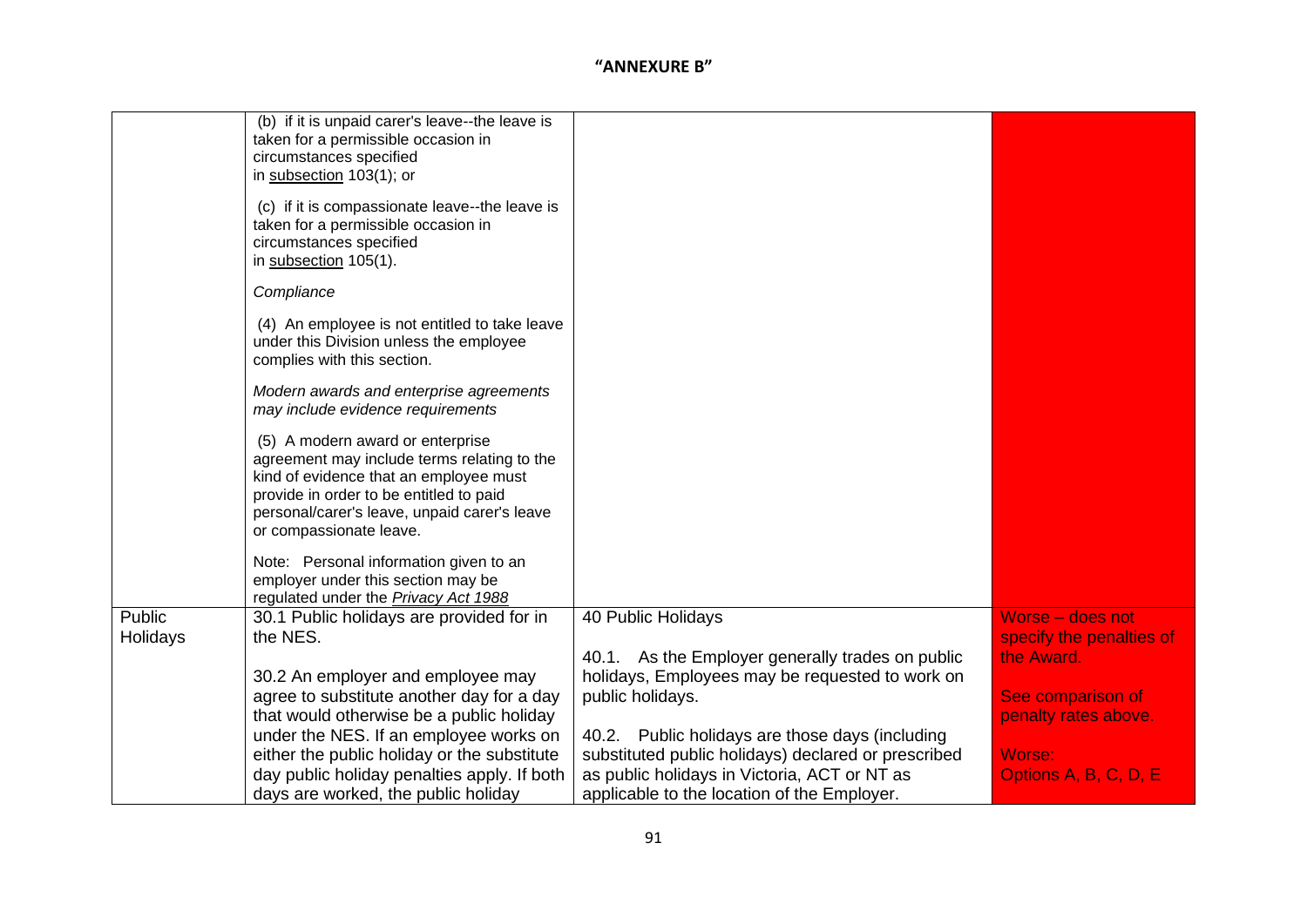| Better: Option F (250%) |                                                                                                      | penalties must be paid on one day                                                                                                                                                                                                                                                                                                                                                                                                                                                                                                                                                                                      |
|-------------------------|------------------------------------------------------------------------------------------------------|------------------------------------------------------------------------------------------------------------------------------------------------------------------------------------------------------------------------------------------------------------------------------------------------------------------------------------------------------------------------------------------------------------------------------------------------------------------------------------------------------------------------------------------------------------------------------------------------------------------------|
|                         | 40.3. Public Holidays Worked                                                                         | chosen by the employee.                                                                                                                                                                                                                                                                                                                                                                                                                                                                                                                                                                                                |
|                         | An Employee who works on a public holiday shall be                                                   |                                                                                                                                                                                                                                                                                                                                                                                                                                                                                                                                                                                                                        |
|                         | paid for each hour of work performed in accordance                                                   | 30.3 An employer and employee may                                                                                                                                                                                                                                                                                                                                                                                                                                                                                                                                                                                      |
|                         | with the applicable nominated Minimum Wage Rate                                                      | agree to substitute another part-day for a                                                                                                                                                                                                                                                                                                                                                                                                                                                                                                                                                                             |
|                         | Schedule.                                                                                            | part-day that would otherwise be a part-                                                                                                                                                                                                                                                                                                                                                                                                                                                                                                                                                                               |
|                         |                                                                                                      | day public holiday under the NES. If an                                                                                                                                                                                                                                                                                                                                                                                                                                                                                                                                                                                |
|                         | 40.4. Public Holidays Not Worked                                                                     | employee works on either the part-day                                                                                                                                                                                                                                                                                                                                                                                                                                                                                                                                                                                  |
|                         |                                                                                                      |                                                                                                                                                                                                                                                                                                                                                                                                                                                                                                                                                                                                                        |
|                         |                                                                                                      |                                                                                                                                                                                                                                                                                                                                                                                                                                                                                                                                                                                                                        |
|                         | their Wage Rate for their Rostered Hours of Work.                                                    |                                                                                                                                                                                                                                                                                                                                                                                                                                                                                                                                                                                                                        |
|                         |                                                                                                      | penalties must be paid on one part-day                                                                                                                                                                                                                                                                                                                                                                                                                                                                                                                                                                                 |
|                         |                                                                                                      | chosen by the employee.                                                                                                                                                                                                                                                                                                                                                                                                                                                                                                                                                                                                |
|                         |                                                                                                      |                                                                                                                                                                                                                                                                                                                                                                                                                                                                                                                                                                                                                        |
|                         |                                                                                                      | 30.4 Work on a public holiday must be                                                                                                                                                                                                                                                                                                                                                                                                                                                                                                                                                                                  |
|                         |                                                                                                      | compensated by payment at the rate of                                                                                                                                                                                                                                                                                                                                                                                                                                                                                                                                                                                  |
|                         |                                                                                                      |                                                                                                                                                                                                                                                                                                                                                                                                                                                                                                                                                                                                                        |
|                         |                                                                                                      |                                                                                                                                                                                                                                                                                                                                                                                                                                                                                                                                                                                                                        |
|                         |                                                                                                      |                                                                                                                                                                                                                                                                                                                                                                                                                                                                                                                                                                                                                        |
|                         |                                                                                                      |                                                                                                                                                                                                                                                                                                                                                                                                                                                                                                                                                                                                                        |
|                         |                                                                                                      |                                                                                                                                                                                                                                                                                                                                                                                                                                                                                                                                                                                                                        |
|                         |                                                                                                      |                                                                                                                                                                                                                                                                                                                                                                                                                                                                                                                                                                                                                        |
|                         |                                                                                                      |                                                                                                                                                                                                                                                                                                                                                                                                                                                                                                                                                                                                                        |
|                         |                                                                                                      |                                                                                                                                                                                                                                                                                                                                                                                                                                                                                                                                                                                                                        |
|                         |                                                                                                      |                                                                                                                                                                                                                                                                                                                                                                                                                                                                                                                                                                                                                        |
|                         |                                                                                                      |                                                                                                                                                                                                                                                                                                                                                                                                                                                                                                                                                                                                                        |
|                         |                                                                                                      | holiday                                                                                                                                                                                                                                                                                                                                                                                                                                                                                                                                                                                                                |
|                         |                                                                                                      | (1) An employee is entitled to be absent from                                                                                                                                                                                                                                                                                                                                                                                                                                                                                                                                                                          |
|                         |                                                                                                      | his or her employment on a day or part-day                                                                                                                                                                                                                                                                                                                                                                                                                                                                                                                                                                             |
|                         |                                                                                                      |                                                                                                                                                                                                                                                                                                                                                                                                                                                                                                                                                                                                                        |
|                         |                                                                                                      |                                                                                                                                                                                                                                                                                                                                                                                                                                                                                                                                                                                                                        |
|                         |                                                                                                      |                                                                                                                                                                                                                                                                                                                                                                                                                                                                                                                                                                                                                        |
|                         |                                                                                                      |                                                                                                                                                                                                                                                                                                                                                                                                                                                                                                                                                                                                                        |
|                         | A Permanent Employee who is rostered, but not<br>required, to work on a public holiday shall be paid | public holiday or the substitute part-day<br>public holiday penalties apply. If both<br>part-days are worked, the public holiday<br>225% (250% for casual employees,<br>inclusive of the casual loading).<br>NOTE: For provisions relating to part-day<br>public holidays see Schedule E-Part-<br>day Public Holidays.<br><b>NES Entitlement:</b><br>[s 114] Entitlement to be absent from<br>employment on public holiday<br>Employee entitled to be absent on public<br>that is a public holiday in the place where the<br>employee is based for work purposes.<br>Reasonable requests to work on public<br>holidays |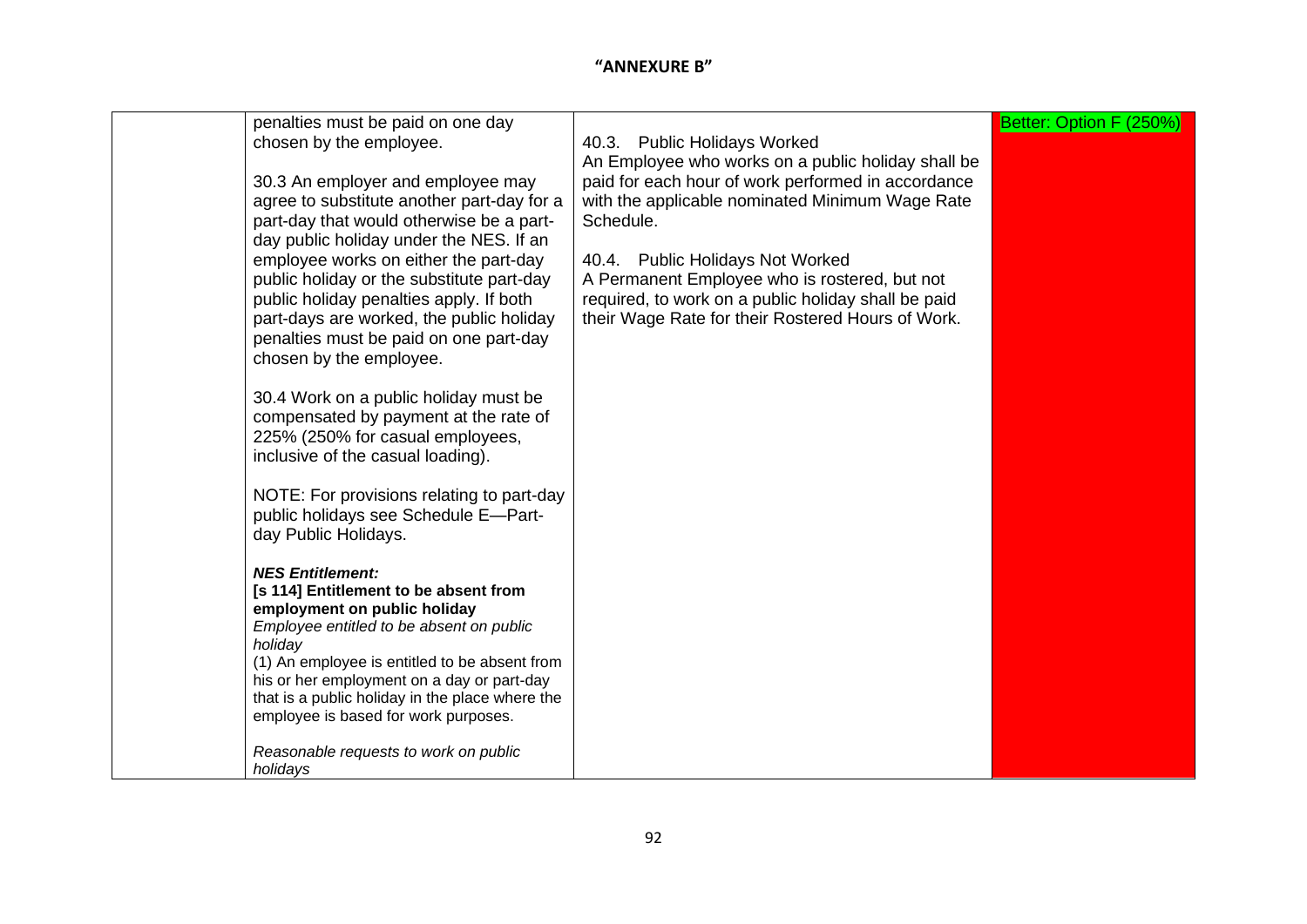| (2) However, an employer may request an         |  |
|-------------------------------------------------|--|
| employee to work on a public holiday if the     |  |
| request is reasonable.                          |  |
|                                                 |  |
|                                                 |  |
| (3) If an employer requests an employee to      |  |
| work on a public holiday, the employee may      |  |
| refuse the request if:                          |  |
| (a) the request is not reasonable; or           |  |
|                                                 |  |
| (b) the refusal is reasonable.                  |  |
|                                                 |  |
| (4) In determining whether a request, or a      |  |
| refusal of a request, to work on a public       |  |
| holiday is reasonable, the following must be    |  |
| taken into account:                             |  |
|                                                 |  |
| (a) the nature of the employer's workplace or   |  |
| enterprise (including its operational           |  |
| requirements), and the nature of the work       |  |
| performed by the employee;                      |  |
| (b) the employee's personal circumstances,      |  |
| including family responsibilities;              |  |
|                                                 |  |
| (c) whether the employee could reasonably       |  |
| expect that the employer might request work     |  |
| on the public holiday;                          |  |
| (d) whether the employee is entitled to         |  |
| receive overtime payments, penalty rates or     |  |
| other compensation for, or a level of           |  |
| remuneration that reflects an expectation of,   |  |
|                                                 |  |
| work on the public holiday;                     |  |
| (e) the type of employment of the employee      |  |
| (for example, whether full-time, part-time,     |  |
| casual or shiftwork);                           |  |
| (f) the amount of notice in advance of the      |  |
| public holiday given by the employer when       |  |
| making the request;                             |  |
| (g) in relation to the refusal of a request-the |  |
|                                                 |  |
| amount of notice in advance of the public       |  |
| holiday given by the employee when refusing     |  |
| the request;                                    |  |
| (h) any other relevant matter.                  |  |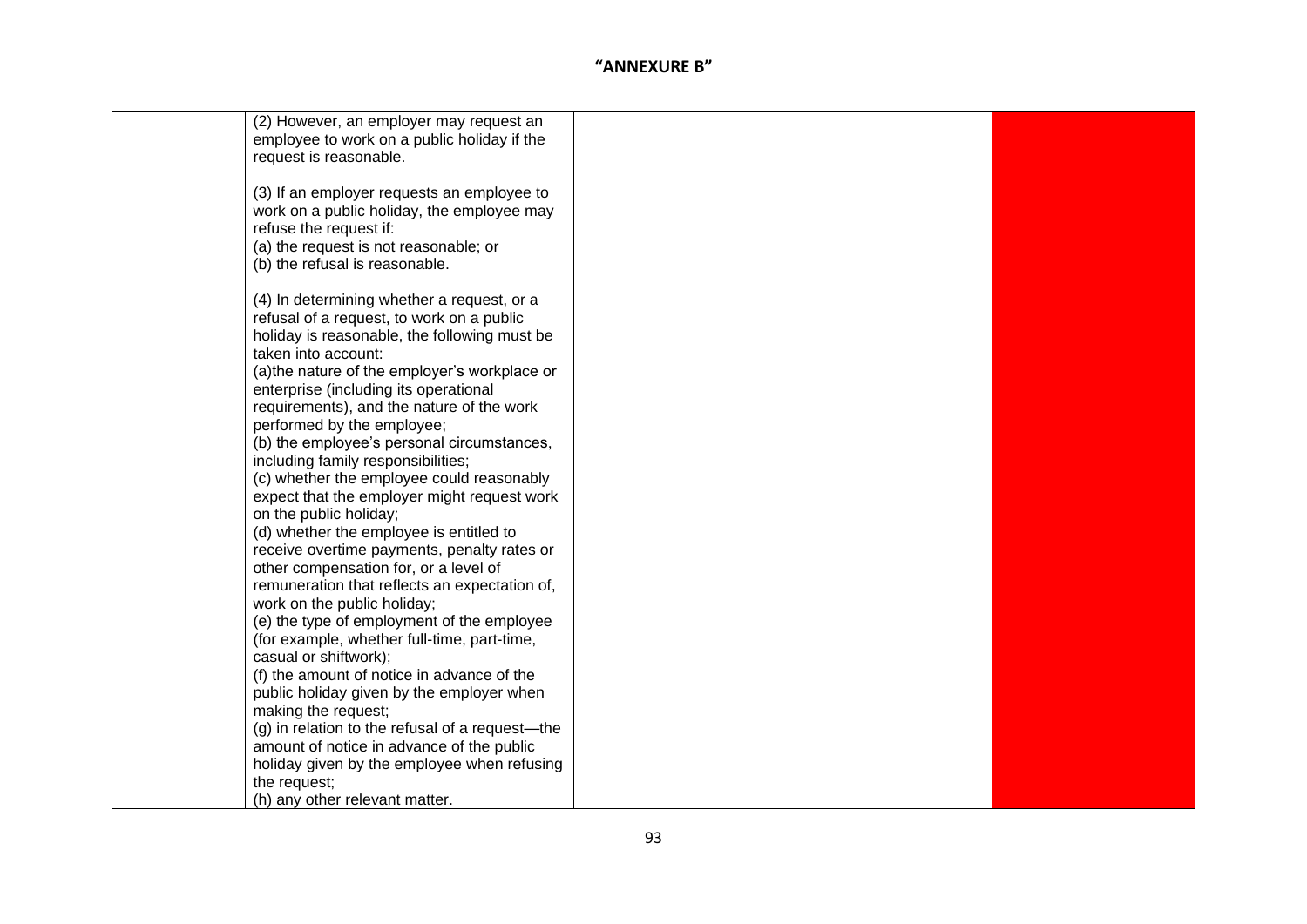| [s 115] Meaning of public holiday               |  |
|-------------------------------------------------|--|
| The public holidays                             |  |
| (1) The following are <i>public holidays</i> :  |  |
| (a) each of these days:                         |  |
| (i) 1 January (New Year's Day);                 |  |
| (ii) 26 January (Australia Day);                |  |
|                                                 |  |
| (iii) Good Friday;                              |  |
| (iv) Easter Monday;                             |  |
| (v) 25 April (Anzac Day);                       |  |
| (vi) the Queen's birthday holiday (on           |  |
| the day on which it is celebrated in a          |  |
| State or Territory or a region of a State       |  |
| or Territory);                                  |  |
| (vii) 25 December (Christmas Day);              |  |
| (viii) 26 December (Boxing Day);                |  |
| (b) any other day, or part-day, declared or     |  |
| prescribed by or under a law of a State or      |  |
| Territory to be observed generally within the   |  |
| State or Territory, or a region of the State or |  |
| Territory, as a public holiday, other than a    |  |
| day or part-day, or a kind of day or part-day,  |  |
| that is excluded by the regulations from        |  |
| counting as a public holiday.                   |  |
|                                                 |  |
| Substituted public holidays under State or      |  |
| <b>Territory laws</b>                           |  |
| (2) If, under (or in accordance with a          |  |
| procedure under) a law of a State or            |  |
| Territory, a day or part-day is substituted for |  |
| a day or part-day that would otherwise be a     |  |
| public holiday because of subsection (1),       |  |
| then the substituted day or part-day is the     |  |
| public holiday.                                 |  |
|                                                 |  |
| (3) A modern award or enterprise agreement      |  |
| may include terms providing for an employer     |  |
| and employee to agree on the substitution of    |  |
| a day or part-day for a day or part-day that    |  |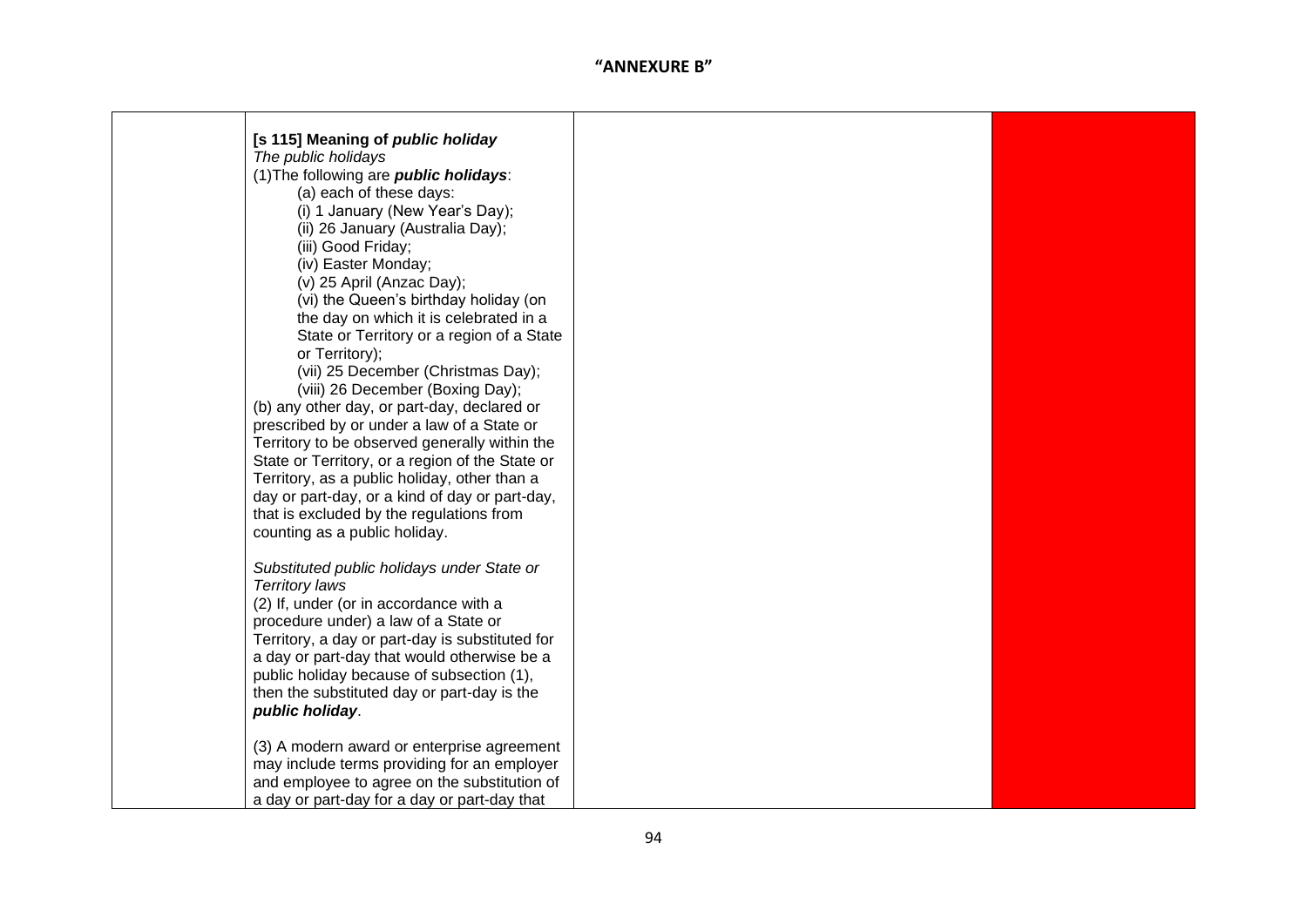| would otherwise be a public holiday because<br>of subsection (1) or (2).                                                                                                                                                                                                                                                                                            |  |
|---------------------------------------------------------------------------------------------------------------------------------------------------------------------------------------------------------------------------------------------------------------------------------------------------------------------------------------------------------------------|--|
| Substituted public holidays under modern<br>awards and enterprise agreements<br>(4) An employer and an award/agreement<br>free employee may agree on the substitution<br>of a day or part-day for a day or part-day that<br>would otherwise be a public holiday because<br>of subsection (1) or (2).                                                                |  |
| Note:<br>This Act does not exclude State<br>and Territory laws that deal with the<br>declaration, prescription or substitution of<br>public holidays, but it does exclude State and<br>Territory laws that relate to the rights and<br>obligations of an employee or employer in<br>relation to public holidays (see paragraph<br>$27(2)(j)$ ).                     |  |
| [s 116] Payment for absence on public<br>holiday<br>If, in accordance with this Division, an<br>employee is absent from his or her<br>employment on a day or part-day that is a<br>public holiday, the employer must pay the<br>employee at the employee's base rate of pay<br>for the employee's ordinary hours of work on<br>the day or part-day.                 |  |
| If the employee does not have<br>Note:<br>ordinary hours of work on the public holiday,<br>the employee is not entitled to payment<br>under this section. For example, the<br>employee is not entitled to payment if the<br>employee is a casual employee who is not<br>rostered on for the public holiday, .or is a<br>part-time employee whose part-time hours do |  |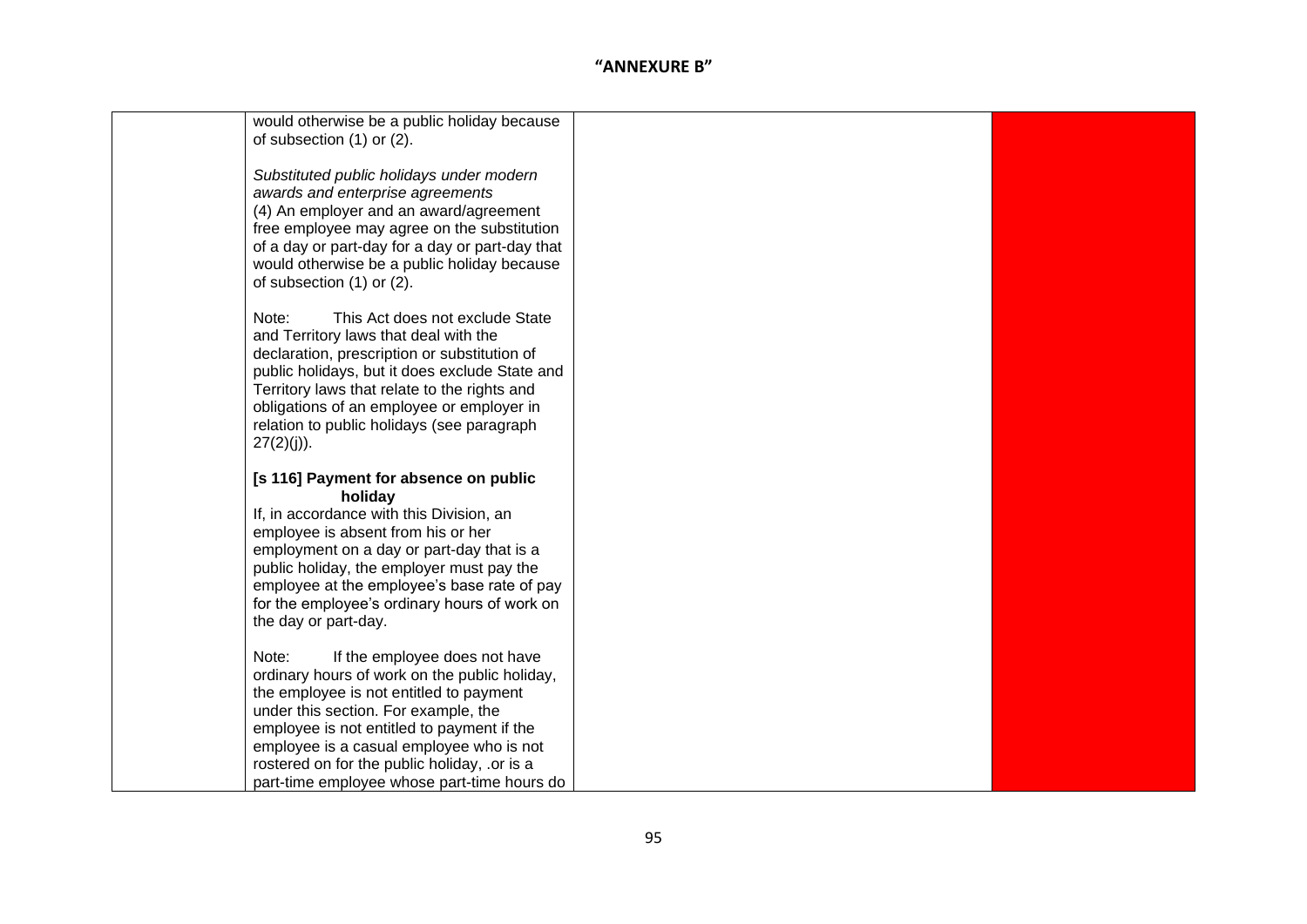|                            | not include the day of the week on which the                                                                                                                                                                                                                                                                                                                                                                                                    |                                                                                                                                                                                                                                                                                                                                                                                                                            |                                                                                           |
|----------------------------|-------------------------------------------------------------------------------------------------------------------------------------------------------------------------------------------------------------------------------------------------------------------------------------------------------------------------------------------------------------------------------------------------------------------------------------------------|----------------------------------------------------------------------------------------------------------------------------------------------------------------------------------------------------------------------------------------------------------------------------------------------------------------------------------------------------------------------------------------------------------------------------|-------------------------------------------------------------------------------------------|
| Community<br>service leave | public holiday occurs.<br>31 Community service leave is provided<br>for in the NES.<br><b>NES Entitlements:</b><br>[s 108] Entitlement to be absent from<br>employment for engaging in eligible<br>community service activity<br>An employee who engages in an eligible<br>community service activity is entitled to be<br>absent from his or her employment for a<br>period if:<br>(a) the period consists of one or more of the<br>following: | 37 Community Service Leave<br>37.1. Subject to Clause 37.2, an Employee who<br>engages in a voluntary emergency management<br>activity shall be entitled to be absent from the<br>workplace for a period equal to:<br>the time during which the Employee engages<br>(a)<br>in the activity;<br>reasonable travelling time associated with the<br>(b)<br>activity; and<br>reasonable rest time immediately following<br>(c) | <b>Neutral - re Community</b><br>Service Leave.<br><b>Better - Jury Service</b><br>Leave. |
|                            | (i) time when the employee engages in<br>the activity;<br>(ii) reasonable travelling time<br>associated with the activity;<br>(iii) reasonable rest time immediately<br>following the activity; and<br>(b) unless the activity is jury service-the<br>employee's absence is reasonable in all the<br>circumstances.                                                                                                                             | the activity;<br>provided that the Employee's absence is reasonable<br>in all the circumstances.<br>The Employee must provide the Employer<br>37.2.<br>with:<br>(a)<br>notice of their absence, advising of the<br>expected period of the absence, either before the<br>commencement of the activity or as soon as                                                                                                         |                                                                                           |
|                            | [s 109] Meaning of eligible community<br>service activity<br>General<br>(1) Each of the following is an eligible<br>community service activity:<br>(a) jury service (including attendance for jury<br>selection) that is required by or under a law<br>of the Commonwealth, a State or a Territory;<br>or<br>(b) a voluntary emergency management<br>activity (see subsection (2)); or                                                          | practicable following commencement of the activity;<br>and<br>(b)<br>reasonable evidence that the Employee is<br>absent from work because the Employee has been<br>or will be engaging in a voluntary emergency<br>management activity.<br>37.3. Any absence from work on a period of<br>community service leave sh, 11 be unpaid, unless<br>agreed by the Employer otherwise.                                             |                                                                                           |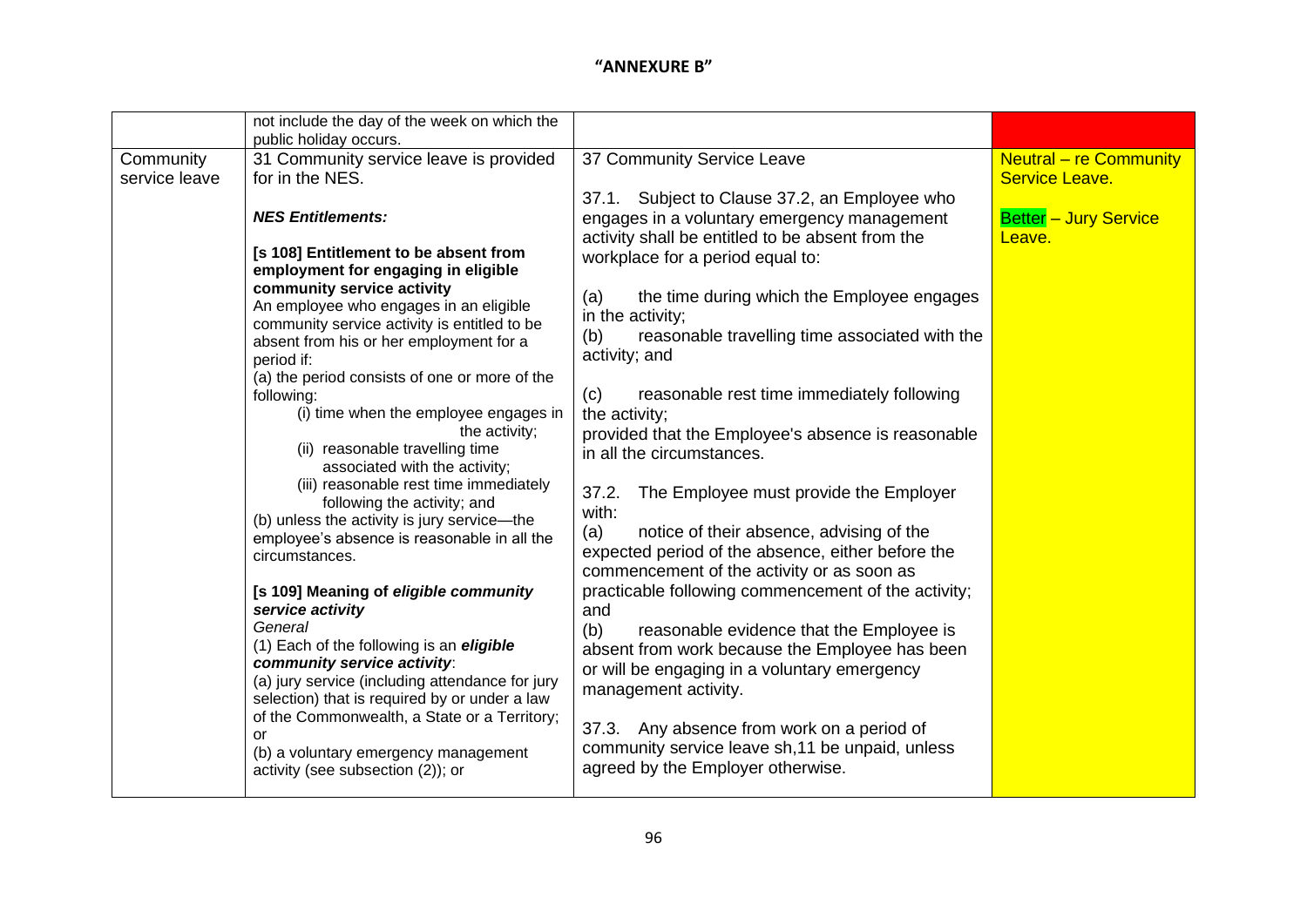| (c) an activity prescribed in regulations made<br>for the purpose of subsection (4).                                                                                                                                                                                                                                                                                                                                                                                                                                                                                                                                                                                                                                                                                                                                                                                                                                                                                                                                                                                                                                                                                                                                                                                                                                                                       | <b>38 Jury Service Leave</b>                                                                                                                                                                                                                                                                                                                                                                                                                                                                                                                                                                                                                                                                                                                                                                                                   |  |
|------------------------------------------------------------------------------------------------------------------------------------------------------------------------------------------------------------------------------------------------------------------------------------------------------------------------------------------------------------------------------------------------------------------------------------------------------------------------------------------------------------------------------------------------------------------------------------------------------------------------------------------------------------------------------------------------------------------------------------------------------------------------------------------------------------------------------------------------------------------------------------------------------------------------------------------------------------------------------------------------------------------------------------------------------------------------------------------------------------------------------------------------------------------------------------------------------------------------------------------------------------------------------------------------------------------------------------------------------------|--------------------------------------------------------------------------------------------------------------------------------------------------------------------------------------------------------------------------------------------------------------------------------------------------------------------------------------------------------------------------------------------------------------------------------------------------------------------------------------------------------------------------------------------------------------------------------------------------------------------------------------------------------------------------------------------------------------------------------------------------------------------------------------------------------------------------------|--|
| Voluntary emergency management activities<br>(2) An employee engages in a voluntary<br>emergency management activity if, and<br>only if:<br>(a) the employee engages in an activity that<br>involves dealing with an emergency or<br>natural disaster; and<br>(b) the employee engages in the activity on a<br>voluntary basis (whether or not the employee<br>directly or indirectly takes or agrees to take<br>an honorarium, gratuity or similar payment<br>wholly or partly for engaging in the activity);<br>and<br>(c) the employee is a member of, or has a<br>member-like association with, a recognised<br>emergency management body; and<br>(d) either:<br>(i) the employee was requested by or<br>on behalf of the body to engage in the<br>activity; or<br>(ii) no such request was made, but it<br>would be reasonable to expect that, if<br>the circumstances had permitted the<br>making of such a request, it is likely<br>that such a request would have been<br>made.<br>(3) A recognised emergency management<br>body is:<br>(a) a body, or part of a body, that has a role<br>or function under a plan that:<br>(i) is for coping with emergencies<br>and/or disasters; and<br>(ii) is prepared by the Commonwealth,<br>a State or a Territory; or<br>(b) a fire-fighting, civil defence or rescue<br>body, or part of such a body; or | 38.1. Subject to Clause 38.2, a Permanent<br>Employee required to attend jury service during their<br>ordinary working hours shall be reimbursed by the<br>Employer an amount equal to the difference between<br>the amount paid to them under juries legislation, and<br>the wages the Employee would have received had<br>they worked during that time.<br>38.2. In order to receive payment for jury service,<br>the Employee must provide proof of attendance at<br>jury service and of any payment received.<br>38.3. This Clause is not intended to apply to the<br>exclusion of any relevant laws of Victoria, ACT or<br>Northern Territory that provided employee<br>entitlements in relation to jury service to the extent<br>that those entitlements are more beneficial than the<br>entitlements under this Clause. |  |
|                                                                                                                                                                                                                                                                                                                                                                                                                                                                                                                                                                                                                                                                                                                                                                                                                                                                                                                                                                                                                                                                                                                                                                                                                                                                                                                                                            |                                                                                                                                                                                                                                                                                                                                                                                                                                                                                                                                                                                                                                                                                                                                                                                                                                |  |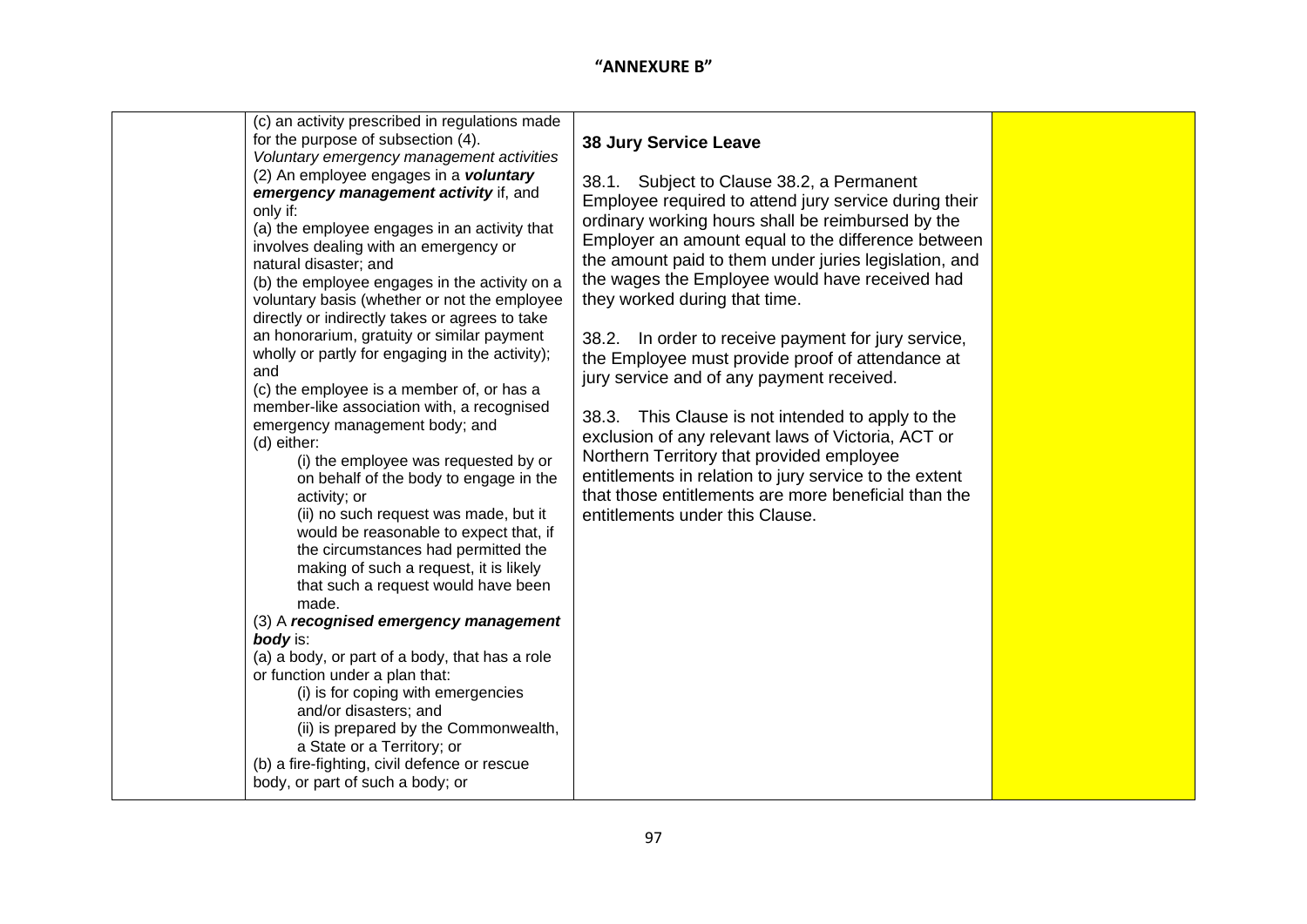| (c) any other body, or part of a body, a       |  |
|------------------------------------------------|--|
| substantial purpose of which involves:         |  |
| (i) securing the safety of persons or          |  |
| animals in an emergency or natural             |  |
| disaster; or                                   |  |
| (ii) protecting property in an                 |  |
| emergency or natural disaster; or              |  |
| (iii) otherwise responding to an               |  |
| emergency or natural disaster; or              |  |
| (d) a body, or part of a body, prescribed by   |  |
| the regulations;                               |  |
| but does not include a body that was           |  |
| established, or is continued in existence, for |  |
| the purpose, or for purposes that include the  |  |
| purpose, of entitling one or more employees    |  |
| to be absent from their employment under       |  |
| this Division.                                 |  |
|                                                |  |
| Regulations may prescribe other activities     |  |
| (4) The regulations may prescribe an activity  |  |
| that is of a community service nature as an    |  |
| eligible community service activity.           |  |
| [s 110] Notice and evidence requirements       |  |
| Notice                                         |  |
|                                                |  |
| (1) An employee who wants an absence           |  |
| from his or her employment to be covered by    |  |
| this Division must give his or her employer    |  |
| notice of the absence.                         |  |
| (2) The notice:                                |  |
| (a) must be given to the employer as soon      |  |
| as practicable (which may be a time after the  |  |
| absence has started); and                      |  |
| (b) must advise the employer of the period,    |  |
| or expected period, of the absence.            |  |
|                                                |  |
| Evidence                                       |  |
|                                                |  |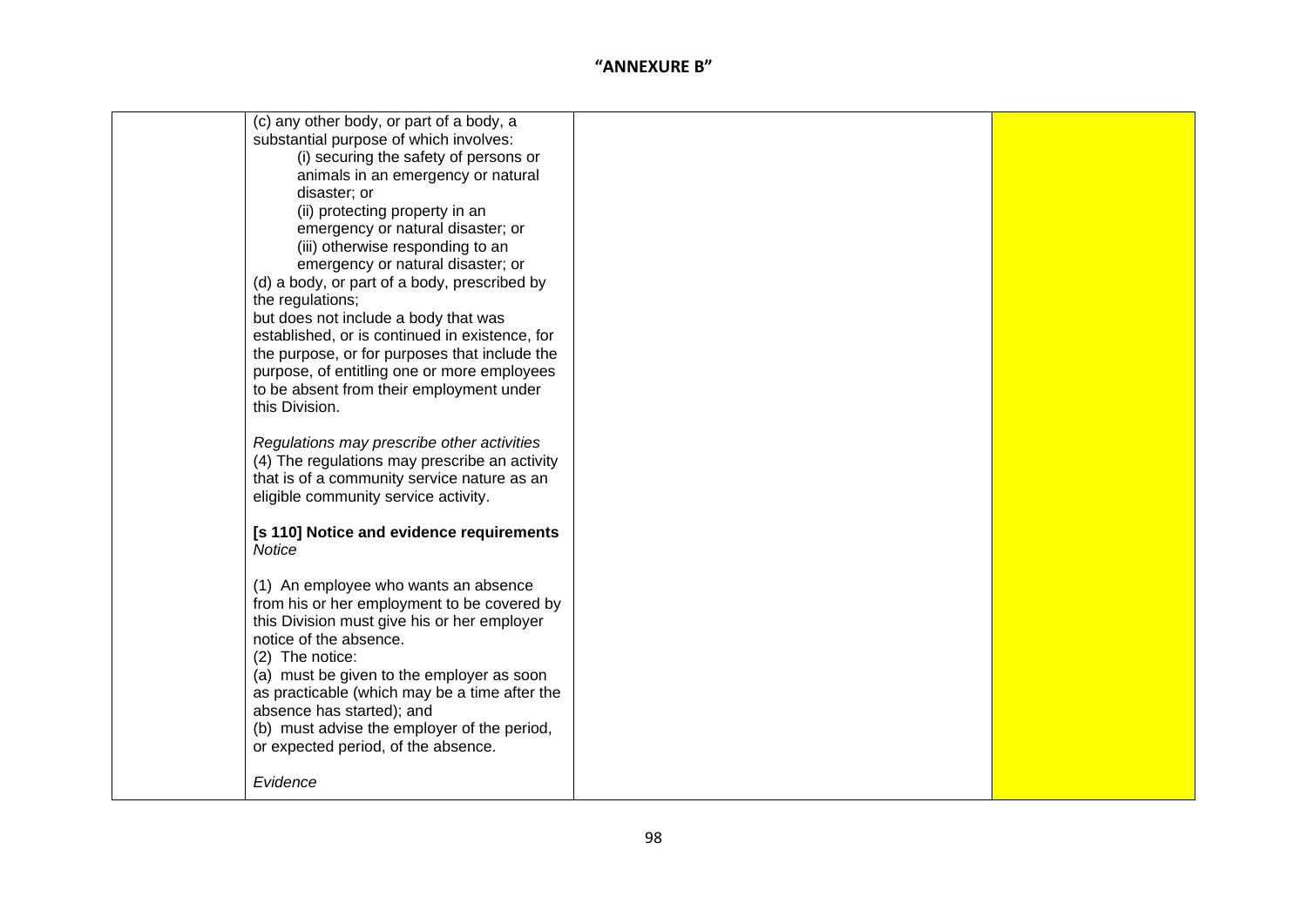|                     | (3) An employee who has given his or her               |  |
|---------------------|--------------------------------------------------------|--|
|                     | employer notice of an absence under                    |  |
|                     | subsection (1) must, if required by the                |  |
|                     | employer, give the employer evidence that              |  |
|                     | would satisfy a reasonable person that the             |  |
|                     | absence is because the employee has been               |  |
|                     |                                                        |  |
|                     | or will be engaging in an eligible community           |  |
|                     | service activity.                                      |  |
|                     |                                                        |  |
|                     | Compliance                                             |  |
|                     | (4) An employee's absence from his or her              |  |
|                     | employment is not covered by this Division             |  |
|                     | unless the employee complies with this                 |  |
|                     | section.                                               |  |
|                     |                                                        |  |
|                     |                                                        |  |
|                     | Note: Personal information given to an                 |  |
|                     | employer under this section may be                     |  |
|                     | regulated under the Privacy Act 1988.                  |  |
|                     |                                                        |  |
|                     | [s 111] Payment to employees (other than               |  |
|                     | casuals) on jury service                               |  |
|                     | Application of this section                            |  |
|                     |                                                        |  |
|                     | (1) This section applies if:                           |  |
|                     | (a) in accordance with this Division, an               |  |
|                     | employee is absent from his or her                     |  |
|                     | employment for a period because of jury                |  |
|                     | service; and                                           |  |
|                     | (b) the employee is not a casual employee.             |  |
|                     |                                                        |  |
|                     | Employees to be paid base rate of pay                  |  |
|                     | $(2)$ Subject to subsections $(3)$ , $(4)$ and $(5)$ , |  |
|                     | the employer must pay the employee at the              |  |
|                     |                                                        |  |
|                     | employee's base rate of pay forthe                     |  |
|                     | employee's ordinary hours of work in the               |  |
| <b>Jury Service</b> | period.                                                |  |
|                     |                                                        |  |
|                     | Evidence                                               |  |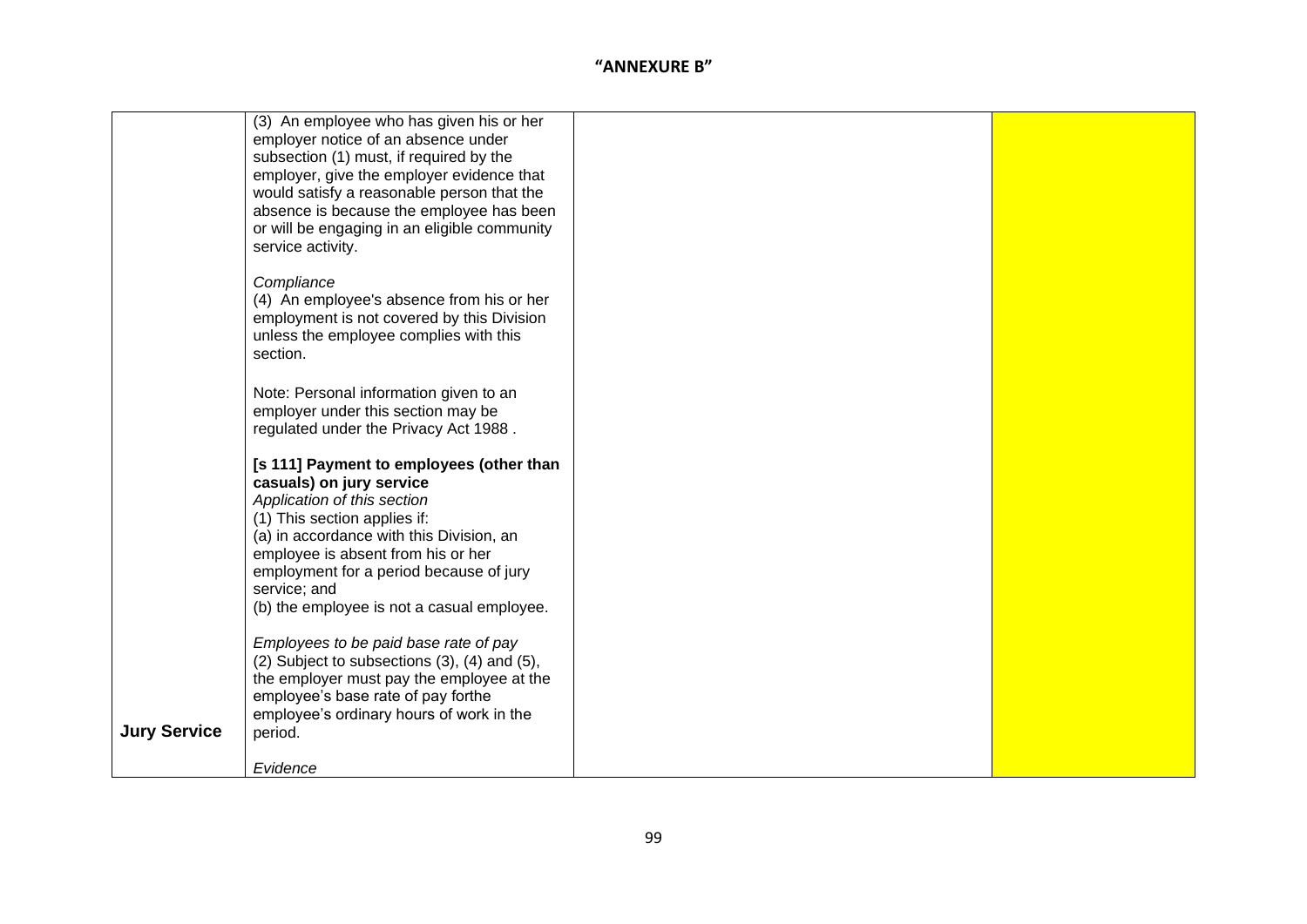| (3) The employer may require the employee        |  |
|--------------------------------------------------|--|
| to give the employer evidence that would         |  |
| satisfy a reasonable person:                     |  |
| (a) that the employee has taken all              |  |
| necessary steps to obtain any amount of jury     |  |
| service pay to which the employee is entitled;   |  |
| and                                              |  |
| (b) of the total amount (even if it is a nil     |  |
| amount) of jury service pay that has been        |  |
| paid, or is payable, to the employee for the     |  |
| period.                                          |  |
|                                                  |  |
| (4) If, in accordance with subsection (3), the   |  |
| employer requires the employee to give the       |  |
| employer the evidence referred to in that        |  |
| subsection:                                      |  |
| (a) the employee is not entitled to payment      |  |
| under subsection (2) unless the employee         |  |
| provides the evidence; and                       |  |
| (b) if the employee provides the evidence-       |  |
| the amount payable to the employee under         |  |
| subsection (2) is reduced by the total amount    |  |
| of jury service pay that has been paid, or is    |  |
| payable, to the employee, as disclosed in the    |  |
| evidence.                                        |  |
|                                                  |  |
| Payment only required for first 10 days of       |  |
| absence                                          |  |
| (5) If an employee is absent because of jury     |  |
| service in relation to a particular jury service |  |
| summons for a period, or a number of             |  |
| periods, of more than 10 days in total:          |  |
| (a) the employer is only required to pay the     |  |
| employee for the first 10 days of absence;       |  |
| and                                              |  |
| (b) the evidence provided in response to a       |  |
| requirement under subsection (3) need only       |  |
| relate to the first 10 days of absence; and      |  |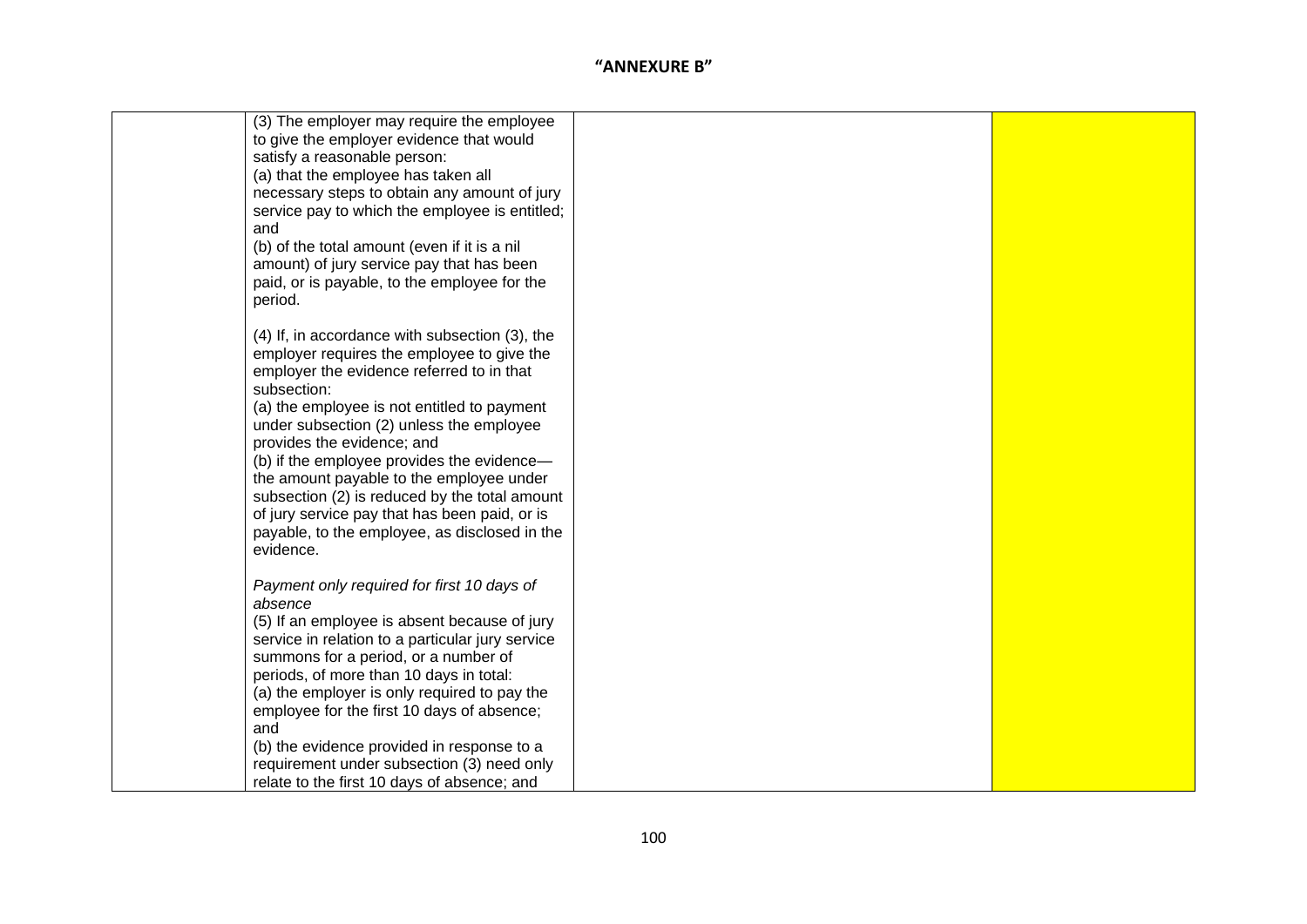|                    | (c) the reference in subsection (4) to the total<br>amount of jury service pay as disclosed in<br>evidence is a reference to the total amount<br>so disclosed for the first 10 days of absence.<br>Meaning of jury service pay<br>(6) Jury service pay means an amount paid<br>in relation to jury service under a law of the<br>Commonwealth, a State or a Territory, other<br>than an amount that is, or that is in the nature<br>of, an expense-related allowance.<br>Meaning of jury service summons<br>(7) Jury service summons means a<br>summons or other instruction (however<br>described) that requires a person to attend<br>for, or perform, jury service.<br>[s 112] State and Territory laws that are<br>not excluded<br>(1)<br>This Act is not intended to apply to<br>the exclusion of laws of a State or Territory<br>that provide employee entitlements in relation<br>to engaging in eligible community service<br>activities, to the extent that those |                                                                                                                                                                                                                                                                                                                                                                           |               |
|--------------------|----------------------------------------------------------------------------------------------------------------------------------------------------------------------------------------------------------------------------------------------------------------------------------------------------------------------------------------------------------------------------------------------------------------------------------------------------------------------------------------------------------------------------------------------------------------------------------------------------------------------------------------------------------------------------------------------------------------------------------------------------------------------------------------------------------------------------------------------------------------------------------------------------------------------------------------------------------------------------|---------------------------------------------------------------------------------------------------------------------------------------------------------------------------------------------------------------------------------------------------------------------------------------------------------------------------------------------------------------------------|---------------|
|                    | entitlements are more beneficial to<br>employees than the entitlements under this<br>Division.                                                                                                                                                                                                                                                                                                                                                                                                                                                                                                                                                                                                                                                                                                                                                                                                                                                                             |                                                                                                                                                                                                                                                                                                                                                                           |               |
| <b>Study Leave</b> | No equivalent provision.                                                                                                                                                                                                                                                                                                                                                                                                                                                                                                                                                                                                                                                                                                                                                                                                                                                                                                                                                   | 39 Study Leave<br>39.1. The Employer regards the study<br>commitments of its Employees as critical in the<br>ongoing personal development of Employees and<br>their consequential contribution to the business.<br>39.2. If an Employee undertakes any further<br>education or training in courses that are relevant to<br>the business of the Employer, the Employer may | <b>Better</b> |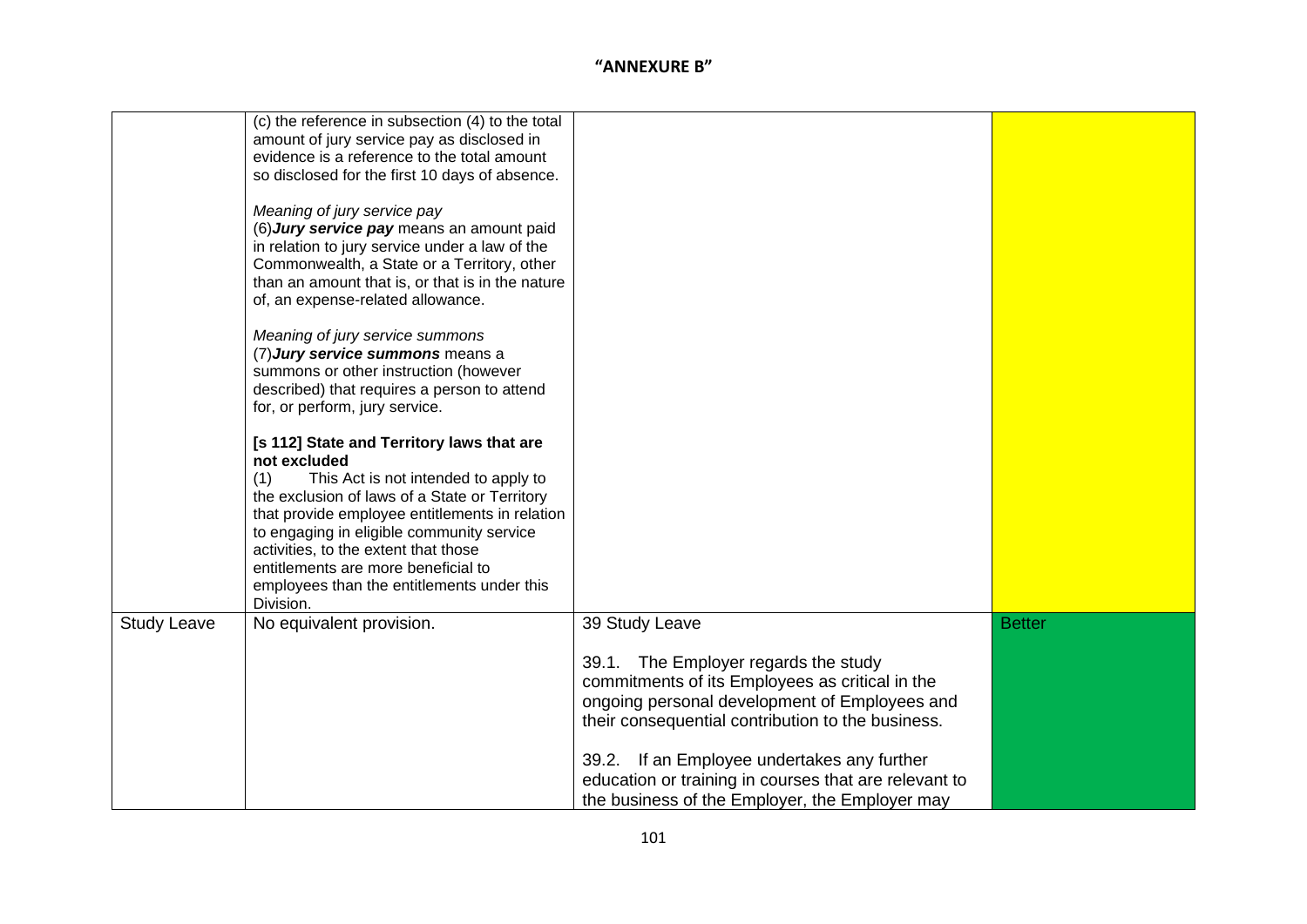|                                                          |                                                                                                                                                                                                                                                                                                                                                                                                                                                                                                                                                                                                                                                                                                                           | grant the Employee a period of study leave, either<br>paid or unpaid, for the purposes of exams or exam<br>preparation. This will be determined on a case by<br>case basis at the Employer's discretion, with<br>reference to performance, time commitments and<br>the continuing ability to perform duties and<br>responsibilities.<br>39.3. The amount of leave granted will be at the<br>Employer's discretion.<br>39.4. Alternatively, annual leave may be taken for<br>the purposes of exams or exam preparation. |              |
|----------------------------------------------------------|---------------------------------------------------------------------------------------------------------------------------------------------------------------------------------------------------------------------------------------------------------------------------------------------------------------------------------------------------------------------------------------------------------------------------------------------------------------------------------------------------------------------------------------------------------------------------------------------------------------------------------------------------------------------------------------------------------------------------|------------------------------------------------------------------------------------------------------------------------------------------------------------------------------------------------------------------------------------------------------------------------------------------------------------------------------------------------------------------------------------------------------------------------------------------------------------------------------------------------------------------------|--------------|
| Leave to deal<br>with Family<br>and Domestic<br>Violence | 32.1 This clause applies to all<br>employees, including casuals.<br>32.2 Definitions<br>(a) In this clause:<br>family and domestic violence means<br>violent, threatening or other abusive<br>behaviour by a family member of an<br>employee that seeks to coerce or control<br>the employee and that causes them<br>harm or to be fearful.<br>family member means:<br>(i) a spouse, de facto partner, child,<br>parent, grandparent, grandchild or sibling<br>of the employee; or<br>(ii) a child, parent, grandparent,<br>grandchild or sibling of a spouse or de<br>facto partner of the employee; or<br>(iii) a person related to the employee<br>according to Aboriginal or Torres Strait<br>Islander kinship rules. | No equivalent provision                                                                                                                                                                                                                                                                                                                                                                                                                                                                                                | <b>Worse</b> |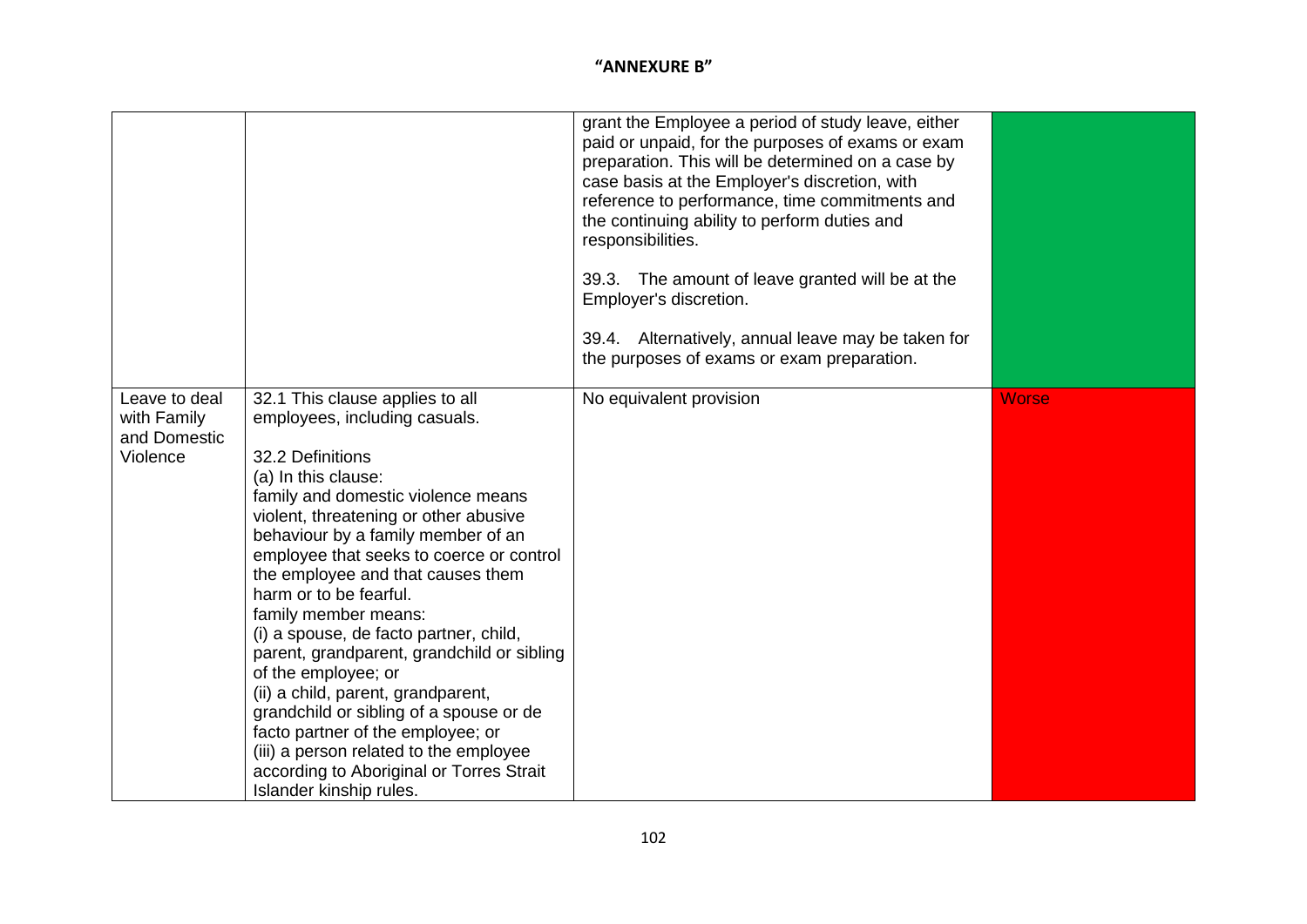| (b) A reference to a spouse or de facto    |  |
|--------------------------------------------|--|
| partner in the definition of family member |  |
| in clause 32.2(a) includes a former        |  |
| spouse or de facto partner.                |  |
|                                            |  |
| 32.3 Entitlement to unpaid leave           |  |
| An employee is entitled to 5 days' unpaid  |  |
| leave to deal with family and domestic     |  |
| violence, as follows:                      |  |
| (a) the leave is available in full at the  |  |
| start of each 12 month period of the       |  |
| employee's employment; and                 |  |
| (b) the leave does not accumulate from     |  |
| year to year; and                          |  |
| (c) is available in full to part-time and  |  |
| casual employees.                          |  |
| Note: 1. A period of leave to deal with    |  |
| family and domestic violence may be        |  |
| less than a day by agreement between       |  |
| the employee and the employer.             |  |
| 2. The employer and employee may           |  |
| agree that the employee may take more      |  |
| than 5 days' unpaid leave to deal with     |  |
| family and domestic violence.              |  |
|                                            |  |
| 32.4 Taking unpaid leave                   |  |
| An employee may take unpaid leave to       |  |
| deal with family and domestic violence if  |  |
| the employee:                              |  |
| (a) is experiencing family and domestic    |  |
| violence; and                              |  |
| (b) needs to do something to deal with     |  |
| the impact of the family and domestic      |  |
| violence and it is impractical for the     |  |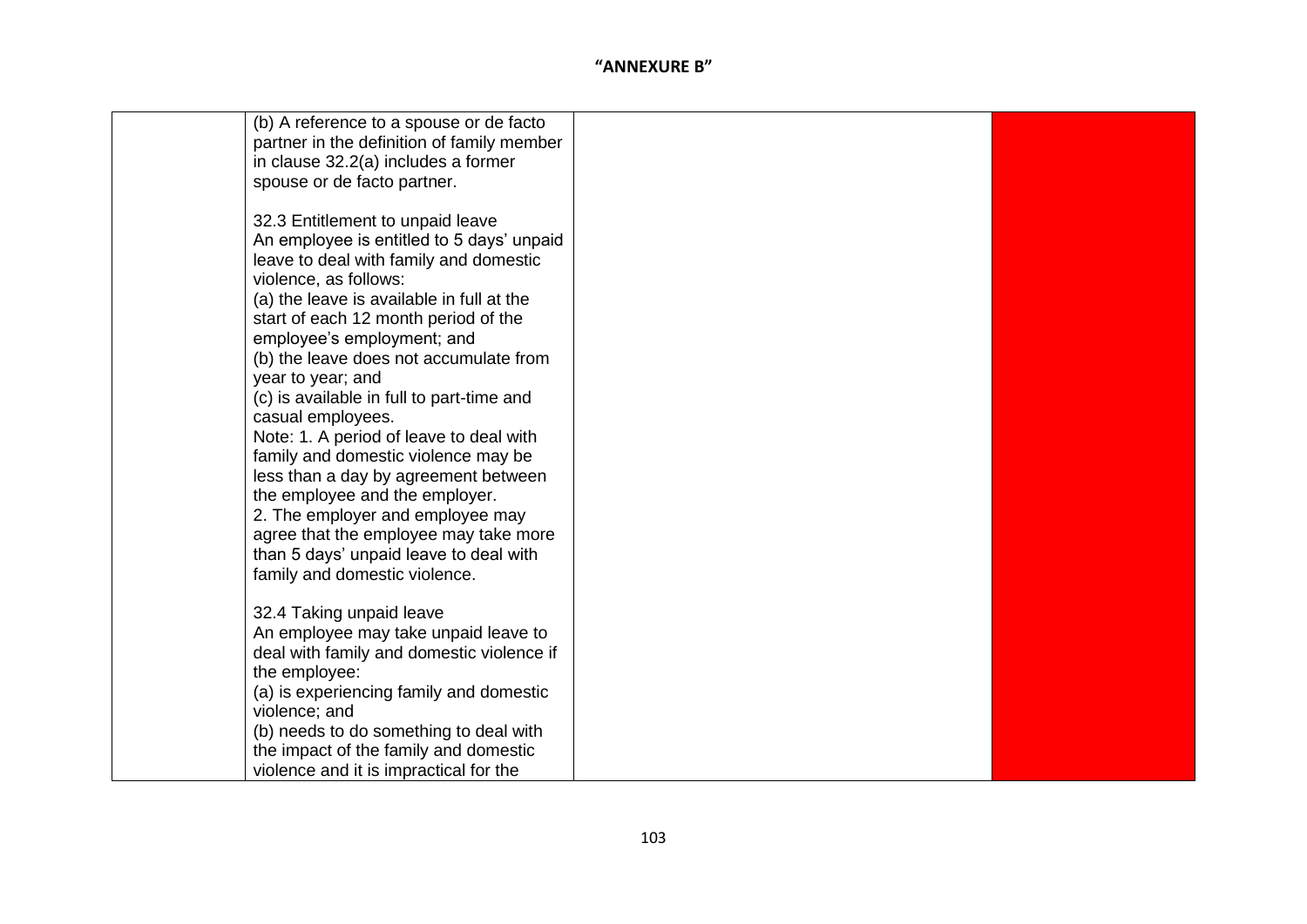| employee to do that thing outside their   |  |
|-------------------------------------------|--|
| ordinary hours of work.                   |  |
| Note: The reasons for which an            |  |
| employee may take leave include making    |  |
| arrangements for their safety or the      |  |
|                                           |  |
| safety of a family member (including      |  |
| relocation), attending urgent court       |  |
| hearings, or accessing police services.   |  |
| 32.5 Service and continuity               |  |
| The time an employee is on unpaid leave   |  |
| to deal with family and domestic violence |  |
| does not count as service but does not    |  |
| break the employee's continuity of        |  |
| service.                                  |  |
|                                           |  |
| 32.6 Notice and evidence requirements     |  |
| (a) Notice                                |  |
| An employee must give their employer      |  |
| notice of the taking of leave by the      |  |
| employee under clause 32. The notice:     |  |
| (i) must be given to the employer as      |  |
| soon as practicable (which may be a       |  |
| time after the leave has started); and    |  |
|                                           |  |
| (ii) must advise the employer of the      |  |
| period, or expected period, of the leave. |  |
| (b) Evidence                              |  |
| An employee who has given their           |  |
| employer notice of the taking of leave    |  |
| under clause 32 must, if required by the  |  |
| employer, give the employer evidence      |  |
| that would satisfy a reasonable person    |  |
| that the leave is taken for the purpose   |  |
| specified in clause 32.4.                 |  |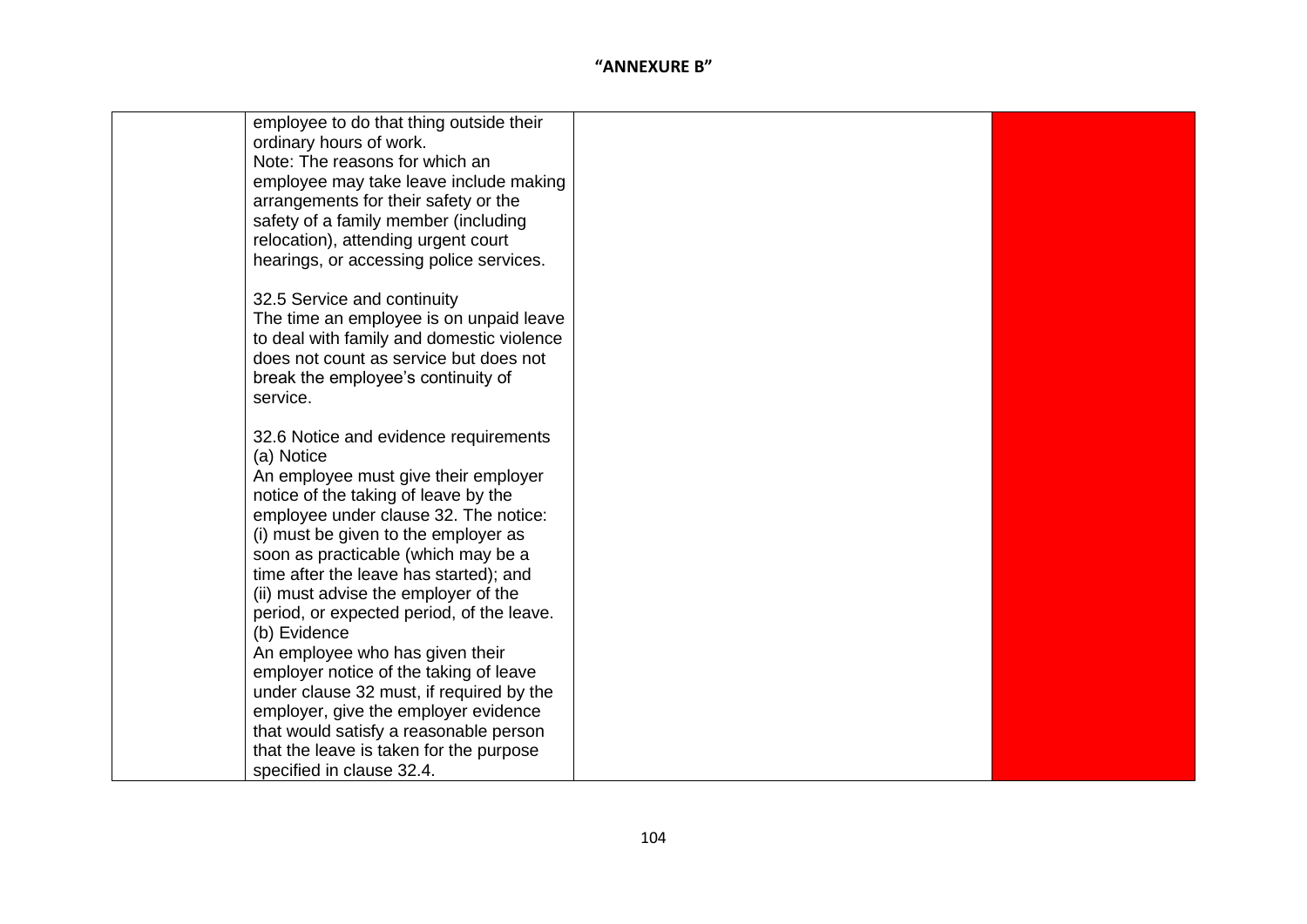|                                | Note: Depending on the circumstances<br>such evidence may include a document<br>issued by the police service, a court or a<br>family violence support service, or a<br>statutory declaration.                                                                                                                                                                                                                                                                                                                                                                                                                                                                                                                                                                                                                                       |                                  |                |
|--------------------------------|-------------------------------------------------------------------------------------------------------------------------------------------------------------------------------------------------------------------------------------------------------------------------------------------------------------------------------------------------------------------------------------------------------------------------------------------------------------------------------------------------------------------------------------------------------------------------------------------------------------------------------------------------------------------------------------------------------------------------------------------------------------------------------------------------------------------------------------|----------------------------------|----------------|
|                                | 32.7 Confidentiality<br>(a) Employers must take steps to ensure<br>information concerning any notice an<br>employee has given, or evidence an<br>employee has provided under clause<br>32.6 is treated confidentially, as far as it<br>is reasonably practicable to do so.<br>(b) Nothing in clause 32 prevents an<br>employer from disclosing information<br>provided by an employee if the<br>disclosure is required by an Australian<br>law or is necessary to protect the life,<br>health or safety of the employee or<br>another person.<br>Note: Information concerning an<br>employee's experience of family and<br>domestic violence is sensitive and if<br>mishandled can have adverse<br>consequences for the employee.<br>Employers should consult with such<br>employees regarding the handling of this<br>information. |                                  |                |
|                                | 32.8 Compliance<br>An employee is not entitled to take leave<br>under clause 32 unless the employee<br>complies with clause 32.                                                                                                                                                                                                                                                                                                                                                                                                                                                                                                                                                                                                                                                                                                     |                                  |                |
| Schedule B-<br>Classifications | B.1 Fast Food Employee Level 1                                                                                                                                                                                                                                                                                                                                                                                                                                                                                                                                                                                                                                                                                                                                                                                                      | Schedule 2 - Job Classifications | <b>Neutral</b> |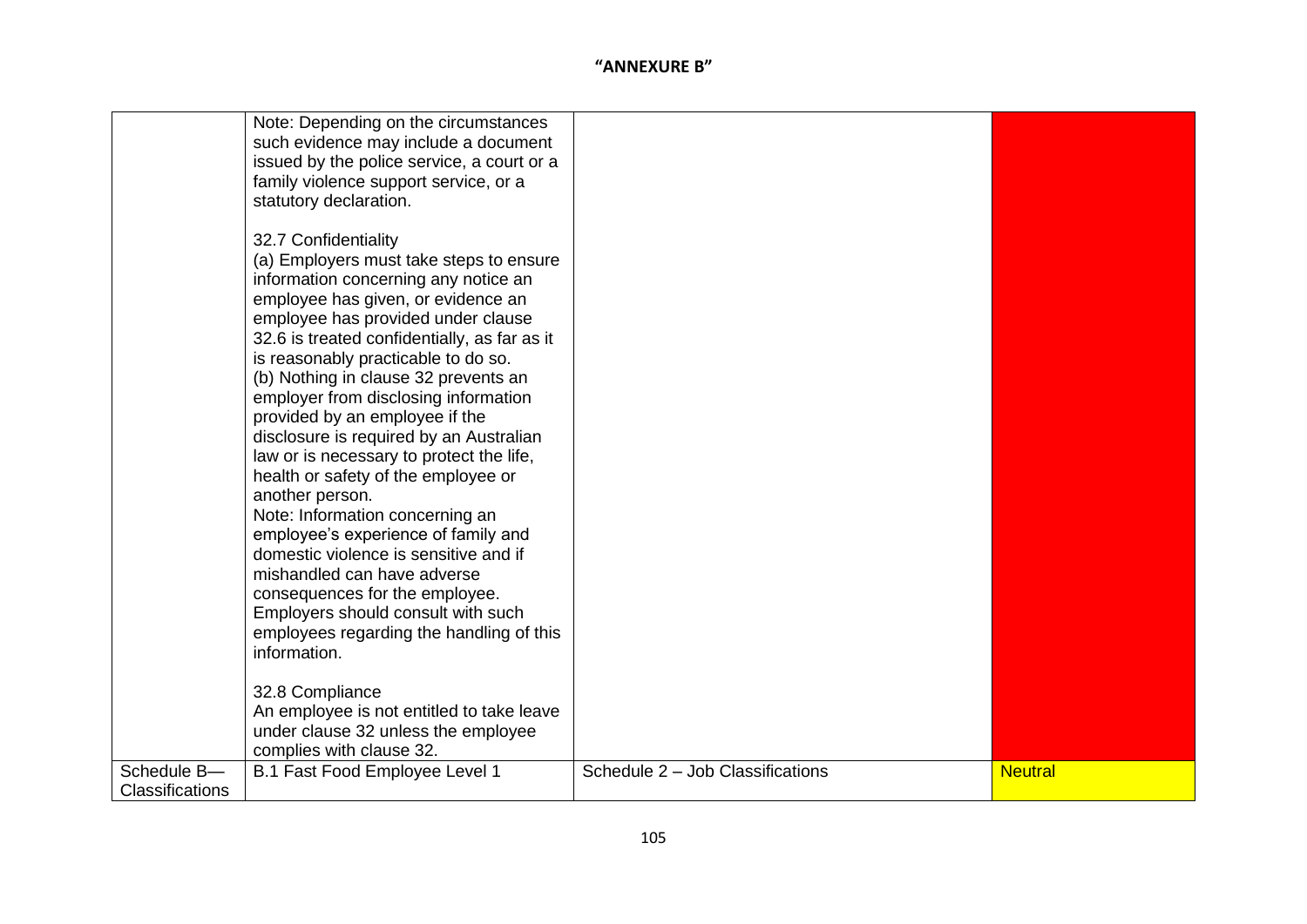| B.1.1 An employee engaged in the<br>preparation, the receipt of orders,<br>cooking, sale, serving or delivery of<br>meals, snacks and/or beverages which<br>are sold to the public primarily to take<br>away or in food courts in shopping<br>centres.<br>B.1.2 A Fast Food Employee Level 1 will<br>undertake duties as directed within the<br>limits of their competence, skills and<br>training including incidental cleaning and<br>cleaning of toilets.<br>B.2 Fast Food Employee Level 2<br>An employee who has the major<br>responsibility on a day to day basis for<br>supervising Fast Food employees Level<br>1 and/or training new employees or an<br>employee required to exercise trade<br>skills. | A Sandwich Artist M - Level 1<br>means an Employee who is engaged to perform the<br>following duties:<br>preparation, assembly, cooking or packing of<br>product for sale;<br>the maintenance of the work area at a<br>standard of cleanliness required by the Employer;<br>the cleaning of cooking utensils, cutlery and<br>glassware;<br>the performance of customer service<br>functions, including the taking of orders by any<br>means and the entering of information onto a<br>computer;<br>the receipt of monies or other duties involving<br>customer contact, except the delivery of product to<br>the customer outside the restaurant;<br>opening and/or closing the restaurant, under<br>supervision and according to the established<br>procedures; and<br>accepting deliveries with due care and<br>attention. |  |
|-----------------------------------------------------------------------------------------------------------------------------------------------------------------------------------------------------------------------------------------------------------------------------------------------------------------------------------------------------------------------------------------------------------------------------------------------------------------------------------------------------------------------------------------------------------------------------------------------------------------------------------------------------------------------------------------------------------------|------------------------------------------------------------------------------------------------------------------------------------------------------------------------------------------------------------------------------------------------------------------------------------------------------------------------------------------------------------------------------------------------------------------------------------------------------------------------------------------------------------------------------------------------------------------------------------------------------------------------------------------------------------------------------------------------------------------------------------------------------------------------------------------------------------------------------|--|
|                                                                                                                                                                                                                                                                                                                                                                                                                                                                                                                                                                                                                                                                                                                 |                                                                                                                                                                                                                                                                                                                                                                                                                                                                                                                                                                                                                                                                                                                                                                                                                              |  |
|                                                                                                                                                                                                                                                                                                                                                                                                                                                                                                                                                                                                                                                                                                                 |                                                                                                                                                                                                                                                                                                                                                                                                                                                                                                                                                                                                                                                                                                                                                                                                                              |  |
|                                                                                                                                                                                                                                                                                                                                                                                                                                                                                                                                                                                                                                                                                                                 |                                                                                                                                                                                                                                                                                                                                                                                                                                                                                                                                                                                                                                                                                                                                                                                                                              |  |
|                                                                                                                                                                                                                                                                                                                                                                                                                                                                                                                                                                                                                                                                                                                 |                                                                                                                                                                                                                                                                                                                                                                                                                                                                                                                                                                                                                                                                                                                                                                                                                              |  |
| B.3 Fast Food Employee Level 3<br>An employee appointed by the employer<br>to be in charge of a shop, food outlet, or                                                                                                                                                                                                                                                                                                                                                                                                                                                                                                                                                                                           | Senior Sandwich Artist M - Level 2                                                                                                                                                                                                                                                                                                                                                                                                                                                                                                                                                                                                                                                                                                                                                                                           |  |
| delivery outlet.                                                                                                                                                                                                                                                                                                                                                                                                                                                                                                                                                                                                                                                                                                | A Senior Sandwich Artist is an Employee who, in<br>addition to performing the duties of a Sandwich<br>Artist, has the major responsibility on a day to day<br>basis for supervising Sandwich Artists and/or training<br>new Employees or an Employee required to exercise<br>trade skills.<br>Restaurant Supervisor/Manager - Level 3                                                                                                                                                                                                                                                                                                                                                                                                                                                                                        |  |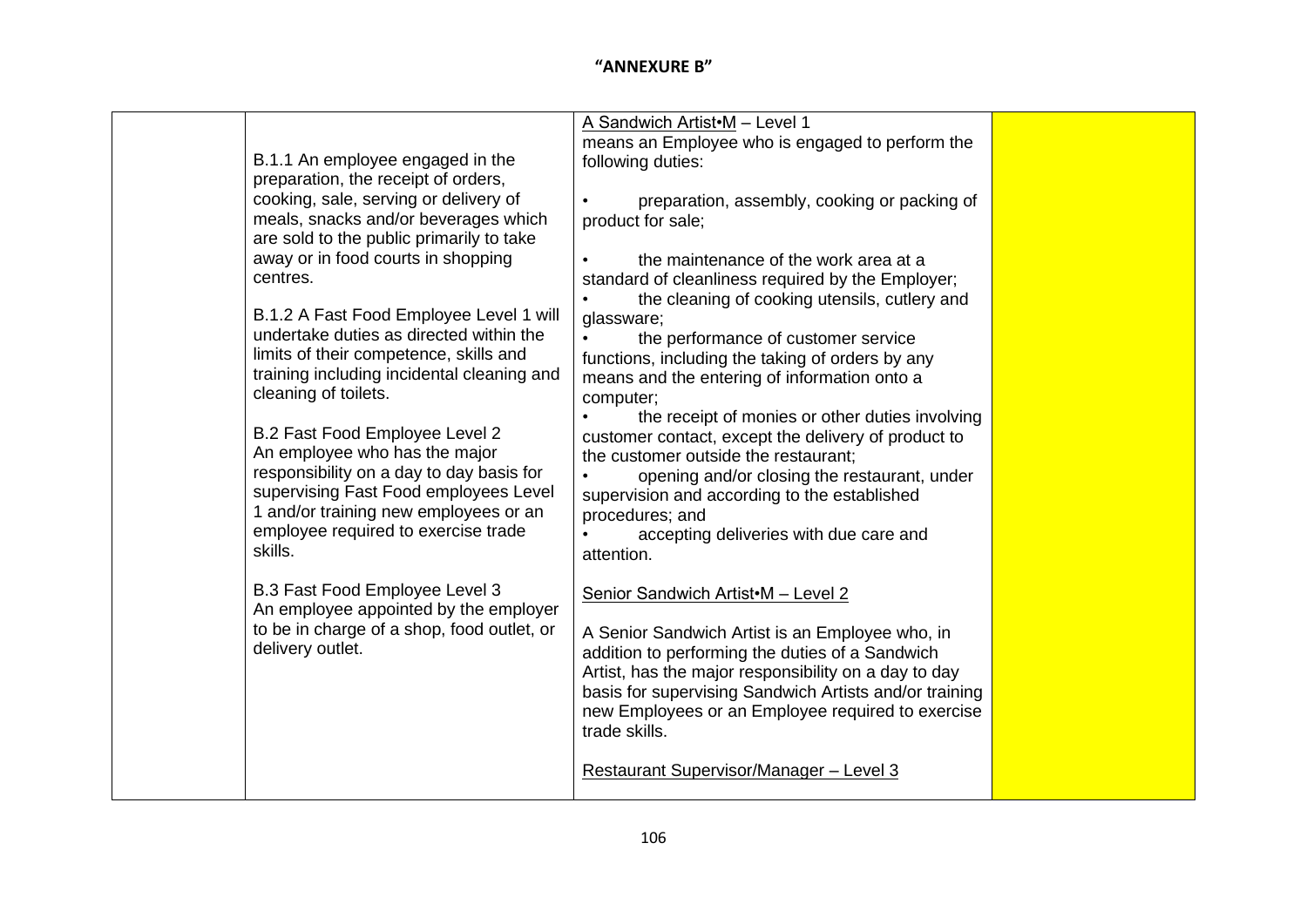|                                               |                                                                                                                                                                                                                                                                                                                                                                                                                                                                                                                                                                                                                                                                                                                                 | A Restaurant Supervisor/Manager means an<br>Employee who is in charge of a restaurant and who,<br>as well as performing the duties comprehended by a<br>Senior Sandwich Artist", is responsible for:-<br>placing orders for supplies;<br>banking daily takings;<br>supervision of Employees performing lower<br>level work; and<br>providing reports as required. |              |
|-----------------------------------------------|---------------------------------------------------------------------------------------------------------------------------------------------------------------------------------------------------------------------------------------------------------------------------------------------------------------------------------------------------------------------------------------------------------------------------------------------------------------------------------------------------------------------------------------------------------------------------------------------------------------------------------------------------------------------------------------------------------------------------------|-------------------------------------------------------------------------------------------------------------------------------------------------------------------------------------------------------------------------------------------------------------------------------------------------------------------------------------------------------------------|--------------|
| Schedule $E -$<br>Part-day Public<br>Holidays | Schedule E-Part-day Public Holidays<br>This schedule operates where this award<br>otherwise contains provisions dealing<br>with public holidays that supplement the<br>NES.<br>E.1 Where a part-day public holiday is<br>declared or prescribed between 6.00 pm<br>and midnight, or 7.00 pm and midnight<br>on Christmas Eve (24 December in each<br>year) or New Year's Eve (31 December<br>in each year) the following will apply on<br>Christmas Eve and New Year's Eve and<br>will override any provision in this award<br>relating to public holidays to the extent of<br>the inconsistency:<br>(a) All employees will have the right to<br>refuse to work on the part-day public<br>holiday if the request to work is not | No equivalent provision                                                                                                                                                                                                                                                                                                                                           | <b>Worse</b> |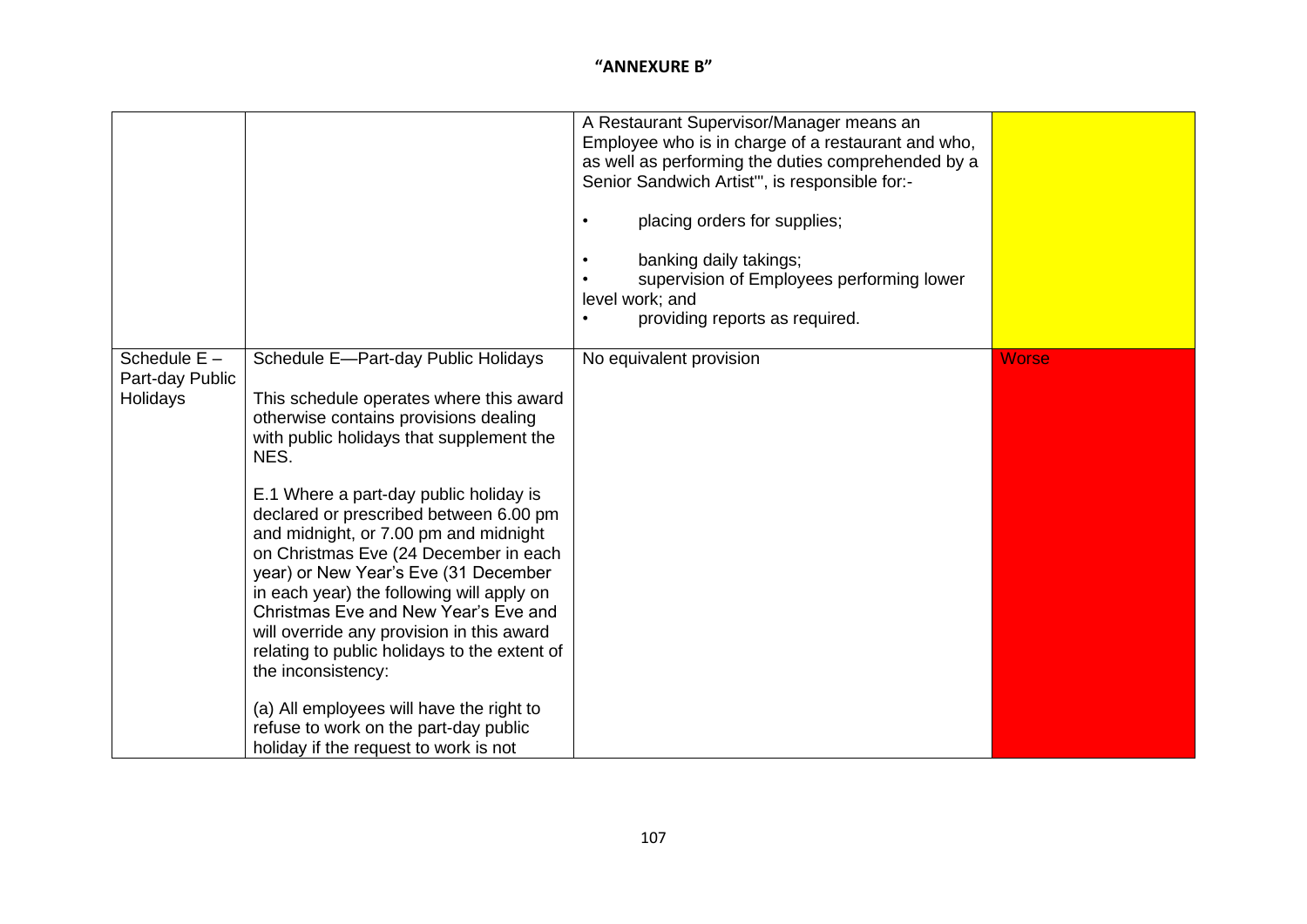| reasonable or the refusal is reasonable<br>as provided for in the NES.                                                                                                                                                                                                                                                                                                                                                                                                |  |
|-----------------------------------------------------------------------------------------------------------------------------------------------------------------------------------------------------------------------------------------------------------------------------------------------------------------------------------------------------------------------------------------------------------------------------------------------------------------------|--|
| (b) Where a part-time or full-time<br>employee is usually rostered to work<br>ordinary hours between on the declared<br>or prescribed part-day public holiday but<br>as a result of exercising their right under<br>the NES does not work, they will be paid<br>their ordinary rate of pay for such hours<br>not worked.                                                                                                                                              |  |
| (c) Where a part-time or full-time<br>employee is usually rostered to work<br>ordinary hours on the declared or<br>prescribed part-day public holiday but as<br>a result of being on annual leave does<br>not work, they will be taken not to be on<br>annual leave during the hours of the<br>declared or prescribed part-day public<br>holiday that they would have usually<br>been rostered to work and will be paid<br>their ordinary rate of pay for such hours. |  |
| (d) Where a part-time or full-time<br>employee is usually rostered to work<br>ordinary hours between on the declared<br>or prescribed part-day public holiday, but<br>as a result of having a rostered day off<br>(RDO) provided under this award, does<br>not work, the employee will be taken to<br>be on a public holiday for such hours and<br>paid their ordinary rate of pay for those<br>hours.                                                                |  |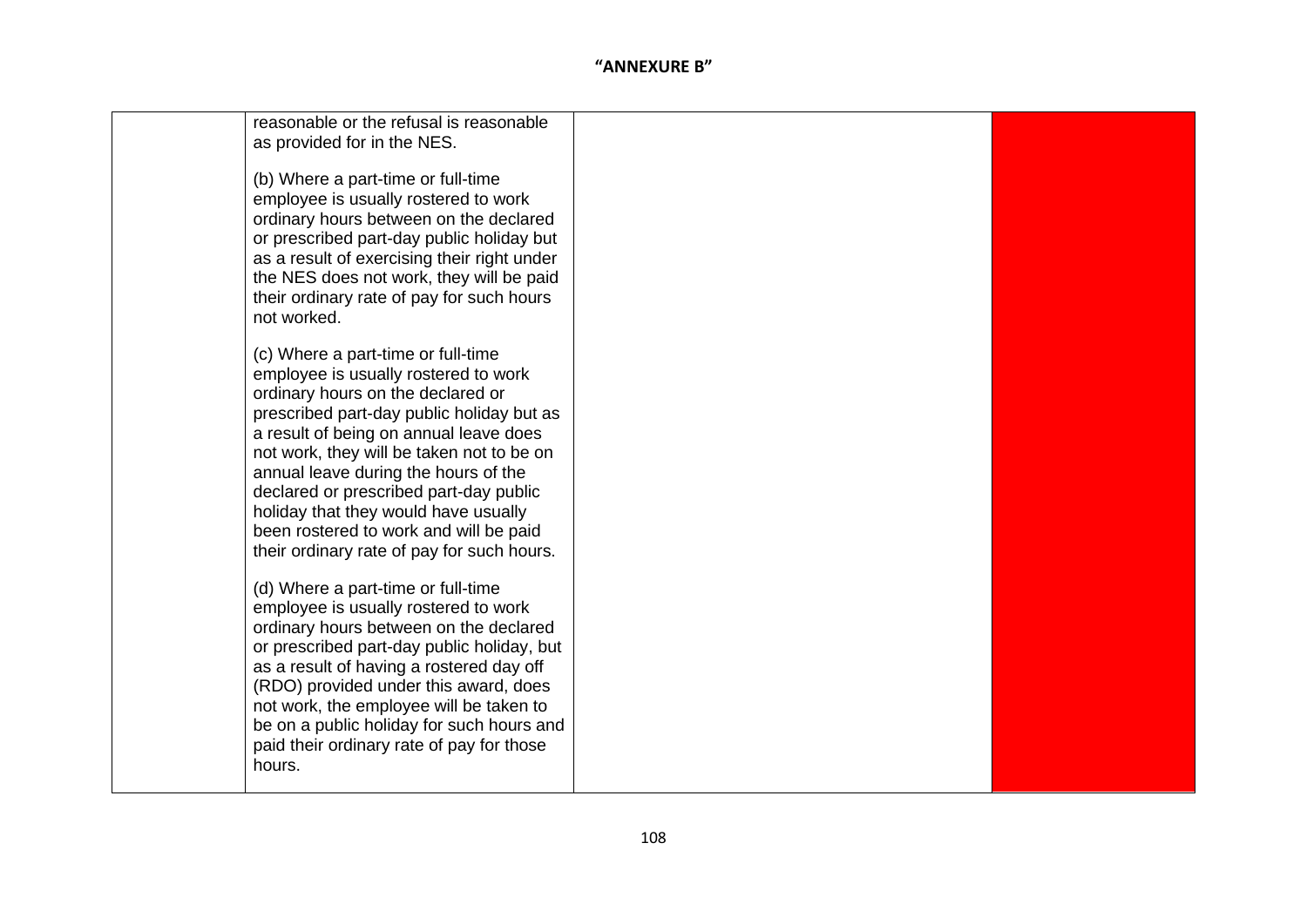| (e) Excluding annualised salaried<br>employees to whom clause E.1(f)<br>applies, where an employee works any<br>hours on the declared or prescribed part-<br>day public holiday they will be entitled to<br>the appropriate public holiday penalty<br>rate (if any) in this award for those hours                                                                                                  |  |
|----------------------------------------------------------------------------------------------------------------------------------------------------------------------------------------------------------------------------------------------------------------------------------------------------------------------------------------------------------------------------------------------------|--|
| worked.                                                                                                                                                                                                                                                                                                                                                                                            |  |
| (f) Where an employee is paid an<br>annualised salary under the provisions of<br>this award and is entitled under this<br>award to time off in lieu or additional<br>annual leave for work on a public<br>holiday, they will be entitled to time off in<br>lieu or pro-rata annual leave equivalent<br>to the time worked between on the<br>declared or prescribed part-day public<br>holiday.     |  |
| E.2 An employer and employee may<br>agree to substitute another part-day for a<br>part-day that would otherwise be a part-<br>day public holiday under the NES.                                                                                                                                                                                                                                    |  |
| Maximum<br>See cl 15 - hours<br><b>Neutral</b><br>weekly hours<br>[s 62] Maximum weekly hours<br>Maximum weekly hours of work<br>(1) An employer must not request or require<br>an employee to work more than the following<br>number of hours in a week unless the<br>additional hours are reasonable:<br>(a) for a full-time employee-38 hours; or<br>(b) for an employee who is not a full-time |  |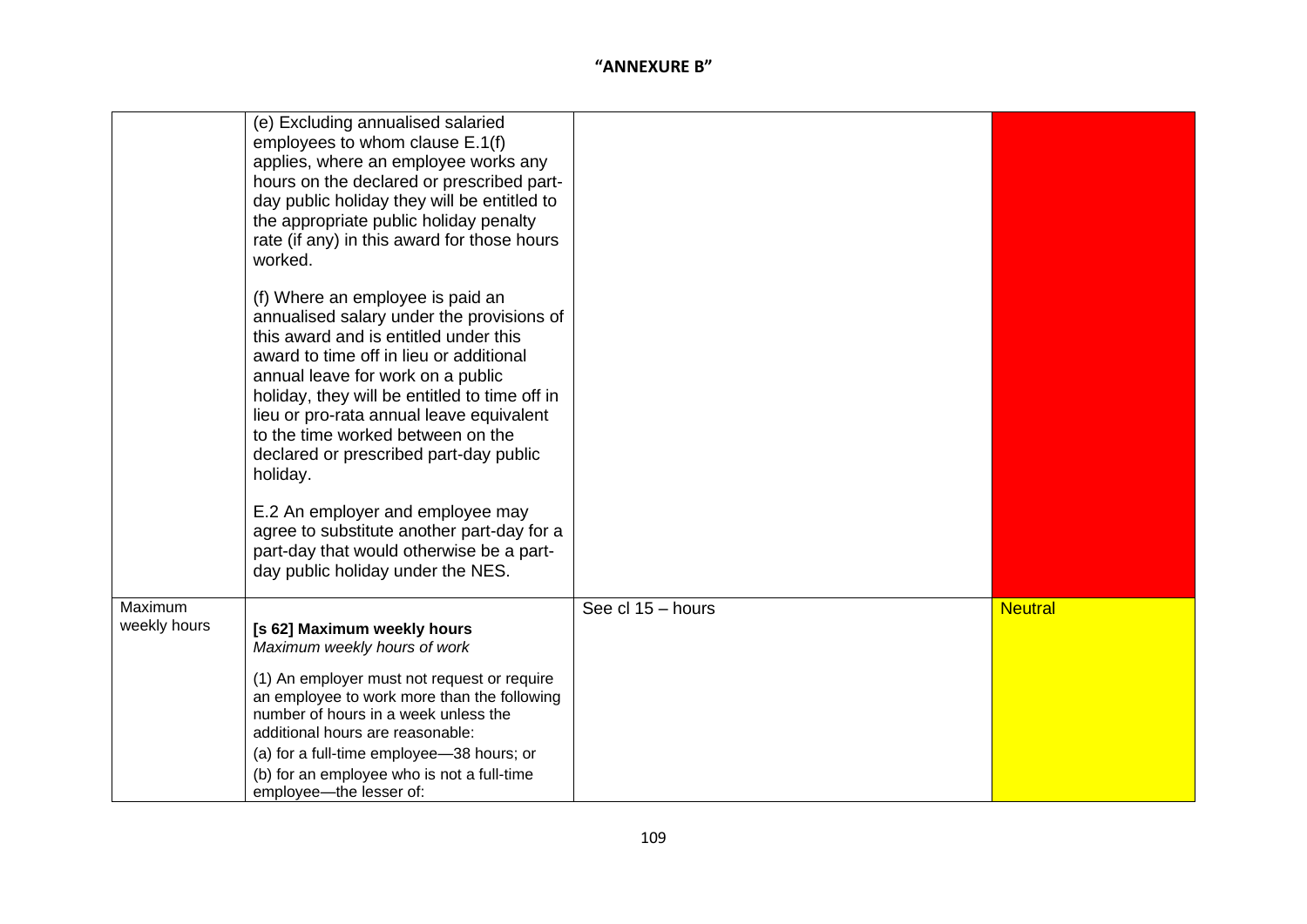| (i) 38 hours; and                                                                                |  |
|--------------------------------------------------------------------------------------------------|--|
| (ii) the employee's ordinary hours of                                                            |  |
| work in a week.                                                                                  |  |
|                                                                                                  |  |
| Employees mat refuse to work unreasonable                                                        |  |
| additional hours                                                                                 |  |
| (2) The employee may refuse to work                                                              |  |
| additional hours (beyond those referred to in                                                    |  |
| paragraph (1)(a) or (b)) if they are                                                             |  |
| unreasonable.                                                                                    |  |
| Determining whether additional hours are                                                         |  |
| reasonable                                                                                       |  |
|                                                                                                  |  |
| (3) In determining whether additional hours                                                      |  |
| are reasonable or unreasonable for the                                                           |  |
| purposes of subsections (1) and (2), the                                                         |  |
| following must be taken into account:<br>(a) any risk to employee health and safety              |  |
| from working the additional hours;                                                               |  |
| (b) the employee's personal circumstances,                                                       |  |
| including family responsibilities;                                                               |  |
| (c) the needs of the workplace or enterprise                                                     |  |
| in which the employee is employed;                                                               |  |
| (d) whether the employee is entitled to                                                          |  |
| receive overtime payments, penalty rates or                                                      |  |
| other compensation for, or a level of                                                            |  |
| remuneration that reflects an expectation of,                                                    |  |
| working additional hours;                                                                        |  |
| (e) any notice given by the employer of any                                                      |  |
| request or requirement to work the additional                                                    |  |
| hours;                                                                                           |  |
| (f) any notice given by the employee of his or<br>her intention to refuse to work the additional |  |
| hours:                                                                                           |  |
|                                                                                                  |  |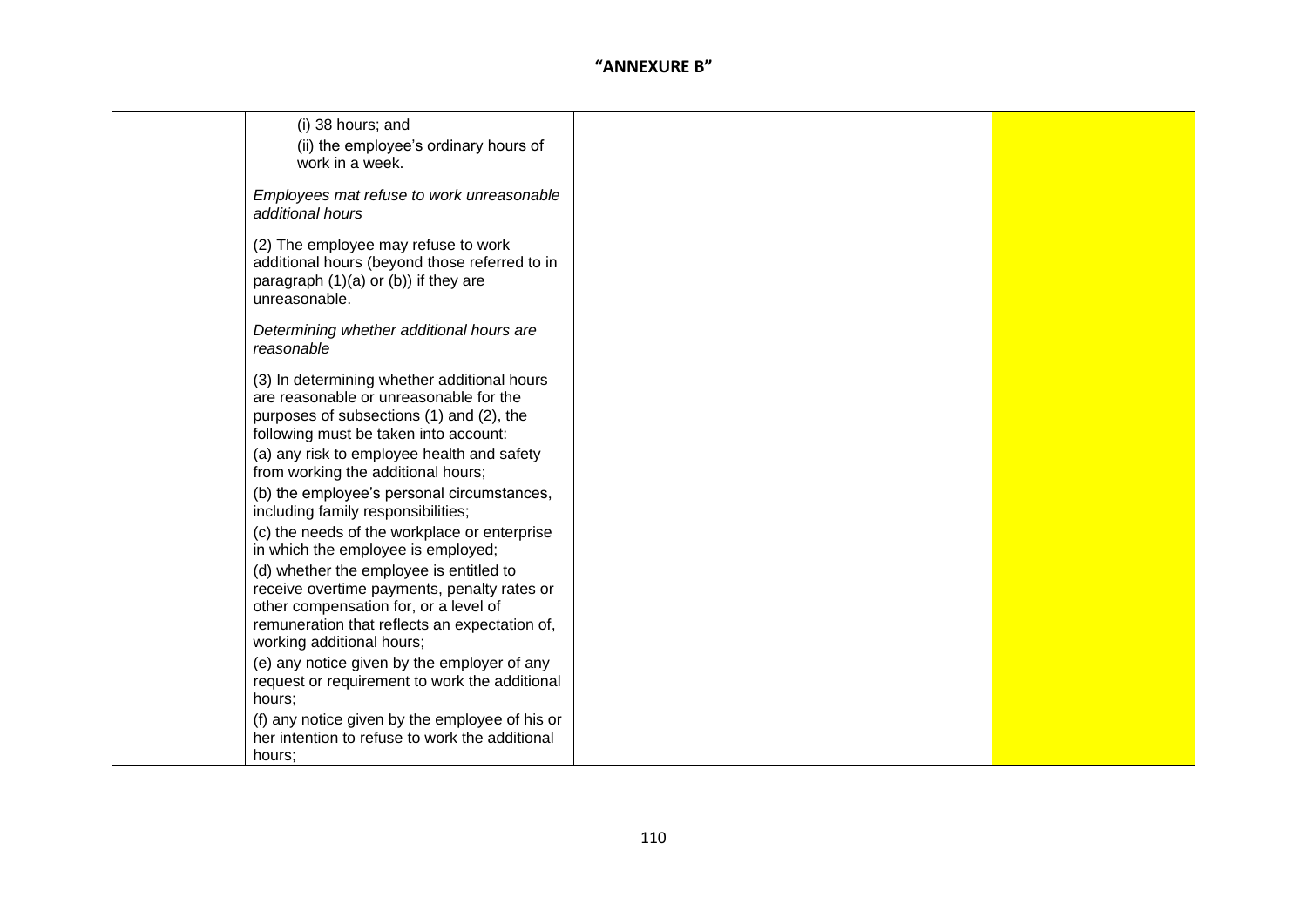| (g) the usual patterns of work in the industry,<br>or the part of an industry, in which the |  |
|---------------------------------------------------------------------------------------------|--|
| employee works;<br>(h) the nature of the employee's role, and the                           |  |
| employee's level of responsibility;                                                         |  |
| (i) whether the additional hours are in                                                     |  |
| accordance with averaging terms included<br>under section 63 in a modern award or           |  |
| enterprise agreement that applies to the                                                    |  |
| employee, or with an averaging arrangement<br>agreed to by the employer and employee        |  |
| under section 64;                                                                           |  |
| (j) any other relevant matter.                                                              |  |
| Authorised leave or absence treated as                                                      |  |
| hours worked                                                                                |  |
| (4) For the purposes of subsection (1), the                                                 |  |
| hours an employee works in a week are<br>taken to include any hours of leave, or            |  |
| absence, whether paid or unpaid, that the                                                   |  |
| employee takes in the week and that are<br>authorised:                                      |  |
| (a) by the employee's employer; or                                                          |  |
| (b) by or under a term or condition of the<br>employee's employment; or                     |  |
| (c) by or under a law of the Commonwealth,                                                  |  |
| a State or a Territory, or an instrument in<br>force under such a law.                      |  |
|                                                                                             |  |
| [s 63] Modern awards and enterprise                                                         |  |
| agreements may provide for averaging of<br>hours of work                                    |  |
| (1) A modern award or enterprise agreement                                                  |  |
| may include terms providing for the<br>averaging of hours of work over a specified          |  |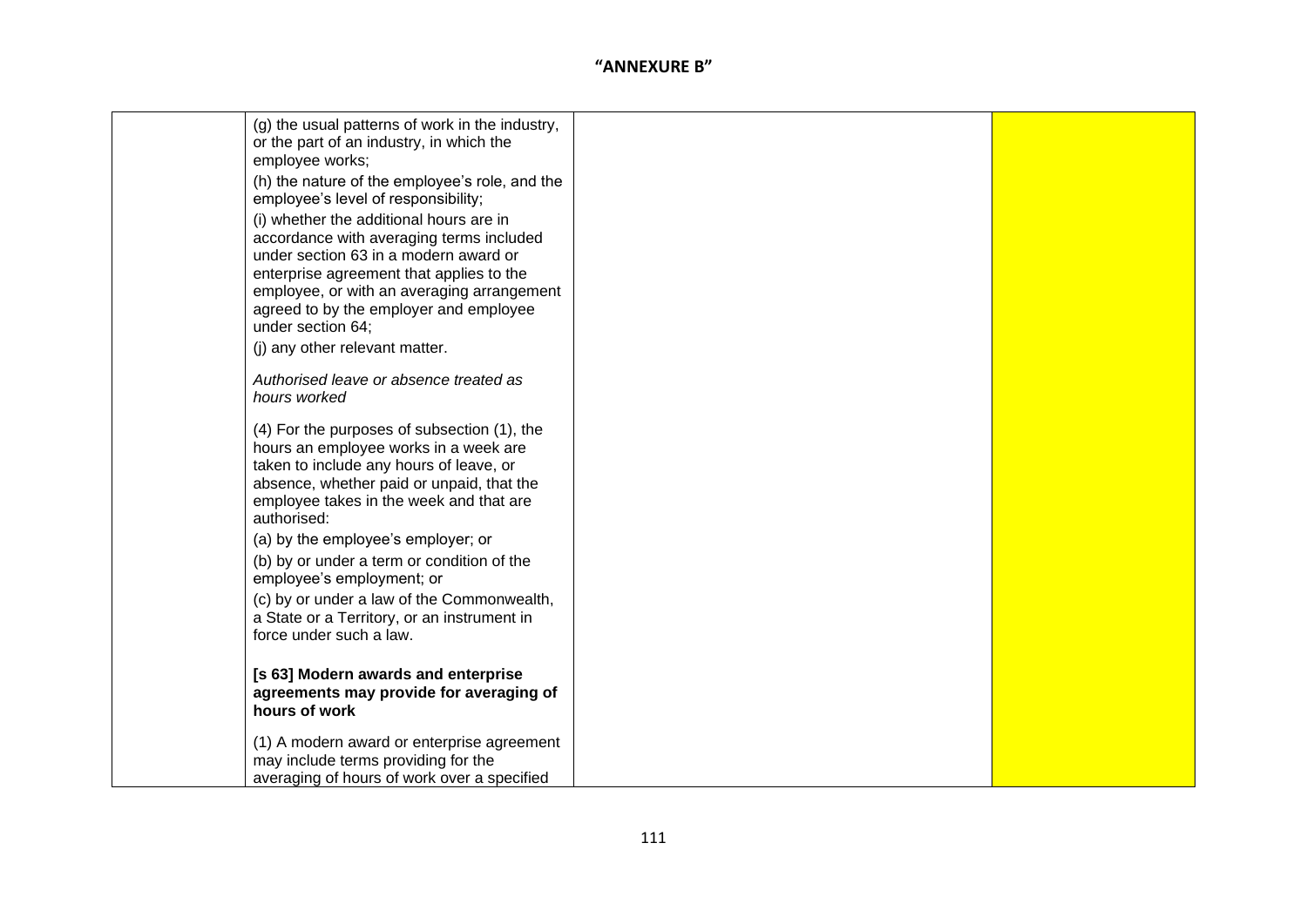| period. The average weekly hours over the<br>period must not exceed:                        |  |
|---------------------------------------------------------------------------------------------|--|
| (a) for a full-time employee-38 hours; or                                                   |  |
| (b) for an employee who is not a full-time                                                  |  |
| employee-the lesser of:                                                                     |  |
| (i) 38 hours; and                                                                           |  |
| (ii) the employee's ordinary hours of                                                       |  |
| work in a week.                                                                             |  |
| (2) The terms of a modern award or                                                          |  |
| enterprise agreement may provide for                                                        |  |
| average weekly hours that exceed the hours                                                  |  |
| referred to in paragraph $(1)(a)$ or $(b)$ if the<br>excess hours are reasonable for the    |  |
| purposes of subsection 62(1).                                                               |  |
|                                                                                             |  |
| [s 64] Averaging of hours of work for                                                       |  |
| award/agreement free employees                                                              |  |
| (1) An employer and an award/agreement                                                      |  |
| free employee may agree in writing to an                                                    |  |
| averaging arrangement under which hours of<br>work over a specified period of not more than |  |
| 26 weeks are averaged. The average weekly                                                   |  |
| hours over the specified period must not                                                    |  |
| exceed:                                                                                     |  |
| (a) for a full-time employee-38 hours; or                                                   |  |
| (b) for an employee who is not a full-time                                                  |  |
| employee---the lesser of:                                                                   |  |
| (i)38 hours; and                                                                            |  |
| (ii) the employee's ordinary hours of<br>work in a week.                                    |  |
|                                                                                             |  |
| (2) The agreed averaging arrangement may                                                    |  |
| provide for average weekly hours that<br>exceed the hours referred to in                    |  |
| paragraph (1)(a) or (b) if the excess hours                                                 |  |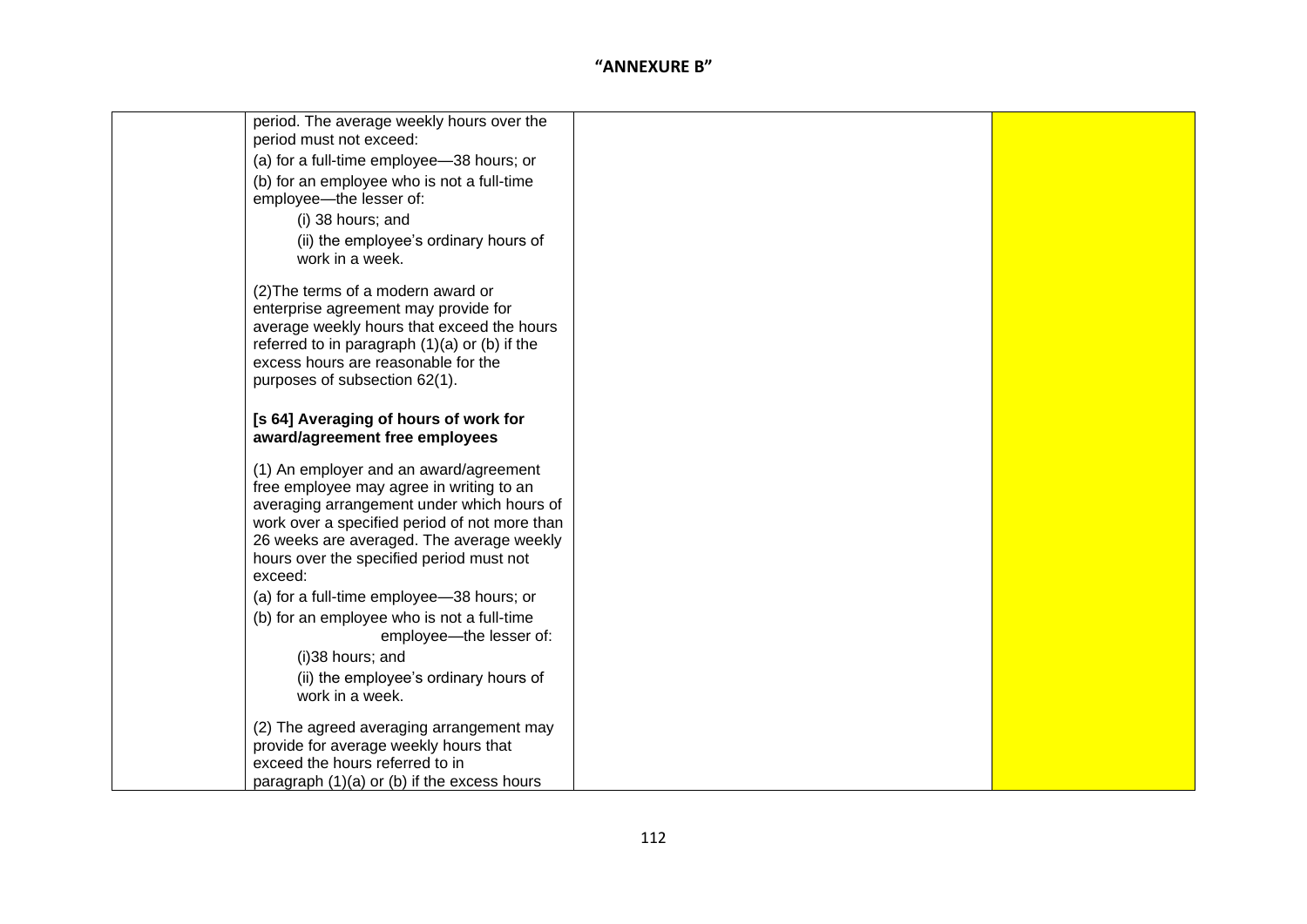|                  | are reasonable for the purposes of                                                        |                                                          |                |
|------------------|-------------------------------------------------------------------------------------------|----------------------------------------------------------|----------------|
|                  | subsection 62(1).                                                                         |                                                          |                |
| Requests for     | [s 65] Requests for flexible working                                                      | 22 Requests for Flexible Working Arrangements            | <b>Neutral</b> |
| flexible working | arrangements                                                                              |                                                          |                |
| arrangements     | Employee may request change in working                                                    | This Clause shall only apply to:<br>22.1.                |                |
|                  | arrangements                                                                              | Permanent Employees; or<br>(a)                           |                |
|                  | $(1)$ If:                                                                                 | (b)<br>long term Casual Employees who have a             |                |
|                  | (a) any of the circumstances referred to in                                               | reasonable expectation of continuing employment          |                |
|                  | subsection (1A) apply to an employee; and<br>(b) the employee would like to change his or | with the Employer on a regular and systematic basis;     |                |
|                  | her working arrangements because of those                                                 | with at least 12 months continuous service with the      |                |
|                  | circumstances;                                                                            | Employer.                                                |                |
|                  | then the employee may request the employer                                                |                                                          |                |
|                  | for a change in working arrangements                                                      | 22.2. Subject to Clause 22,3, an Employee who is         |                |
|                  | relating to those circumstances.                                                          | a parent, or has responsibility for the care, of a child |                |
|                  |                                                                                           | may request the Employer for a change in working         |                |
|                  | (1A) The following are the circumstances:                                                 | arrangements to assist the Employee to care for the      |                |
|                  | (a) the employee is the parent, or has                                                    | child if the child:                                      |                |
|                  | responsibility for the care, of a child who is of                                         | is under school age; or<br>(a)                           |                |
|                  | school age or younger;                                                                    | is under 18 and has a disability.<br>(b)                 |                |
|                  | (b) the employee is a carer (within the                                                   |                                                          |                |
|                  | meaning of the Carer Recognition Act 2010);                                               |                                                          |                |
|                  | (c) the employee has a disability;<br>(d) the employee is 55 or older;                    | 22.3. A request for flexible working arrangements        |                |
|                  | (e) the employee is experiencing violence                                                 | pursuant to Clause 22,2 must:                            |                |
|                  | from a member of the employee's family;                                                   | be in writing; and<br>(a)                                |                |
|                  | (f) the employee provides care or support to                                              | (b) set out the details of the change sought and the     |                |
|                  | a member of the employee's immediate                                                      | reasons for the change.                                  |                |
|                  | family, or a member of the employee's                                                     |                                                          |                |
|                  | household, who requires care or support                                                   | 22.4. The Employer must give the 1'mployee a             |                |
|                  | because the member is experiencing                                                        | written response within 21 days stating whether the      |                |
|                  | violence from the member's family.                                                        | Employee's request has been granted. The                 |                |
|                  |                                                                                           |                                                          |                |
|                  | (1B) To avoid doubt, and without limiting                                                 | Employer may only refuse the request on reasonable       |                |
|                  | subsection (1), an employee who:                                                          | business grounds. If the Employer refuses the            |                |
|                  | (a) is a parent, or has responsibility for the<br>care, of a child; and                   | request, the Employer must provide the Employee          |                |
|                  | (b) is returning to work after taking leave in                                            | with details of the reasons for the refusal.             |                |
|                  | relation to the birth or adoption of the child;                                           |                                                          |                |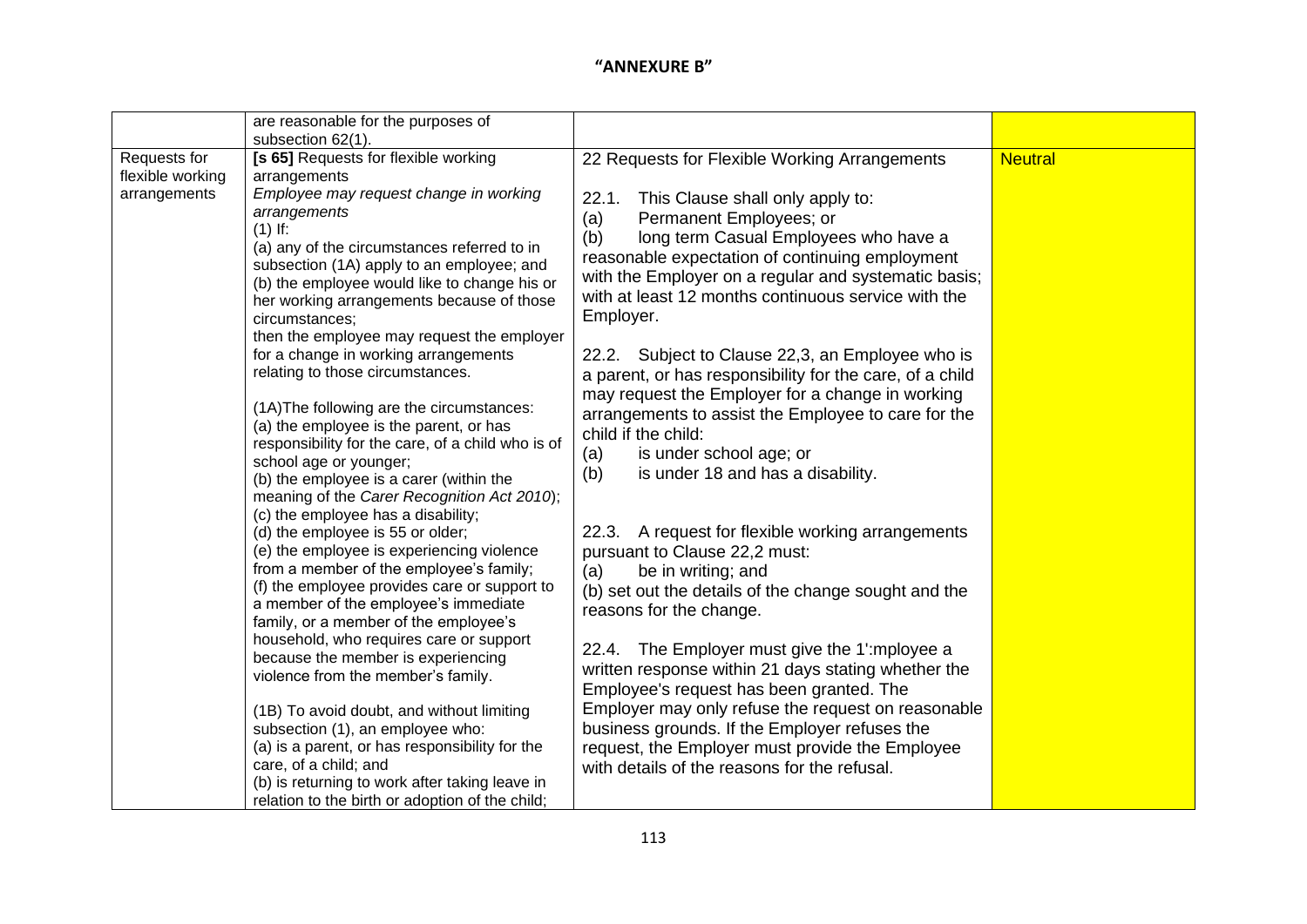| may request to work part-time to assist the  |  |
|----------------------------------------------|--|
| employee to care for the child.              |  |
|                                              |  |
|                                              |  |
| (2) The employee is not entitled to make the |  |
| request unless:                              |  |
| (a) for an employee other than a casual      |  |
| employee-the employee has completed at       |  |
|                                              |  |
| least 12 months of continuous service with   |  |
| the employer immediately before making the   |  |
| request; or                                  |  |
| (b) for a casual employee-the employee:      |  |
| (i) is a long term casual employee of        |  |
|                                              |  |
| the employer immediately before              |  |
| making the request; and                      |  |
| (ii) has a reasonable expectation of         |  |
| continuing employment by the                 |  |
| employer on a regular and systematic         |  |
| basis.                                       |  |
|                                              |  |
|                                              |  |
| Formal requirements                          |  |
| (3) The request must:                        |  |
| (a) be in writing; and                       |  |
| (b) set out details of the change sought and |  |
| of the reasons for the change.               |  |
|                                              |  |
|                                              |  |
| Agreeing to the request                      |  |
| (4) The employer must give the employee a    |  |
| written response to the request within 21    |  |
| days, stating whether the employer grants or |  |
| refuses the request.                         |  |
|                                              |  |
|                                              |  |
| (5) The employer may refuse the request      |  |
| only on reasonable business grounds.         |  |
|                                              |  |
| (5A) Without limiting what are reasonable    |  |
| business grounds for the purposes of         |  |
| subsection (5), reasonable business grounds  |  |
| include the following:                       |  |
|                                              |  |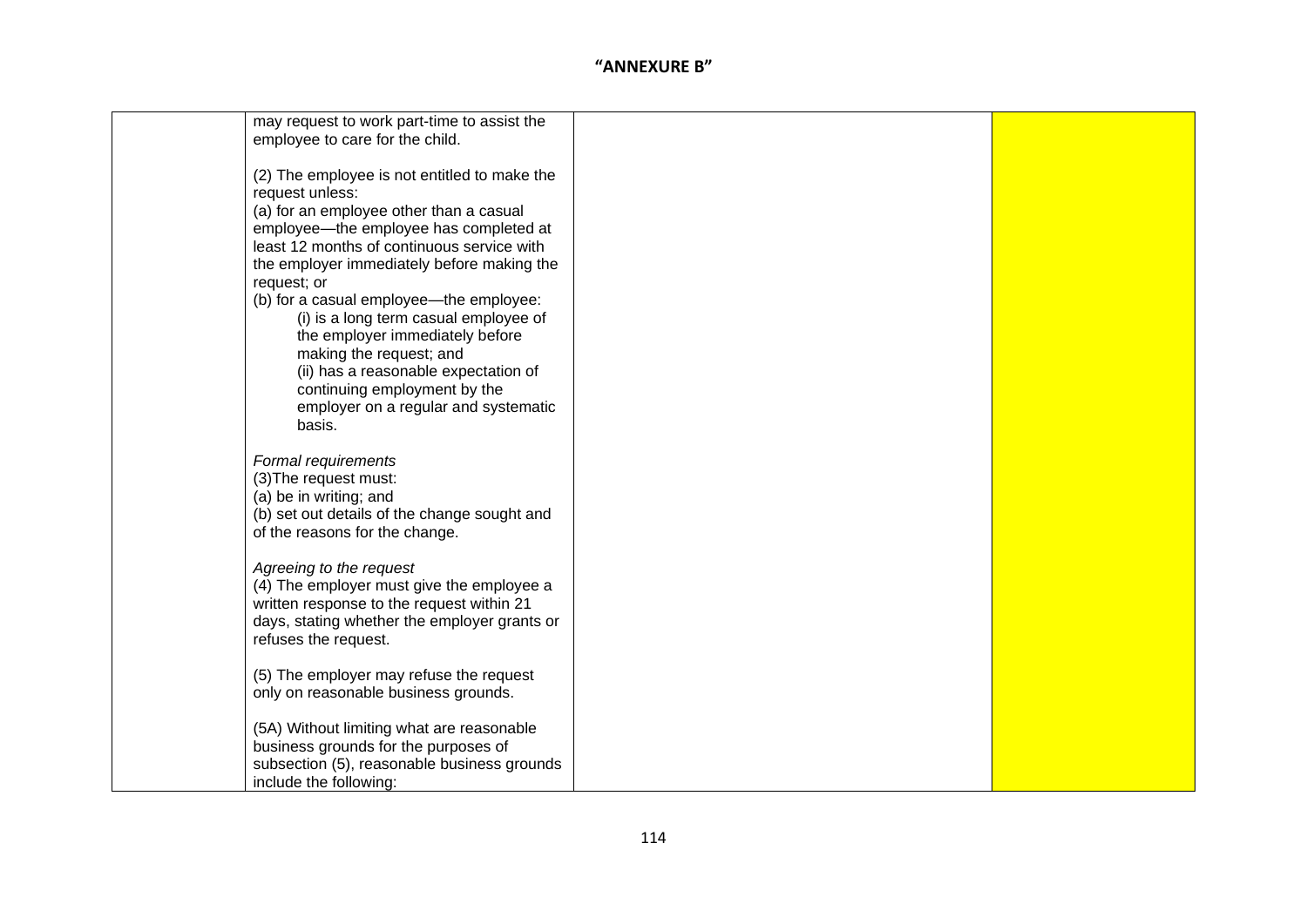|                | (a) that the new working arrangements<br>requested by the employee would be too<br>costly for the employer;<br>(b) that there is no capacity to change the<br>working arrangements of other employees to<br>accommodate the new working<br>arrangements requested by the employee;<br>(c) that it would be impractical to change the<br>working arrangements of other employees, or<br>recruit new employees, to accommodate the<br>new working arrangements requested by the<br>employee;<br>(d) that the new working arrangements |                   |                |
|----------------|-------------------------------------------------------------------------------------------------------------------------------------------------------------------------------------------------------------------------------------------------------------------------------------------------------------------------------------------------------------------------------------------------------------------------------------------------------------------------------------------------------------------------------------|-------------------|----------------|
|                | requested by the employee would be likely to<br>result in a significant loss in efficiency or<br>productivity;<br>(e) that the new working arrangements<br>requested by the employee would be likely to<br>have a significant negative impact on<br>customer service.                                                                                                                                                                                                                                                               |                   |                |
|                | (6) If the employer refuses the request, the<br>written response under subsection (4) must<br>include details of the reasons for the refusal.                                                                                                                                                                                                                                                                                                                                                                                       |                   |                |
|                | [s 66] State and Territory laws that are not<br>excluded<br>This Act is not intended to apply to the<br>exclusion of laws of a State or Territory that<br>provide employee entitlements in relation to<br>flexible working arrangements, to the extent<br>that those entitlements are more beneficial to<br>employees than the entitlements under this<br>Division.                                                                                                                                                                 |                   |                |
| Parental leave | [s 70] Entitlement to unpaid parental leave<br>An employee is entitled to 12 months of<br>unpaid parental leave if: (a) the leave is<br>associated with: (i) the birth of a child of the                                                                                                                                                                                                                                                                                                                                            | 35 Parental Leave | <b>Neutral</b> |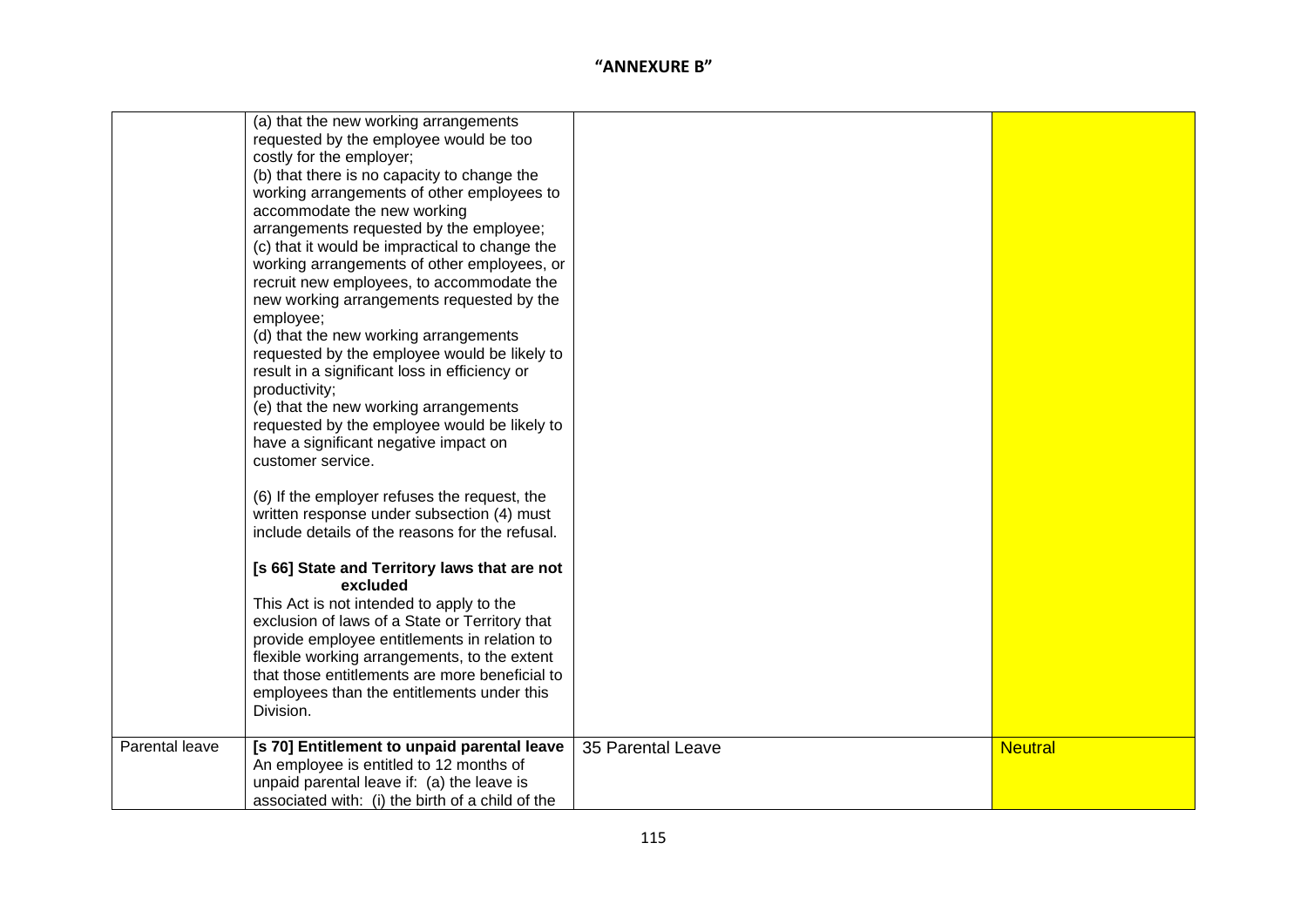| employee or the employee's spouse or de<br>facto partner; or (ii) the placement of a child<br>with the employee for adoption; and (b) the<br>employee has or will have a responsibility for<br>the care of the child.<br>Note:<br>Entitlement is also affected by:<br>(a) section 67 (which deals with length of<br>the employee's service); and<br>(b) for pregnancy and birth--subsection<br>77A(3) (which applies if the pregnancy ends<br>other than by the child being born alive, or if<br>the child dies after birth); and<br>for adoption--section 68 (which deals<br>(c)<br>with the age etc. of the adopted child). | Full time, part time and eligible Casual Employees<br>shall be entitled to 12 months' unpaid maternity,<br>paternity and adoption leave on the terms and<br>conditions set out in the Fair Work Act 2009. |  |
|-------------------------------------------------------------------------------------------------------------------------------------------------------------------------------------------------------------------------------------------------------------------------------------------------------------------------------------------------------------------------------------------------------------------------------------------------------------------------------------------------------------------------------------------------------------------------------------------------------------------------------|-----------------------------------------------------------------------------------------------------------------------------------------------------------------------------------------------------------|--|
| [s 71] The period of leave-other than for<br>members of an employee couple who<br>each intend to take leave<br>Application of this section<br>(1) This section applies to an employee who<br>intends to take unpaid parental leave if:<br>(a) the employee is not a member of an<br>employee couple; or (b) the employee is a<br>member of an employee couple, but the<br>other member of the couple does not intend<br>to take unpaid parental leave                                                                                                                                                                         |                                                                                                                                                                                                           |  |
| Leave must be taken in a single continuous<br>period<br>(2) The employee must take the leave in a<br>single continuous period. Note: An employee<br>may take a form of paid leave at the same<br>time as he or she is on unpaid parental leave<br>(see section 79).<br>(3) If the leave is birth-related leave for a                                                                                                                                                                                                                                                                                                          |                                                                                                                                                                                                           |  |
| female employee who is pregnant with, or<br>gives birth to, the child, the period of leave                                                                                                                                                                                                                                                                                                                                                                                                                                                                                                                                    |                                                                                                                                                                                                           |  |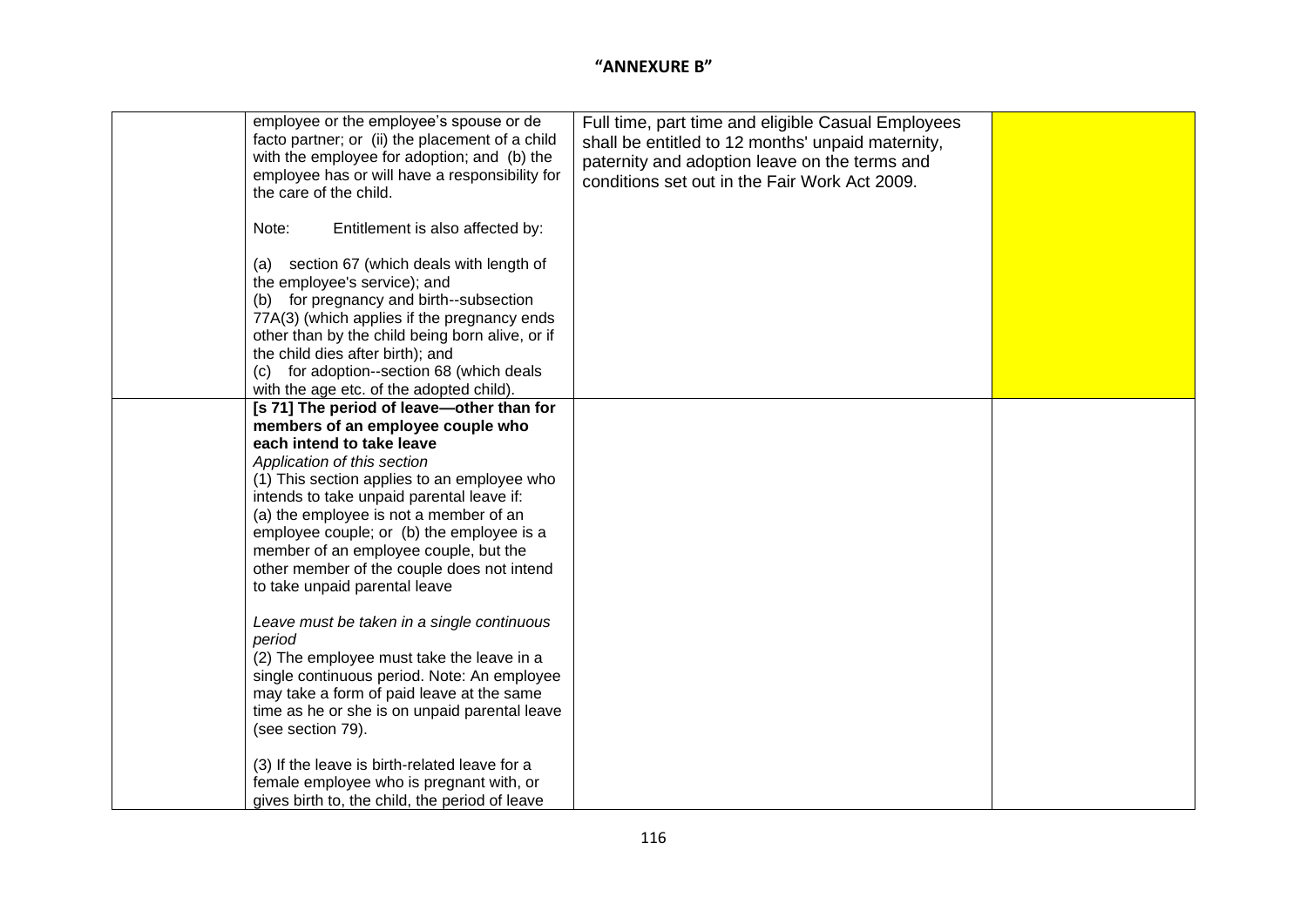| may start up to 6 weeks before the expected      |  |
|--------------------------------------------------|--|
| date of birth of the child but must not start    |  |
| later than the date of birth of the child.       |  |
|                                                  |  |
| (4) If the leave is birth-related leave but      |  |
|                                                  |  |
| subsection (3) does not apply, the period of     |  |
| leave must start on the date of birth of the     |  |
| child. When adoption-related leave must start    |  |
|                                                  |  |
| When adopted-related leave must start            |  |
| (5) If the leave is adoption-related leave, the  |  |
| period of leave must start on the day of         |  |
| placement of the child. Leave may start later    |  |
| for employees whose spouse or de facto           |  |
| partner is not an employee                       |  |
|                                                  |  |
|                                                  |  |
| Leave may start later for employees whose        |  |
| spouse or de facto partner is not an             |  |
| employee                                         |  |
| (6) Despite subsections (3) to (5), the period   |  |
| of leave may start at any time within 12         |  |
| months after the date of birth or day of         |  |
| placement of the child if:                       |  |
| (a) the employee has a spouse or de facto        |  |
| partner who is not an employee; and              |  |
|                                                  |  |
| (b) the spouse or de facto partner has a         |  |
| responsibility for the care of the child for the |  |
| period between the date of birth or day of       |  |
| placement of the child and the start date of     |  |
| the leave.                                       |  |
| Note:<br>An employee whose leave starts          |  |
| under subsection (6) is still entitled under     |  |
| section 76 to request an extension of the        |  |
| period of leave beyond his or her available      |  |
| parental leave period. However, the period of    |  |
| leave may not be extended beyond 24              |  |
| months after the date of birth or day of         |  |
|                                                  |  |
| placement of the child                           |  |
| (see subsection 76(7)).                          |  |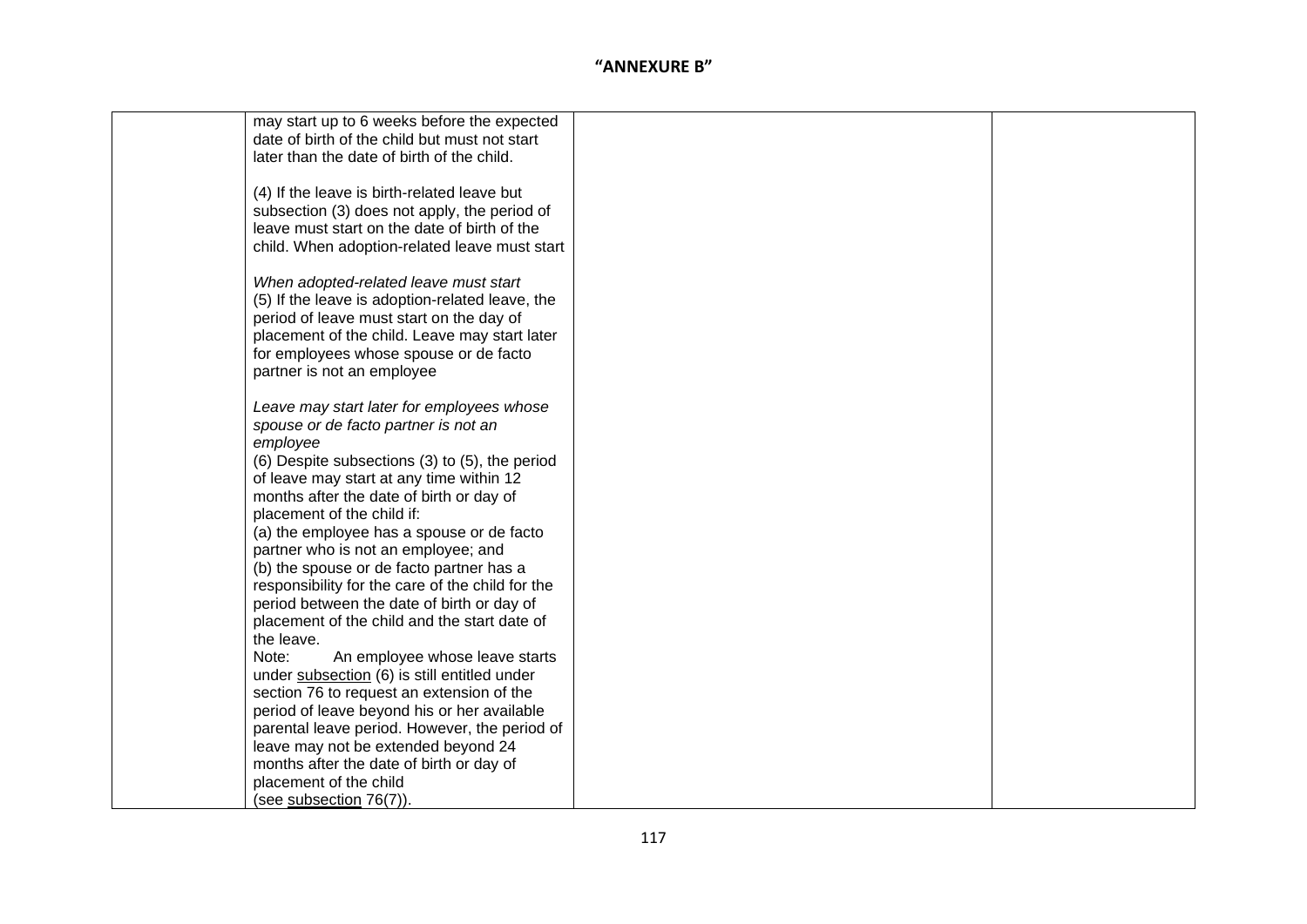| [s 72] The period of leave-members of an                                              |  |
|---------------------------------------------------------------------------------------|--|
| employee couple who each intend to take                                               |  |
| leave                                                                                 |  |
| Application of this section                                                           |  |
| (1) This section applies to an employee<br>couple if each of the employees intends to |  |
| take unpaid parental leave.                                                           |  |
|                                                                                       |  |
| (2) Each employee must take the leave in a                                            |  |
| single continuous period.                                                             |  |
| Note: An employee may take a form of paid                                             |  |
| leave at the same time as he or she is on                                             |  |
| unpaid parental leave (see section 79).                                               |  |
| When birth-related leave must start                                                   |  |
| (3) If the leave is birth-related leave:                                              |  |
| (a) one employee's period of leave must start                                         |  |
| first, in accordance with the following rules:                                        |  |
| (i) if the member of the employee couple                                              |  |
| whose period of leave starts first is a                                               |  |
| female employee who is pregnant with, or                                              |  |
| gives birth to, the child-the period of                                               |  |
| leave may start up to 6 weeks before the                                              |  |
| expected date of birth of the child, but                                              |  |
| must not start later than the date of birth                                           |  |
| of the child;                                                                         |  |
| (ii) if subparagraph (i) does not apply-                                              |  |
| the period of leave must start on the date                                            |  |
| of birth of the child; and<br>(b) the other employee's period of leave must           |  |
| start immediately after the end of the first                                          |  |
| employee's period of leave (or that period as                                         |  |
| extended under section 75 or 76).                                                     |  |
|                                                                                       |  |
| When adoption-related leave must start                                                |  |
| (4) If the leave is adoption-related leave:                                           |  |
| (a) one employee's period of leave must start                                         |  |
| on the day of placement of the child; and                                             |  |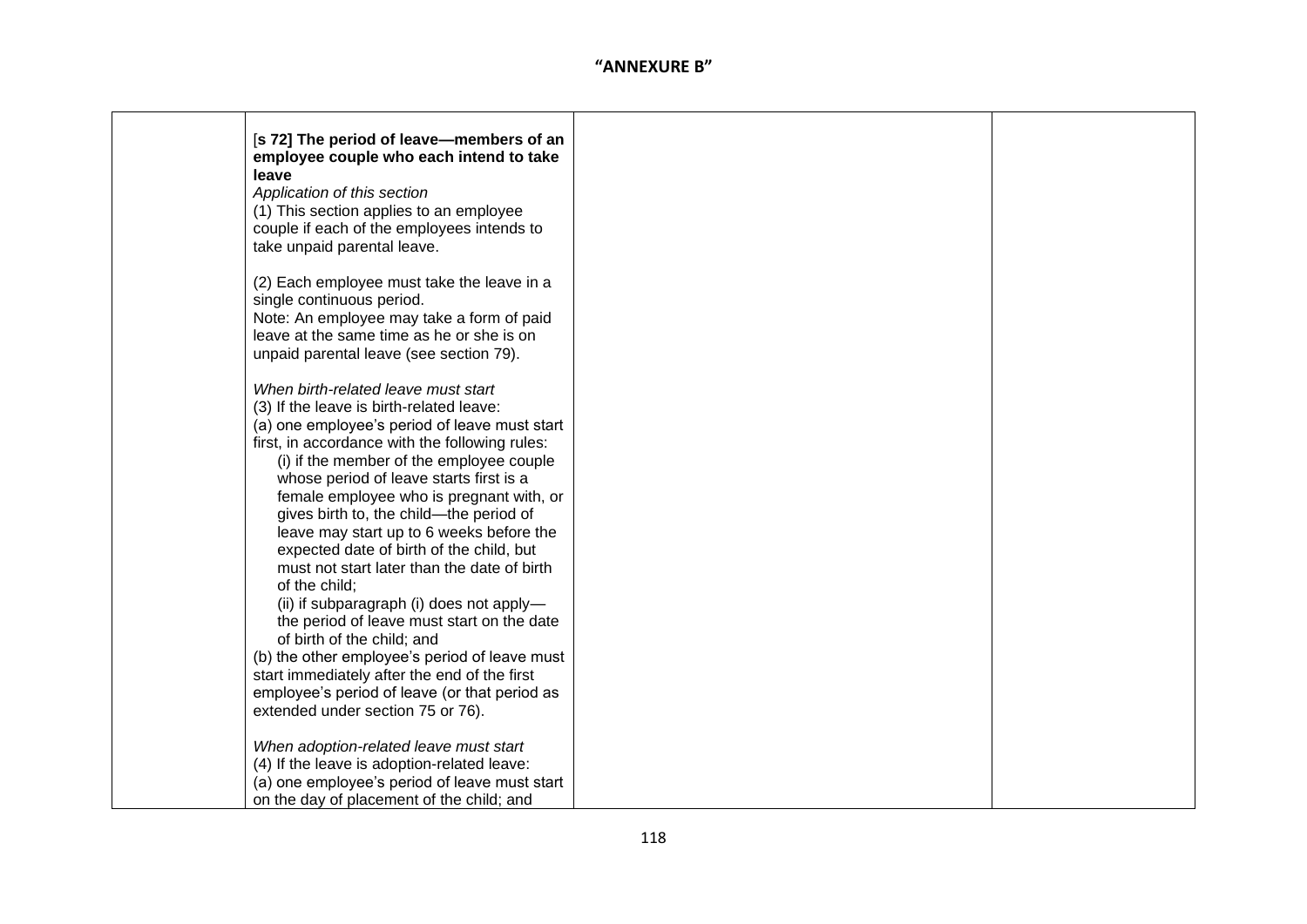| (b) the other employee's period of leave must    |  |
|--------------------------------------------------|--|
| start immediately after the end of the first     |  |
| employee's period of leave (or that period as    |  |
| extended under section 75 or 76).                |  |
|                                                  |  |
| Leave entitlement to take concurrent leave       |  |
| (5) If one of the employees takes a period       |  |
| (the first employee's period of leave) of        |  |
| unpaid parental leave in accordance with         |  |
| paragraph $(3)(a)$ or $(4)(a)$ , the other       |  |
| employee may take a period of unpaid             |  |
| parental leave (the concurrent leave) during     |  |
| the first employee's period of leave, if the     |  |
| concurrent leave complies with the following     |  |
| requirements:                                    |  |
| (a) the concurrent leave must be for a period    |  |
| of 3 weeks or less;                              |  |
| (b) unless the employer agrees as referred to    |  |
| in paragraph (c), the concurrent leave must      |  |
| not start before, and must not end more than     |  |
| 3 weeks after:                                   |  |
| (i) if the leave is birth-related leave—the      |  |
| date of birth of the child; or                   |  |
| (ii) if the leave is adoption-related leave-     |  |
| the day of placement of the child;               |  |
| (c) if the employer agrees, the concurrent       |  |
| leave may (subject to paragraph (a)):            |  |
| (i) start earlier than is permitted by paragraph |  |
| $(b)$ ; or                                       |  |
| (ii) end up to 3 weeks later than is permitted   |  |
| by paragraph (b).                                |  |
|                                                  |  |
| (6) Concurrent leave taken by an employee:       |  |
| (a) is an exception to the rule that the         |  |
| employee must take his or her leave in a         |  |
| single continuous period (see subsection         |  |
| $(2)$ ; and                                      |  |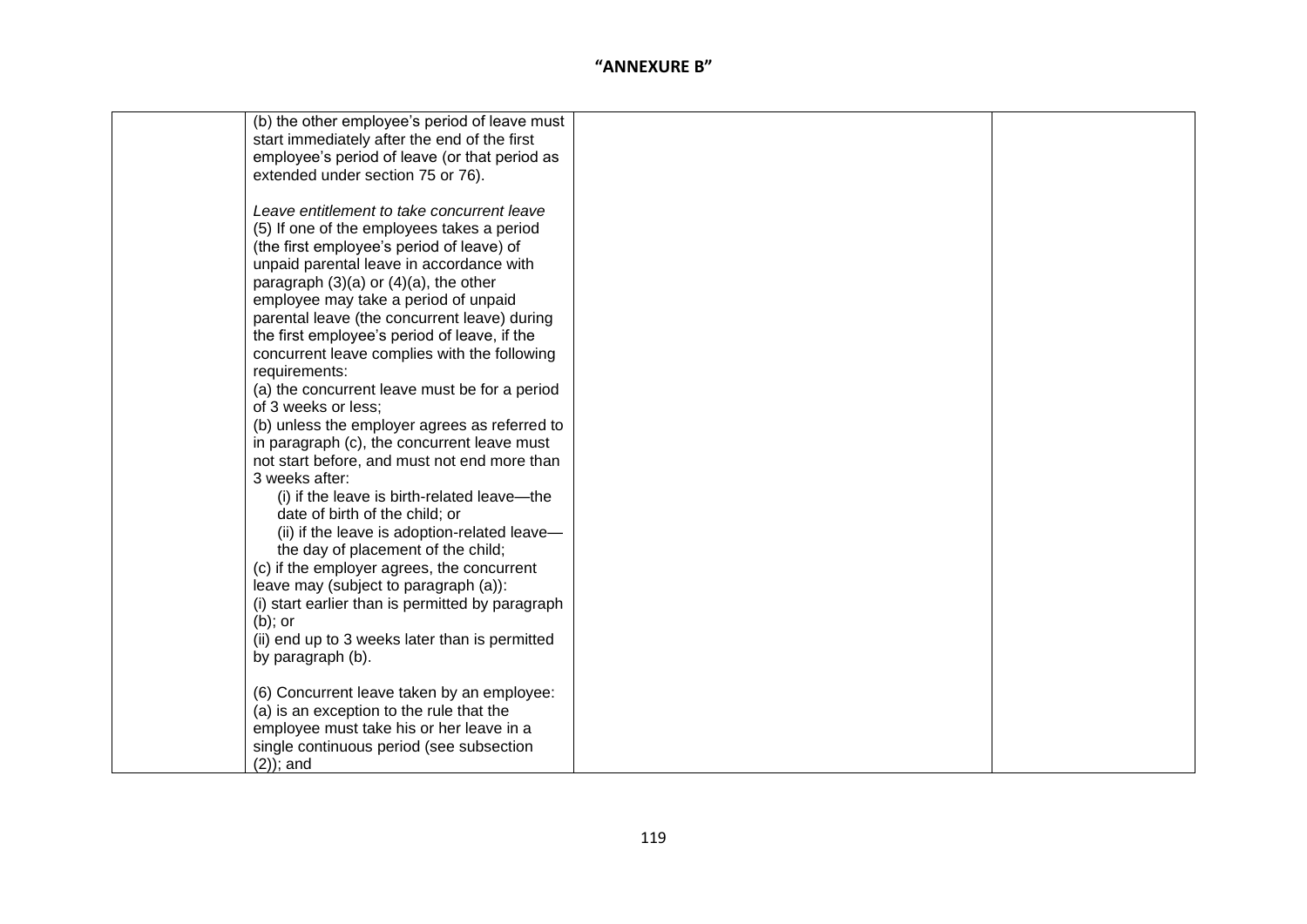| (b) is an exception to the rules about when    |  |
|------------------------------------------------|--|
| the employee's period of unpaid parental       |  |
| leave must start (see subsection (3) or (4)).  |  |
| The concurrent leave is unpaid<br>Note:        |  |
| parental leave and so comes out of the         |  |
| employee's entitlement to 12 months of         |  |
| unpaid parental leave under section 70.        |  |
| [s 73] Pregnant employee may be required       |  |
| to take unpaid parental leave within 6         |  |
| weeks before the birth                         |  |
| Employer may ask employee to provide a         |  |
| medical certificate                            |  |
| (1) If a pregnant employee who is entitled to  |  |
| unpaid parental leave (whether or not she      |  |
| has complied with section 74) continues to     |  |
| work during the 6 week period before the       |  |
| expected date of birth of the child, the       |  |
| employer may ask the employee to give the      |  |
| employer a medical certificate containing the  |  |
| following statements (as applicable):          |  |
| (a) a statement of whether the employee is fit |  |
| for work;                                      |  |
| (b) if the employee is fit for work-a          |  |
| statement of whether it is inadvisable for the |  |
| employee to continue in her present position   |  |
| during a stated period because of:             |  |
| (i) illness, or risks, arising out of the      |  |
| employee's pregnancy; or                       |  |
| (ii) hazards connected with the position.      |  |
| Personal information given to an<br>Note:      |  |
| employer under this subsection may be          |  |
| regulated under the Privacy Act 1988.          |  |
|                                                |  |
| Employer may require employee to take          |  |
| unpaid parental leave                          |  |
| (2) The employer may require the employee      |  |
| to take a period of unpaid parental leave (the |  |
| period of leave) as soon as practicable if:    |  |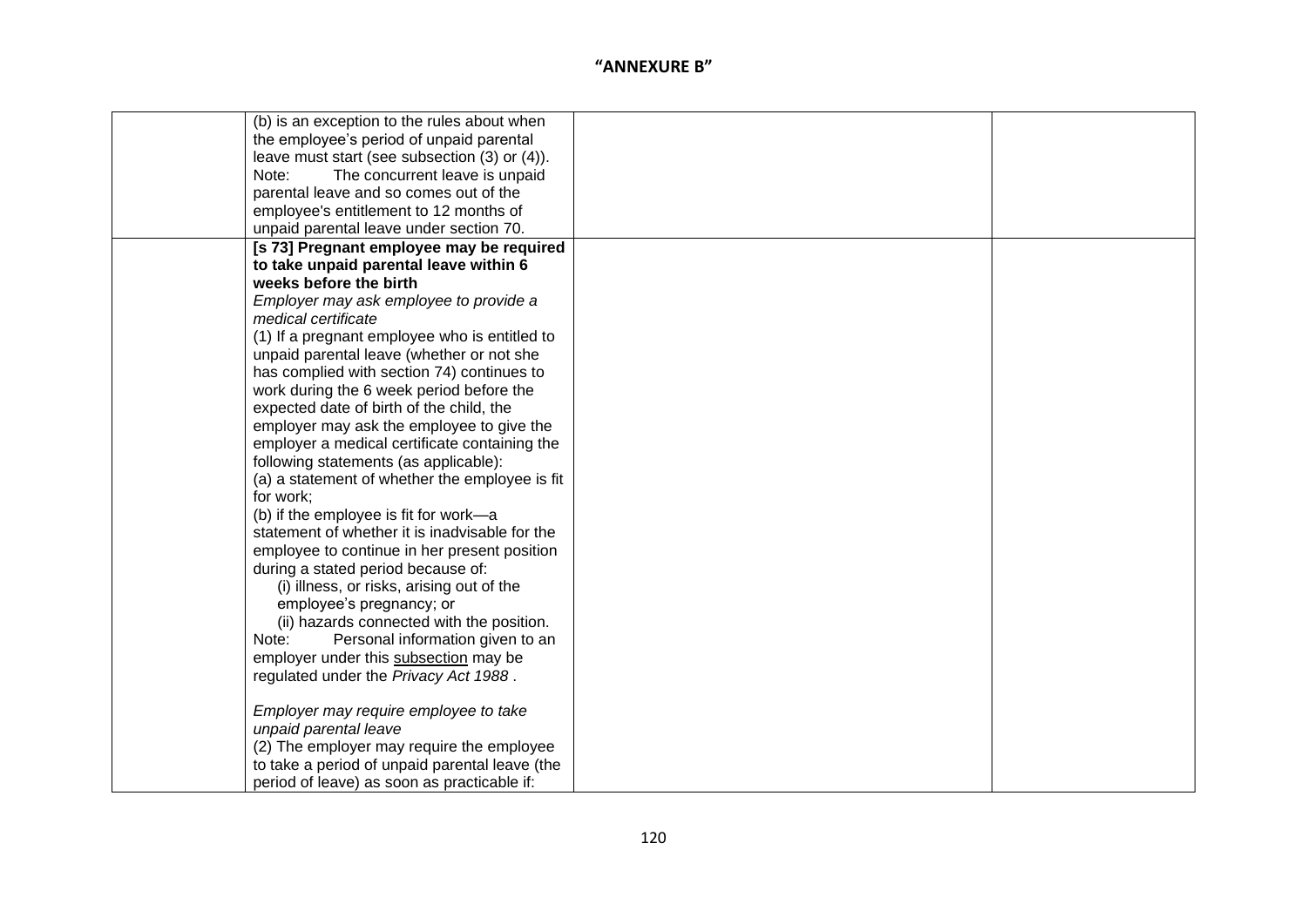| (a) the employee does not give the employer      |  |
|--------------------------------------------------|--|
| the requested certificate within 7 days after    |  |
| the request; or                                  |  |
| (b) within 7 days after the request, the         |  |
| employee gives the employer a medical            |  |
| certificate stating that the employee is not fit |  |
| for work; or (c) the following subparagraphs     |  |
| are satisfied:                                   |  |
| (i) within 7 days after the request, the         |  |
| employee gives the employer a medical            |  |
| certificate stating that the employee is fit     |  |
| for work, but that it is inadvisable for the     |  |
| employee to continue in her present              |  |
| position for a stated period for a reason        |  |
| referred to in subparagraph (1)(b)(i) or         |  |
| (ii);                                            |  |
| (ii) section 81 does not apply to the            |  |
| employee.                                        |  |
| If the medical certificate contains<br>Note:     |  |
| a statement as referred to in                    |  |
| subparagraph (c)(i) and the employee has         |  |
| complied with the notice and evidence            |  |
| requirements of section 74, then the             |  |
| employee is entitled to be transferred to a      |  |
| safe job (see section 81) or to paid no safe     |  |
| job leave (see section 81A).                     |  |
|                                                  |  |
| When the period of leave must end                |  |
| (3) The period of leave must not end later       |  |
| than the earlier of the following:               |  |
| (a) the end of the pregnancy;                    |  |
| (b) if the employee has given the employer       |  |
| notice of the taking of a period of leave        |  |
| connected with the birth of the child (whether   |  |
| it is unpaid parental leave or some other kind   |  |
| of leave)—the start date of that leave.          |  |
|                                                  |  |
| Special rules about the period of leave          |  |
| (4) The period of leave:                         |  |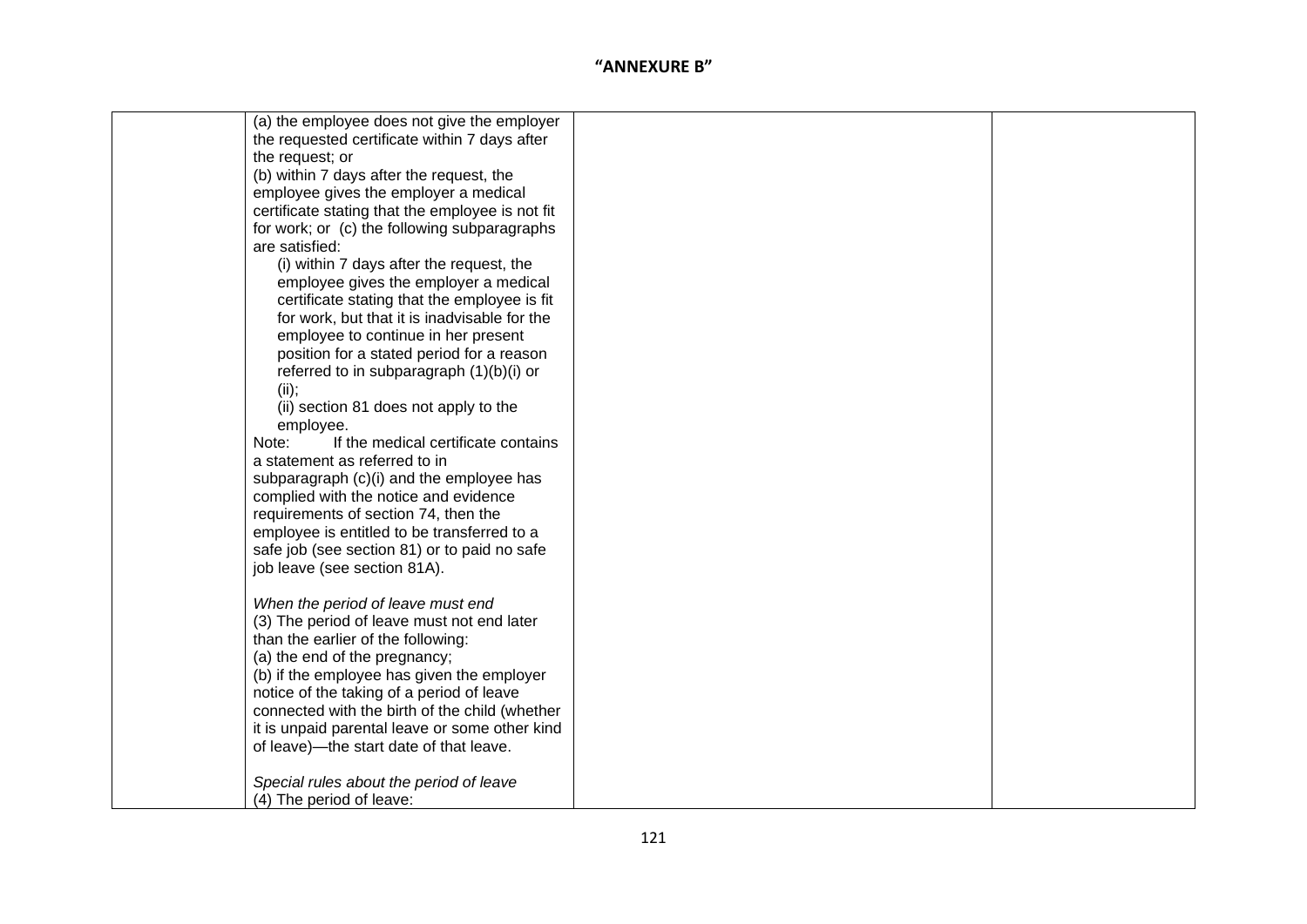| (a) is an exception to the rule that the     |  |
|----------------------------------------------|--|
| employee must take her unpaid parental       |  |
| leave in a single continuous period (see     |  |
| subsection 71(2) or 72(2)); and              |  |
| (b) is an exception to the rules about when  |  |
| the employee's period of unpaid parental     |  |
| leave must start (see subsections 71(3) and  |  |
| $(6)$ , or subsection $72(3)$ ).             |  |
| Note:<br>The period of leave is unpaid       |  |
| parental leave and so comes out of the       |  |
|                                              |  |
| employee's entitlement to 12 months of       |  |
| unpaid parental leave under section 70.      |  |
|                                              |  |
| (5) The employee is not required to comply   |  |
| with section 74 in relation to the period of |  |
| leave.                                       |  |
|                                              |  |
| [s 74] Employee must comply with notice      |  |
| and evidence requirements                    |  |
| Notice                                       |  |
| (1) An employee must give his or her         |  |
| employer written notice of the taking of     |  |
| unpaid parental leave under section 71 or 72 |  |
| by the employee.                             |  |
| (2) The employee must give the notice to the |  |
| employer:                                    |  |
| (a) at least:                                |  |
| (i) 10 weeks before starting the leave,      |  |
| unless subparagraph (ii) applies; or         |  |
| (ii) if the leave is to be taken in          |  |
| separate periods of concurrent leave         |  |
| (see paragraph 72(5)(b)) and the leave       |  |
| is not the first of those periods of         |  |
| concurrent leave--4 weeks before             |  |
| starting the period of concurrent leave;     |  |
| <b>or</b>                                    |  |
| (b) if that is not practicable--as soon as   |  |
| practicable (which may be a time after the   |  |
| leave has started).                          |  |
|                                              |  |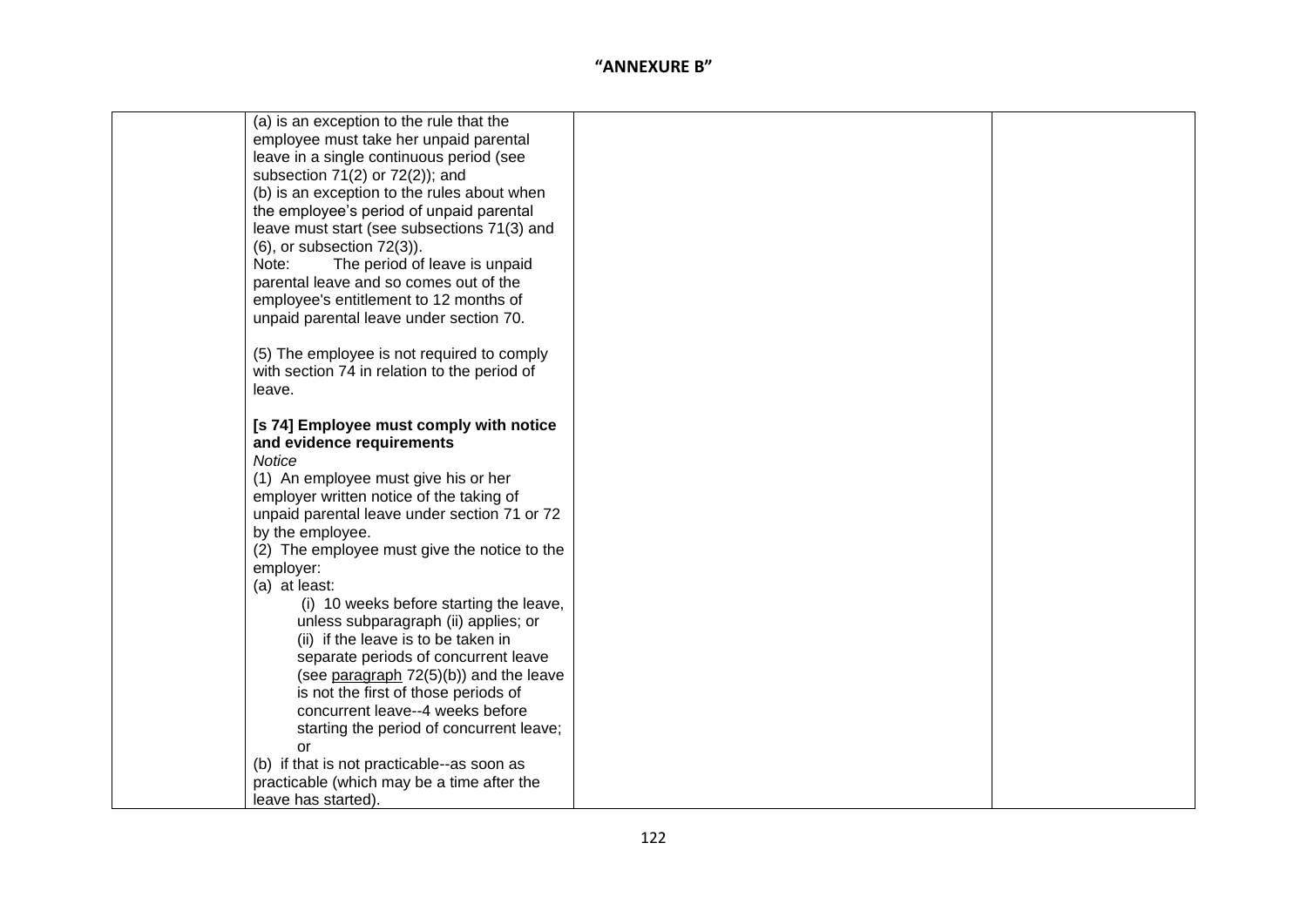| (3) The notice must specify the intended<br>start and end dates of the leave.<br>Confirmation or change of intended start and<br>end dates<br>(4) At least 4 weeks before the intended<br>start date specified in the notice given<br>under subsection (1), the employee must:<br>(a) confirm the intended start and end dates<br>of the leave; or<br>(b) advise the employer of any changes to<br>the intended start and end dates of the leave;<br>unless it is not practicable to do so.<br>(4A) Subsection (4) does not apply to a<br>notice for a period of concurrent leave<br>referred to in subparagraph (2)(a)(ii).                                                                                                                                                     |  |
|----------------------------------------------------------------------------------------------------------------------------------------------------------------------------------------------------------------------------------------------------------------------------------------------------------------------------------------------------------------------------------------------------------------------------------------------------------------------------------------------------------------------------------------------------------------------------------------------------------------------------------------------------------------------------------------------------------------------------------------------------------------------------------|--|
| Evidence<br>(5) An employee who has given his or her<br>employer notice of the taking of unpaid<br>parental leave must, if required by the<br>employer, give the employer evidence that<br>would satisfy a reasonable person:<br>(a) if the leave is birth-related leave--of the<br>date of birth, or the expected date of birth, of<br>the child; or<br>(b) if the leave is adoption-related leave:<br>(i) of the day of placement, or the expected<br>day of placement, of the child; and<br>(ii) that the child is, or will be, under 16 as at<br>the day of placement, or the expected day of<br>placement, of the child.<br>(6) Without limiting subsection (5), an<br>employer may require the evidence referred<br>to in paragraph (5)(a) to be a medical<br>certificate. |  |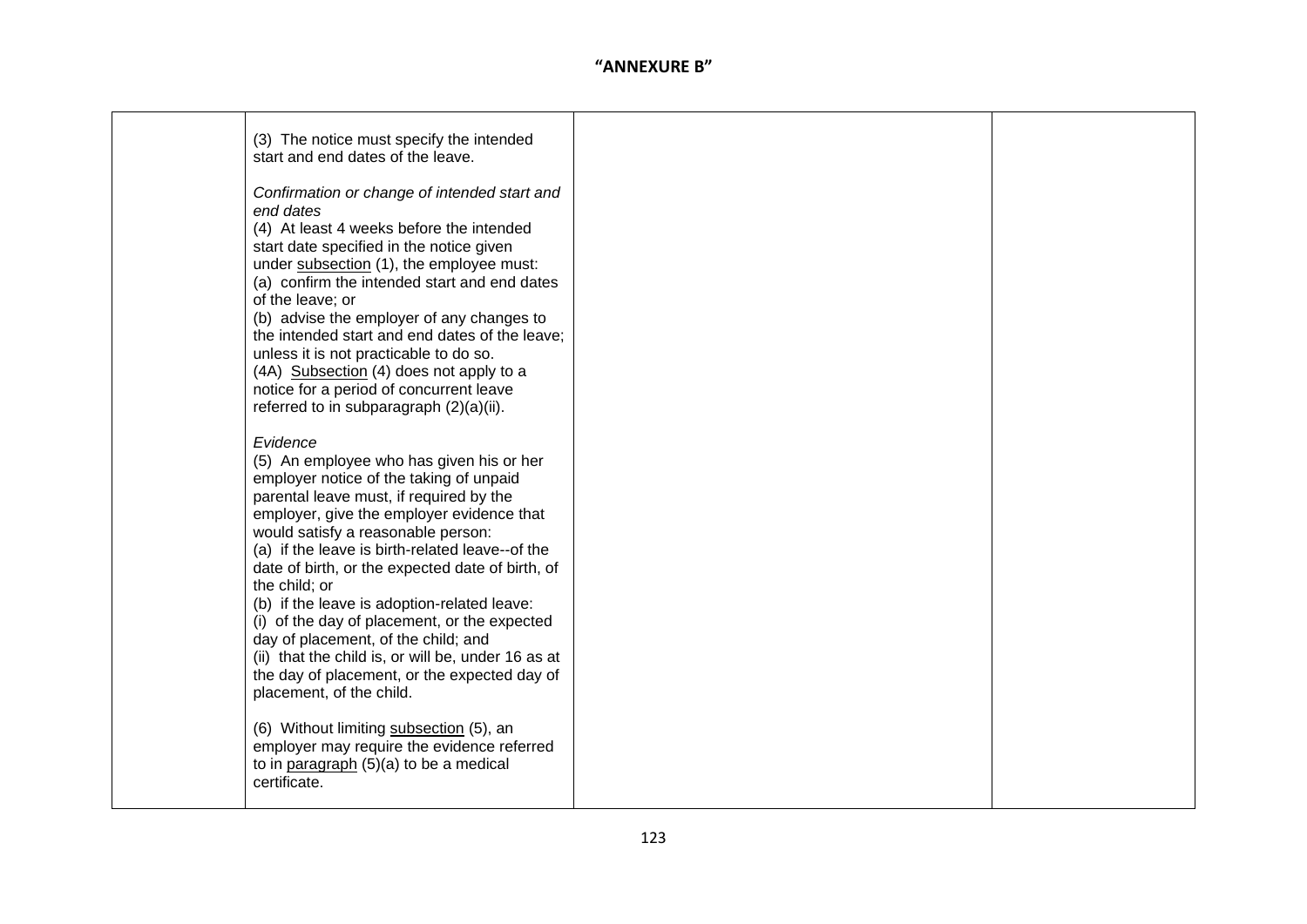| Compliance<br>(7) An employee is not entitled to take<br>unpaid parental leave under section 71 or 72<br>unless the employee complies with this<br>section.<br>Note:<br>Personal information given to an<br>employer under this section may be<br>regulated under the Privacy Act 1988.                                                                                                                                                                                                                                        |  |
|--------------------------------------------------------------------------------------------------------------------------------------------------------------------------------------------------------------------------------------------------------------------------------------------------------------------------------------------------------------------------------------------------------------------------------------------------------------------------------------------------------------------------------|--|
| [s 75] Extending period of unpaid parental<br>leave-extending to use more of available<br>parental leave period<br>Application of this section<br>(1) This section applies if:<br>(a) an employee has, in accordance with<br>section 74, given notice of the taking of a<br>period of unpaid parental leave (the <i>original</i><br>leave period); and<br>(b) the original leave period is less than the<br>employee's available parental leave period;<br>and<br>(c)the original leave period has started.                    |  |
| (2) The employee's available parental leave<br>period is 12 months, less any periods of the<br>following kinds:<br>(a) a period of concurrent leave that the<br>employee has taken in accordance with<br>subsection 72(5);<br>(b) a period of unpaid parental leave that the<br>employee has been required to take under<br>subsection 73(2) or 82(2);<br>(c) a period by which the employee's<br>entitlement to unpaid parental leave is<br>reduced under paragraph 76(6)(c).<br>First extension by giving notice to employer |  |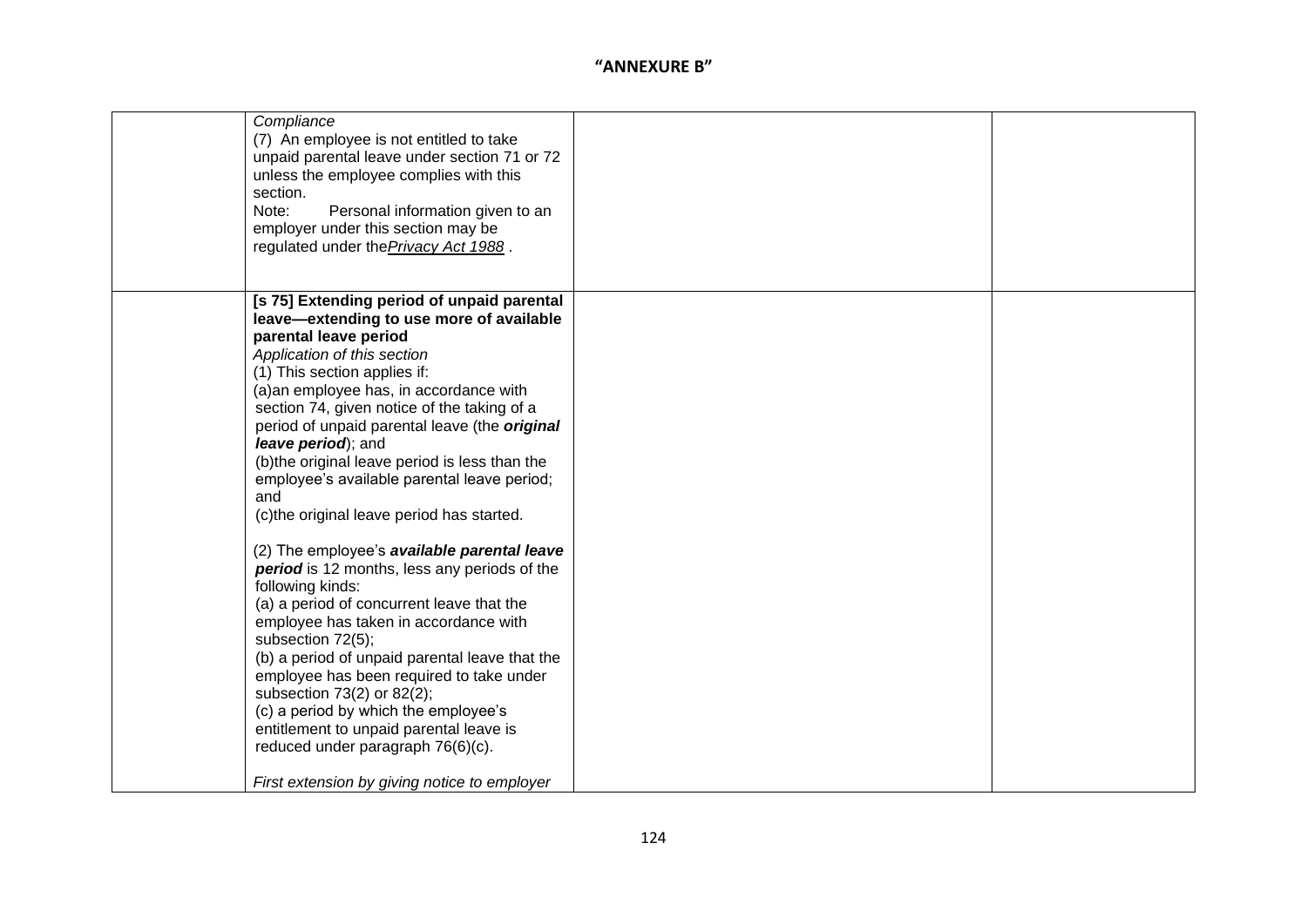| (3) The employee may extend the period of                    |  |
|--------------------------------------------------------------|--|
| unpaid parental leave by giving his or her                   |  |
| employer written notice of the extension at                  |  |
| least 4 weeks before the end date of the                     |  |
| original leave period. The notice must                       |  |
| specify the new end date for the leave.                      |  |
|                                                              |  |
| (4) Only one extension is permitted under<br>subsection (3). |  |
|                                                              |  |
| Further extensions by agreement with                         |  |
| employer                                                     |  |
| (5) If the employer agrees, the employee may                 |  |
| further extend the period of unpaid parental                 |  |
| leave one or more times.                                     |  |
|                                                              |  |
| No entitlement to extension beyond available                 |  |
| parental leave period                                        |  |
| (6) The employee is not entitled under this                  |  |
| section to extend the period of unpaid                       |  |
| parental leave beyond the employee's                         |  |
| available parental leave period.                             |  |
| [s 76] Extending period of unpaid parental                   |  |
| leave-extending for up to 12 months                          |  |
| beyond available parental leave period                       |  |
| Employee may request further period of                       |  |
| leave                                                        |  |
| (1) An employee who takes unpaid parental                    |  |
| leave for his or her available parental leave                |  |
| period may request his or her employer to                    |  |
| agree to an extension of unpaid parental                     |  |
| leave for the employee for a further period of               |  |
| up to 12 months immediately following the                    |  |
| end of the available parental leave period.                  |  |
| Note: Extended periods of unpaid parental                    |  |
| leave can include keeping in touch days on                   |  |
| which an employee performs work (see                         |  |
| section 79A).                                                |  |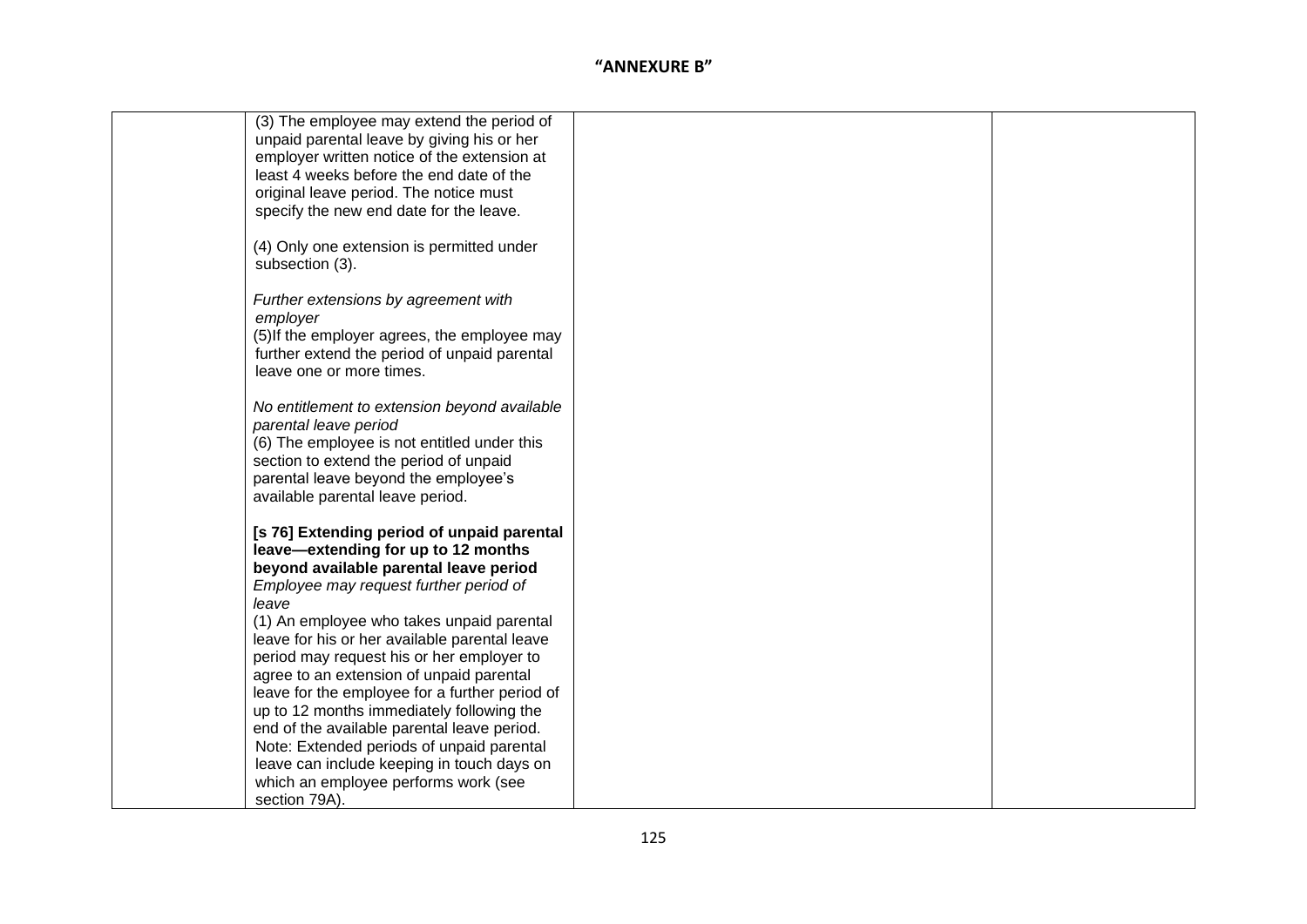| Making the request<br>(2) The request must be in writing, and must<br>be given to the employer at least 4 weeks<br>before the end of the available parental<br>leave period.                                                                                                                          |  |
|-------------------------------------------------------------------------------------------------------------------------------------------------------------------------------------------------------------------------------------------------------------------------------------------------------|--|
| Agreeing to the requested extension<br>(3) The employer must give the employee a<br>written response to the request stating<br>whether the employer grants or refuses the<br>request. The response must be given as<br>soon as practicable, and not later than 21<br>days, after the request is made. |  |
| (4) The employer may refuse the request<br>only on reasonable business grounds.                                                                                                                                                                                                                       |  |
| (5) If the employer refuses the request, the<br>written response under subsection (3) must<br>include details of the reasons for the refusal.                                                                                                                                                         |  |
| <b>Discussion</b><br>(5A) The employer must not refuse the<br>request unless the employer has given the<br>employee a reasonable opportunity to<br>discuss the request.                                                                                                                               |  |
| Special rules for employee couples<br>(6) The following paragraphs apply in relation<br>to a member of an employee couple<br>extending a period of unpaid parental leave<br>in relation to a child under this section:                                                                                |  |
| (a) the request must specify any amount of<br>unpaid parental leave that the other member<br>of the employee couple has taken, or will<br>have taken, in relation to the child before the<br>extension starts;                                                                                        |  |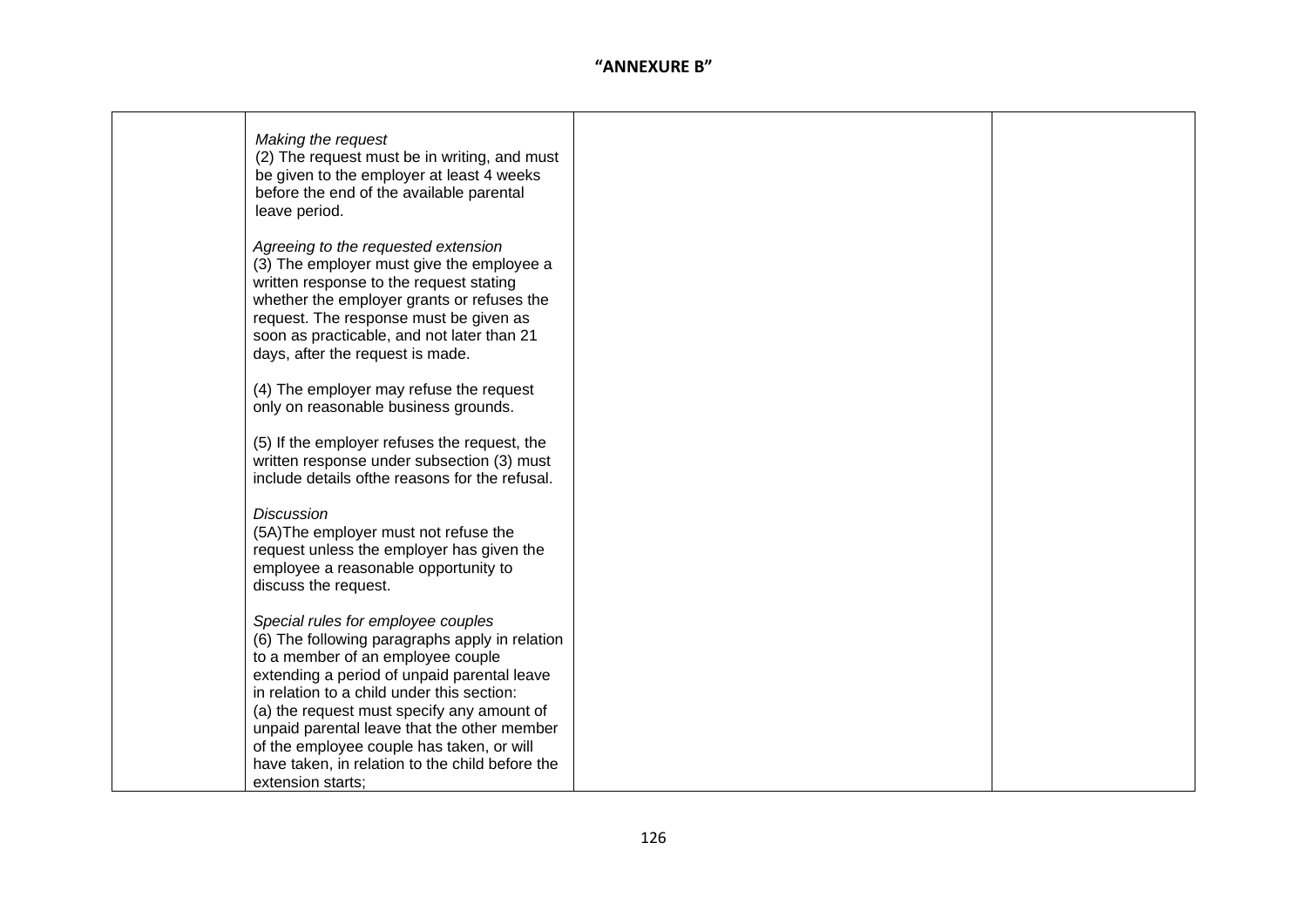| (b) the period of the extension cannot exceed<br>12 months, less any period of unpaid<br>parental leave that the other member of the<br>employee couple has taken, or will have<br>taken, in relation to the child before the<br>extension starts;<br>(c) the amount of unpaid parental leave to<br>which the other member of the employee<br>couple is entitled under section 70 in relation<br>to the child is reduced by the period of the<br>extension. |  |
|-------------------------------------------------------------------------------------------------------------------------------------------------------------------------------------------------------------------------------------------------------------------------------------------------------------------------------------------------------------------------------------------------------------------------------------------------------------|--|
| No extension beyond 24 months after birth or<br>placement<br>(7) Despite any other provision of this<br>Division, the employee is not entitled to<br>extend the period of unpaid parental leave<br>beyond 24 months after the date of birth or<br>day of placement of the child.                                                                                                                                                                            |  |
| [s 77] Reducing period of unpaid parental<br>leave<br>If the employer agrees, an employee whose<br>period of unpaid parental leave has started<br>may reduce the period of unpaid parental<br>leave he or she takes.                                                                                                                                                                                                                                        |  |
| [s 77A] Pregnancy ends (other than by<br>birth of a living child) or child born alive<br>dies<br>Application of this section<br>(1) This section applies to unpaid parental<br>leave, if:<br>(a) the leave is birth-related leave; and<br>(b) either:<br>(i) the pregnancy ends other than by the<br>child being born alive; or<br>(ii) the child dies after being born.                                                                                    |  |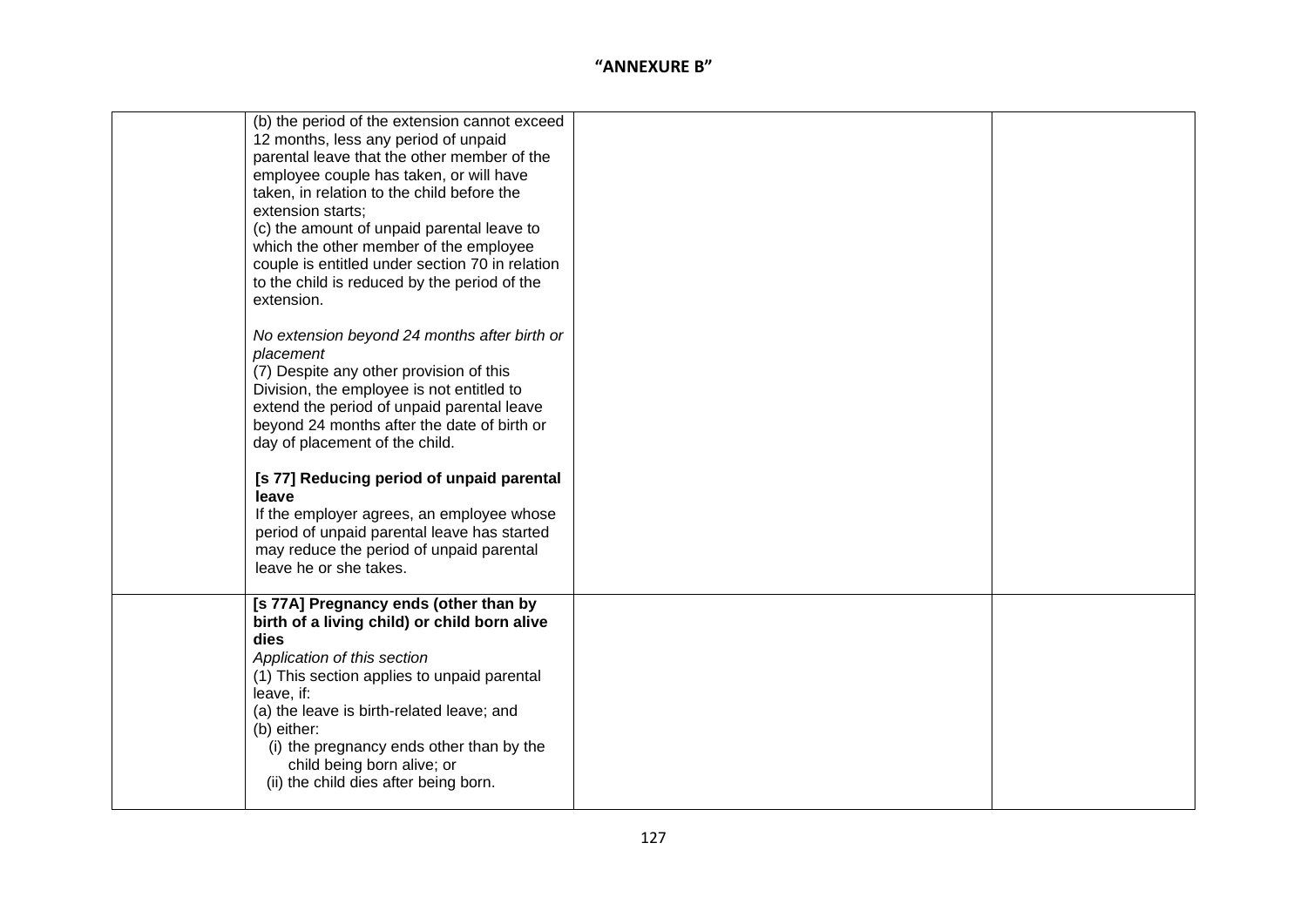| Cancellation of leave                           |  |
|-------------------------------------------------|--|
| (2) Before the leave starts:                    |  |
| (a) the employee may give the employer          |  |
| written notice cancelling the leave; or         |  |
| (b) the employer may give the employee          |  |
| written notice cancelling the leave.            |  |
|                                                 |  |
| (3) If the employee or employer does so, the    |  |
| employee is not entitled to unpaid parental     |  |
| leave in relation to the child.                 |  |
|                                                 |  |
| Return to work                                  |  |
|                                                 |  |
| (4) The employee may give the employer          |  |
| written notice that the employee wishes to      |  |
| return to work:                                 |  |
| (a) after the start of the period of leave, but |  |
| before its end; and                             |  |
| (b) within 4 weeks after the employer           |  |
| receives the notice.                            |  |
|                                                 |  |
| (5) The employer:                               |  |
| (a) may give the employee written notice        |  |
| requiring the employee to return to work on a   |  |
| specified day; and                              |  |
| (b) must do so if the employee gives the        |  |
| employer written notice under subsection (4);   |  |
| unless the leave has not started and the        |  |
| employer cancels it under subsection (2).       |  |
|                                                 |  |
| (6) The specified day must be after the start   |  |
| of the period of leave, and:                    |  |
| (a) if subsection (4) applies—within 4 weeks    |  |
| after the employer receives the notice under    |  |
| that subsection; or                             |  |
| (b) otherwise—at least 6 weeks after the        |  |
| notice is given to the employee under           |  |
| subsection (5).                                 |  |
|                                                 |  |
|                                                 |  |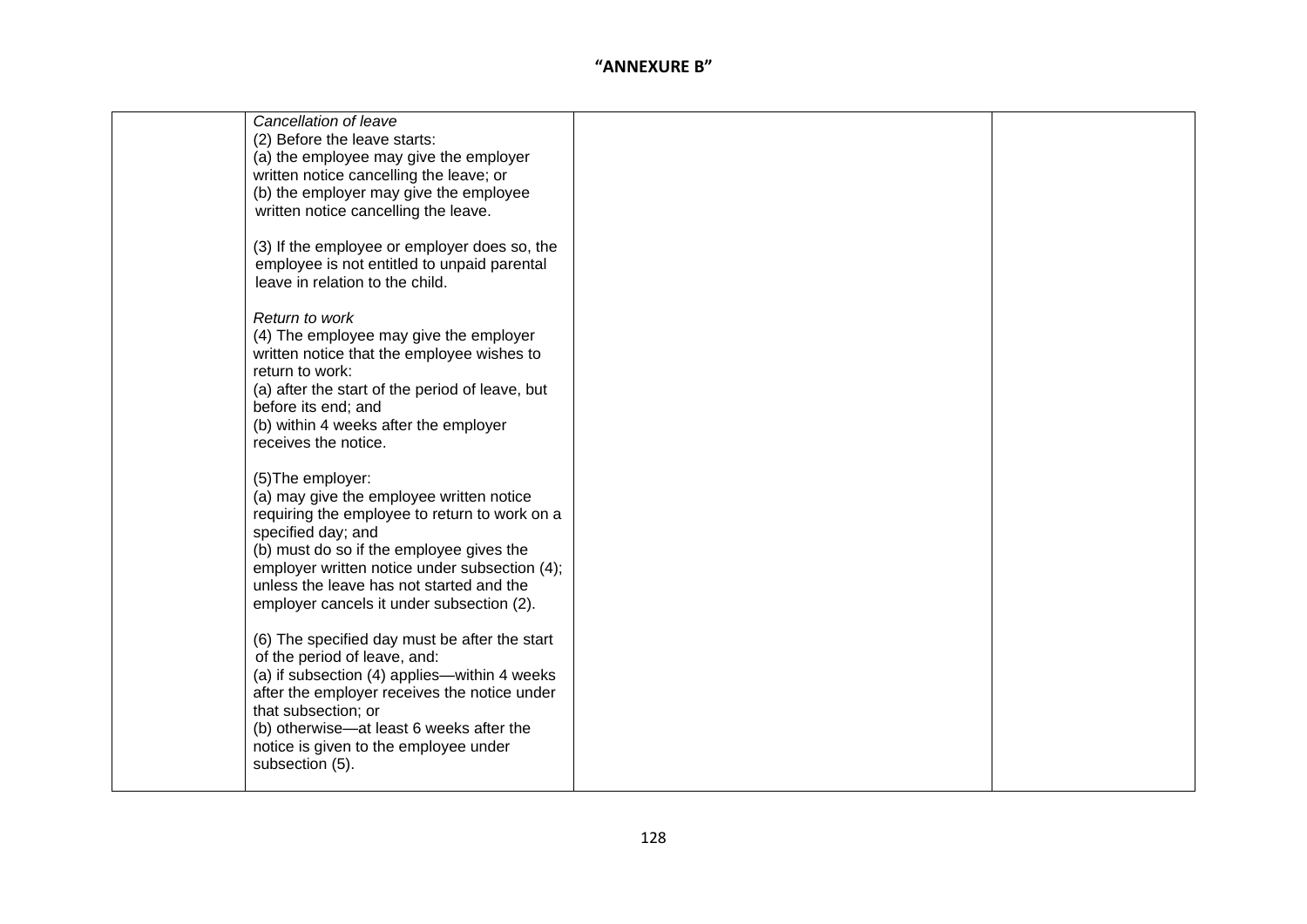| (7) The employee's entitlement to unpaid         |  |
|--------------------------------------------------|--|
| parental leave in relation to the child ends     |  |
| immediately before the specified day.            |  |
|                                                  |  |
| Interaction with section 77                      |  |
| (8) This section does not limit section 77       |  |
| (which deals with the employee ending the        |  |
| period of unpaid parental leave with the         |  |
| agreement of the employer).                      |  |
| [s 78] Employee who ceases to have               |  |
| responsibility for care of child                 |  |
| (1) This section applies to an employee who      |  |
| has taken unpaid parental leave in relation to   |  |
| a child if the employee ceases to have any       |  |
| responsibility for the care of the child.        |  |
|                                                  |  |
| (1A) However, this section does not apply if     |  |
| section 77A applies to the unpaid parental       |  |
| leave (because the unpaid parental leave is      |  |
| birth-related leave and either the pregnancy     |  |
| ends other than by the child being born alive    |  |
| or the child dies after being born).             |  |
|                                                  |  |
| (2) The employer may give the employee           |  |
| written notice requiring the employee to         |  |
| return to work on a specified day.               |  |
|                                                  |  |
| (3) The specified day:                           |  |
| (a) must be at least 4 weeks after the notice is |  |
| given to the employee; and                       |  |
| (b) if the leave is birth-related leave taken by |  |
| a female employee who has given birth-           |  |
| must not be earlier than 6 weeks after the       |  |
| date of birth of the child.                      |  |
|                                                  |  |
| (4) The employee's entitlement to unpaid         |  |
| parental leave in relation to the child ends     |  |
| immediately before the specified day.            |  |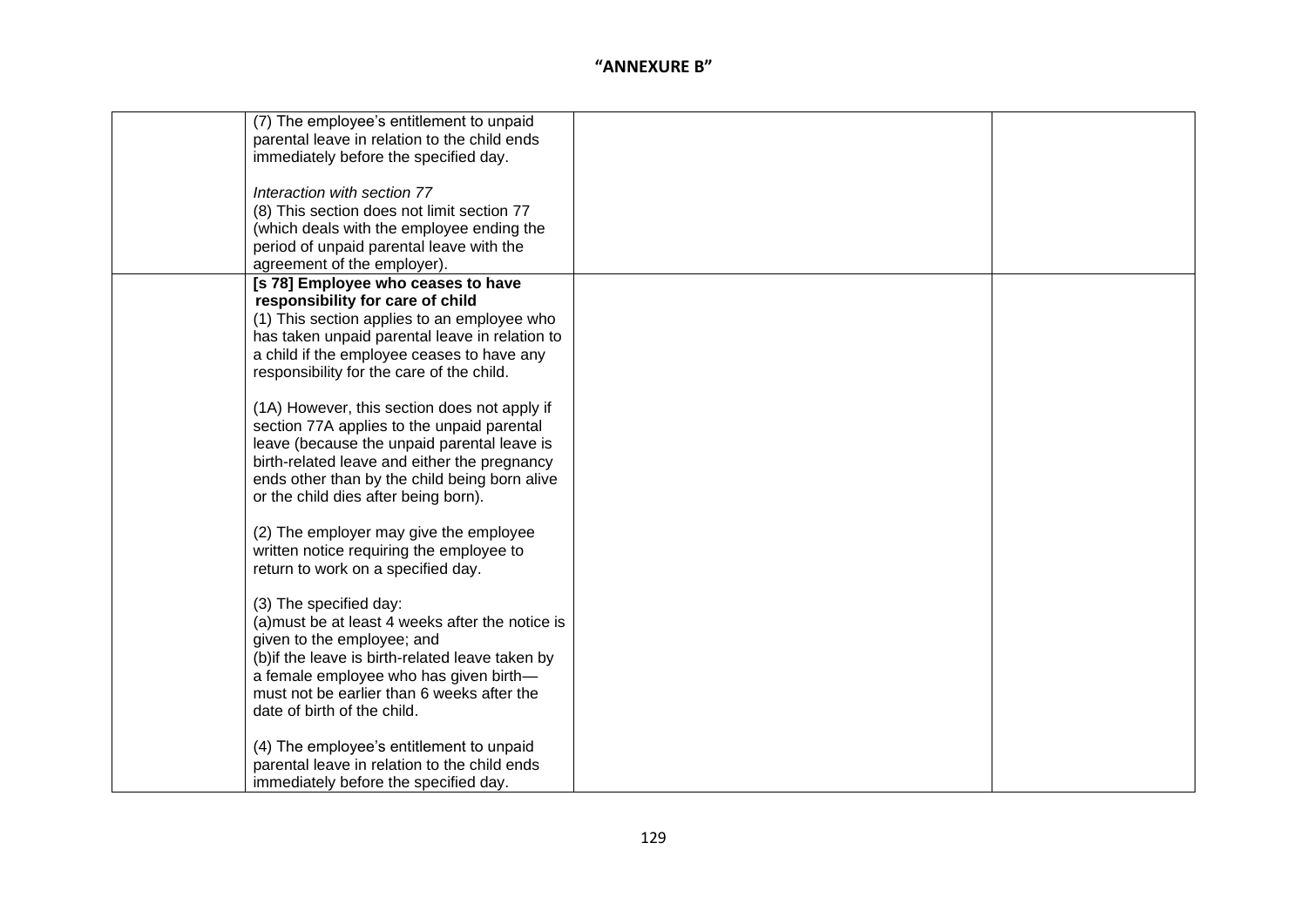|                  | [s 79] Interaction with paid leave              |  |
|------------------|-------------------------------------------------|--|
|                  | (1) This Subdivision (except for                |  |
|                  | subsections (2) and (3)) does not prevent an    |  |
|                  | employee from taking any other kind of paid     |  |
|                  | leave while he or she is taking unpaid          |  |
|                  | parental leave. If the employee does so, the    |  |
|                  | taking of that other paid leave does not break  |  |
|                  | the continuity of the period of unpaid parental |  |
|                  | leave.                                          |  |
|                  | Note:<br>For example, if the employee has       |  |
|                  | paid annual leave available, he or she may      |  |
|                  | (with the employer's agreement) take some       |  |
|                  | or all of that paid annual leave at the same    |  |
|                  | time as the unpaid parental leave.              |  |
|                  | (2) An employee is not entitled to take paid    |  |
|                  | personal/carer's leave or compassionate         |  |
|                  | leave while he or she is taking unpaid          |  |
|                  | parental leave.                                 |  |
|                  |                                                 |  |
|                  | (3) An employee is not entitled to any          |  |
|                  | payment under Division 8 (which deals with      |  |
|                  | community service leave) in relation to         |  |
|                  | activities the employee engages in while        |  |
|                  | taking unpaid parental leave.                   |  |
|                  |                                                 |  |
| Keeping in touch | [s 79A] Keeping in touch days                   |  |
| days             | (1) This Subdivision does not prevent an        |  |
|                  | employee from performing work for his or her    |  |
|                  | employer on a keeping in touch day while he     |  |
|                  | or she is taking unpaid parental leave. If the  |  |
|                  | employee does so, the performance of that       |  |
|                  | work does not break the continuity of the       |  |
|                  | period of unpaid parental leave.                |  |
|                  | (2) A day on which the employee performs        |  |
|                  | work for the employer during the period of      |  |
|                  | leave is a keeping in touch day if:             |  |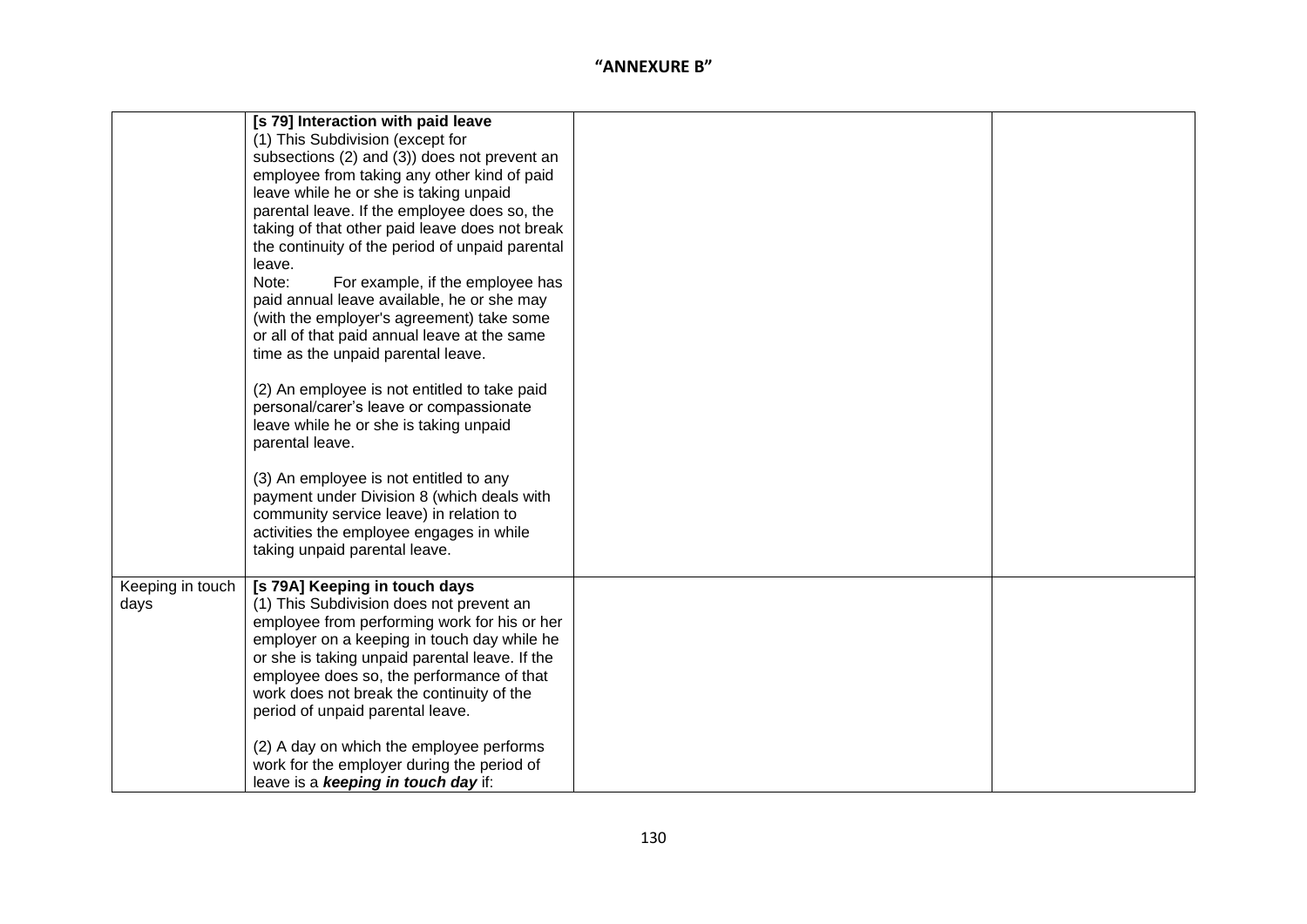| (a) the purpose of performing the work is to   |  |
|------------------------------------------------|--|
| enable the employee to keep in touch with      |  |
| his or her employment in order to facilitate a |  |
| return to that employment after the end of the |  |
| period of leave; and                           |  |
| (b) both the employee and the employer         |  |
| consent to the employee performing work for    |  |
| the employer on that day; and                  |  |
| (c) the day is not within:                     |  |
| (i) if the employee suggested or               |  |
| requested that he or she perform work for      |  |
| the employer on that day-14 days after         |  |
| the date of birth, or day of placement, of     |  |
| the child to which the period of leave         |  |
| relates; or                                    |  |
| (ii) otherwise-42 days after the date of       |  |
| birth, or day of placement, of the child;      |  |
| and                                            |  |
| (d) the employee has not already performed     |  |
| work for the employer or another entity on 10  |  |
| days during the period of leave that were      |  |
| keeping in touch days.                         |  |
|                                                |  |
| The duration of the work the employee          |  |
| performs on that day is not relevant for the   |  |
| purposes of this subsection.                   |  |
| The employer will be obliged,<br>Note:         |  |
| under the relevant contract of employment or   |  |
| industrial instrument, to pay the employee for |  |
| performing work on a keeping in touch day.     |  |
| (3) The employee's decision whether to give    |  |
| the consent mentioned in paragraph $(2)(b)$ is |  |
| taken, for the purposes of section 344 (which  |  |
| deals with undue influence or pressure), to    |  |
| be a decision to make, or not make, an         |  |
| arrangement under the National Employment      |  |
| Standards.                                     |  |
|                                                |  |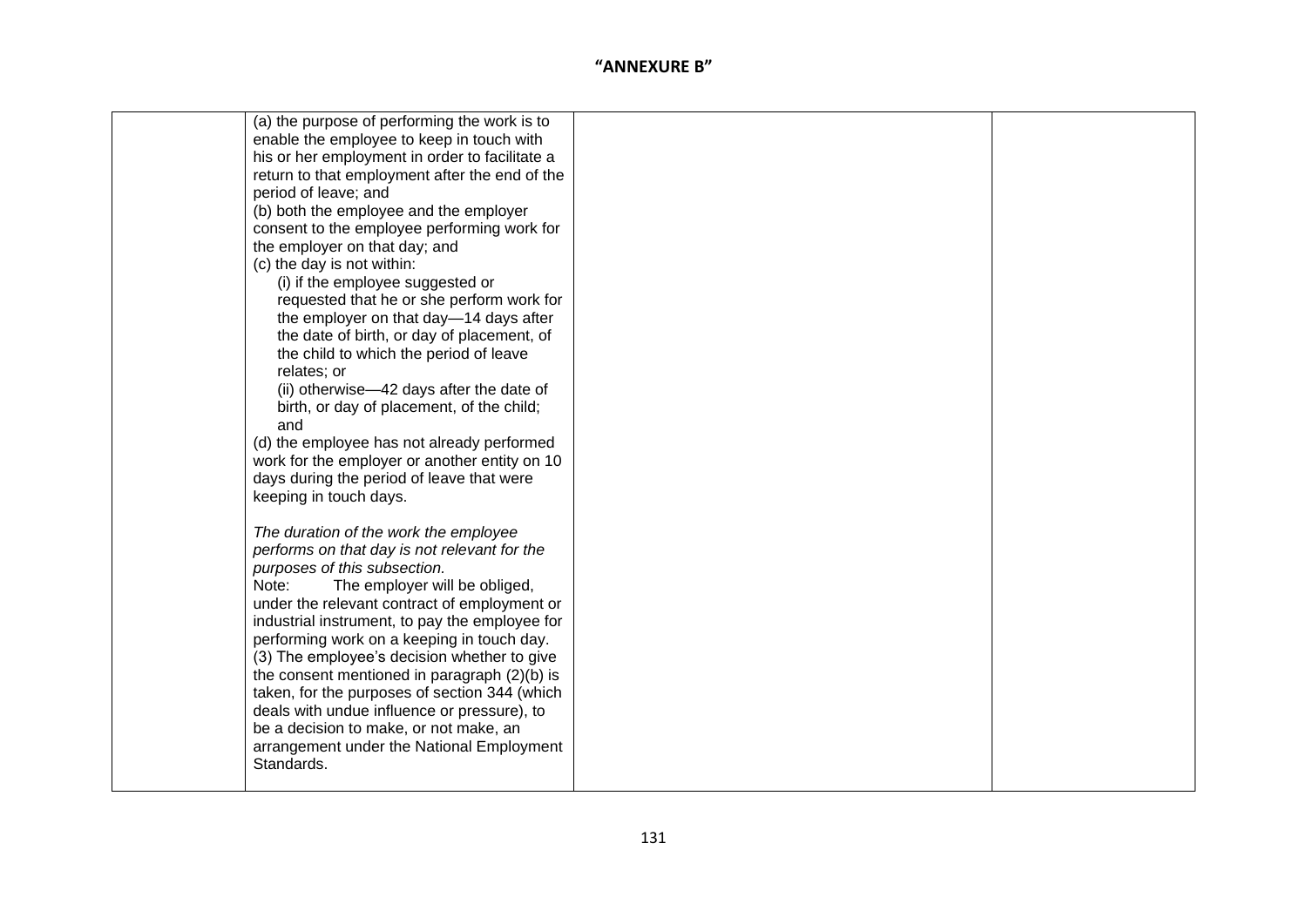|                                   | $(4)$ For the purposes of paragraph $(2)(d)$ ,<br>treat as 2 separate periods of unpaid<br>parental leave:<br>(a) a period of unpaid parental leave taken<br>during the employee's available parental<br>leave period; and<br>(b) a period of unpaid parental leave taken as<br>an extension of the leave referred to in<br>paragraph (a) for a further period<br>immediately following the end of the available<br>parental leave period.                                                                                                                                                                   |  |
|-----------------------------------|--------------------------------------------------------------------------------------------------------------------------------------------------------------------------------------------------------------------------------------------------------------------------------------------------------------------------------------------------------------------------------------------------------------------------------------------------------------------------------------------------------------------------------------------------------------------------------------------------------------|--|
|                                   | [s 79B] Unpaid parental leave not<br>extended by paid leave or keeping in<br>touch days<br>If, during a period of unpaid parental leave,<br>an employee:<br>(a) takes paid leave; or<br>(b) performs work for his or her employer on<br>a keeping in touch day;<br>taking that leave or performing that work<br>does not have the effect of extending the<br>period of unpaid parental leave.                                                                                                                                                                                                                |  |
| Unpaid special<br>maternity leave | [s 80] Unpaid special maternity leave<br>Entitlement to unpaid special maternity leave<br>(1) A female employee is entitled to a period<br>of unpaid special maternity leave if she is not<br>fit for work during that period because:<br>(a) she has a pregnancy-related illness; or<br>(b) she has been pregnant, and the<br>pregnancy ends within 28 weeks of the<br>expected date of birth of the child otherwise<br>than by the birth of a living child.<br>Notice and evidence<br>(2) An employee must give her employer<br>notice of the taking of unpaid special<br>maternity leave by the employee. |  |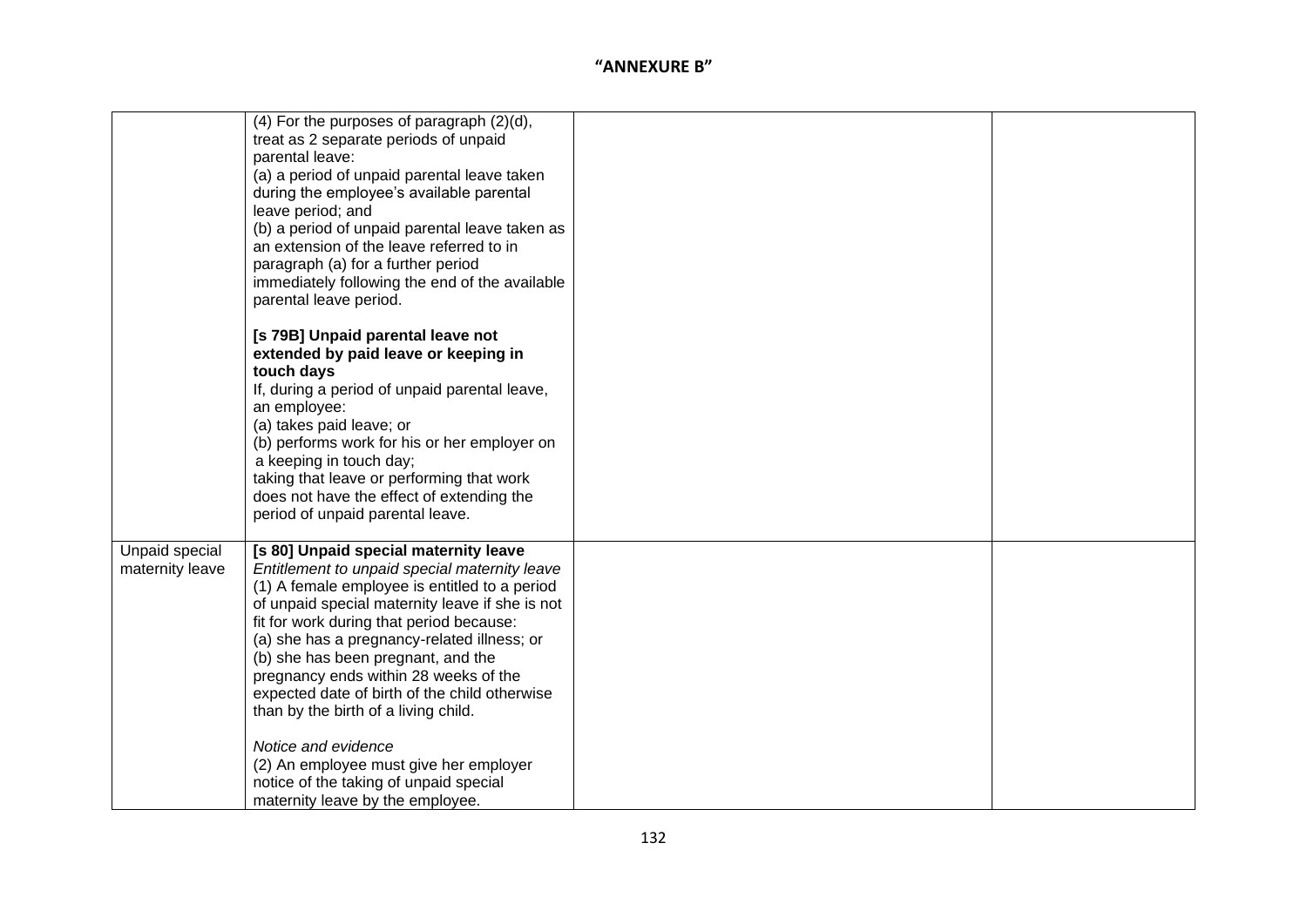|                           | (3) The notice:<br>(a) must be given to the employer as soon as<br>practicable (which may be a time after the<br>leave has started); and<br>(b) must advise the employer of the period,<br>or expected period, of the leave.<br>(4) An employee who has given her employer<br>notice of the taking of unpaid special<br>maternity leave must, if required by the<br>employer, give the employer evidence that<br>would satisfy a reasonable person that the<br>leave is taken for a reason specified in<br>subsection (1).<br>(5) Without limiting subsection (4), an<br>employer may require the evidence referred<br>to in that subsection to be a medical<br>certificate.<br>(6) An employee is not entitled to take unpaid<br>special maternity leave unless the employee<br>complies with subsections (2) to (4). |  |
|---------------------------|------------------------------------------------------------------------------------------------------------------------------------------------------------------------------------------------------------------------------------------------------------------------------------------------------------------------------------------------------------------------------------------------------------------------------------------------------------------------------------------------------------------------------------------------------------------------------------------------------------------------------------------------------------------------------------------------------------------------------------------------------------------------------------------------------------------------|--|
|                           |                                                                                                                                                                                                                                                                                                                                                                                                                                                                                                                                                                                                                                                                                                                                                                                                                        |  |
| Transfer to a<br>safe job | [s 81] Transfer to a safe job<br>(1) This section applies to a pregnant<br>employee if she gives her employer evidence<br>that would satisfy a reasonable person that<br>she is fit for work, but that it is inadvisable for<br>her to continue in her present position during<br>a stated period (the risk period) because of:<br>(a)illness, or risks, arising out of her<br>pregnancy; or<br>(b) hazards connected with that position.<br>(2) If there is an appropriate safe job<br>available, then the employer must transfer                                                                                                                                                                                                                                                                                     |  |
|                           | the employee to that job for the risk period.                                                                                                                                                                                                                                                                                                                                                                                                                                                                                                                                                                                                                                                                                                                                                                          |  |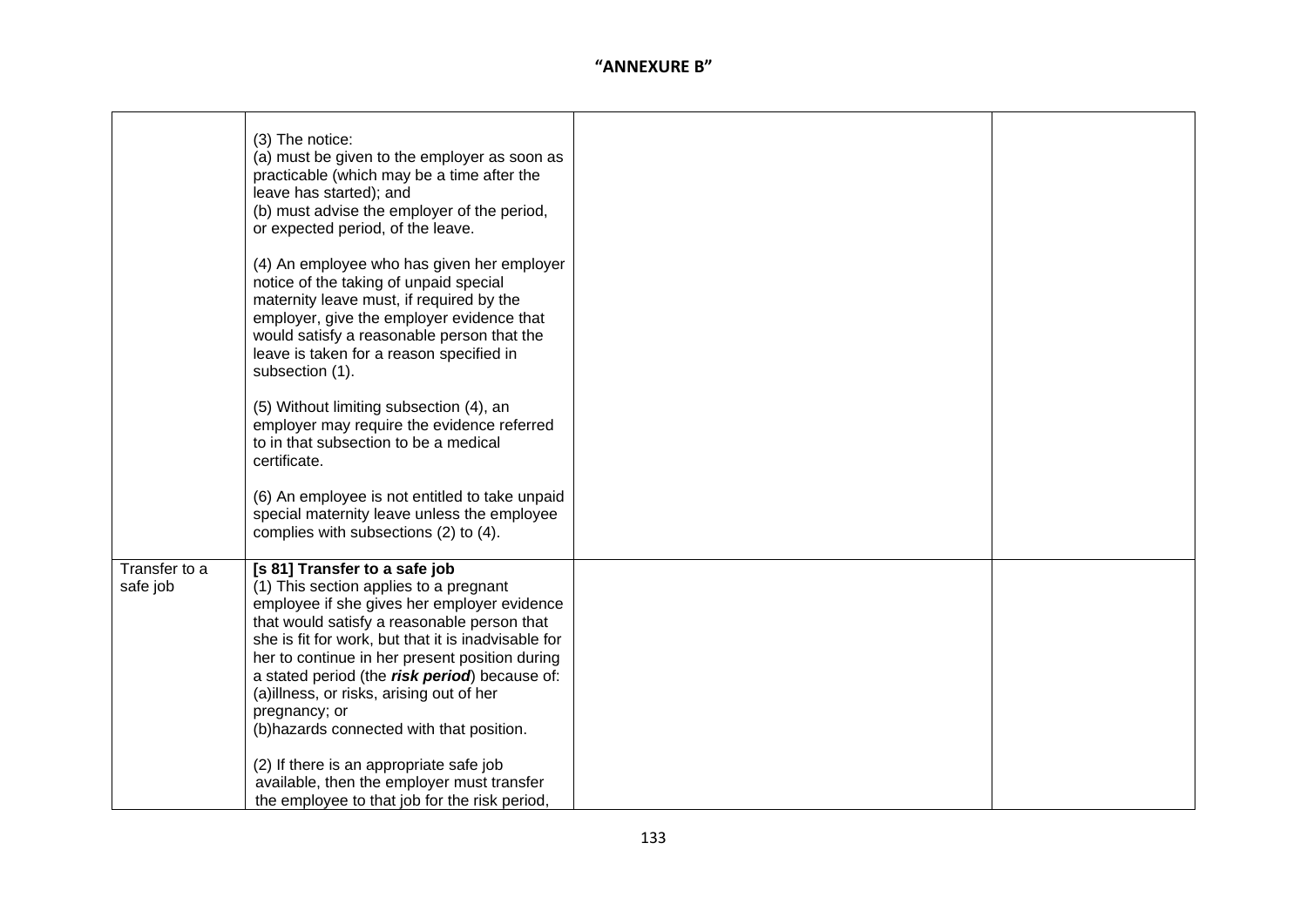| with no other change to the employee's                |  |
|-------------------------------------------------------|--|
| terms and conditions of employment.                   |  |
|                                                       |  |
| (3) An <i>appropriate safe job</i> is a safe job that |  |
| has:                                                  |  |
| (a) the same ordinary hours of work as the            |  |
| employee's present position; or                       |  |
| (b) a different number of ordinary hours              |  |
| agreed to by the employee.                            |  |
| (4) If the employee is transferred to an              |  |
| appropriate safe job for the risk period, the         |  |
| employer must pay the employee for the safe           |  |
| job at the employee's full rate of pay (for the       |  |
| position she was in before the transfer) for          |  |
| the hours that she works in the risk period.          |  |
|                                                       |  |
| (5) If the employee's pregnancy ends before           |  |
| the end of the risk period, the risk period           |  |
| ends when the pregnancy ends.                         |  |
| (6) Without limiting subsection (1), an               |  |
| employer may require the evidence to be a             |  |
| medical certificate.                                  |  |
| [s 81A] Paid no safe job leave                        |  |
| $(1)$ If:                                             |  |
| (a) section 81 applies to a pregnant                  |  |
| employee but there is no appropriate safe job         |  |
| available; and                                        |  |
| (b) the employee is entitled to unpaid                |  |
| parental leave; and                                   |  |
| (c) the employee has complied with the                |  |
| notice and evidence requirements of                   |  |
| section 74 for taking unpaid parental leave;          |  |
| then the employee is entitled to paid no safe         |  |
| job leave for the risk period.                        |  |
| (2) If the employee takes paid no safe job            |  |
| leave for the risk period, the employer must          |  |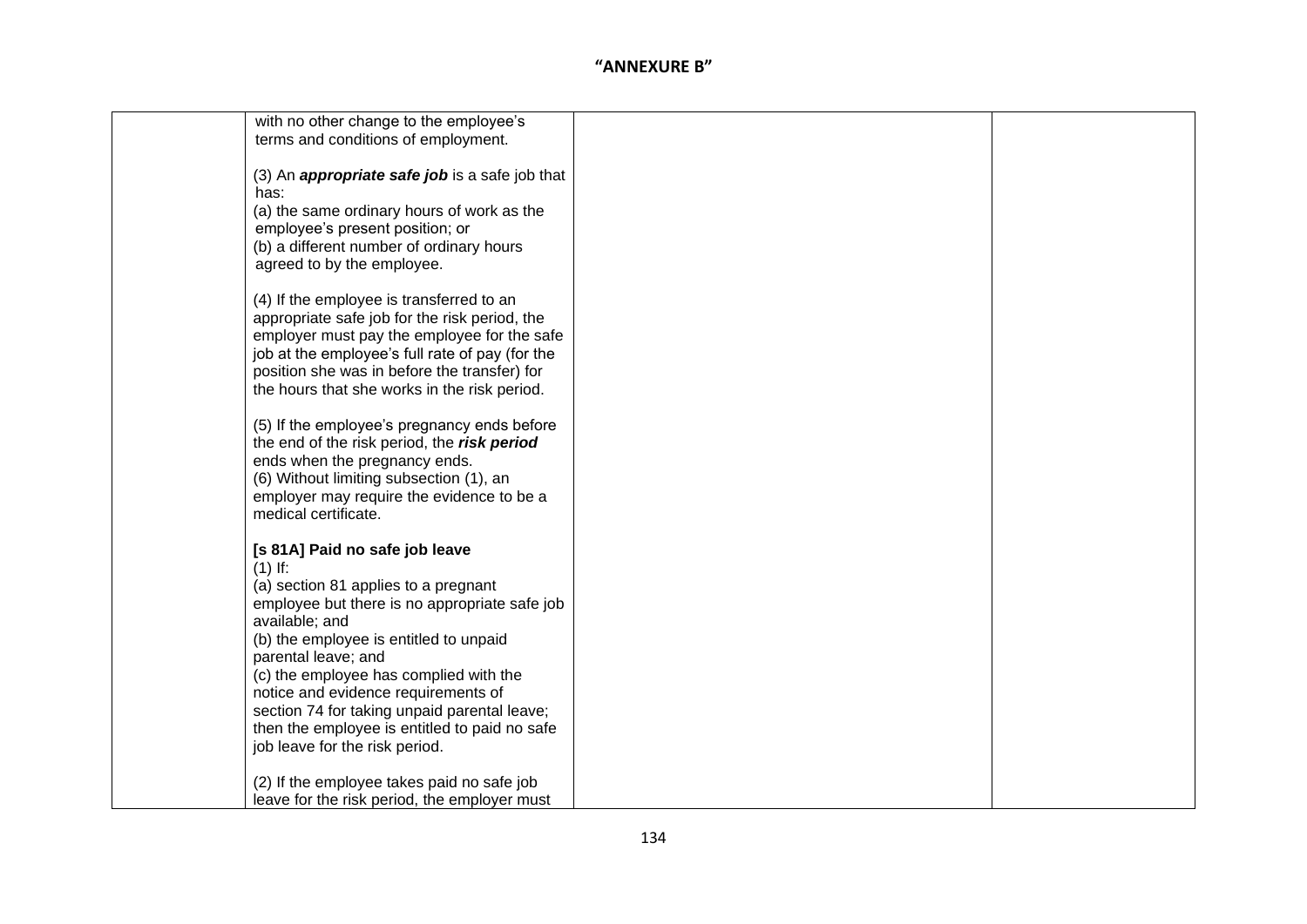| pay the employee at the employee's base               |  |
|-------------------------------------------------------|--|
| rate of pay for the employee's ordinary hours         |  |
| of work in the risk period.                           |  |
|                                                       |  |
| [s 82] Employee on paid no safe job leave             |  |
|                                                       |  |
| may be asked to provide a further                     |  |
| medical certificate                                   |  |
| Employer may ask employee to provide a                |  |
| medical certificate                                   |  |
| (1) If an employee is on paid no safe job             |  |
| leave during the 6 week period before the             |  |
| expected date of birth of the child, the              |  |
| employer may ask the employee to give the             |  |
| employer a medical certificate stating                |  |
| whether the employee is fit for work.                 |  |
|                                                       |  |
|                                                       |  |
| Employer may require employee to take                 |  |
| unpaid parental leave                                 |  |
| (2) The employer may require the employee             |  |
| to take a period of unpaid parental leave (the        |  |
| period of leave) as soon as practicable if:           |  |
| (a) the employee does not give the employer           |  |
| the requested certificate within 7 days after         |  |
| the request; or                                       |  |
| (b) within 7 days after the request, the              |  |
| employee gives the employer a certificate             |  |
| stating that the employee is not fit for work.        |  |
|                                                       |  |
| Entitlement to paid no safe job leave ends            |  |
|                                                       |  |
| (3) When the period of leave starts, the              |  |
| employee's entitlement to paid no safe job            |  |
| leave ends.                                           |  |
|                                                       |  |
| $(4)$ Subsections 73 $(3)$ , $(4)$ and $(5)$ apply to |  |
| the period of leave.                                  |  |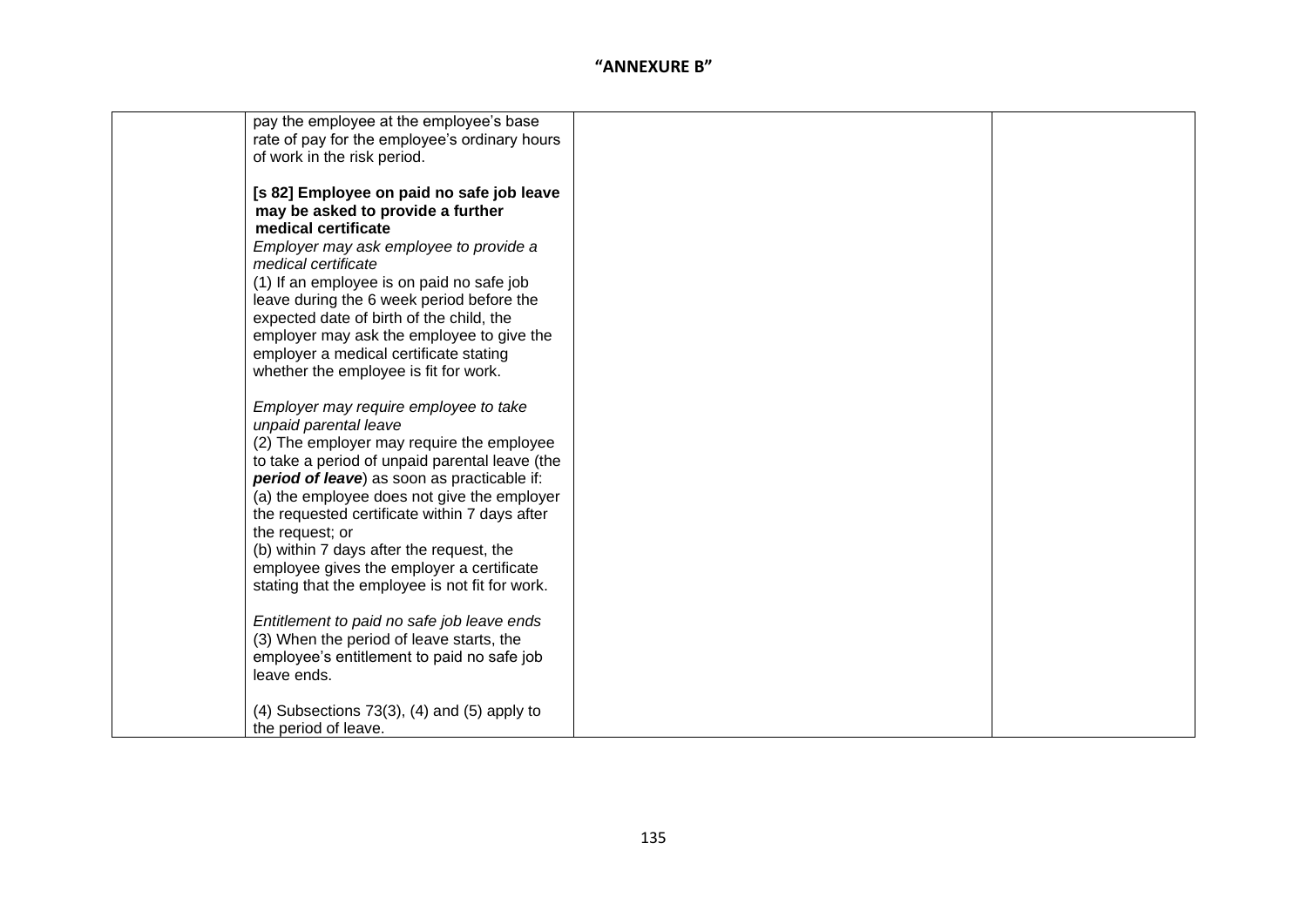|                                                              | [s 82A] Unpaid no safe job leave<br>$(1)$ If:<br>(a) section 81 applies to a pregnant<br>employee but there is no appropriate safe job<br>available; and<br>(b) the employee is not entitled to unpaid<br>parental leave; and<br>(c) if required by the employer-the<br>employee has given the employer evidence<br>that would satisfy a reasonable person of the<br>pregnancy;<br>then the employee is entitled to unpaid no<br>safe job leave for the risk period.<br>(2) Without limiting subsection (1), an<br>employer may require the evidence referred<br>to in paragraph (1)(c) to be a medical<br>certificate.                                                   |  |
|--------------------------------------------------------------|---------------------------------------------------------------------------------------------------------------------------------------------------------------------------------------------------------------------------------------------------------------------------------------------------------------------------------------------------------------------------------------------------------------------------------------------------------------------------------------------------------------------------------------------------------------------------------------------------------------------------------------------------------------------------|--|
| Consultation<br>with employee<br>on unpaid<br>parental leave | [s 83] Consultation with employee on<br>unpaid parental leave<br>$(1)$ If:<br>(a) an employee is on unpaid parental leave;<br>and<br>(b) the employee's employer makes a<br>decision that will have a significant effect on<br>the status, pay or location of the employee's<br>pre-parental leave position;<br>the employer must take all reasonable steps<br>to give the employee information about, and<br>an opportunity to discuss, the effect of the<br>decision on that position.<br>(2) The employee's pre-parental leave<br>position is:<br>(a) unless paragraph (b) applies, the position<br>the employee held before starting the unpaid<br>parental leave; or |  |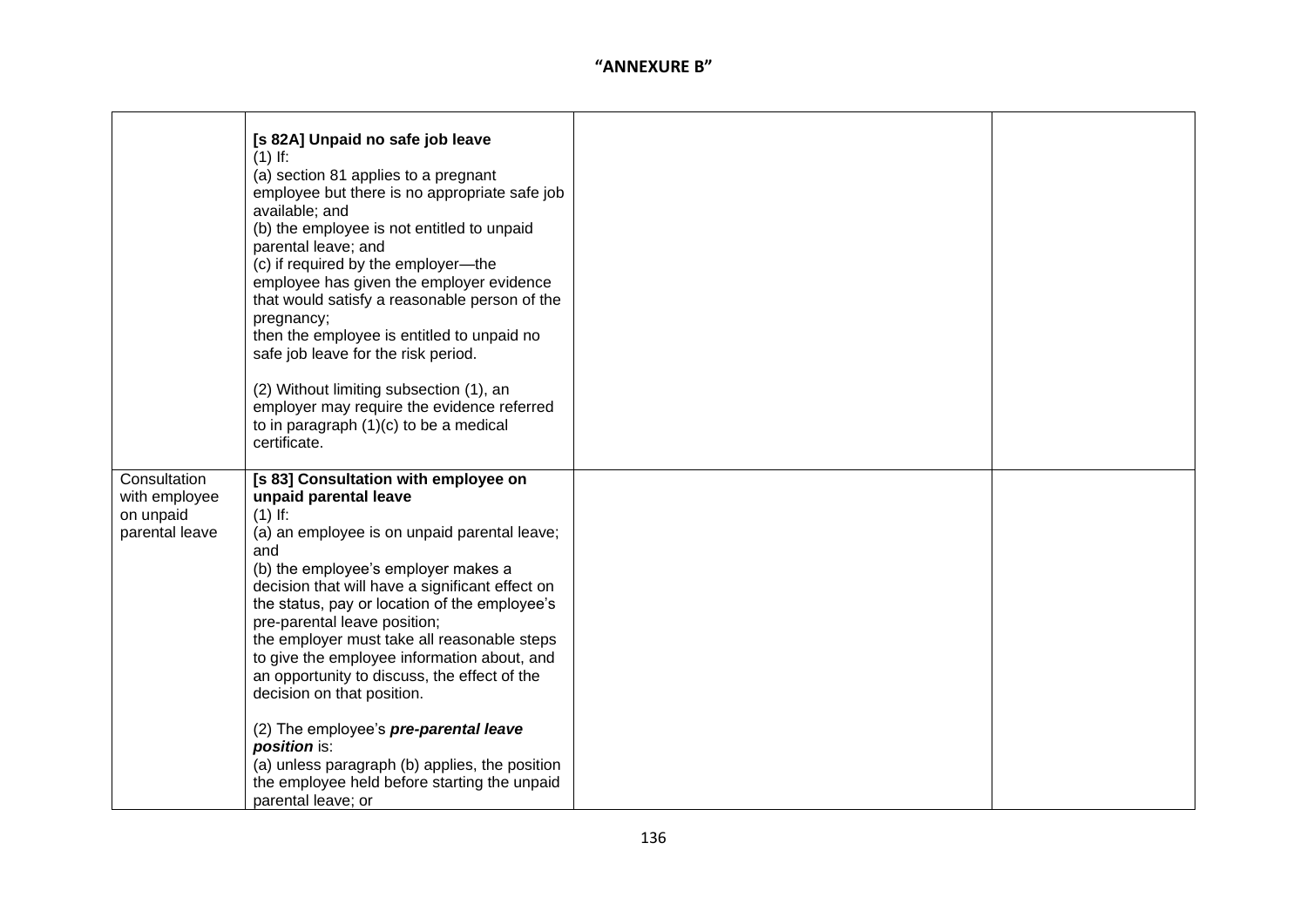|                | (b) if, before starting the unpaid parental       |  |
|----------------|---------------------------------------------------|--|
|                | leave, the employee:                              |  |
|                | (i) was transferred to a safe job because of      |  |
|                | her pregnancy; or                                 |  |
|                |                                                   |  |
|                | (ii) reduced her working hours due to her         |  |
|                | pregnancy;                                        |  |
|                | the position the employee held immediately        |  |
|                | before that transfer or reduction.                |  |
| Return to work | [s 84] Return to work guarantee                   |  |
| guarantee &    | On ending unpaid parental leave, an               |  |
| Replacement    | employee is entitled to return to:                |  |
| employees      | (a) the employee's pre-parental leave             |  |
|                | position; or                                      |  |
|                | (b) if that position no longer exists-an          |  |
|                | available position for which the employee is      |  |
|                | qualified and suited nearest in status and pay    |  |
|                | to the pre-parental leave position.               |  |
|                |                                                   |  |
|                | [s 84A] Replacement employees                     |  |
|                | Before an employer engages an employee to         |  |
|                | perform the work of another employee who is       |  |
|                | going to take, or is taking, unpaid parental      |  |
|                | leave, the employer must notify the               |  |
|                | replacement employee:                             |  |
|                | (a) that the engagement to perform that work      |  |
|                | is temporary; and                                 |  |
|                | (b) of the rights:                                |  |
|                | (i) the employer; and                             |  |
|                | (ii) the employee taking unpaid parental          |  |
|                | leave;                                            |  |
|                | have under subsections 77A(2) and (3)             |  |
|                | (which provide a right to cancel the leave if     |  |
|                | the pregnancy ends other than by the birth of     |  |
|                | a living child or if the child dies after birth); |  |
|                | and                                               |  |
|                | (c) of the rights the employee taking unpaid      |  |
|                | parental leave has under:                         |  |
|                | (i) subsections $77A(4)$ to $(6)$ (which          |  |
|                | provide a right to end the leave early if         |  |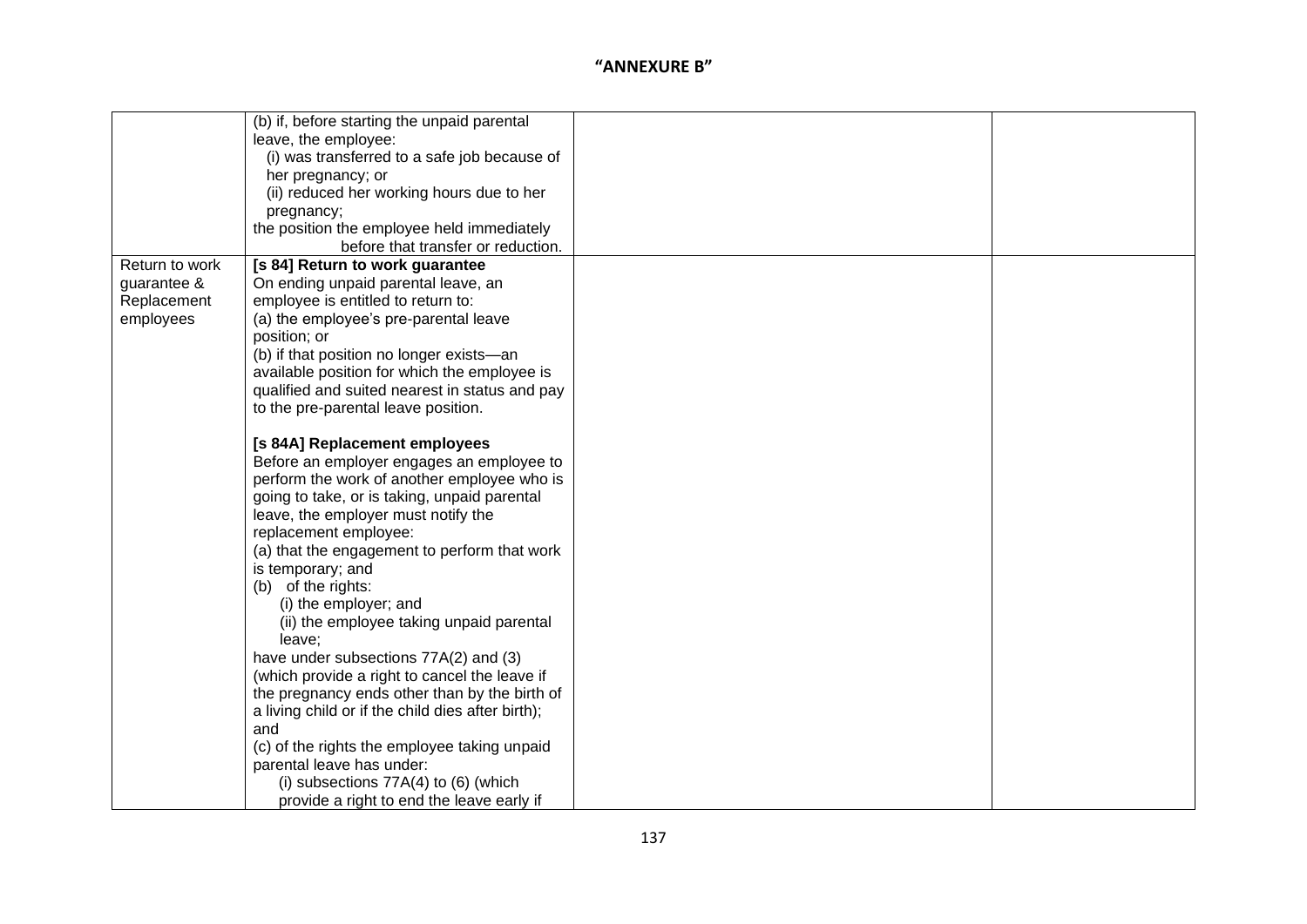|                               | the pregnancy ends other than by the<br>birth of a living child or if the child dies<br>after birth); and<br>(ii) section 84 (which deals with the return<br>to work guarantee); and<br>(d) of the effect of section 78 (which provides<br>the employer with a right to require the<br>employee taking unpaid parental leave to<br>return to work if the employee ceases to<br>have any responsibility for the care of the<br>child). |  |
|-------------------------------|---------------------------------------------------------------------------------------------------------------------------------------------------------------------------------------------------------------------------------------------------------------------------------------------------------------------------------------------------------------------------------------------------------------------------------------|--|
| Unpaid pre-<br>adoption leave | [s 85] Unpaid pre-adoption leave<br>Entitlement to unpaid pre-adoption leave<br>(1) An employee is entitled to up to 2 days of<br>unpaid pre-adoption leave to attend any<br>interviews or examinations required in order<br>to obtain approval for the employee's<br>adoption of a child.                                                                                                                                            |  |
|                               | (2) However, an employee is not entitled to<br>take a period of unpaid pre-adoption leave if:<br>(a) the employee could instead take some<br>other form of leave; and<br>(b) the employer directs the employee to take<br>that other form of leave.                                                                                                                                                                                   |  |
|                               | (3) An employee who is entitled to a period of<br>unpaid pre-adoption leave is entitled to take<br>the leave as:<br>(a)a single continuous period of up to 2 days;<br><b>or</b><br>(b) any separate periods to which the<br>employee and the employer agree.                                                                                                                                                                          |  |
|                               | Notice and evidence<br>(4) An employee must give his or her<br>employer notice of the taking of unpaid<br>pre-adoption leave by the employee.                                                                                                                                                                                                                                                                                         |  |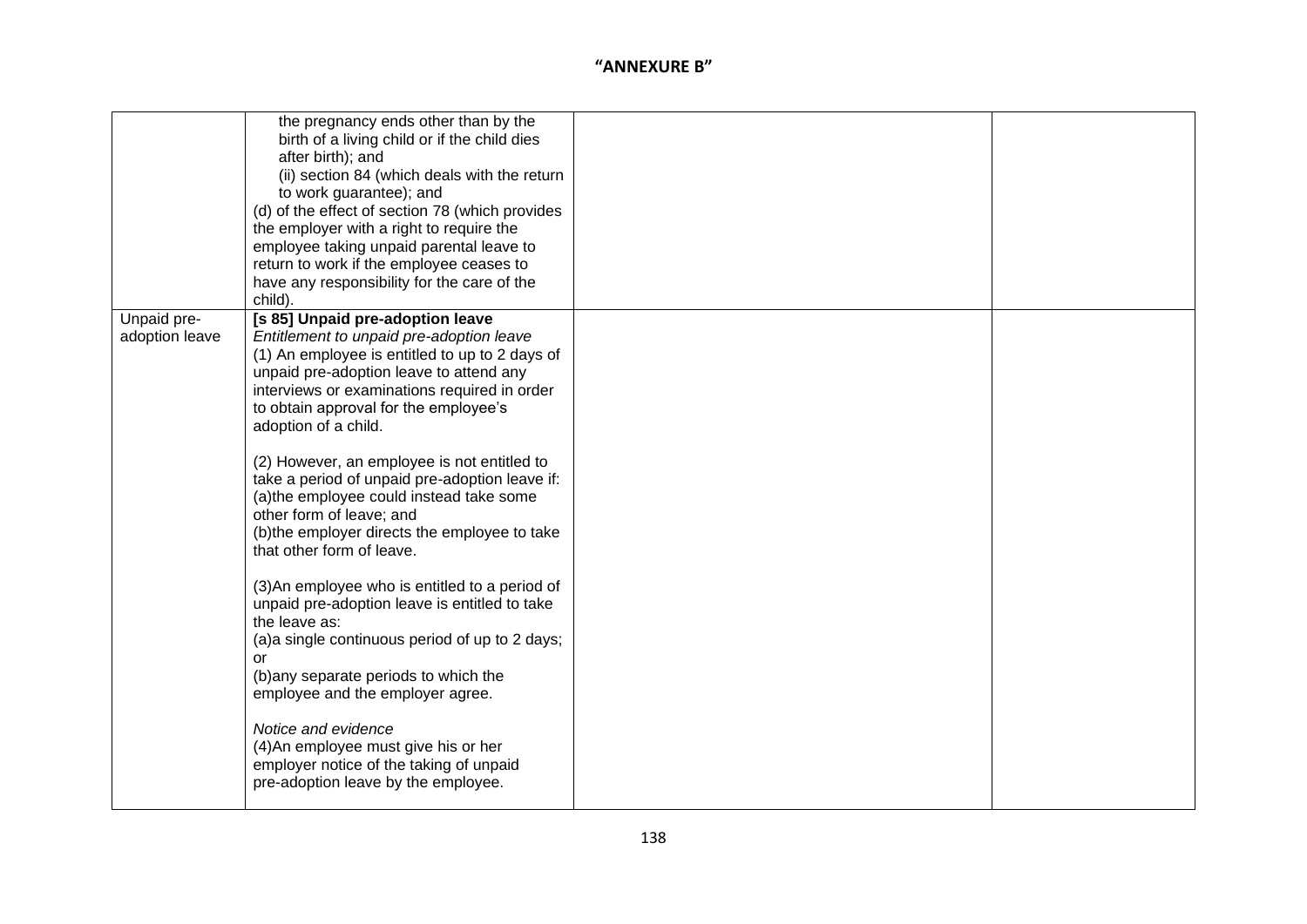|                       | (5) The notice:<br>(a) must be given to the employer as soon as<br>practicable (which may be a time after the<br>leave has started); and<br>(b) must advise the employer of the period, or<br>expected period, of the leave.                                                                                                                                                                                                                                                                                                                                                                                                                                                                                                                    |                                                                                                                                                                                                                                                                                                                                                                                                                                                                                                                                                                                                                                         |                |
|-----------------------|-------------------------------------------------------------------------------------------------------------------------------------------------------------------------------------------------------------------------------------------------------------------------------------------------------------------------------------------------------------------------------------------------------------------------------------------------------------------------------------------------------------------------------------------------------------------------------------------------------------------------------------------------------------------------------------------------------------------------------------------------|-----------------------------------------------------------------------------------------------------------------------------------------------------------------------------------------------------------------------------------------------------------------------------------------------------------------------------------------------------------------------------------------------------------------------------------------------------------------------------------------------------------------------------------------------------------------------------------------------------------------------------------------|----------------|
|                       | (6) An employee who has given his or her<br>employer notice of the taking of unpaid<br>pre-adoption leave must, if required by the<br>employer, give the employer evidence that<br>would satisfy a reasonable person that the<br>leave is taken to attend an interview or<br>examination as referred to in subsection (1).<br>(7) An employee is not entitled to take unpaid<br>pre-adoption leave unless the employee<br>complies with subsections (4) to (6).                                                                                                                                                                                                                                                                                 |                                                                                                                                                                                                                                                                                                                                                                                                                                                                                                                                                                                                                                         |                |
| Long service<br>leave | [s 113] Entitlement to long service leave<br>Entitlement in accordance with applicable<br>award-derived long service leave terms<br>(1) If there are applicable award-derived long<br>service leave terms (see subsection (3)) in<br>relation to an employee, the employee is<br>entitled to long service leave in accordance<br>with those terms.<br>(2) However, subsection (1) does not apply if:<br>(a) a workplace agreement, or an AWA, that<br>came into operation before the<br>commencement of this Part applies to the<br>employee; or<br>(b) one of the following kinds of instrument<br>that came into operation before the<br>commencement of this Part applies to the<br>employee and expressly deals with long<br>service leave: | 36 Long Service Leave<br>Employees are entitled to long service leave<br>36.1.<br>in accordance with the provisions of the relevant<br>State or Federal legislation that covers minimum<br>long service leave entitlements in the State or<br>Territory where employment is based.<br>36.2. Cashing in long service leave<br>An Employee in the Australian Capital Territory who<br>has been employed by the Employer for no less than<br>7 years may apply in writing to cash in their long<br>service leave entitlement (or part thereof) in<br>exchange for payment. The Employer may, in its<br>discretion, grant this application. | <b>Neutral</b> |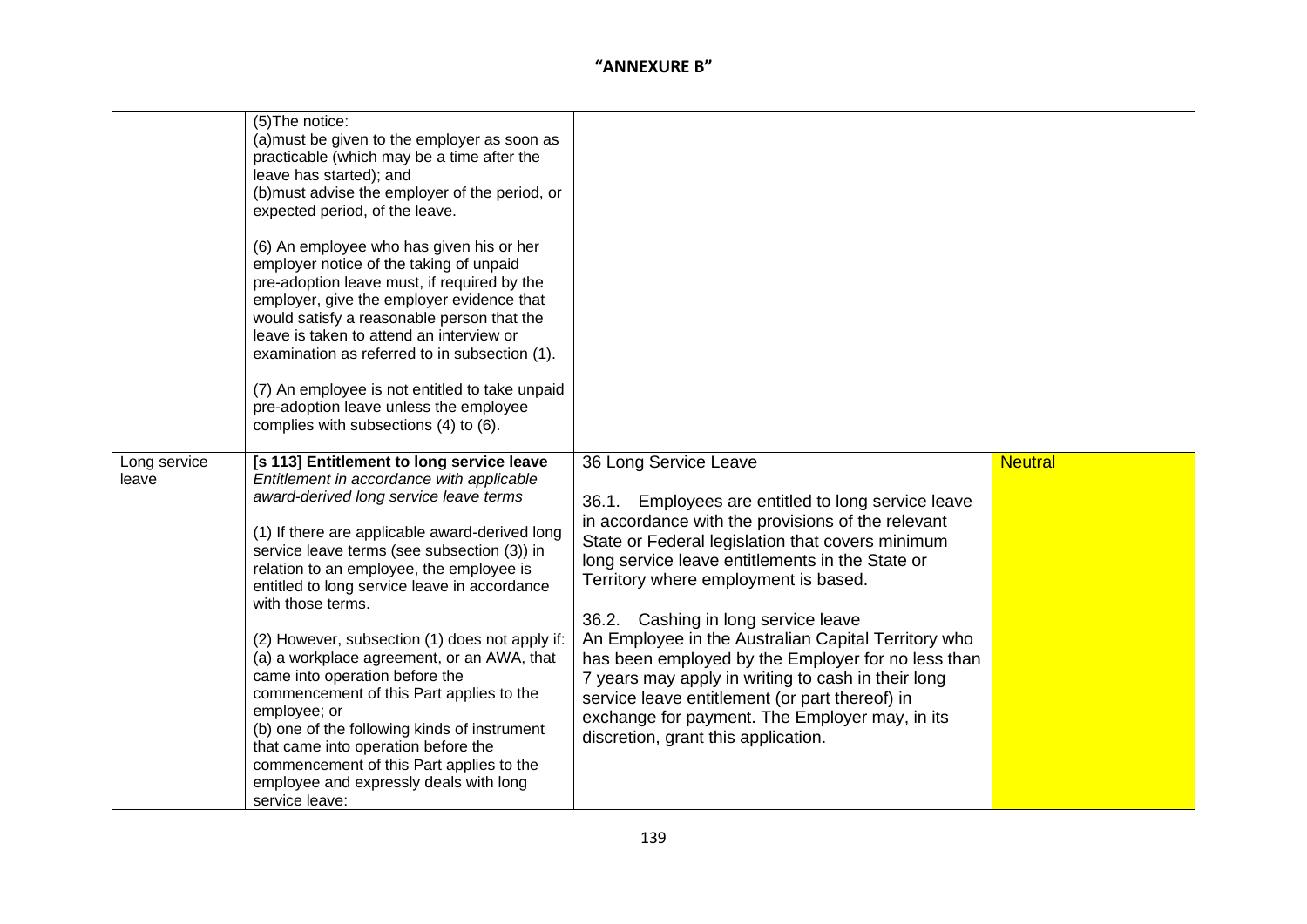| (i) an enterprise agreement;<br>(ii) a preserved State agreement;<br>(iii) a workplace determination;<br>(iv) a pre-reform certified agreement;<br>(v) a pre-reform AWA;<br>(vi) a section 170MX award;<br>(vii) an old IR agreement.                                                                                                                                                                                                                                                                                                                                                                                                                                                                |  |
|------------------------------------------------------------------------------------------------------------------------------------------------------------------------------------------------------------------------------------------------------------------------------------------------------------------------------------------------------------------------------------------------------------------------------------------------------------------------------------------------------------------------------------------------------------------------------------------------------------------------------------------------------------------------------------------------------|--|
| (3) Applicable award-derived long service<br>leave terms, in relation to an employee, are:<br>(a) terms of an award, or a State reference<br>transitional award, that (disregarding the<br>effect of any instrument of a kind referred to<br>in subsection $(2)$ :<br>(i) would have applied to the employee<br>at the test time (see subsection (3A)) if<br>the employee had, at that time, been in<br>his or her current circumstances of<br>employment; and<br>(ii) would have entitled the employee<br>to long service leave; and<br>(b) any terms of the award, or the State<br>reference transitional award, that are<br>ancillary or incidental to the terms referred to<br>in paragraph (a). |  |
| (3A) For the purpose of<br>subparagraph $(3)(a)(i)$ , the test time is:<br>(a) immediately before the commencement of<br>this Part; or<br>(b) if the employee is a Division 2B State<br>reference employee (as defined in<br>Schedule 2 to the Transitional Act)-<br>immediately before the Division 2B referral<br>commencement (as defined in that<br>Schedule).                                                                                                                                                                                                                                                                                                                                   |  |
| Entitlement in accordance with applicable<br>agreement-derived long service leave terms                                                                                                                                                                                                                                                                                                                                                                                                                                                                                                                                                                                                              |  |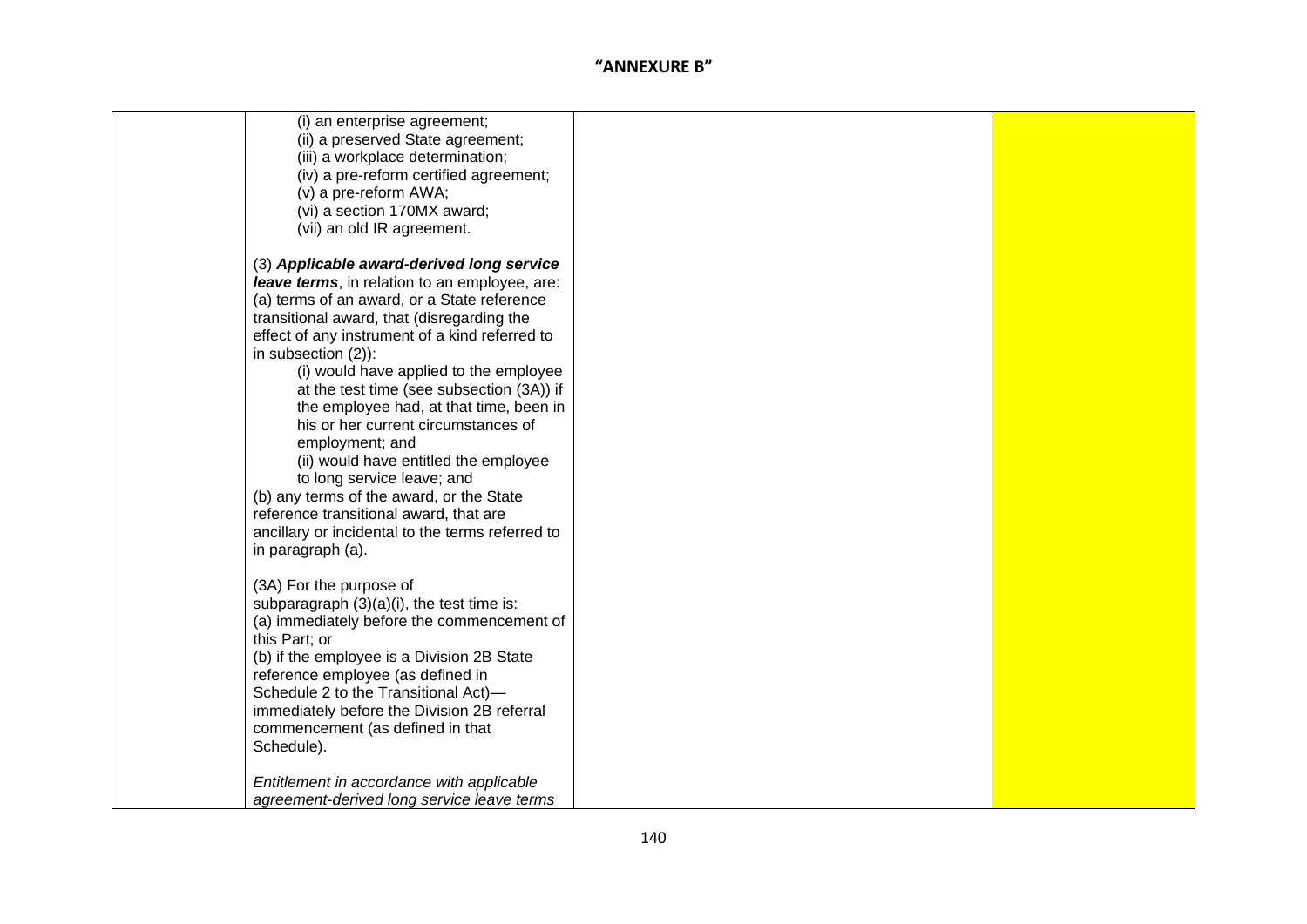| (4) If there are applicable agreement-derived  |  |
|------------------------------------------------|--|
| long service leave terms (see subsection (5))  |  |
|                                                |  |
| in relation to an employee, the employee is    |  |
| entitled to long service leave in accordance   |  |
| with those terms.                              |  |
|                                                |  |
| (5) There are <b>applicable</b>                |  |
| agreement-derived long service leave           |  |
| terms, in relation to an employee if:          |  |
| (a) an order under subsection (6) is in        |  |
| operation in relation to terms of an           |  |
| instrument; and                                |  |
| (b) those terms of the instrument would have   |  |
| applied to the employee immediately before     |  |
| the commencement of this Part if the           |  |
| employee had, at that time, been in his or her |  |
| current circumstances of employment; and       |  |
| (c) there are no applicable award-derived      |  |
| long service leave terms in relation to the    |  |
| employee.                                      |  |
|                                                |  |
| (6) If the FWC is satisfied that:              |  |
| (a) any of the following instruments that was  |  |
| in operation immediately before the            |  |
| commencement of this Part contained terms      |  |
| entitling employees to long service leave:     |  |
| (i) an enterprise agreement;                   |  |
| (ii) a collective agreement;                   |  |
| (iii) a pre-reform certified agreement;        |  |
| (iv) an old IR agreement; and                  |  |
| (b) those terms constituted a long service     |  |
| leave scheme that was applying in more than    |  |
| one State or Territory; and                    |  |
| (c) the scheme, considered on an overall       |  |
| basis, is no less beneficial to the employees  |  |
| than the long service leave entitlements that  |  |
| would otherwise apply in relation to the       |  |
| employees under State and Territory laws;      |  |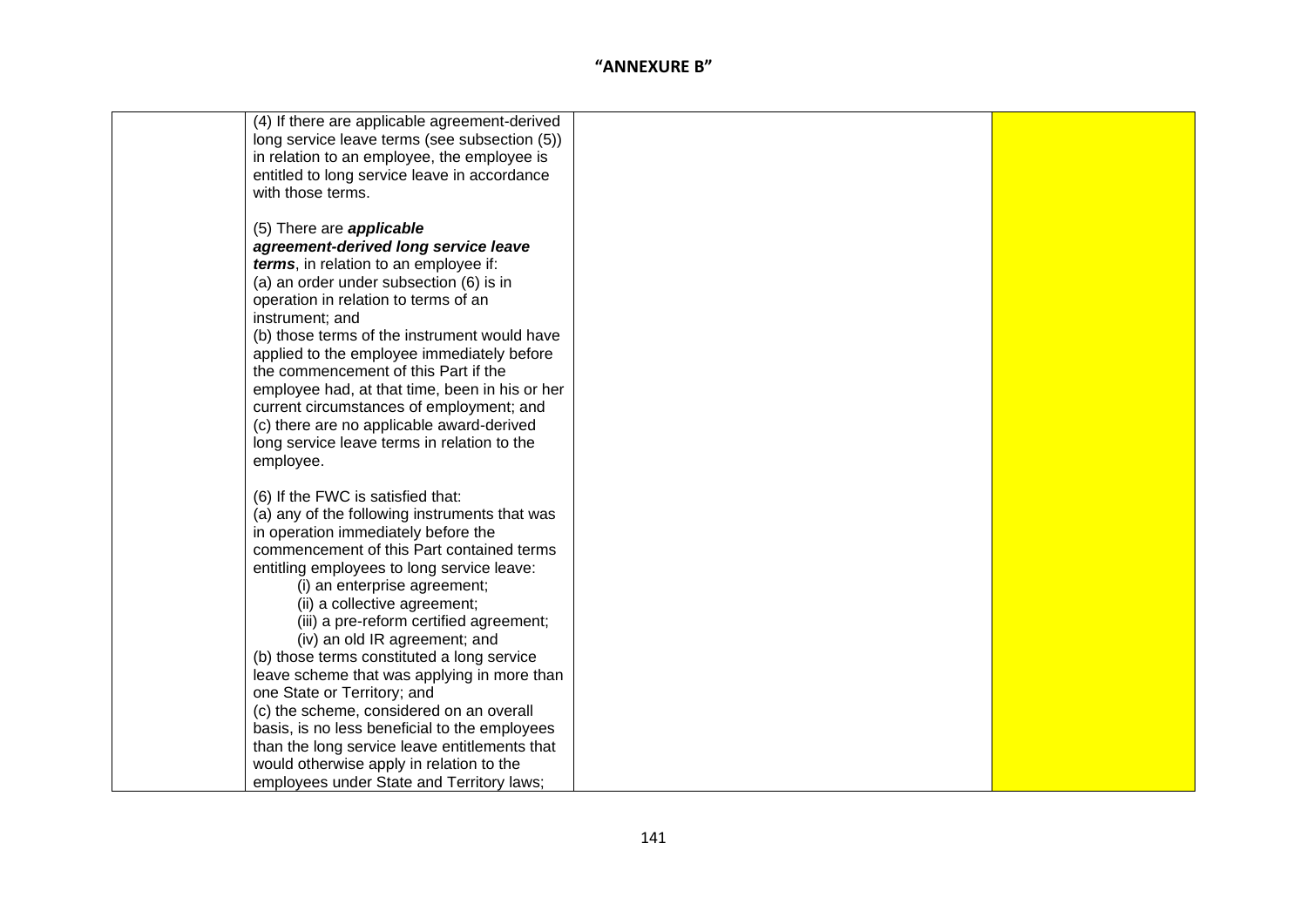| the FWC may, on application by, or on behalf   |  |
|------------------------------------------------|--|
| of, a person to whom the instrument applies,   |  |
| make an order that those terms of the          |  |
| instrument (and any terms that are ancillary   |  |
| or incidental to those terms) are applicable   |  |
| agreement-derived long service leave terms.    |  |
|                                                |  |
| References to instruments                      |  |
| (7) References in this section to a kind of    |  |
| instrument (other than an enterprise           |  |
| agreement) are references to a transitional    |  |
| instrument of that kind, as continued in       |  |
| existence by Schedule 3 to the Transitional    |  |
| Act.                                           |  |
|                                                |  |
| [s 113A] Enterprise agreements may             |  |
| contain terms discounting service under        |  |
| prior agreements etc. in certain               |  |
| circumstances                                  |  |
| (1) This section applies if:                   |  |
| (a) an instrument (the first instrument) of    |  |
| one of the following kinds that came into      |  |
| operation before the commencement of this      |  |
| Part applies to an employee on or after the    |  |
| commencement of this Part:                     |  |
| (i) an enterprise agreement;                   |  |
| (ii) a workplace agreement;                    |  |
| (iii) a workplace determination;               |  |
| (iv) a preserved State agreement;              |  |
| $(v)$ an AWA;                                  |  |
| (vi) a pre-reform certified agreement;         |  |
| (vii) a pre-reform AWA;                        |  |
| (viii) an old IR agreement;                    |  |
| (ix) a section 170MX award; and                |  |
| (b) the instrument states that the employee is |  |
| not entitled to long service leave; and        |  |
| (c) the instrument ceases, for whatever        |  |
| reason, to apply to the employee; and          |  |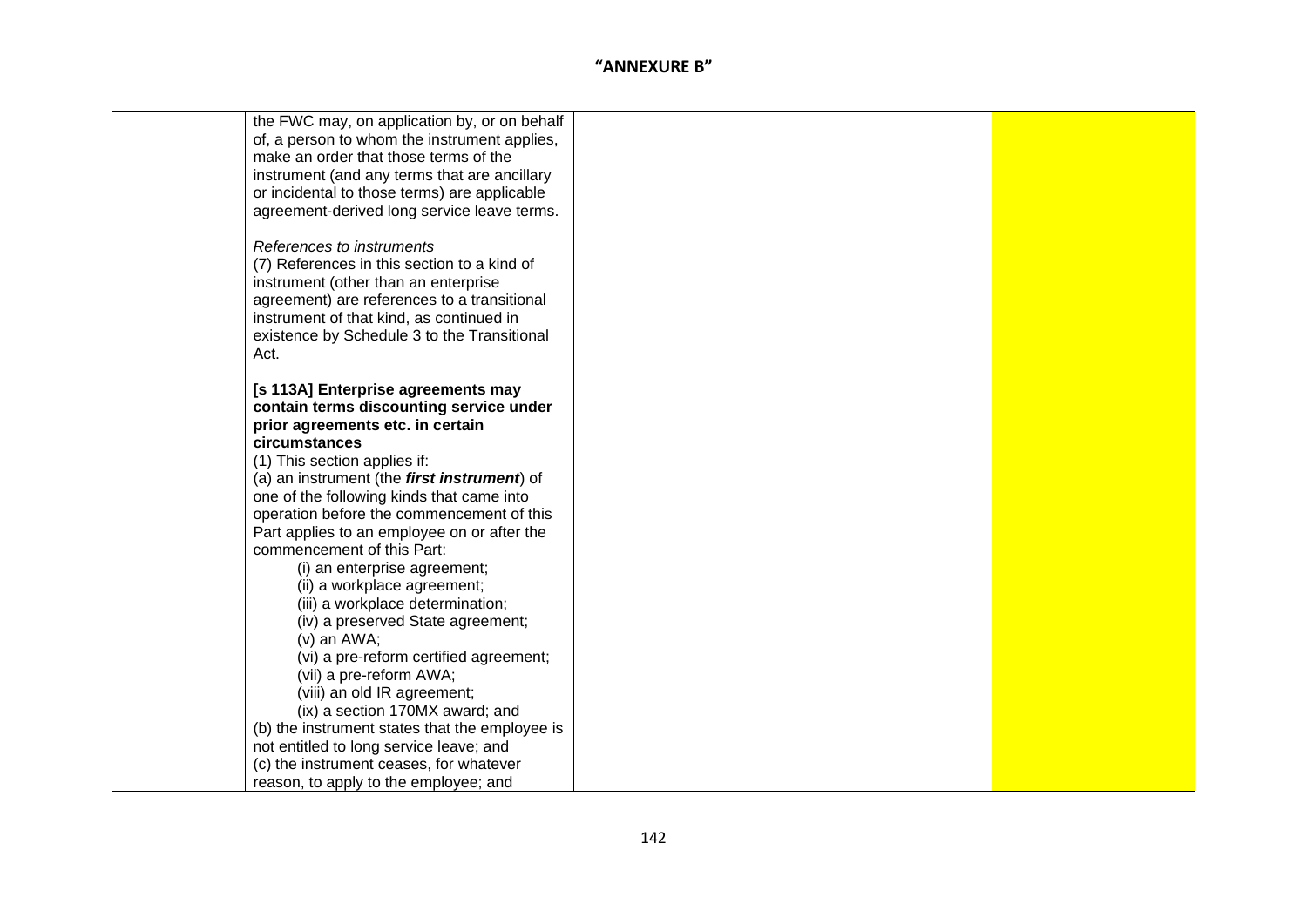| (d) immediately after the first instrument<br>ceases to apply, an enterprise agreement<br>(the replacement agreement) starts to apply<br>to the employee.                                                                                                                                                                                                                                                                                                                                                                          |  |
|------------------------------------------------------------------------------------------------------------------------------------------------------------------------------------------------------------------------------------------------------------------------------------------------------------------------------------------------------------------------------------------------------------------------------------------------------------------------------------------------------------------------------------|--|
| (2) The replacement agreement may include<br>terms to the effect that an employee's service<br>with the employer during a specified period<br>(the excluded period) (being some or all of<br>the period when the first instrument applied<br>to the employee) does not count as service<br>for the purpose of determining whether the<br>employee is qualified for long service leave,<br>or the amount of long service leave to which<br>the employee is entitled, under this Division<br>or under a law of a State or Territory. |  |
| (3) If the replacement agreement includes<br>terms as permitted by subsection (2), the<br>excluded period does not count, and never<br>again counts, as service for the purpose of<br>determining whether the employee is<br>qualified for long service leave, or the<br>amount of long service leave to which the<br>employee is entitled, under this Division or<br>under a law of a State or Territory, unless a<br>later agreement provides otherwise. This<br>subsection has effect despite sections 27<br>and 29.            |  |
| (4) References in this section to a kind of<br>instrument (other than an enterprise<br>agreement) are references to a transitional<br>instrument of that kind, as continued in<br>existence by Schedule 3 to the Transitional<br>Act.                                                                                                                                                                                                                                                                                              |  |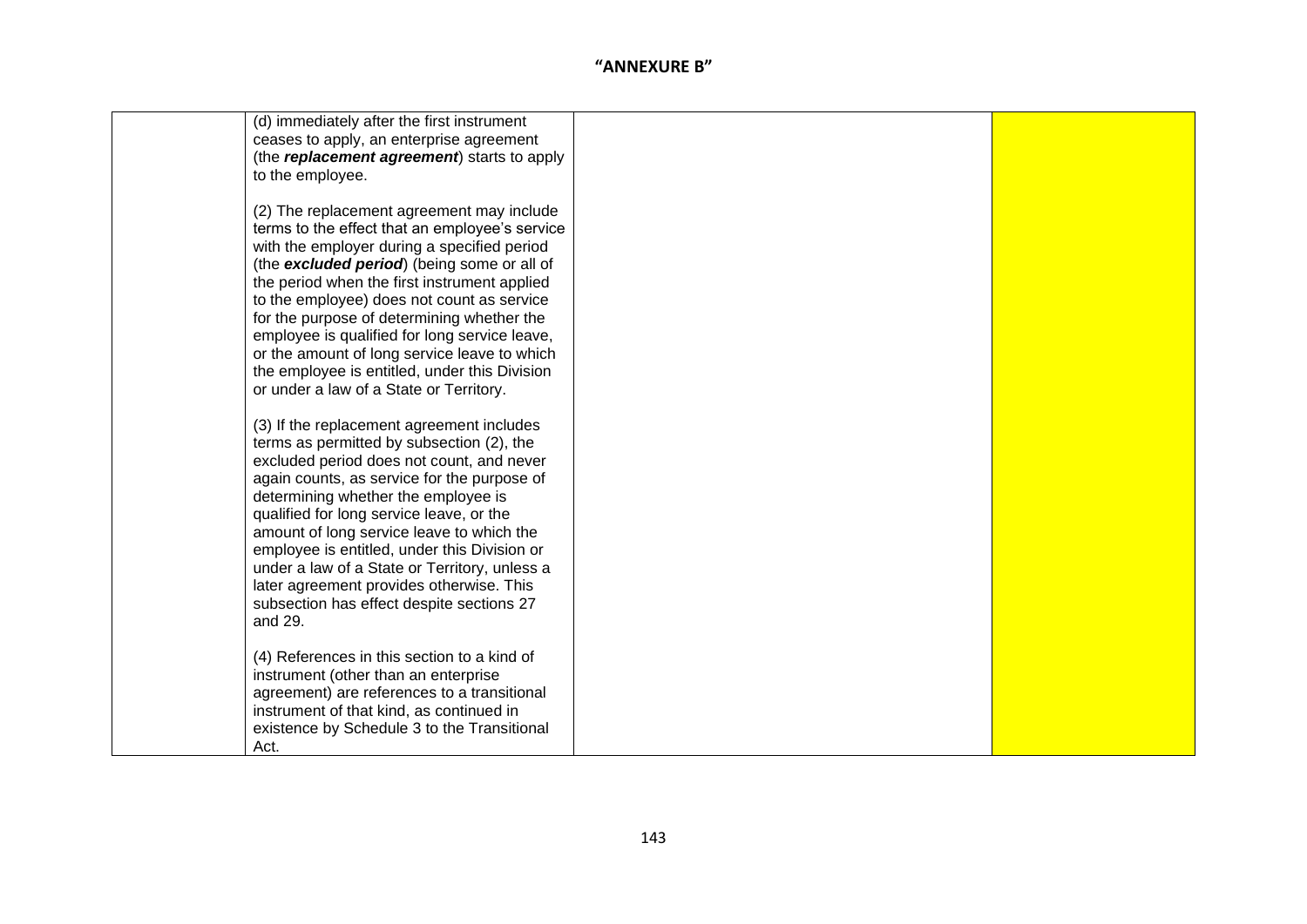| Fair Work   | [s 124] Fair Work Ombudsman to prepare                                                    | 9 Fair Work Information Statement                  | <b>Neutral</b> |
|-------------|-------------------------------------------------------------------------------------------|----------------------------------------------------|----------------|
| Information | and publish Fair Work Information                                                         |                                                    |                |
| Statement   | <b>Statement</b>                                                                          | An Employer must give to each new Employee the     |                |
|             | (1) The Fair Work Ombudsman must prepare<br>a Fair Work Information Statement. The        | Fair Work Information Statement before, or as soon |                |
|             | Fair Work Ombudsman must publish the                                                      | as practicable after, the Employee starts          |                |
|             | Statement in the Gazette.                                                                 | employment.                                        |                |
|             |                                                                                           |                                                    |                |
|             | Note:<br>If the Fair Work Ombudsman                                                       |                                                    |                |
|             | changes the Statement, the Fair Work                                                      |                                                    |                |
|             | Ombudsman must publish the new version of<br>the Statement in the Gazette.                |                                                    |                |
|             |                                                                                           |                                                    |                |
|             | (2) The Statement must contain information                                                |                                                    |                |
|             | about the following:                                                                      |                                                    |                |
|             | (a) the National Employment Standards;                                                    |                                                    |                |
|             | (b) modern awards;<br>(c) agreement-making under this Act;                                |                                                    |                |
|             | (d) the right to freedom of association;                                                  |                                                    |                |
|             | (e) the role of the FWC and the Fair Work                                                 |                                                    |                |
|             | Ombudsman;                                                                                |                                                    |                |
|             | (f) termination of employment;                                                            |                                                    |                |
|             | (g) individual flexibility arrangements;                                                  |                                                    |                |
|             | (h) right of entry (including the protection of<br>personal information by privacy laws). |                                                    |                |
|             |                                                                                           |                                                    |                |
|             | (3) The Fair Work Information Statement is                                                |                                                    |                |
|             | not a legislative instrument.                                                             |                                                    |                |
|             |                                                                                           |                                                    |                |
|             | (4) The regulations may prescribe other<br>matters relating to the content or form of the |                                                    |                |
|             | Statement, or the manner in which employers                                               |                                                    |                |
|             | may give the Statement to employees.                                                      |                                                    |                |
|             |                                                                                           |                                                    |                |
|             | [s 125] Giving new employees the Fair                                                     |                                                    |                |
|             | <b>Work Information Statement</b>                                                         |                                                    |                |
|             | (1) An employer must give each employee<br>the Fair Work Information Statement before,    |                                                    |                |